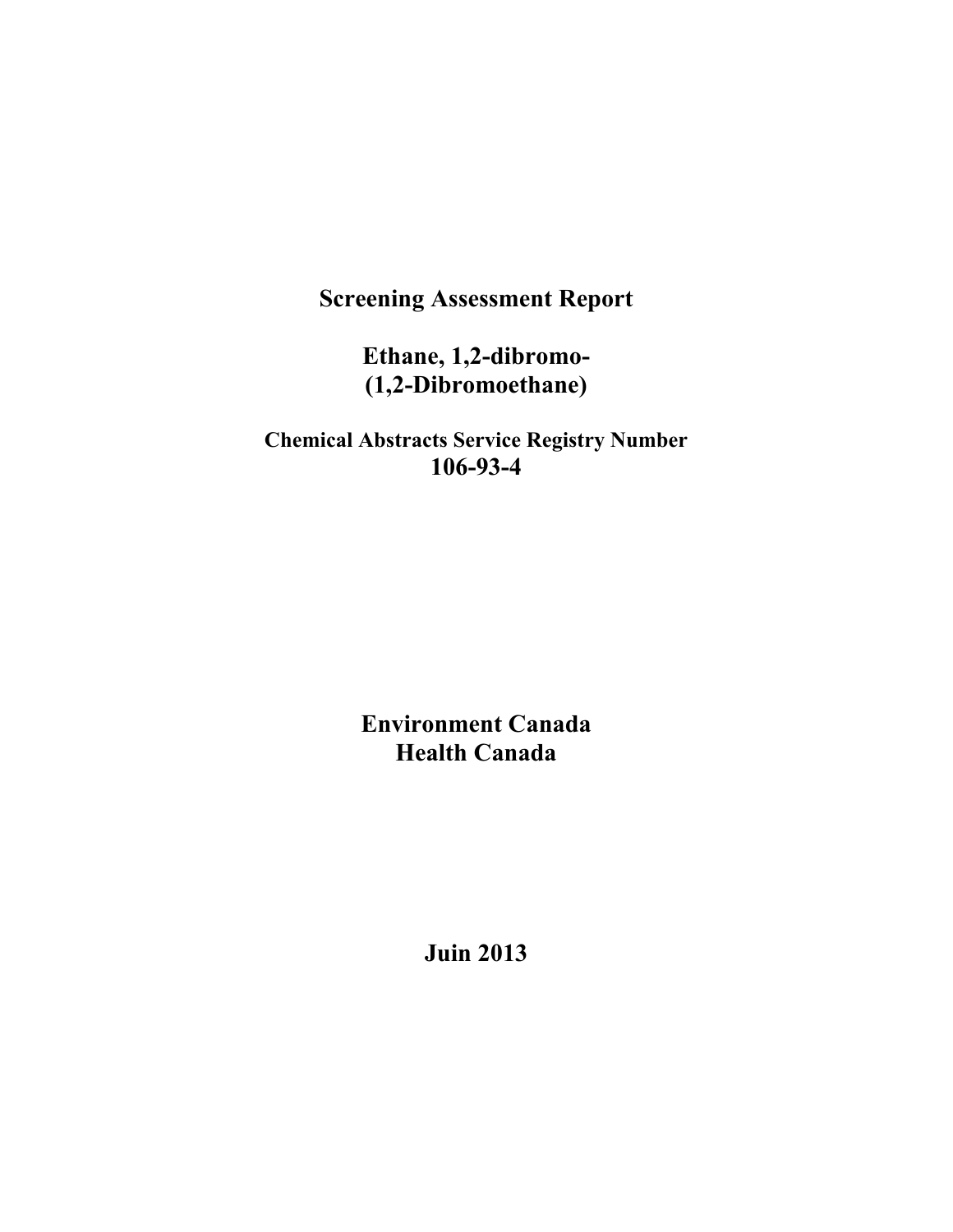$\overline{a}$ 

## **Synopsis**

Pursuant to section 74 of the *Canadian Environmental Protection Act, 1999*  (CEPA 1999), the Ministers of the Environment and of Health have conducted a screening assessment of Ethane, 1,2-dibromo- (1,2-dibromoethane), Chemical Abstracts Service Registry Number ( $CAS<sup>1</sup>RN$  $CAS<sup>1</sup>RN$  $CAS<sup>1</sup>RN$ ) 106-93-4.1,2-Dibromoethane was identified as a priority for assessment because it met the criteria for persistence and/or bioaccumulation and inherent toxicity to non-human organisms. It was also identified as a priority on the basis of greatest potential for human exposure.

1,2-Dibromoethane is considered to be predominantly anthropogenic in origin, though detection of 1,2-dibromoethane in marine air and water suggests possible natural formation as the result of macroalgae growth. In Canada, 1,2-dibromoethane is solely used as a lead scavenger in leaded gasoline for high-performance competition vehicles and piston engine aircraft. Internationally, 1,2-dibromoethane may be used as a grain fumigant; moth control agent in beehives; wood preservative in the timber industry; activator of magnesium in the preparation of Grignard reagents; chemical intermediate in the production of vinyl bromide, plastic and latex; and in the formulation of flame retardants, polyester dyes, resins and waxes. Based on a survey issued under section 71 of CEPA 1999, between 10 000 and 100 000 kg of 1,2-dibromoethane were imported into Canada in the 2000 calendar year.

According to the available information, 1,2-dibromoethane does not degrade quickly in air, and it has a high potential for long-range transport in this medium. It also does not degrade quickly in groundwater. Low experimental bioconcentration factor values suggest that 1,2-dibromoethane has limited bioaccumulation potential in organisms. Therefore, 1,2-dibromoethane meets the criteria for persistence but not for bioaccumulation potential as set out in the *Persistence and Bioaccumulation Regulations.*  In addition, experimental toxicity data for 1, 2-dibromoethane suggests that this substance is not expected to cause acute harm to aquatic organisms at low concentrations.

In Canada, 1,2-dibromoethane is routinely monitored in ambient air but not in water, soil or sediments. Risk characterization using conservative exposure concentrations measured in ground water and soil from industrial and non-industrial sites, as well as modelled concentrations for surface water, and critical toxicity values for aquatic and soil organisms indicates that 1,2-dibromoethane is unlikely to cause ecological harm.

Based on the information available with regard to the environment, it is concluded that 1,2-dibromoethane is not entering the environment in a quantity or concentration or under conditions that have or may have an immediate or long-term harmful effect on the environment or its biological diversity or that constitute or may constitute a danger to the environment on which life depends.

<span id="page-1-0"></span><sup>&</sup>lt;sup>1</sup>The Chemical Abstracts Service (CAS) Registry Number is the property of the American Chemical Society, and any use or redistribution, except as required in supporting regulatory requirements and/or for reports to the government when the information and the reports are required by law or administrative policy, is not permitted without the prior written permission of the American Chemical Society.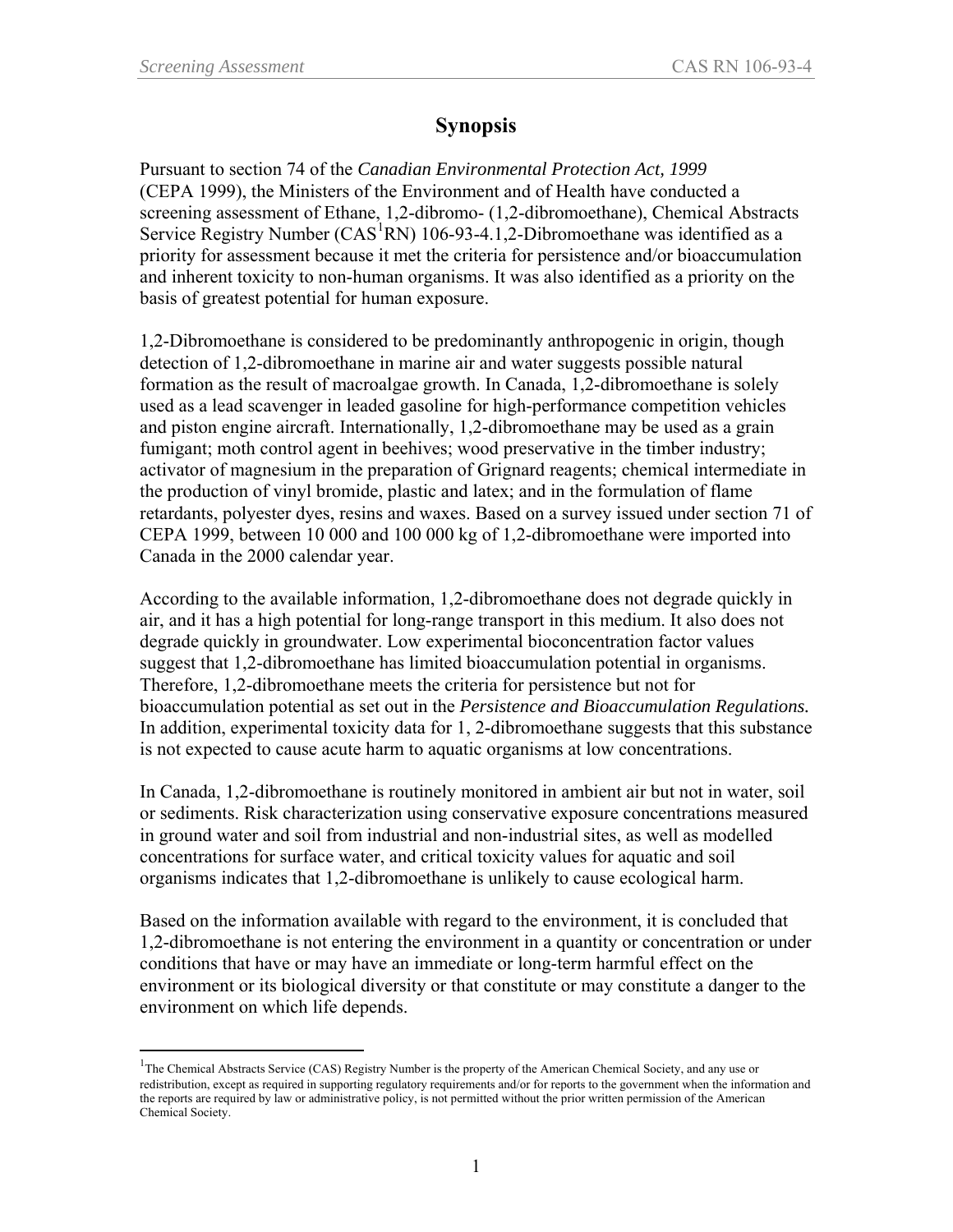A critical effect for the characterization of risk of 1,2-dibromoethane exposure to human health is carcinogenicity, as there is strong evidence of carcinogenicity of 1,2-dibromoethane in rats and mice following oral or inhalation exposure. 1,2-Dibromoethane was also genotoxic in several *in vivo* and *in vitro* assays. Therefore, although the mode of induction of tumours has not been fully elucidated, it cannot be precluded that the tumours observed in experimental animals resulted from direct interaction of 1,2-dibromoethane with genetic material.

As mentioned, the sole use of 1,2-dibromoethane in Canada is as a lead scavenger in leaded gasoline for specialized applications. Increases in the releases of this substance to the environment from leaded gasoline are not anticipated, as recent data suggests that the use quantities of these fuels are not increasing. Extensive outdoor and indoor air monitoring data exists for this substance. Although, the substance has occasionally been detected at very low levels, it was not detected in > 99% of the samples analyzed from recent studies. No consumer products containing 1,2-dibromoethane were identified in Canada, and thus exposure from use of consumer products is not expected.

On the basis of the use pattern of 1,2-dibromoethane and the very limited potential for general population exposure, it is concluded that 1,2-dibromoethane is not entering the environment in a quantity or concentration or under conditions that constitute or may constitute a danger in Canada to human life or health.

Based on available information for environmental and human health considerations, it is concluded that 1,2-dibromoethane does not meet one or more of the criteria set out in section 64 of CEPA 1999.

Because this substance is listed on the Domestic Substances List, it is not subject to notification under the *New Substance Notification Regulations (Chemicals and Polymers).* However, given its hazardous properties, there is concern that new activities that have not been identified or assessed under CEPA 1999 could lead to this substance meeting the criteria set out in section 64 of the Act. Therefore, it is recommended to amend the Domestic Substances List, under subsection 87(3) of the Act, to indicate that subsection 81(3) of the Act applies with respect to this substance, so that any significant new activity is notified and undergoes ecological and human health risk assessments before the substance is imported, manufactured or used for the significant new activity.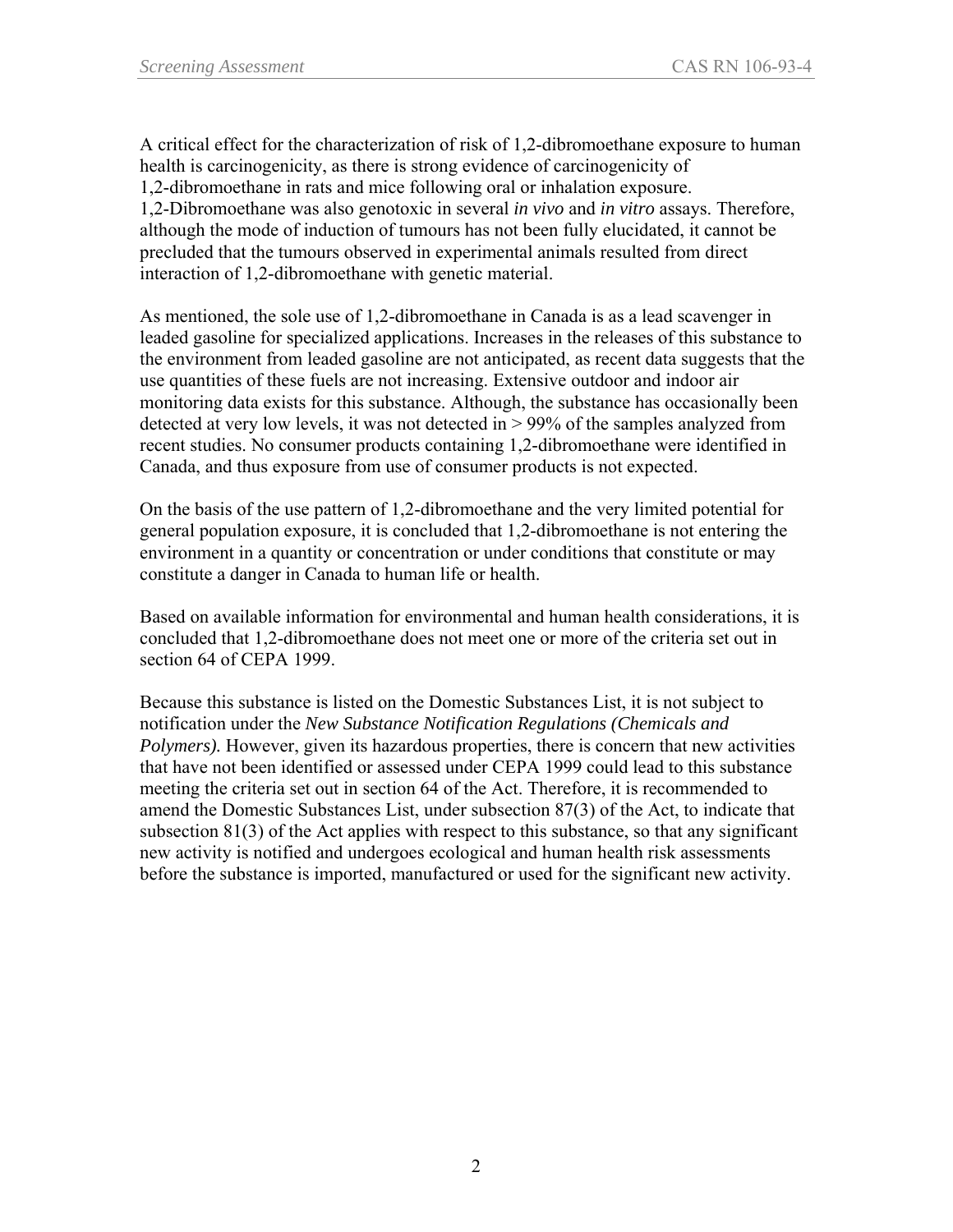$\overline{a}$ 

## **Introduction**

This screening assessment was conducted pursuant to section 74 of the *Canadian Environmental Protection Act, 1999* (CEPA 1999) (Canada 1999). This section of the Act requires that the Ministers of the Environment and of Health conduct screening assessments of substances that satisfy the categorization criteria set out in section 73 of the Act in order to determine whether they meet or may meet the criteria set out in section 64 of the Act.

Screening assessments focus on information critical to determining whether a substance presents, or may present, a risk to the environment or to human health, according to the criteria set out in section 64 of CEPA 1999*.* Screening assessments examine scientific information and develop conclusions by incorporating a weight-of-evidence approach and precaution.<sup>[2](#page-3-0)</sup>Ethane, 1,2-dibromo- (1,2-dibromoethane), CAS RN (Chemical Abstracts Service Registry Number) 106-93-4 was identified as a priority for assessment because it met the criteria for persistence and/or bioaccumulation and inherent toxicity to nonhuman organisms and was also identified on the basis of greatest potential for human exposure.

The 2004 version of the *State of the Science Report for a Screening Health Assessment* of 1,2-dibromoethane was posted on the Health Canada website on November 29, 2004(Health Canada 2004). The *State of the Science Report for a Screening Health Assessment* was externally reviewed by staff of Toxicology Advice and Consulting Limited and by V.C. Armstrong (consultant) for adequacy of data coverage and defensibility of the conclusions. The external comments were taken into consideration in drafting the *State of the Science Report*. The health screening assessment included here is an update of the *State of the Science Report*.

This screening assessment includes consideration of information on chemical properties, hazards, uses and exposure. Data relevant to the screening assessment of this substance were identified in original literature, review and assessment documents and stakeholder research reports and from recent literature searches, up to January 2010 for ecological sections of the document and September 2009 for human health sections of the document. Also, Canadian monitoring studies, initially reported from draft reports, were updated in this assessment based on finalized reports published in 2010, and another Canadian monitoring study published in 2012, has been included. In addition, an industry survey was conducted in

<span id="page-3-0"></span> $2A$  determination of whether one or more of the criteria of section 64 are met is based upon an assessment of potential risks to the environment and/or to human health associated with exposures in the general environment. For humans, this includes, but is not limited to, exposures from ambient and indoor air, drinking water, foodstuffs, and the use of consumer products. A conclusion under CEPA 1999 is not relevant to, nor does it preclude, an assessment against the hazard criteria specified in the *Controlled Products Regulations*, which is part of the regulatory framework for the Workplace Hazardous Materials Information System [WHMIS] for products intended for workplace use. Similarly, a conclusion based on the criteria contained in section 64 of CEPA 1999 does not preclude actions being taken under other sections of CEPA 1999 or other Acts.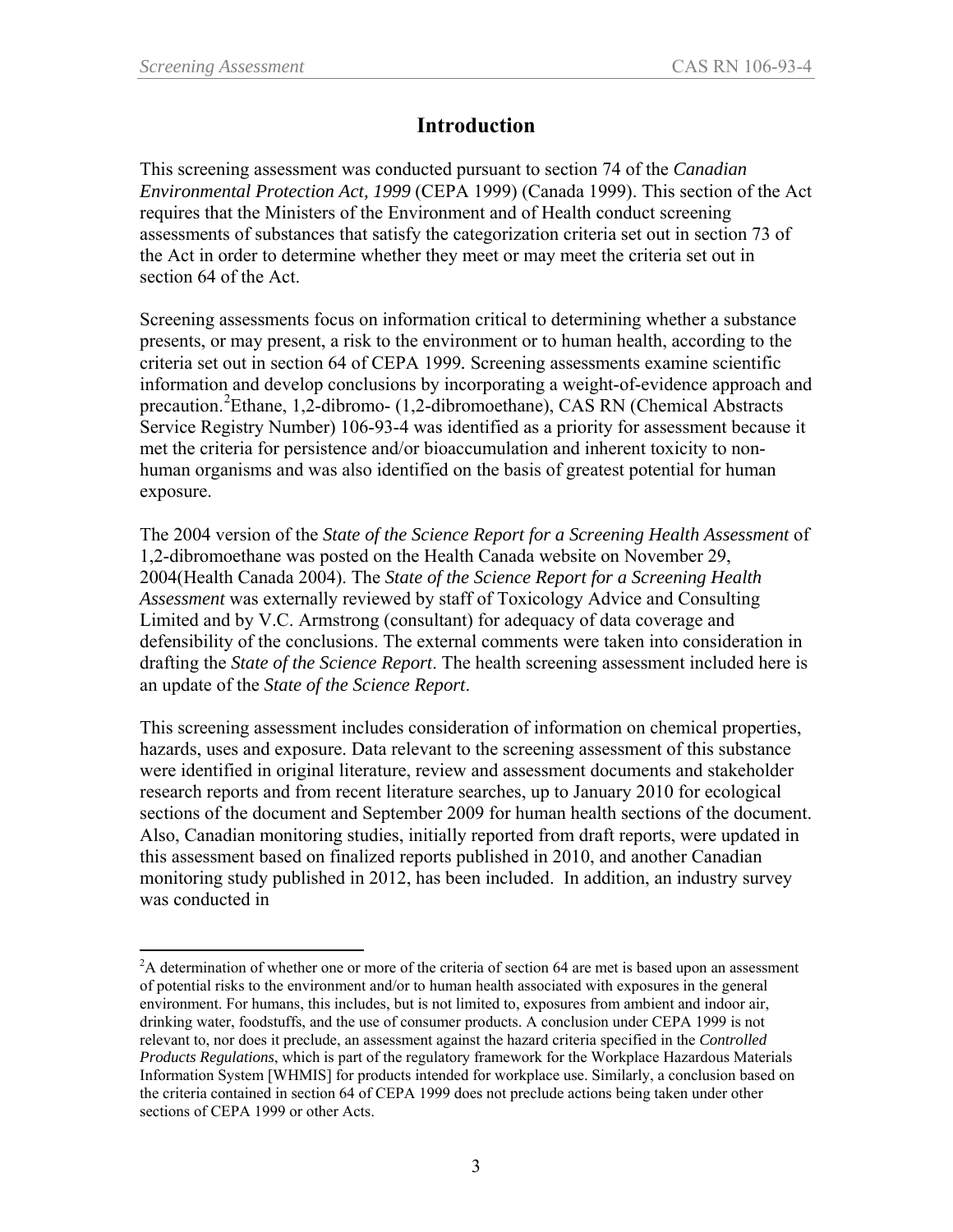2001 through a *Canada Gazette* notice issued under authority of section 71 of CEPA 1999 (Canada 2001). This survey collected data on the Canadian manufacture and import of substances selected for the DSL screening assessment pilot project (Environment Canada 2001a). Key studies were critically evaluated; modelling results may have been used to reach conclusions. When available and relevant, information presented in hazard assessments from other jurisdictions was considered. This screening assessment does not represent an exhaustive or critical review of all available data. Rather, it presents the most critical studies and lines of evidence pertinent to the conclusion.

Evaluation of risk to human health involves consideration of data relevant to estimation of exposure (non-occupational) of the general population, as well as information on health hazards (based principally on the weight-of-evidence assessments of other agencies that were used for prioritization of the substance). Decisions for human health are based on the nature of the critical effect and/or margins between conservative effect levels and estimates of exposure, taking into account confidence in the completeness of the identified databases on both exposure and effects, within a screening context.

This final screening assessment was prepared by officials in the Existing Substances Programs at Health Canada and Environment Canada. As mentioned above, the *State of the Science Report* for a screening health assessment was also previously externally reviewed. The ecological component of this assessment has undergone external written scientific peer review/consultation and comments received were considered in the production of this report. Comments on the technical portions relevant to human health were received from Ms. Joan Strawson, Toxicology Excellence for Risk Assessment, Dr. Michael Jayjock, The LifeLine Group, and Dr. Susan Griffin, U.S. Environmental Protection Agency (EPA). Additionally, the draft of this screening assessment was published on December 16, 2011, subject to a 60-day public comment period and to commenting via the OECD Cooperative Chemicals Assessment Programme. Although external comments were taken into consideration, the final content and outcome of the screening assessment remain the responsibility of Health Canada and Environment Canada.

The critical information and considerations upon which this assessment is based are summarized below.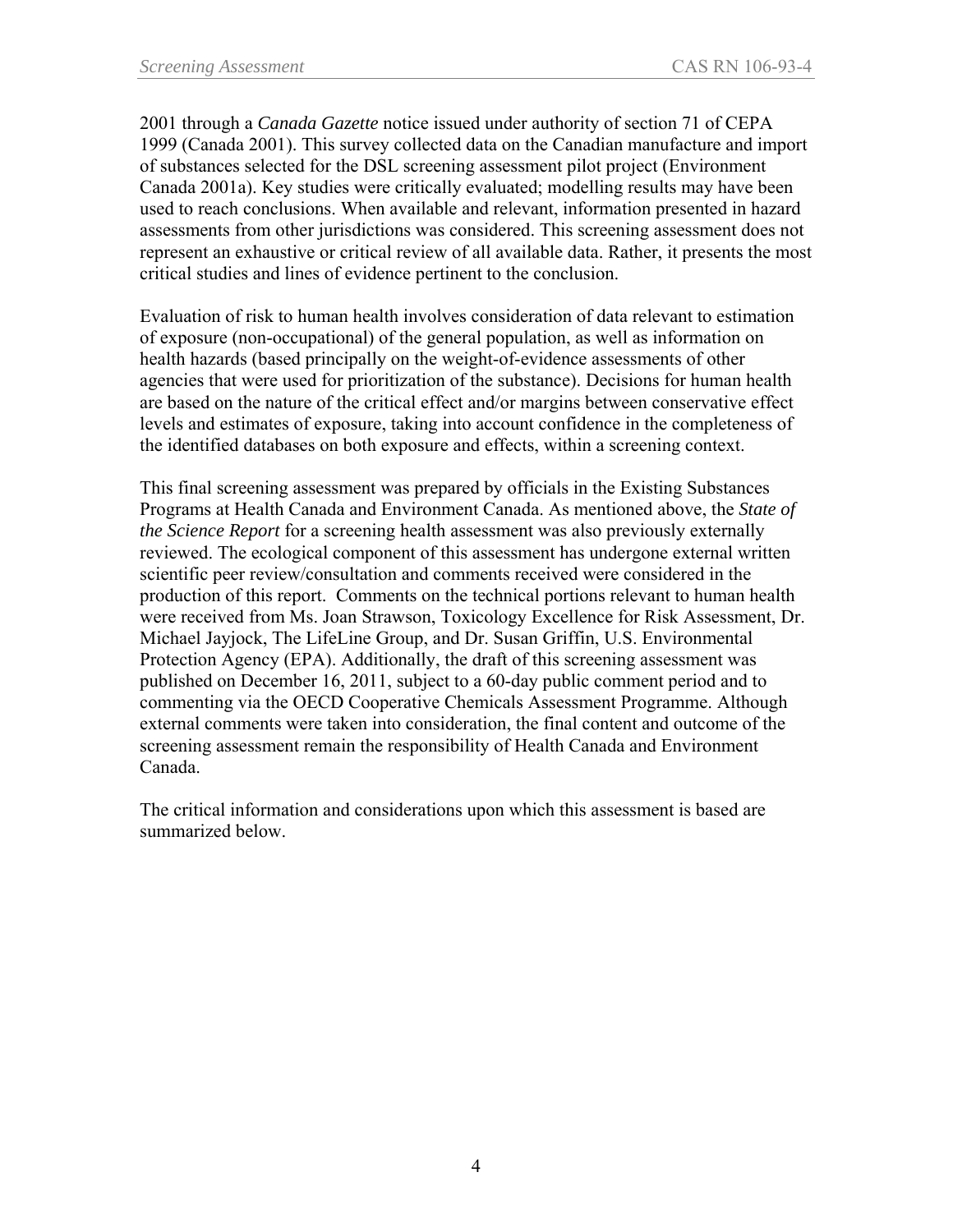# **Substance Identity**

Information on the identity of 1,2-dibromoethane is presented in Table 1.

|                             | Table 1. Substance identity for 1,2-dibromoethane                                      |
|-----------------------------|----------------------------------------------------------------------------------------|
| <b>CAS RN</b>               | $106 - 93 - 4$                                                                         |
| <b>DSL</b> name             | Ethane, 1,2-dibromo-                                                                   |
|                             | 1,2-Dibromoethane (DSL, ECL, EINECS)                                                   |
| <b>National Chemical</b>    | Ethane, 1,2-dibromo- (AICS, ASIA-PAC, DSL, ENCS, NZIoC,                                |
| <b>Inventories names</b>    | PICCS, SWISS, TSCA)                                                                    |
|                             | Ethylene dibromide (PICCS)                                                             |
| <b>Other names</b>          | Aadibroom, Bromofume, $\alpha, \beta$ -Dibromoethane, $\alpha, \omega$ -Dibromoethane, |
|                             | Ethylene dibromide,                                                                    |
| <b>Chemical group (DSL</b>  | Discrete organics                                                                      |
| stream)                     |                                                                                        |
| <b>Major chemical class</b> | Alkanes                                                                                |
| or use                      |                                                                                        |
| <b>Major</b> chemical       | Halogenated alkanes                                                                    |
| subclass                    |                                                                                        |
| <b>Chemical formula</b>     | $C_2H_4Br_2$                                                                           |
| <b>Chemical structure</b>   | Н<br>н<br>$Br-C-C-Br$<br>н                                                             |
| <b>SMILES</b>               | C(CBr)Br                                                                               |
| <b>Molecular mass</b>       | $187.86$ g/mol                                                                         |

Abbreviations: AICS, Australian Inventory of Chemical Substances; ASIA-PAC, Asia-Pacific Substances Lists; CAS RN, Chemical Abstracts Service Registry Number; DSL, Domestic Substances List; ECL, Korean Existing Chemicals List; EINECS, European Inventory of Existing Commercial Chemical Substances; ENCS, Japanese Existing and New Chemical Substances; NZIoC, New Zealand Inventory of Chemicals; PICCS, Philippine Inventory of Chemicals and Chemical Substances; SMILES, Simplified Molecular Input Line Entry Specification; SWISS, Swiss Giftliste 1 and Inventory of Notified New Substances; TSCA, *Toxic Substances Control Act* Chemical Substance Inventory. Source: National Chemical Inventories (2006).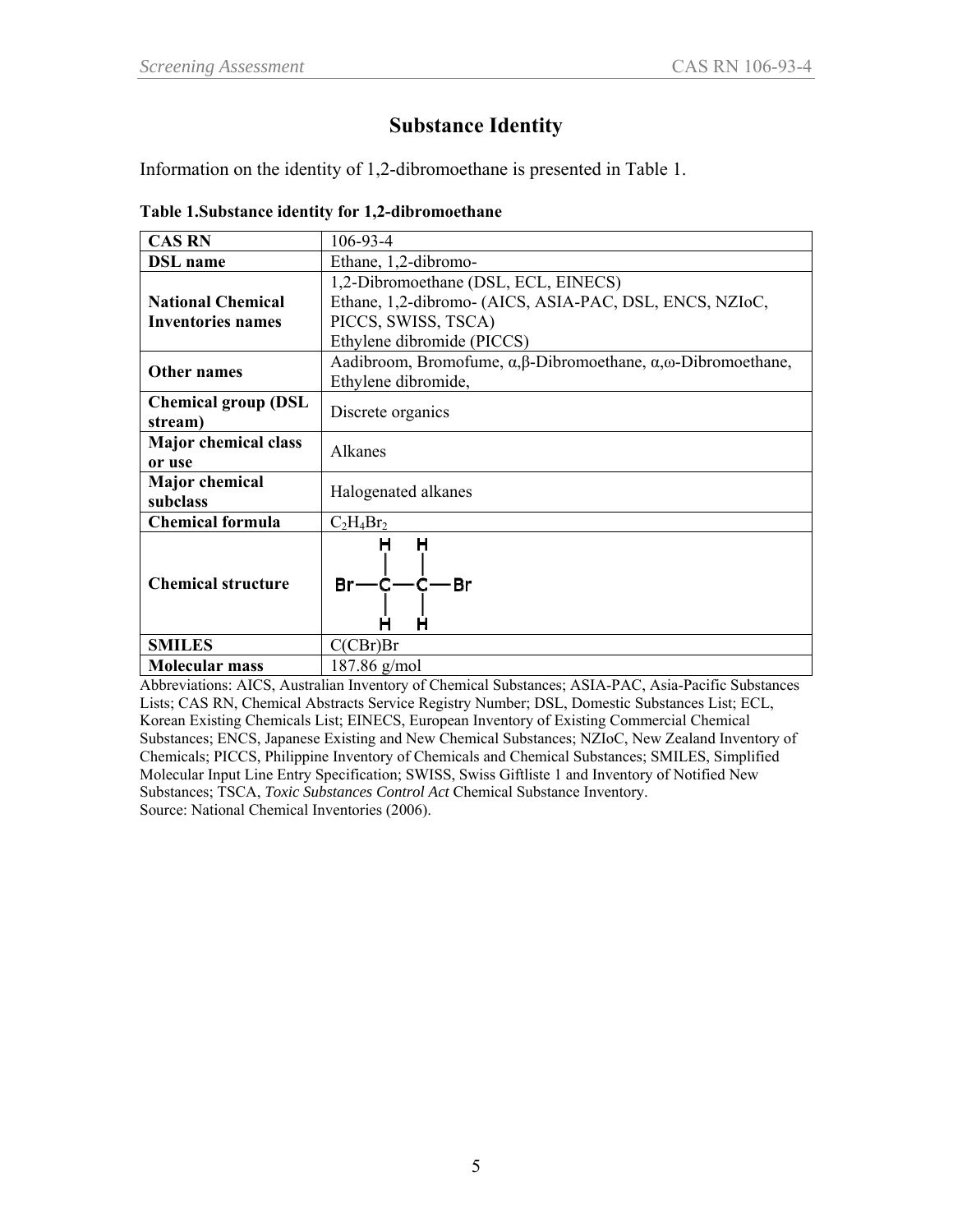# **Physical and Chemical Properties**

Physical and chemical properties identified for 1,2-dibromoethane are summarized in Table 2 below.

| <b>Property</b>                         | <b>Type</b>  | Value <sup>2</sup>                                              | Temperature    |
|-----------------------------------------|--------------|-----------------------------------------------------------------|----------------|
| Melting point $(^{\circ}C)$             | Experimental | 9.9                                                             |                |
| Boiling point $(^{\circ}C)$             | Experimental | 131.6                                                           |                |
| Vapour pressure (Pa)                    | Experimental | 1493                                                            | $25^{\circ}$ C |
|                                         |              | $(11.2 \text{ mmHg})$                                           |                |
| Henry's Law constant                    | Experimental | 65.9                                                            | $25^{\circ}$ C |
| (Pa·m <sup>3</sup> /mol)                |              | $(6.50 \times 10^{-4} \text{ atm} \cdot \text{m}^3/\text{mol})$ |                |
| $Log K_{ow}$ (dimensionless)            | Experimental | 1.96                                                            |                |
| Log $K_{oc}^3$ (dimensionless)          | Estimated    | $1.70$ (K <sub>ow</sub> method)                                 |                |
| Water solubility (mg/L)                 | Experimental | 3910                                                            | $25^{\circ}$ C |
| $k_{OH}$ (cm <sup>3</sup> /molecule per | Experimental | $2.50 \times 10^{-13}$                                          | $25^{\circ}$ C |
| second)                                 |              |                                                                 |                |

|  | Table 2. Physical and chemical properties of 1,2-dibromoethane |
|--|----------------------------------------------------------------|
|--|----------------------------------------------------------------|

Abbreviations:  $K_{\text{oc}}$ , organic carbon-water partition coefficient;  $k_{OH}$ , rate constant for gas-phase reaction with hydroxyl radical;  $K_{ow}$ , octanol-water partition coefficient.

All physical and chemical properties were obtained from the Syracuse Research Corporation's PhysProp

database (PhysProp 2009) except as noted.<br><sup>2</sup> Values in parentheses are original values given in the database.

<sup>3</sup> The estimated value was calculated by PCKOCWIN (2008).

### **Sources**

1,2-Dibromoethane is considered to be predominantly anthropogenic in origin, although its detection in marine air and water suggests possible natural formation as the result of macroalgal growth (Class and Ballschmiter 1988). Commercial production involves an exothermic reaction of liquid bromine and gaseous ethene in a glass reactor column packed with coiled heat exchangers (Gerhartz 1985). Synthesis of 1,2-dibromoethane is also possible using acetylene (ethyne) and hydrobromic acid as starting materials (Budavari et al. 2001).

Based on responses to a survey issued under section 71 of CEPA 1999, between 10 000 and 100 000 kg of 1,2-dibromoethane were reported to be imported into Canada in the 2000 calendar year for use as a fuel additive (Environment Canada 2001a). Such quantity indicates a considerable decrease from the 11 million kilograms reported during the period of compilation of the DSL (1984–1986).

1,2-Dibromoethane was also reported to be manufactured in or imported into Canada in the 2000 calendar year, in a mixture of a product at a low concentration  $(< 1\%$  w/w); however the total quantity of 1,2-dibromoethane in the product at a low concentration  $(<1\%$  w/w) in 2000 was unknown.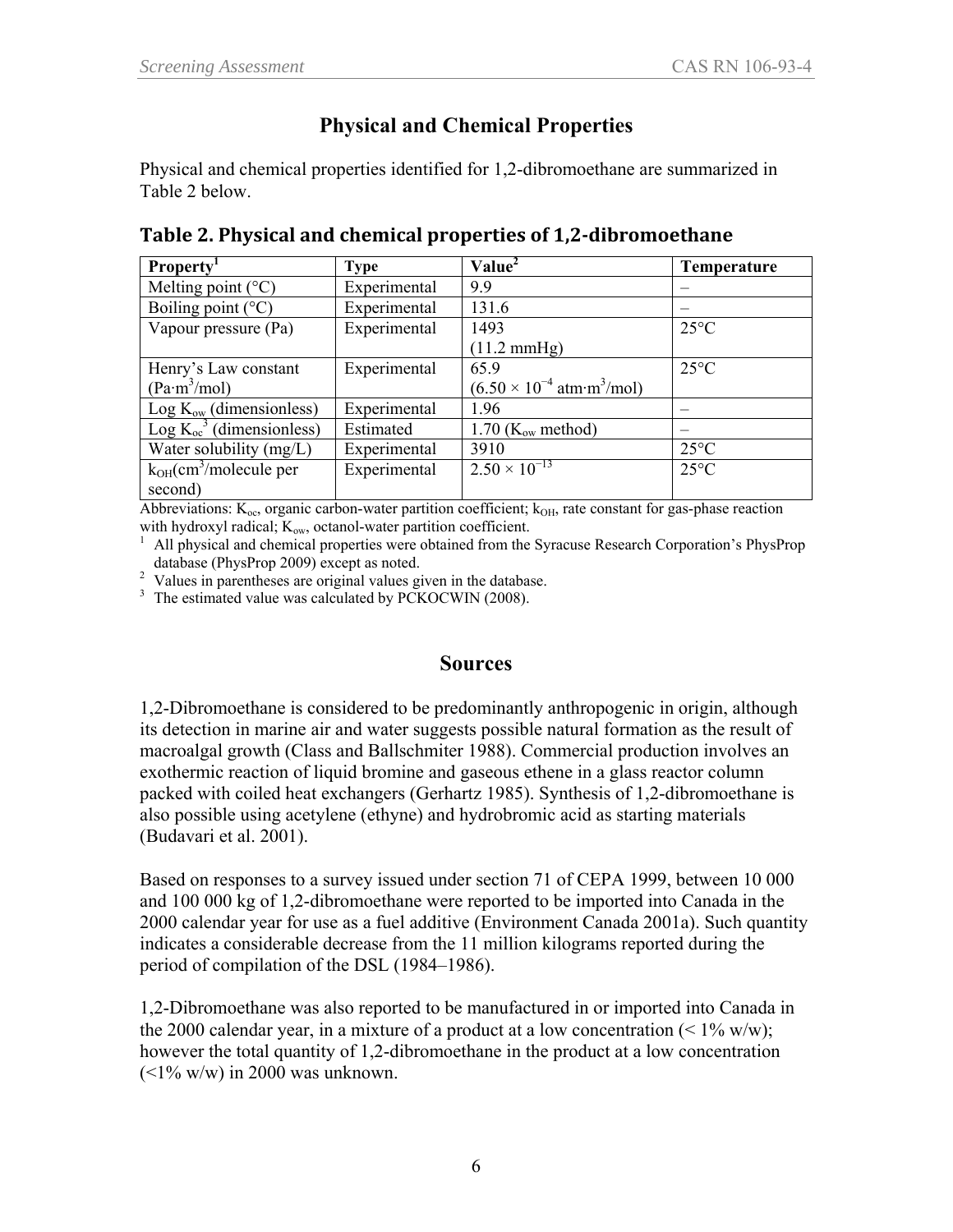## **Uses**

Based on responses to a survey issued under section 71 of CEPA 1999, 1,2 dibromoethane is solely used in Canada as a lead scavenger to prevent build-up of lead oxide in engines running on leaded gasoline (Environment Canada 2001a). Leaded gasoline was banned in cars in 1990 when the *Gasoline Regulations* came into force under CEPA (Canada 1990) and was further phased out after an amendment to the Regulations removing an exemption on leaded gasoline used in farm machinery, boats and trucks over 3856 kg in April 2008. This reduction in use of leaded gasoline coincides with the reduction in import volumes of 1,2-dibromoethane in Canada from the period of compilation of the DSL (1984–1986) to the 2000 calendar year. Presently, 99.8% of gasoline used in Canada is unleaded (Environment Canada 2009a).

The *Gasoline Regulations* do not apply to leaded gasoline for aviation. In addition, the Regulations allow for leaded gasoline use in competition vehicles (Canada 2010). Use of leaded gasoline in aircraft represented 98% of total leaded fuel in Canada in 2009, while high-performance competition vehicles represented 2% (June 2009 email from Oil, Gas and Alternative Energy Division, Environment Canada, to Existing Substances Risk Assessment Bureau, Health Canada; unreferenced). Leaded aviation gasoline represents a small percentage (approximately 1.5%) of total aircraft fuel in Ontario (Patriarche and Campbell 1999).

1,2-Dibromoethane was introduced worldwide as a soil and grain fumigant in 1946. Canada and the United States discontinued its use in pesticide products in 1984, and it was subsequently banned as an agricultural pesticide in member states of the European Union and many other countries (Packer 1980; UNEP and FAO 2003; PPDB 2009). There is evidence that 1,2-dibromoethane may still be applied by some individual beekeepers in Greece to control moth infestations in honeycombs (Tananaki et al. 2005, 2006). In addition, 1,2-dibromoethane may be used as a wood preservative against pest damage in Australia, and therefore post-application residues of 1,2-dibromoethane in imported wood and wood products may exist (NPI 2006).Today, 1,2-dibromoethane is listed under the Prior Informed Consent (PIC) procedure of the Rotterdam Convention, 1998, under the sponsorship of the United Nations Food and Agriculture Organization and the United Nations Environment Programme (UNEP and FAO 2003).

Globally, 1,2-dibromoethane is used principally as a chemical intermediate and industrial solvent. Uses include activation of magnesium in the preparation of Grignard reagents; use as a chemical intermediate in the production of plastic, latex, and vinyl bromide; a flame retardant used in modacrylic fibres; and use in the formulation of polyester dyes, resins and waxes (HSDB 2010; NTP 2005). As no chemical reaction is completely efficient, some 1,2-dibromoethane may remain as an unintended manufacturing residue in articles.

Use of 1,2-dibromoethane in consumer products has not been identified.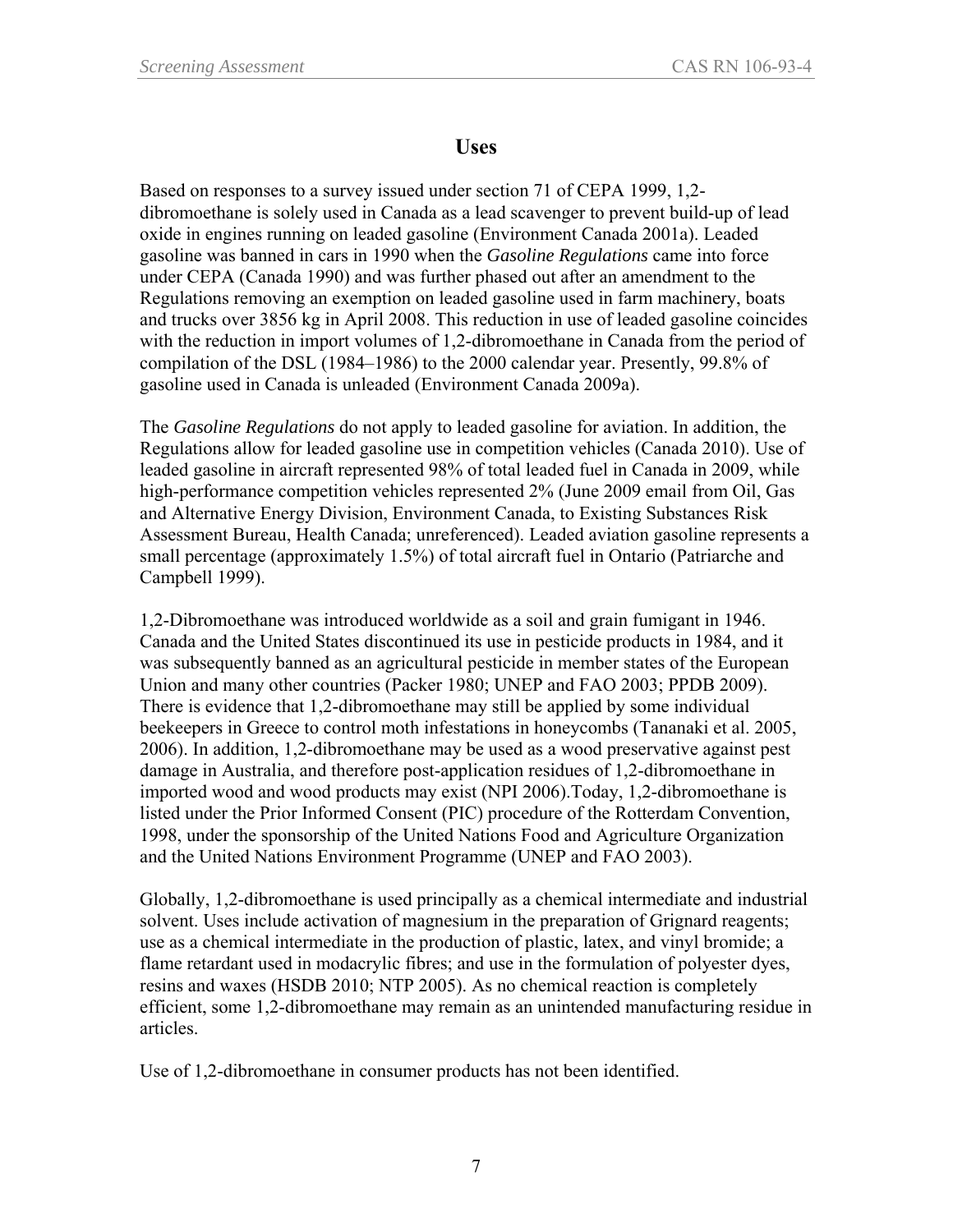1,2-Dibromoethane is not expected to be present in cosmetic products in Canada, as it is not listed as an ingredient in the Cosmetic Notification System database (CNS 2009). There are no registered pesticides that contain 1,2-dibromoethane as an active ingredient or formulant in Canada (PMRA 2007), and 1,2-dibromoethane is not listed as an approved food additive under Division 16 of the *Food and Drug Regulations* (Canada [1978]).

### **Releases to the Environment**

1,2-Dibromoethane is not reportable to Canada's National Pollutant Release Inventory (NPRI 2008). According to the United States Toxics Release Inventory Program, total on-site and off-site disposal or other releases of 1,2-dibromoethane in the 2007 calendar year amounted to 1921 kg, where 1686 kg were released as fugitive air emissions, 96 kg as point source air emissions, 0.45 kg as surface water discharges and 0 kg as land treatment (TRI 2007). These release details suggest that air may also be the primary receiving compartment of 1,2-dibromoethane releases in Canada.

1,2-Dibromoethane will primarily enter the atmosphere from fugitive emissions associated with its use as a scavenger in leaded gasoline, which converts lead oxides to lead halides (ATSDR 1992). Some of the 1,2-dibromoethane is broken down during the scavenging process and some is emitted in the non-transformed form (IPCS 1996). Methyl bromide is also emitted. According to the US EPA (1999), the 1,2-dibromoethane emissions from mobile sources were estimated to be equal to zero. Therefore, engine exhaust releases of the substance are likely negligible and most of the releases come from fugitive emissions like spills, leaks and evaporation from reservoirs containing leaded gasoline. Evaporative losses can also occur during refilling and transfers. Based on the 1999 Inventory of Toxic Air Emissions for the Great Lakes states and the province of Ontario (Great Lakes Commission 2002), releases of 1,2-dibromoethane were estimated at 10.69 pounds/year (4.86 kg) from point sources (separately identified device/process at each facility source) and at 13.34 pounds/year (6.06 kg) for area sources (aggregation of similar or identical devices/processes within a defined area) for a total of 24.03 pounds (10.92 kg) released in 1999. No other anthropogenic release information in Canada has been found for 1,2-dibromoethane.

In addition, 1,2-dibromoethane appears to be formed naturally by microalgae growth and has been detected in ocean waters and air (IRIS 2002). Laturnus (1996) mentions that Arctic brown, red and green macroalgae release volatile halogenated organic compounds including 1,2-dibromoethane. The extent of the contribution of these natural sources to global emissions is unknown. Class and Ballschmiter (1988) found baseline concentrations of 1,2-dibromoethane in air  $(20 \text{ ng/m}^3)$  and in marine waters  $(0.02 \text{ ng/L})$ collected from open areas of the North and South Atlantic Ocean. The source of the compound could be the natural production by algae and/or the anthropogenic emissions.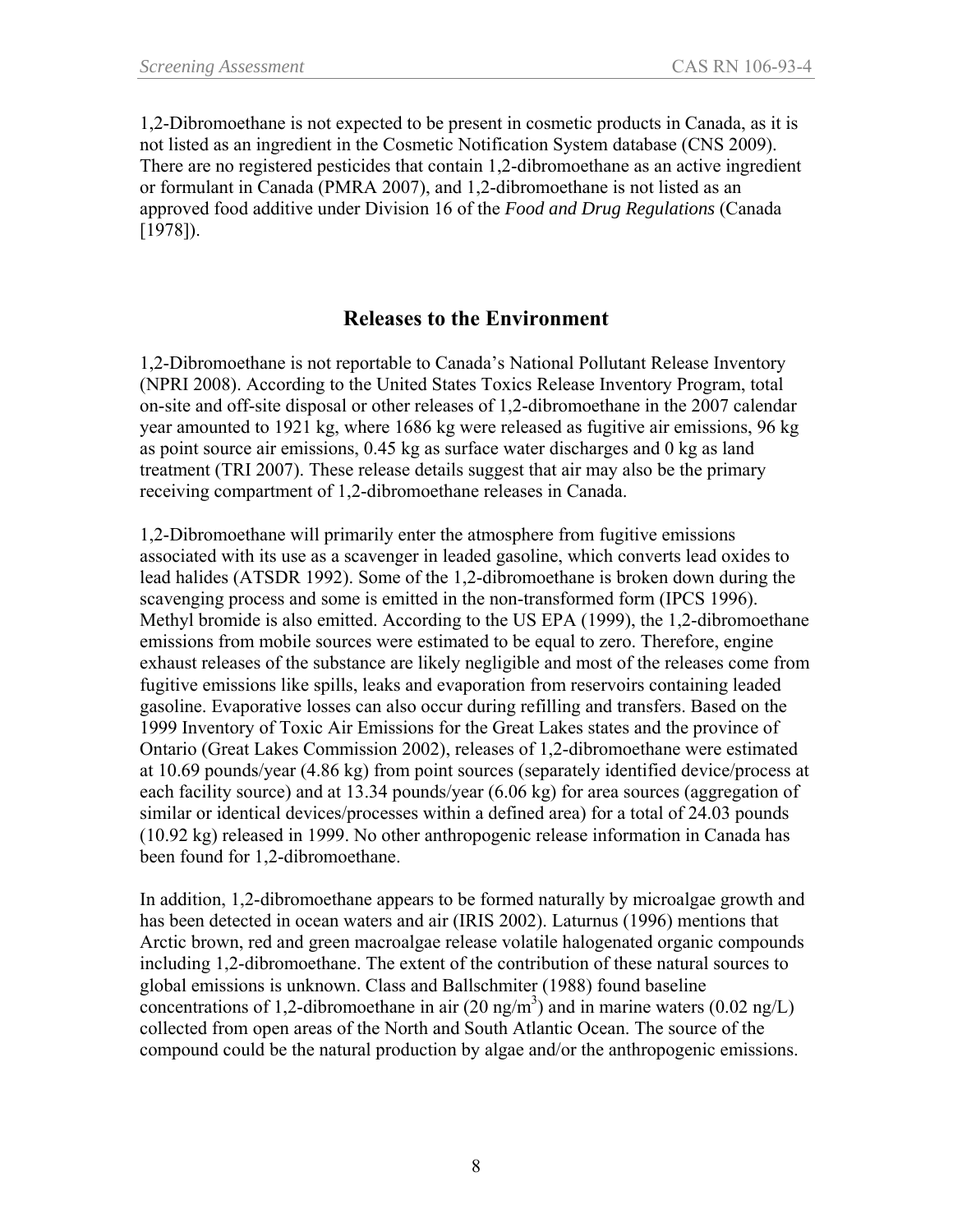# **Environmental Fate**

Environmental fate analysis integrates information on the chemical behaviour of the substance with the properties of the receiving environment. The objective of fate analysis is to determine the multimedia distribution of the substance after its release into the environment. This includes consideration of the persistence and bioaccumulation of the substance in the environment.

Based on its physical and chemical properties (Table 2), the results of Level III fugacity modelling (Table 3) suggest that 1,2-dibromoethane is expected to predominantly reside in air, water or soil depending on the compartment of release.

|                               | Percentage of substance partitioning into<br>each compartment |       |       |                 |  |
|-------------------------------|---------------------------------------------------------------|-------|-------|-----------------|--|
| <b>Substance released to:</b> | Air                                                           | Water | Soil  | <b>Sediment</b> |  |
| Air $(100\%)$                 | 93.7                                                          | 5.28  | 0.90  | 0.072           |  |
| Water $(100\%)$               | 13.7                                                          | 85.9  | 0.141 | 0.327           |  |
| Soil (100%)                   | 14 4                                                          | 6 54  | 70    | 0.025           |  |

**Table 3. Results of the Level III fugacity modelling (EQC 2003)** 

If released to air, a high amount of the substance is expected to reside in air (see Table 3 above). Based on the high vapour pressure of 1493 Pa and the moderate Henry's Law constantof65.86 Pa·m<sup>3</sup>/mol, 1,2-dibromoethane is volatile. Therefore, if released solely to air, it will tend to reside in this compartment  $(\sim]94\%$ , see Table 3).

If released into water, 1,2-dibromoethane is expected to weakly adsorb to suspended solids and sediment based upon its low log  $K_{oc}$  value of  $\sim$ 1.70. Volatilization from water surfaces is expected to be a moderate fate process based upon this compound's experimental Henry's Law constant. Thus, if water is a receiving medium, 1,2-dibromoethane is expected to mainly reside in water and to some extent partition to air (see Table 3).

If released to soil, 1,2-dibromoethane is expected to have moderate adsorptivity to soil and is expected to be fairly mobile based upon its estimated  $log K_{oc}$ . Volatilization from moist soil surfaces seems to be a moderate fate process based upon its experimental Henry's Law constant. This chemical may volatilize from dry soil surfaces based upon its high vapour pressure. Therefore, if released to soil, 1,2-dibromoethane will mostly reside in this environmental compartment, and also partition to water and air, as illustrated by the results of the Level III fugacity modelling (see Table 3).

These results represent the partitioning of the substance in a hypothetical evaluative environment resulting from intermedia partitioning, and loss by both advective transport (out of the modelled region) and degradation/transformation processes. The partitioning values shown in Table 3 represent the net effect of these processes under conditions of continuous release when a non-equilibrium "steady-state" has been achieved.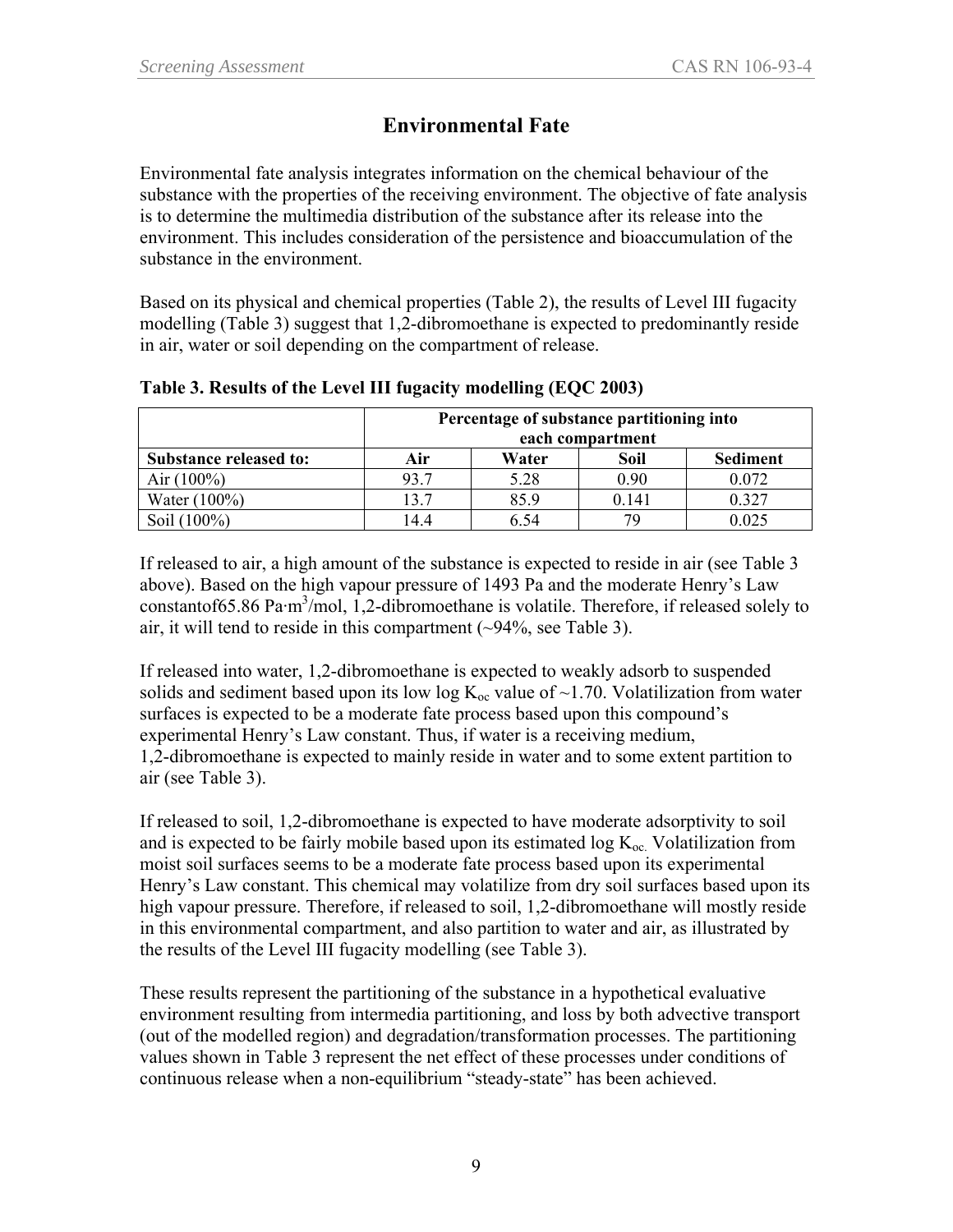In addition, the Transport and Persistence Level III Model (TaPL3) version 3 (TaPL3 2000) has been used to estimate a characteristic travel distance (CTD) for 1,2 dibromoethane in air, defined as the maximum distance traveled in air by 63% of the substance.. The CTD of the substance was 51 022 km. Furthermore, Beyer et al. (2000) have defined 3 classes estimating the potential for long-range transport in air according to the CTD: class 1 (long CTD) > 2000 km; class 2 (intermediate CTD) 700-2000 km and class 3 (short CTD) < 700 km. Therefore, 1,2-dibromoethane belongs to the class 1 and is considered to have a high potential for long-range transport in air.

### **Persistence and Bioaccumulation Potential**

#### **Environmental Persistence**

1,2-Dibromoethane degrades very slowly in the atmosphere. It degrades by reaction with photochemically produced hydroxyl radicals, with a half-life of 64 to 69 days (IUCLID 2000). A half-life of 138 days was calculated by Qiu et al. (1992) in the troposphere. According to Howard et al. (1991), the photo-oxidation half-life in air is between 10.7 and 107 days.

1,2-Dibromoethane has been found to degrade both aerobically and anaerobically (ATSDR 1992; Falta et al. 2005). In surface waters, the main removal process for 1,2-dibromoethane is by volatilization, with a half-life within 1 to 5 days (IUCLID 2000) and up to 16 days (ATSDR 1992). 1,2-Dibromoethane is not expected to readily volatilize from water; however, it can evaporate from the free-phase gasoline (Falta et al. 2005). Little degradation of 1,2-dibromoethane occurs through direct photolysis in water, as evidenced by the half-life greater than 1 year (IUCLID 2000).

In groundwater, where volatilization is not possible, studies have shown that 1,2-dibromoethane can persist for years (Pignatello and Cohen 1990). In Florida groundwater, the substance has been determined to have a chemical half-life of 1.5 to 2 years at 22ºC (Weintraub et al. 1986). In addition, 1,2-dibromoethane tends to be mobile in groundwater due to its low octanol-water partition coefficient (Falta et al. 2005). Hydrolysis is the major mode of degradation, giving ethylene glycol and bromide ion (Weintraub et al. 1986). In the laboratory, Vogel and Reinhard (1986) estimated a hydrolysis half-life for 1,2-dibromoethane of 2.5 years in water at 25ºC and pH 7. Half-lives as long as 354 days to 13.2 years are reported for the water compartment in IUCLID (2000). Finally, Howard et al. (1991) reported a half-life interval of 28 to 180 days for surface waters and of 19.6 to 120 days for groundwater. These values are lower than the other sources possibly because of the influence of biotic degradation in addition to abiotic degradation. As a result of its hydrolytic stability and the limited biological activity in subsurface soils, 1,2-dibromoethane leached to groundwater is expected to persist for years (ATSDR 1992).Uncertainty about the mechanism and rates of biotic and abiotic degradation poses a challenge to the understanding of the subsurface fate and transport of this substance (Falta et al. 2005).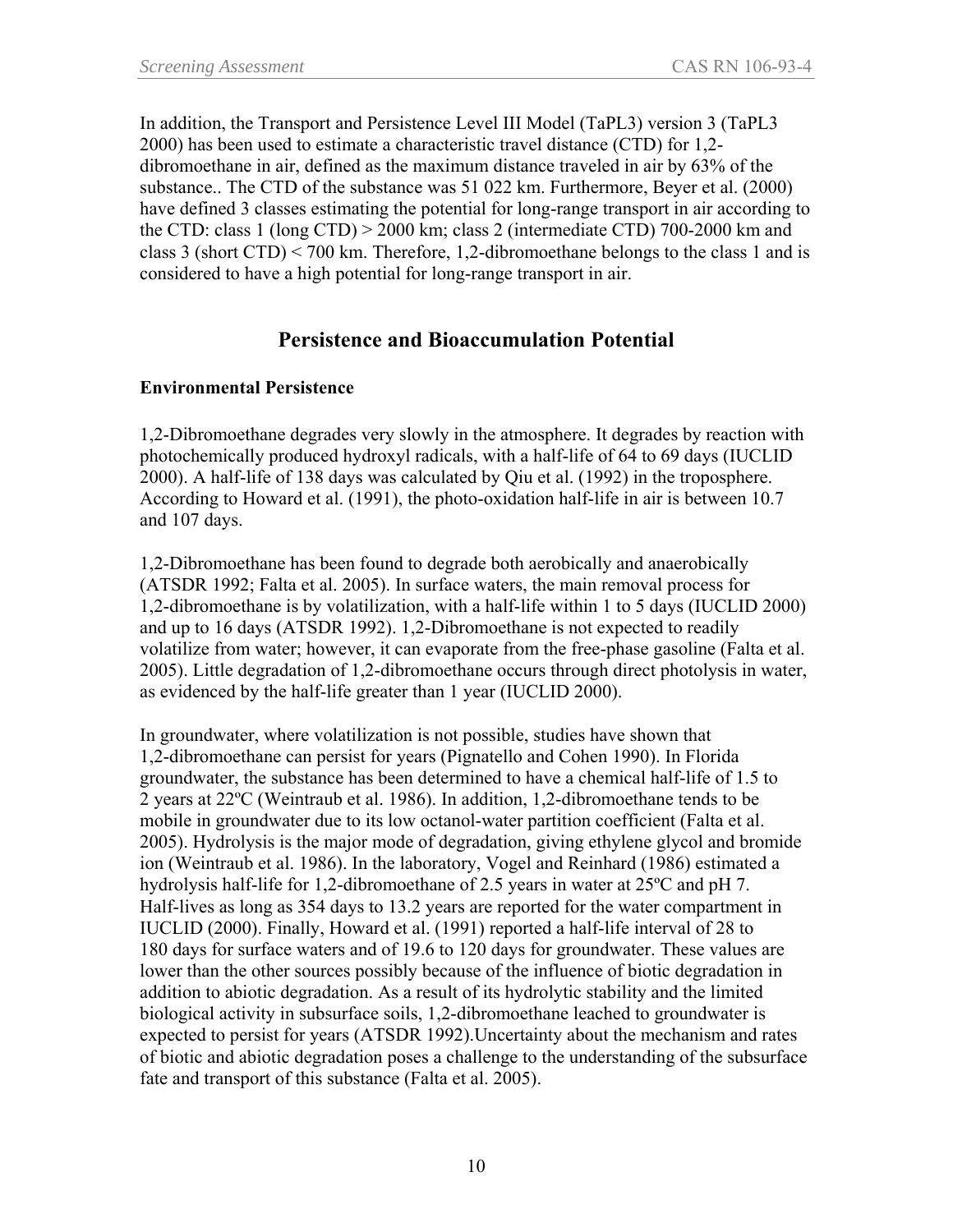In soils, 1,2-dibromoethane is used as a fumigant, and most of the substance is expected to be rapidly lost by volatilization to the atmosphere and leaching to surface waters and groundwater (IPCS 1996). According to results from a study on biodegradation of 1,2-dibromoethane by soil microorganisms, the substance was almost completed degraded within 1 week; however, a small fraction may persist in topsoil for up to several years (Pignatello 1986). It may be due to that the substance could react with nucleophilic O or S groups on soil organic matter, developing any covalent attachment. According to Walton et al. (1989), the degradation half-lives are 3.1 and 1.9 days, in silt loam and sandy loam, respectively.

Partitioning to sediment is not expected to be an important process in the environment because of the low sorption potential, high vapour pressure, and high water solubility for 1,2-dibromoethane. This was shown in the results of the Level III fugacity modelling where the proportion of the substance in sediments at equilibrium is very low  $(0.1\%)$ . For these reasons, persistence in sediments has not been assessed.

Based on the empirical data available and calculated values, 1,2-dibromoethane meets the persistence criteria in air (half-life in air  $\geq 2$  days) and water (half-lives in water  $\geq$  182 days) but does not meet the criteria for soil (half-life in soil  $\geq$  182 days) as set out in the *Persistence and Bioaccumulation Regulations* (Canada 2000).

# **Potential for Bioaccumulation**

An experimental log  $K_{ow}$  value of 1.96 for 1,2-dibromoethane suggests that this chemical has low potential to bioaccumulate in biota (see Table 2).

Bioconcentration factor (BCF) data exist in the literature, but no bioaccumulation factor (BAF) data have been found for 1,2-dibromoethane. BCF values for this substance range from < 1 to 20. Two key studies are reported herein.

A mean BCF value of 2.7 was found for a nematode, *Aphelenchus avenae* (Marks et al. 1968). Individuals were exposed for 30 minutes at  $4^{\circ}$ C and  $20^{\circ}$ C to the following three concentrations of 1,2-dibromoethane: 488, 996 and 1991 mg/L. The authors also reported BCF values of 6, 9 and 20 for other nematode species: *Pellodera* sp., *Tylenchulus semipenetrans* and *Anguina tritici*, respectively. Carp (*Cyprinus carpio*) exposed to an aqueous solution containing 1,2-dibromoethane at 15 and 150 μg/L had a BCF ranging from < 3.5 to 14.9 and 1.6 to 3.2, respectively (CITI 1992).These low BCF values indicate that 1,2-dibromoethane does not bioconcentrate to a great extent in organisms. Therefore, the compound is not expected to bioaccumulate in organisms or biomagnify in food chains.

Based on the empirical data available, 1,2-dibromoethane does not meet the bioaccumulation criterion (BCF and BAF ≥ 5000) as set out in the *Persistence and Bioaccumulation Regulations* (Canada 2000).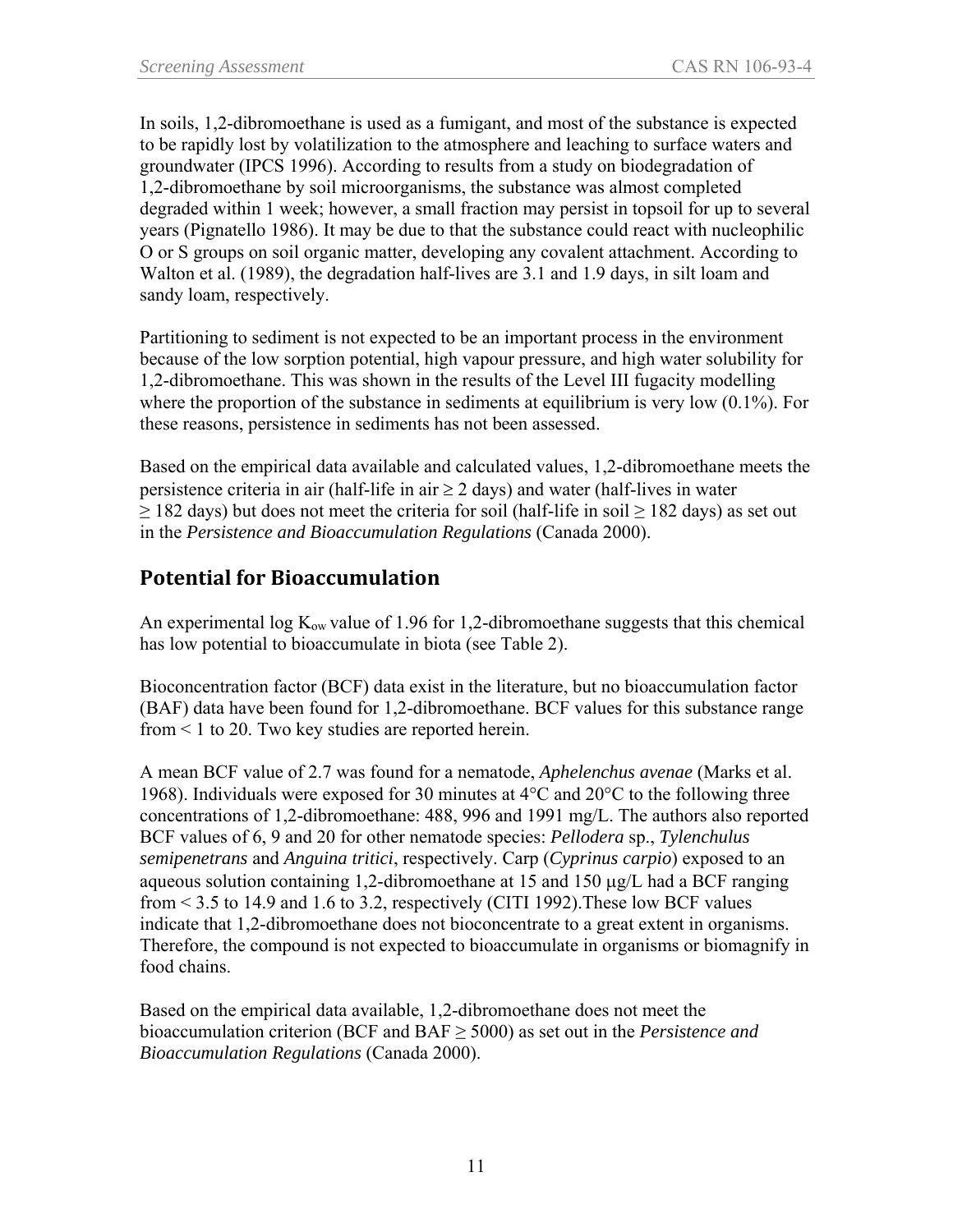# **Potential to Cause Ecological Harm**

#### **Ecological Exposure Assessment**

1,2-Dibromoethane has been detected in ambient air, soils, groundwater and food (ATSDR 1992). Environmental concentrations in the United States have been reported frequently, but Canadian data are scarce. Where available, Canadian ambient environmental concentrations were used in the determination of predicted environmental concentrations (PECs) for the purpose of characterizing ecological risk. Where recent Canadian data were unavailable, predictive models have been used. It should be noted that many concentrations reported in this section were measured in the 1970s and 1980s, when 1,2-dibromoethane was widely used. As it is no longer widely used, this has been taken into account when selecting environmental concentrations to be used as PECs. The details of measured and predicted environmental concentrations of 1,2-dibromoethane are summarized in Appendices 2 to 6.

In Canada, 1,2-dibromoethane is routinely monitored in air, but not in water, soil or sediments. Air measurements in Canada for the years 2004–2009 indicated a maximum concentration of 60 ng/m<sup>3</sup> (Environment Canada 2009b), a decrease from the previously measured maximum level of 143 ng/m<sup>3</sup> in 2002 (Environment Canada 2004). Additionally, a conservative air concentration of 1,2-dibromoethane was estimated with the SCREEN3 model (SCREEN3 1995); the resulting value was  $377.4$  ng/m<sup>3</sup> (see Appendix 2). This more conservative modelled value was selected as the PEC for air.

For surface waters, the predictive model ChemSim (2003) was run. ChemSim is a geographic information system-based aquatic exposure estimation model designed to estimate the dispersion and transport of substances released to watercourses. ChemSim combines estimated release quantities with information regarding the receiving watercourses to estimate aquatic exposure values (see Appendix 4). The following assumptions were used:

- The effluent release type was continuous from a steady point source.
- 1% of the total amount reported annually by a company was assumed to be the release quantity at one plant or divided among eight facilities. Of this, 10% was assumed to be released surface water either directly or via a sewage treatment plant.
- 10, 25 and 50 percentile flow estimates were considered for the receiving river.
- Sewage treatment plant (STP) removal rates were used for some of the simulations.

The only reported measurement for groundwater in Canada is 5.0  $\mu$ g/L (Environment Canada 2001b).

For soils, the highest Canadian concentration was found at a depth of 3 m (see Appendix 6). However, this concentration was not used as the PEC since the shallow subsurface of soil is the most representative zone where soil invertebrates live. Thus, the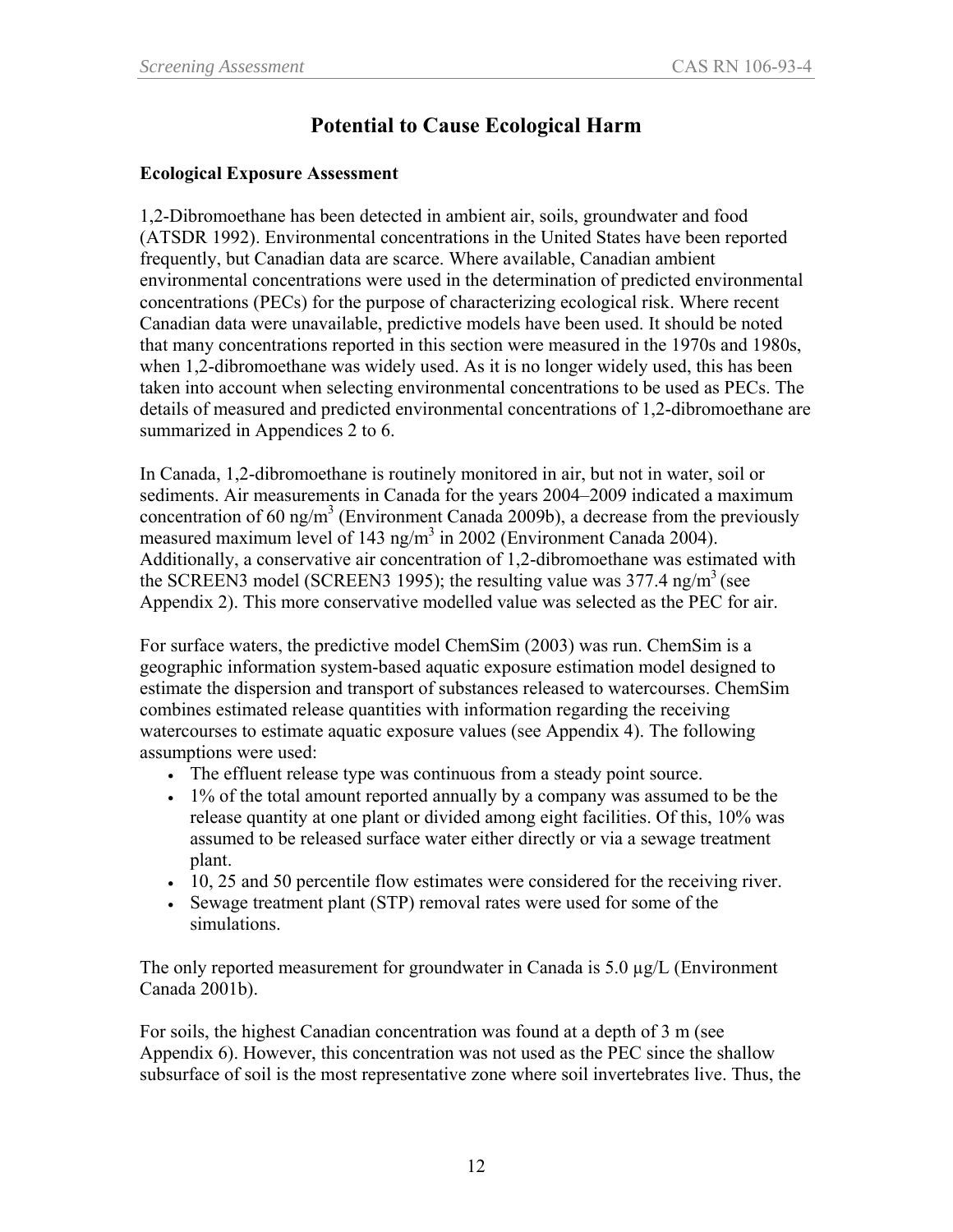reported soil measurement of  $8 \times 10^{-2}$  mg/kg dry weight measured in surface soil 0.2-0.76 m deep was used (Environment Canada 2001b).

#### **Ecological Effects Assessment**

Several studies relating to acute and chronic toxicity of 1,2-dibromoethane to fish, soil and aquatic invertebrates, and microorganisms were identified and critically reviewed. Studies with the most sensitive and reliable results are discussed below. The appropriate median lethal concentration  $(LC_{50})$  values were selected as critical toxicity values  $(CTVs)$ for the purposes of ecological risk characterization.

Chronic toxicity of 1,2-dibromoethane was evaluated in the fruit fly larvae, *Drosophila melanogaster* (Chroust et al. 2007). Fruit flies, kept in glass bottles, were exposed to 1,2-dibromethane by inhalation for 48 hours to induce chronic effects. Ambient concentration of the substance in the experimental bottles was monitored by a gas chromatograph every 12 hours; however, these measurements were not provided. Rather, LC<sub>50</sub> values resulting from exposure were expressed in  $\mu$ g/L. For this reason, the LC<sub>50</sub> value for *Drosophila melanogaster* could not be used in the environmental risk assessment since the risk quotient (RQ) could not be calculated for this exposure scenario.

Holcombe et al. (1995) conducted a flow-through 96-hour acute test using larval Japanese medaka (*Oryzias latipes*). Concentrations of 1,2-dibromoethane were measured throughout the course of experiment. The measured 96-hour  $LC_{50}$  was 32.1 mg/L.

The carcinogenicity of the substance towards the same species was investigated by Hawkins et al. (1998). Juvenile fish were chronically exposed to three concentrations in a flow-through system for 73 to 97 days. The measured concentrations in water in the low, intermediate and high concentration groups were 0.13mg/L, 6.20mg/L and 18.58 mg/L, respectively. Samples were taken for histological examination at 24, 36 and 58 weeks from the beginning of the tests. 1,2-Dibromoethane was clearly carcinogenic to the Japanese medaka in the intermediate and high concentration groups, causing: (i) hepatocellular adenomas and carcinomas, (ii) cholangiomas, (iii) cholangiocarcinomas and (iv) gall bladder papillary adenomas and adenocarcinomas.

The authors also evaluated the toxic effects during an approximately 90-day exposure period, by looking at mortalities, fecundity, viable embryos, hatch, fry survival, and abnormal embryos (Hawkins et al. 1998). Toxic responses varied and the trends were not associated with the concentration levels of 1,2-dibromoethane in the test solutions. For the overall survival and fecundity (measured by the total number of viable eggs produced during a 23-day collection period), the intermediate concentration group demonstrated a lower survival (46% of mortality) and lower fecundity (0%) than the low concentration group (0.3% of mortality and 59% of fecundity) and high concentration group (1.1% of mortality and 2% fecundity). Fry survival rate was much lower in the low concentration group (43%) than the control groups (91.9% for the static control, and 84.2% for the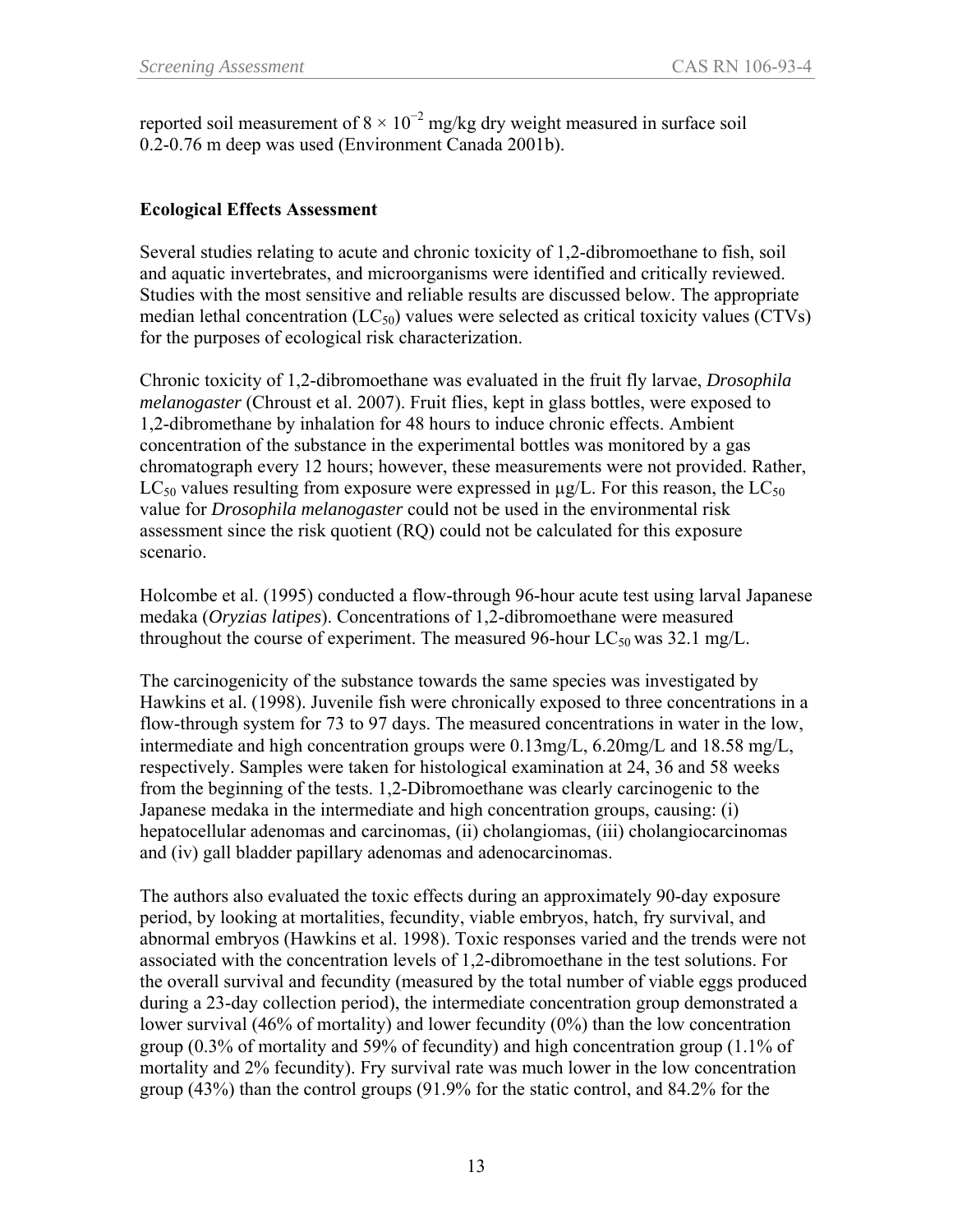flow-through control), while data was not available for the intermediate and high concentration groups. For the gross abnormal embryos, the low concentration group demonstrated a higher incidence (6.8%)than both control groups, however data were not available either for the intermediate and high concentration groups.

Based on the observation from the study, the flow-through control group didn't demonstrate significantly more toxic effect than the static control, and 0.034 mg/L was considered as no-observed-effect-concentration (NOEC). The very next exposure level, 0.133 mg/L used in the low concentration group, was then considered as the lowestobserved-effect-concentration (LOEC). The resulting maximum acceptable toxicant concentration (MATC), i.e., the concentration falling between the highest concentration showing no effect and the next higher concentration showing a toxic effect when compared to the controls, was 0.067 mg/L, calculated as the geometric mean between the NOEC and LOEC values in the study.

Kszos et al. (2003) evaluated the acute toxicity of 1,2-dibromoethane on three species: larval fathead minnow (*Pimephales promelas*), *Daphnia magna* and *Ceriodaphnia dubia*  in a static closed system. The concentrations of 1,2-dibromoethane were monitored during the experiments. The 48-hour LC<sub>50</sub> for *C. dubia* was 3.61 mg/L, and 6.5 mg/L was reported for *D. magna*. The 96-hour  $LC_{50}$  for the fathead minnow was 4.30 mg/L.

Reliable data on aquatic algae were not identified.

Reliable acute or chronic toxicity data have not been found either for soil organisms. Therefore, a quantitative structure-activity relationship (QSAR) model was used to estimate a 14-day  $LC_{50}$  value of 330 mg/L for the earthworm (ECOSAR 2008).

No studies have been found for benthic organisms. Had they been available, they would not have been relevant for this assessment, given that 1,2-dibromoethane is unlikely to partition to sediments.

No ecological studies were identified for terrestrial wildlife.

Laboratory studies on mammals have been conducted with 1,2-dibromoethane to evaluate the potential for impacts to human health; relevant data from these studies are presented in the Potential to Cause Harm to Human Health section of this screening assessment.

### **Characterization of Ecological Risk**

The approach taken in the ecological risk characterization is to examine various supporting information and develop conclusions based on a weight-of-evidence approach. Particular consideration has been given to risk quotient analyses, persistence, inherent toxicity, environmental realism of the exposure scenario used to derive PECs, and widespread occurrence in the environment. Endpoint organisms have been selected based on analysis of exposure pathways. For each endpoint, a conservative (reasonable worst-case) PEC and a predicted no-effect concentration (PNEC) are determined. The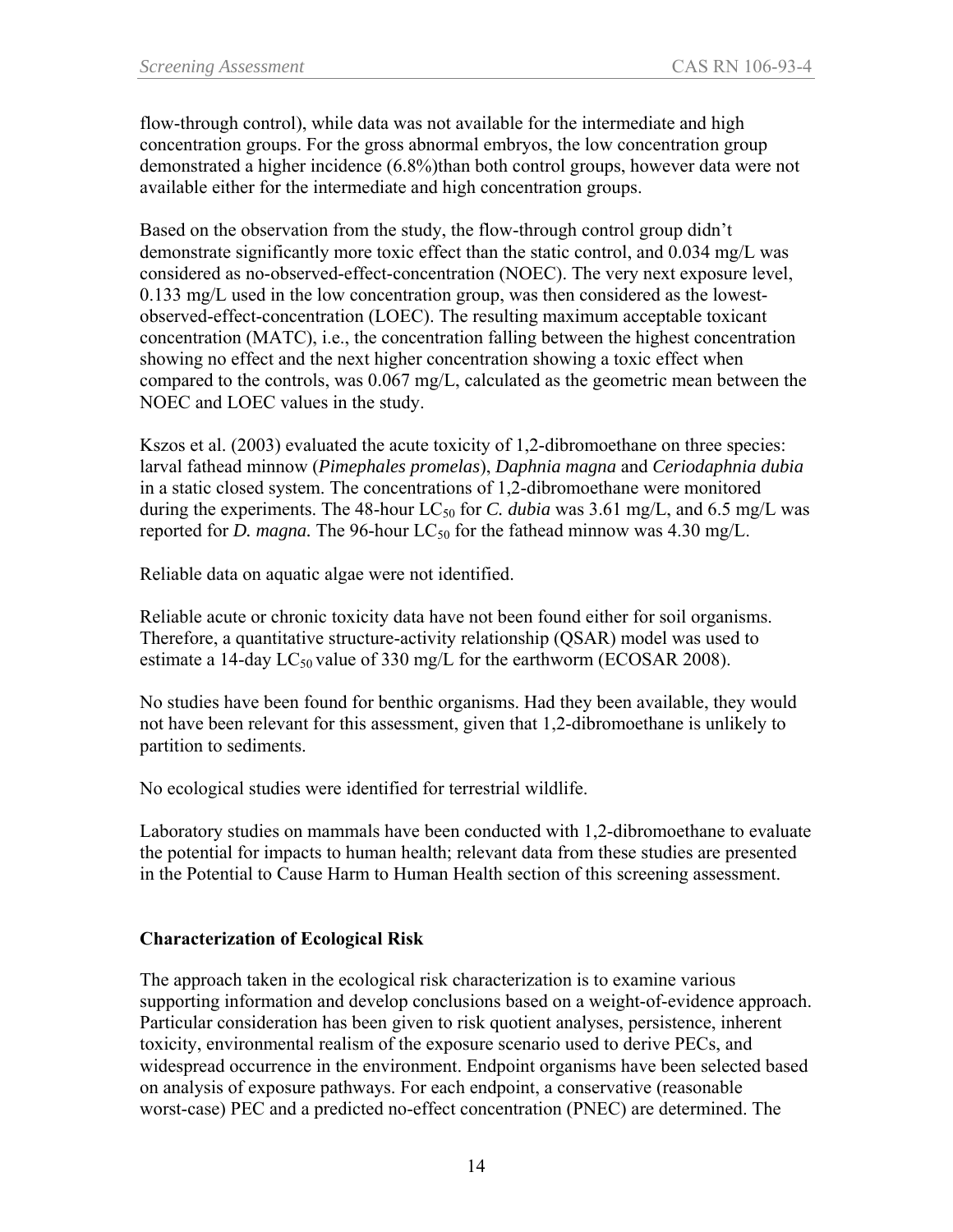PNEC is arrived at by selecting the lowest CTV for the relevant organism and dividing it by an application factor appropriate for the data point. A risk quotient (PEC/PNEC) is calculated for each of the endpoint organisms in order to contribute to the characterization of ecological risk in Canada. A summary of data used in the ecological risk characterization of 1,2-dibromoethane is presented in Table 4.

Assessment endpoints were evaluated in a few different exposure scenarios. CTVs were selected for the most sensitive endpoints from pelagic (aquatic) organisms and soil organisms. CTVs were selected as the lowest critically reviewed literature value for each group of organisms. For pelagic organisms, acute and chronic data were used. Since no reliable acute or chronic toxicity data were found for soil organisms, a modelled value was selected for the aquatic compartment. No studies were identified for benthic organisms, and they are not considered further in this assessment. The CTVs for each group of organisms are presented in Table 4 below.

| <b>Assessment</b><br>endpoint          | Organism                                   | <b>CTV</b>                                          | <b>Application</b><br>factor | <b>PNEC</b>                                   | <b>PEC</b>                                                                                 | <b>Risk</b><br>quotient<br>(PEC/<br>PNEC) |
|----------------------------------------|--------------------------------------------|-----------------------------------------------------|------------------------------|-----------------------------------------------|--------------------------------------------------------------------------------------------|-------------------------------------------|
| Pelagic<br>organisms<br>(reproduction) | Japanese<br>medaka<br>(Oryzias<br>latipes) | $67 \mu g/L$<br>(chronic) <sup>a</sup>              | 10                           | $6.7 \mu g/L$                                 | $5.0 \mu g/L$<br>(groundwater,<br>see Appendix<br>4)                                       | 0.75                                      |
|                                        |                                            |                                                     |                              |                                               | 2-3 $\mu$ g/L <sup>b</sup><br>(surface<br>water, see<br>Appendix 4)                        | $0.30 - 0.45^{\rm b}$                     |
| Soil<br>organisms<br>(mortality)       | Earthworm<br>(modelled<br>value)           | 329.75 mg/kg<br>dry weight<br>for soil <sup>c</sup> | 100                          | $3.3 \text{ mg/kg}$<br>dry weight<br>for soil | $8 \times 10^{-2}$<br>mg/kg dry<br>weight<br>(industrial<br>site, see<br>Appendix 6)       | $2.4 \times 10^{-2}$                      |
|                                        |                                            |                                                     |                              |                                               | $3.9 \times 10^{-4}$<br>mg/kg dry<br>weight<br>$(non-$<br>industrial site,<br>see Appendix | $1.2 \times 10^{-4}$                      |
|                                        |                                            |                                                     |                              |                                               | 6)                                                                                         |                                           |

**Table 4. Summary of data used in the risk characterization of 1,2-dibromoethane** 

<sup>a</sup> Hawkins et al. 1998.

 $CTV_i$  = critical toxicity value for invertebrates (329.75mg/L)

b Based on ChemSim (2003) simulations with realistic scenarios: the total amount reported is divided among eight facilities. Concentrations and risk quotients calculated at a distance of 50 m downstream from the point of discharge with 10% flow and with or without sewage treatment plant (STP) removal. At a distance of 10 m from the point of discharge, risk quotients are still below 1.

 $\text{C}$  CTV for soil organisms was calculated using modelled an LC<sub>50</sub> value of 329.75mg/L for earthworm (ECOSAR 2008) with application of the equilibrium partitioning equation (EqP) (Environment Canada 1996) as follows:  $CTV_s = CTV_i \times f_{oc} \times K_{oc}$  where: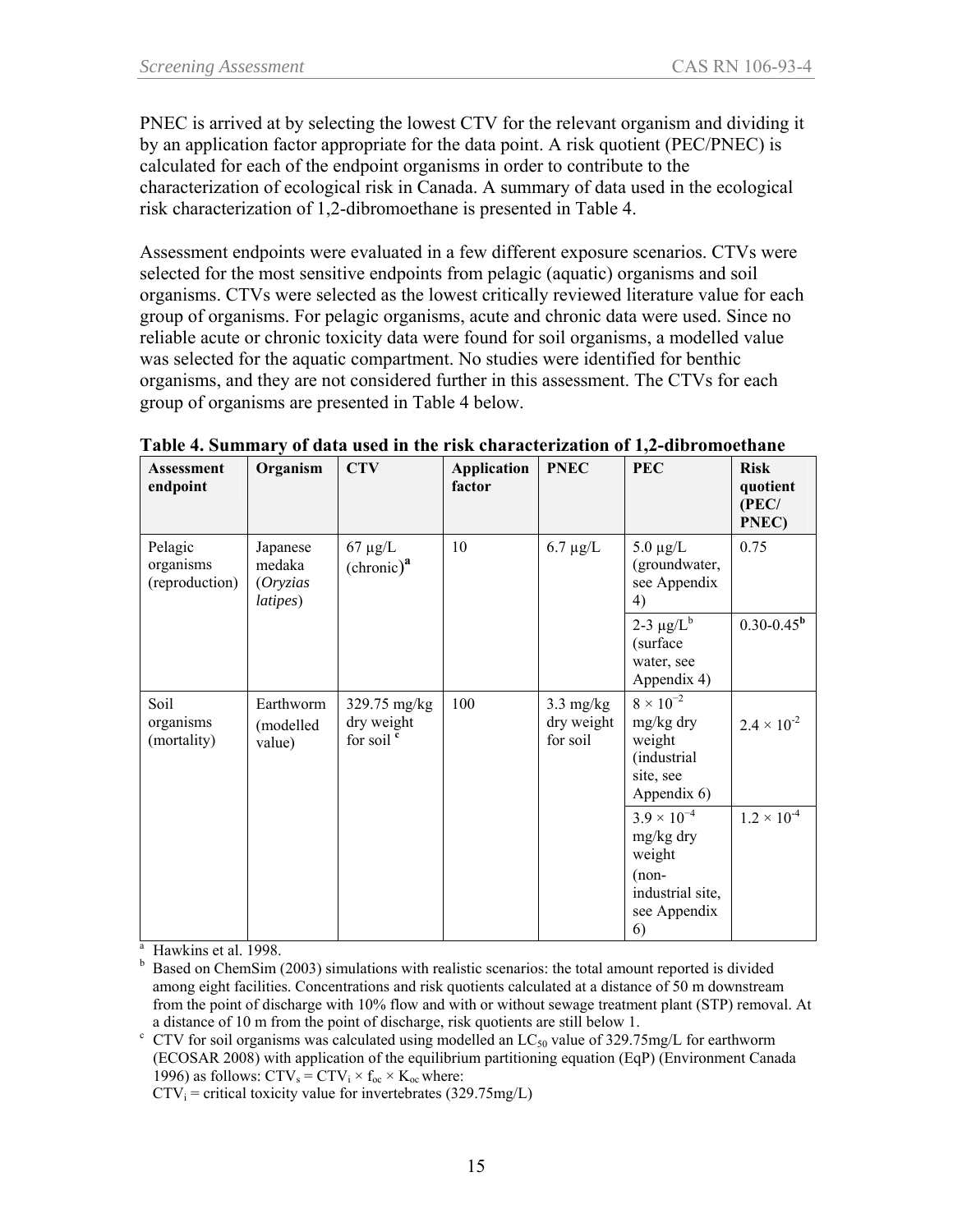$f_{oc}$  = mass fraction of organic carbon in the solid phase (0.02 default value for soil)  $K_{\text{oc}}$  = organic carbon partition coefficient (10<sup>1.7</sup> = 50, log K<sub>oc</sub> = 1.70, Table 2, 10<sup>1.7</sup> = 50 is an average from Table 2)

For pelagic organisms, Japanese medaka (*Oryzias latipes*) was the most sensitive to 1,2-dibromoethane, with a maximum acceptable tolerable concentration of 67  $\mu$ g/L for chronic effects (reproduction). This value was chosen as the CTV; it may be most representative and realistic of the threshold where chronic effects might occur. The CTV was divided by a factor of 10 to account for extrapolation from laboratory to field conditions and interspecies and intraspecies variations in sensitivity, resulting in the PNEC of  $6.7 \mu$ g/L.

For the characterization of risk to pelagic organisms, PEC values were selected to represent exposure from surface waters and from groundwater. For surface waters, the lowest values predicted by ChemSim simulation (ChemSim 2003) using a point source release scenario were used as PEC. For groundwater, it is assumed that the contaminated groundwater will recharge surface waters; therefore, potential effects are examined using pelagic species. Thus, the measured groundwater concentration of 5.0µg/L was used as the PEC for estimating potential risk from the seepage of contaminated groundwater to surface water.

The risk quotient (RQ), (PEC/PNEC), for pelagic organisms exposed to seepage of contaminated groundwater is therefore 5.0  $\mu$ g/L /6.7  $\mu$ g/L = 0.75. It is thus concluded that 1,2-dibromoethane-contaminated groundwater that is released to surface water is unlikely to cause direct adverse effects on populations of pelagic organisms in Canada.

In addition to the RQ calculated above for pelagic organisms, ChemSim model simulations were done to estimate the distance downstream from point of discharge where the acute and chronic threshold for 1,2-dibromoethaneis exceeded. These simulations considered three flow estimates (10th, 25th and 50th percentile) and two loading rates (0.1% with or without STP removal) as shown in Table 5 below. The 0.1% loading rate is calculated as 1% of the total release multiplied by the proportion of release to surface waters (10%).

In order to verify impacts of acute toxic effects of 1,2-dibromoethane, the lowest acceptable acute toxicity value was used in these simulations. Kszos et al. (2003) determined a 48-hour LC<sub>50</sub>of 3.61 mg/L for *Ceriodaphnia dubia*. An application factor of 10 was used to account for species variability, to give a threshold for acute effects of 0.361 mg/L. This acute threshold is never exceeded along the plume centreline in any of the scenarios for more than 5 m downstream from the point of discharge.

For chronic effects, the PNEC for pelagic organisms  $(6.7 \mu g/L)$  was used. Seven simulations were run (Table 5). The most conservative scenario (scenario 1) led to a situation where the chronic toxicity threshold is exceeded for a maximum of 755 m from the source along the plume centreline. However, it is considered very unlikely that this situation will occur because of the combination of worst-case assumptions, i.e., discharge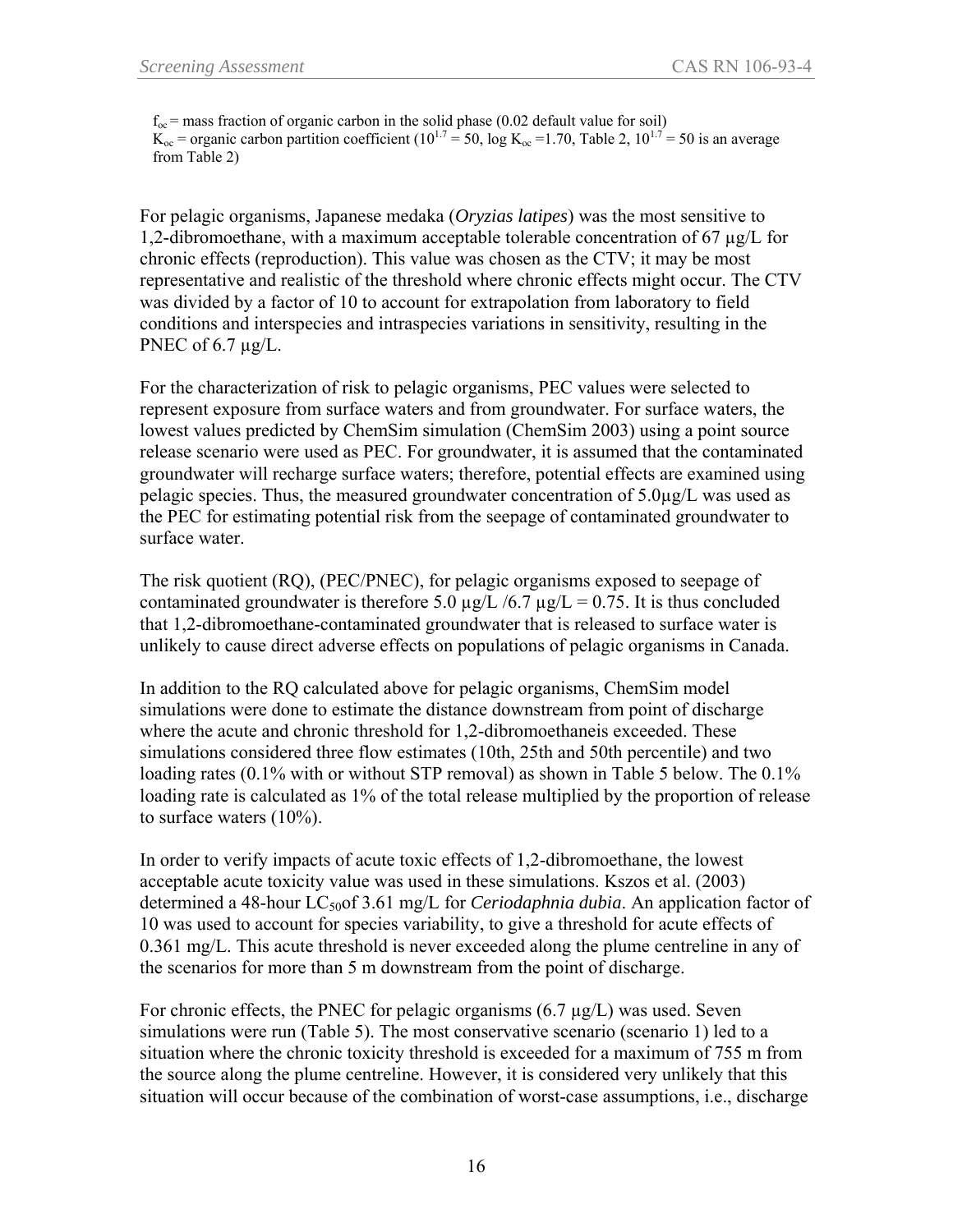to a small river, low (10th percentile) flow and all of the substance used at one facility. For more realistic (less conservative, or protective) scenarios, this threshold is not exceeded for more than 100 m downstream from the point of discharge. Scenarios 6 and 7 are believed to be the most likely worst-case releases with low-flow conditions. For these, the concentrations of 1,2-dibromoethane at a distance of 50 m from the point of discharge are 3 and 2 μg/L, respectively. The RQs, calculated as PEC/PNEC, for pelagic organisms exposed to surface waters are therefore 3  $\mu$ g/L/6.7  $\mu$ g/L = 0.45 and  $2 \mu g/L / 6.7 \mu g/L = 0.30$ , respectively. Even at 10 m from the point of discharge, the RQs do not exceed 1. Consequently, the impacts seem very limited.

| Table 5. ChemSim modelling results for the distance downstream from point of       |  |  |  |
|------------------------------------------------------------------------------------|--|--|--|
| discharge where the PNEC for 1,2-dibromoethane is exceeded along the centreline of |  |  |  |
| the plume                                                                          |  |  |  |

| Run | <b>Percentile flow</b> | <b>Release quantity</b><br>divided among 8<br>facilities | <b>STP</b> removal | Release<br>(kg/day) | <b>PNEC</b><br>exceeded<br>(m) |
|-----|------------------------|----------------------------------------------------------|--------------------|---------------------|--------------------------------|
|     | 10                     | no                                                       | no                 | 0.075               | 755                            |
|     | 10                     | no                                                       | yes                | 0.057               | 453                            |
|     | 25                     | no                                                       | no                 | 0.075               | 101                            |
|     | 25                     | no                                                       | yes                | 0.057               | 53                             |
|     | 50                     | no                                                       | no                 | 0.075               | 13                             |
|     | 10                     | yes                                                      | no                 | 0.0094              |                                |
|     |                        | ves                                                      | ves                | 0.0071              |                                |

For soil organisms, the modelled  $LC_{50}$  value of 329.75 mg/L for the earthworm (ECOSAR 2008) was chosen as the CTV (with application of EqP equation to accommodate unit conversion from mg/L to mg/kg dw for soil), since reliable acute or chronic data were not identified. A PNEC of 3.3 mg/kg dw was derived by dividing the CTV by a factor of 10 to account for interspecies and intraspecies variations in sensitivities and by an additional factor of 10 to extrapolate from a modelled to an empirical value.

Two PEC values are used to characterize risk to soil organisms: one representative of industrial sites at  $8 \times 10^{-2}$  mg/kg dw and one for outside of non-industrial sites at  $3.9 \times 10^{-4}$  mg/kg dw.

The calculated ROs are  $2.4 \times 10^{-2}$  for industrial sites and  $1.2 \times 10^{-4}$  for non-industrial locations. It is therefore concluded based on the maximum measured concentrations in soil on industrial (as the worst-case scenario) as well as non-industrial sites that 1,2-dibromoethane is not likely to cause direct adverse effects on soil organisms in Canada. Furthermore, according to a report on environmental conditions at a chemical plant located in Ontario (Environment Canada 2001b), there is no evidence of contamination in either the shallow or deeper groundwater from monitored wells located in the periphery of the main chemical plant.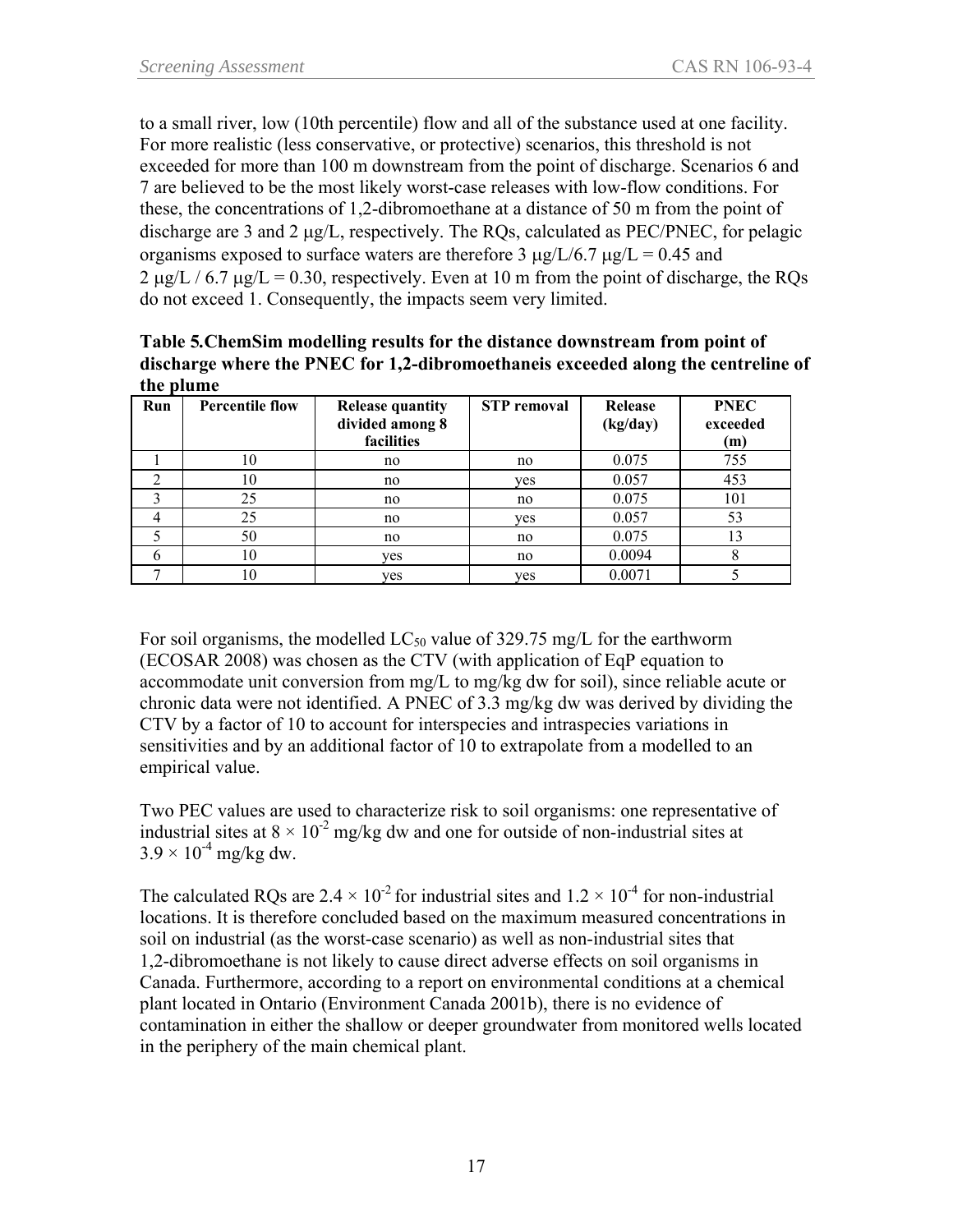In summary, the risk quotient analysis indicates that 1,2-dibromoethane released to the Canadian environment is unlikely to cause adverse effects to pelagic and soil organisms.

#### **Uncertainties in Evaluation of Ecological Risk**

1,2-Dibromoethane is used as a scavenger of lead antiknock agents in leaded gasoline that is still used in Canada for some specific purposes, namely in piston engine aircrafts and competition vehicles. Based on its properties and empirical measurements, 1,2-dibromoethane is expected to be found in air, water and soil, but not in sediments. This substance has been found to be persistent in air and water, and has a high potential for long-range transport in air. It is not bioaccumulative. The confidence for the conclusions reached in this assessment is high. However, a few uncertainties are present and affect this assessment.

In the absence of measured values for releases of 1,2-dibromoethane other than for air, the proportions had to be estimated considering the uses and the chemistry of the substance. The estimated proportion of release to surface waters (10%) was used for simulations with ChemSim software.

For soil toxicity, no reliable empirical data have been found. In the absence of empirical data, a modelled QSAR value has been considered. Because of these uncertainties, conservative assumptions were made and high application factors were used.

No monitoring data for 1,2-dibromoethane have been found for soil and groundwater near storage tank systems in Canada. However, since presently in Canada there is limited approved use of leaded gasoline for piston engine aircraft (AvGas) and racing fuels for competition vehicles based on an exemption in the *Gasoline Regulations* under the *Canadian Environmental Protection Act, 1999* (CEPA 1999), the numbers of tanks containing 1,2-dibromoethane and that are potentially leaking should be limited.

# **Potential to Cause Harm to Human Health**

#### **Exposure Assessment**

#### *Environmental Media and Food*

Empirical data were identified for environmental concentrations of 1,2-dibromoethane in raw and treated drinking water, soil, indoor air, ambient air, and food and beverages in Canada. Empirical data were also identified for environmental media in other locations. All studies identified containing empirical data for each environmental medium are summarized in Appendices 2–6.

In a recent study of contaminant levels in outdoor air conducted as part of the ongoing National Air Pollution Surveillance (NAPS) network, 1,2-dibromoethane was detected in only 7 of 1896 (or approximately 0.4%) samples, at a maximum concentration of 0.013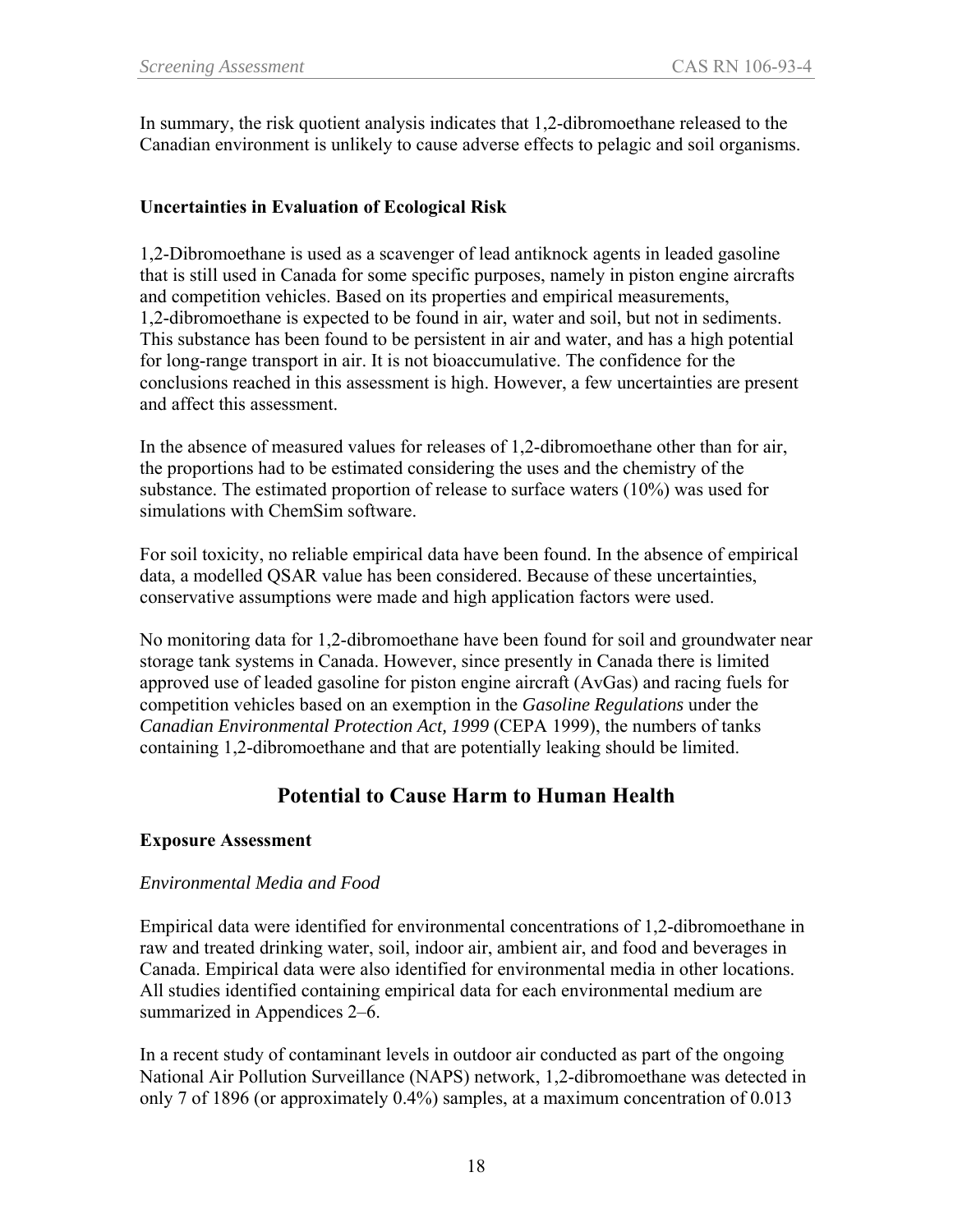$\mu$ g/m<sup>3</sup>, collected from 43 Canada-wide sites during the period January–December 2008 (NAPS 2008). The substance was detected near the method detection limit  $(0.025 \mu\text{g/m}^3)$ in a limited number of samples in outdoor air in Halifax in 2009 (Health Canada 2012). In 2007 in Regina, Saskatchewan and in 2005-2006 in Windsor, Ontario, 1,2 dibromoethane was not detected in outdoor air in either the summer or winter season (above the detection limits of 0.054  $\mu$ g/m<sup>3</sup> and 0.123-0.15  $\mu$ g/m<sup>3</sup>, respectively) (Health Canada 2010b).

1,2-Dibromoethane was not detected in indoor air of residences in the summer and winter seasons of 2005 and 2006 in Windsor, Ontario, with detection limits of 0.123-0.15 $\mu$ g/m<sup>3</sup> (Health Canada 2010b). In a 2007 study in Regina, Saskatchewan, the maximum 1,2-dibromoethane concentration in indoor air of 0.080 μg/m<sup>3</sup> was measured in only one of 400 home samples at a detection limit of 0.054  $\mu$ g/m<sup>3</sup> (Health Canada 2010a). In addition, the substance was not detected in 643 indoor air samples in a study conducted in Halifax in 2009 above the detection limit of 0.025  $\mu$ g/m<sup>3</sup> (Health Canada 2012).

During the summer and winter seasons of 2005, a maximum concentration of 1,2-dibromoethane in personal breathing-zone air of 0.190 μg/m<sup>3</sup> was measured in Windsor, Ontario (Health Canada 2010b). Participants wore padded backpacks with samplers that provided concentrations of selected volatile organic compounds averaged over a 24-hour period for five consecutive days (Health Canada 2010b). Less than 0.5% of the samples were above the detection limit of 0.123  $\mu$ g/m<sup>3</sup>.

In an expansive survey of raw, treated and distribution water in Ontario collected between January 1, 2005, and December 31, 2006, 1,2-dibromoethane was not detected in any sample (detection limit = 0.1 μg/L) (Ontario MOE 2006). Other Canadian studies conducted between 2002 and 2008 did not detect 1,2-dibromoethane in drinking water (City of Victoria 2008; Ville de Montréal 2006; NSEL 2005; COWQS 2003). A summary of drinking water data obtained from sites distributed across the United States provided by the United States Geological Survey over a sampling period of 1985–2001 revealed median 1,2-dibromoethane levels of " $< 0.10 \mu g/L$ " and " $< 0.04 \mu g/L$ " for public wells and domestic wells, respectively (Zogorski et al. 2006).

Data on 1,2-dibromoethane concentrations in food in Canada were identified. Ten flour samples in 1984 in Saskatoon, Saskatchewan, contained a maximum concentration of 405.3 μg/kg (McKay 1986). However, 1,2-dibromoethane was discontinued as an agricultural pesticide in Canada in 1984 (UNEP and FAO 2003), and there have been no reports of concentrations in cereals or cereal products since then in Canada. Residuals of 1,2-dibromoethane in foodstuffs are not currently monitored by the Canadian Food Inspection Agency (August 2009 email from Canadian Food Inspection Agency to Existing Substances Risk Assessment Bureau, Health Canada; unreferenced). In general, processing, cooking, baking and market circulation of food items decrease residual levels of 1,2-dibromoethane (Konishi et al. 1986). The ban on the use of 1,2-dibromoethane as an agricultural pesticide in North America and Europe (UNEP and FAO 2003) has reduced the likelihood of exposure of the Canadian population to the chemical in domestic and imported food. While a few countries that still apply 1,2-dibromoethane to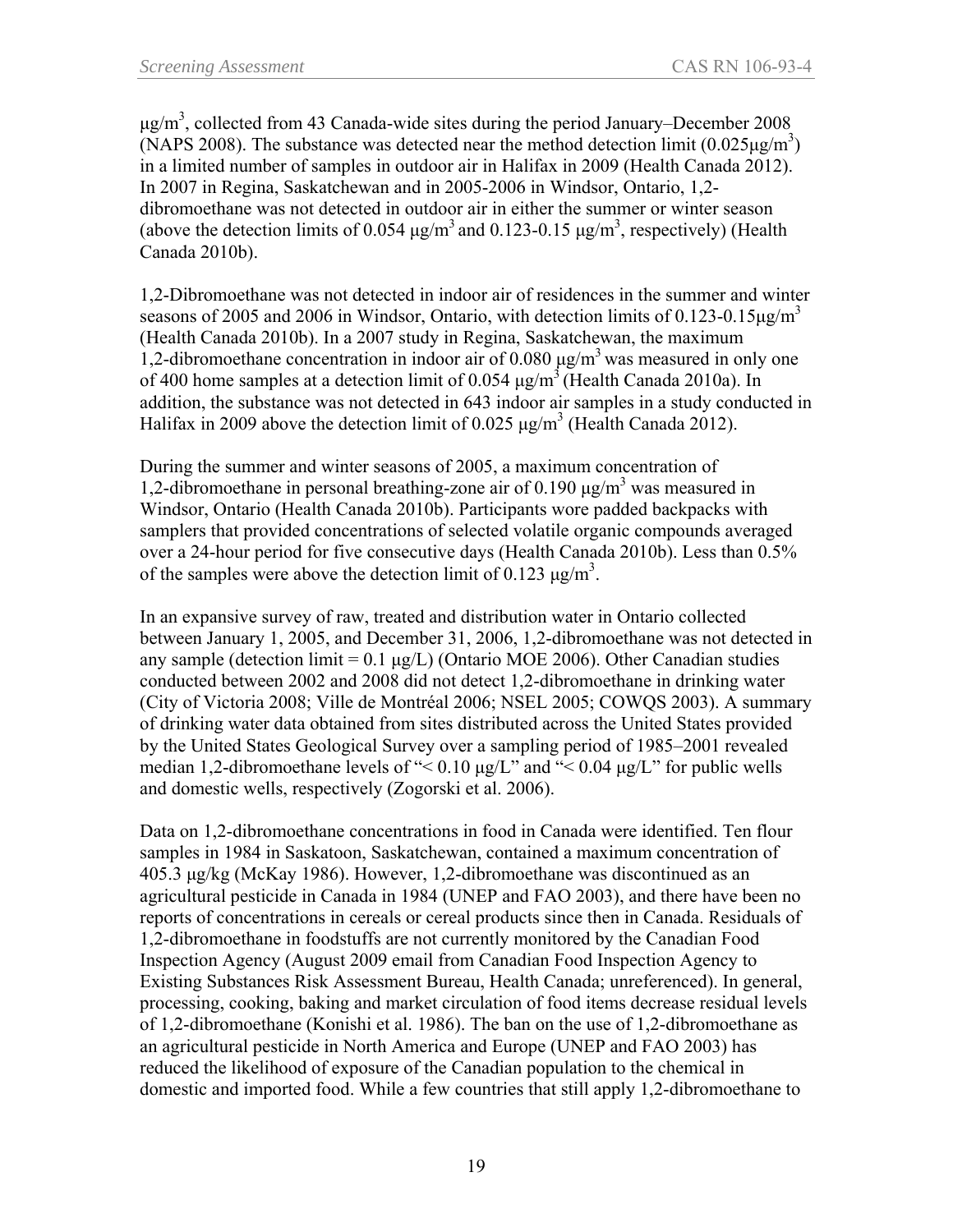foodstuffs have been identified—namely, five countries identified in a search of 90 countries in the Homologa database (Tanzania, South Africa, India, Zimbabwe and Zambia) and some honey producers in Greece (Tananaki et al. 2005, 2006), the contribution of these foods to the Canadian food supply is considered minimal. As the majority of food studies identified had sampling periods in the 1980s when substantial global use of 1,2-dibromoethane as a pesticide may have still occurred, the data are not considered applicable to the current context.

A study released by the United States Food and Drug Administration (US FDA) in 2003 identified a 1,2-dibromoethane concentration of 13 μg/kg in one sample of imported sweet cucumber pickle (US FDA 2003). In studies in Greece with sampling periods from 2003 to 2005, the maximum concentration of 1,2-dibromoethane in bulk honey was 331.2 μg/kg (Tananaki et al. 2005, 2006). Despite a recommendation by the Greek Hellenic Food Authority to beekeepers to abandon use of 1,2-dibromoethane as a moth control agent, some individual beekeepers may still use it (Tananaki et al. 2006).

In a 1993 Canadian study, the maximum 1,2-dibromoethane concentrations detected in urban parkland and rural parkland soils in Ontario in the early 1990s were 0.032 ng/g and 0.390 ng/g, respectively (OMEE 1993). 1,2-Dibromoethane was discontinued as an agricultural pesticide in Canada in 1984.

Based on the current use pattern of 1,2-dibromoethane and the recent Canadian monitoring data, particularly for air, exposure to the general population is expected to be low to negligible.

### *Consumer Products*

No consumer products containing 1,2-dibromoethane were reported in responses to the section 71 survey issued under CEPA 1999 (Environment Canada 2001a), and no data were identified on exposure to 1,2-dibromoethane through use of consumer products. Therefore, exposure to 1,2-dibromoethane from use of consumer products is not expected.

### *Confidence in Exposure Assessment*

Confidence in the environmental exposure database is considered to be moderate while for the food database, it is considered to be low. Empirical data were obtained for all environmental media, and the data were specific to Canada; however, the information for foodstuffs was not specific to Canada. Given current use patterns of the substance in Canada and internationally, and on the sporadic detection of 1,2-dibromoethane in monitoring studies, there is confidence that actual exposures to the general population are low to negligible.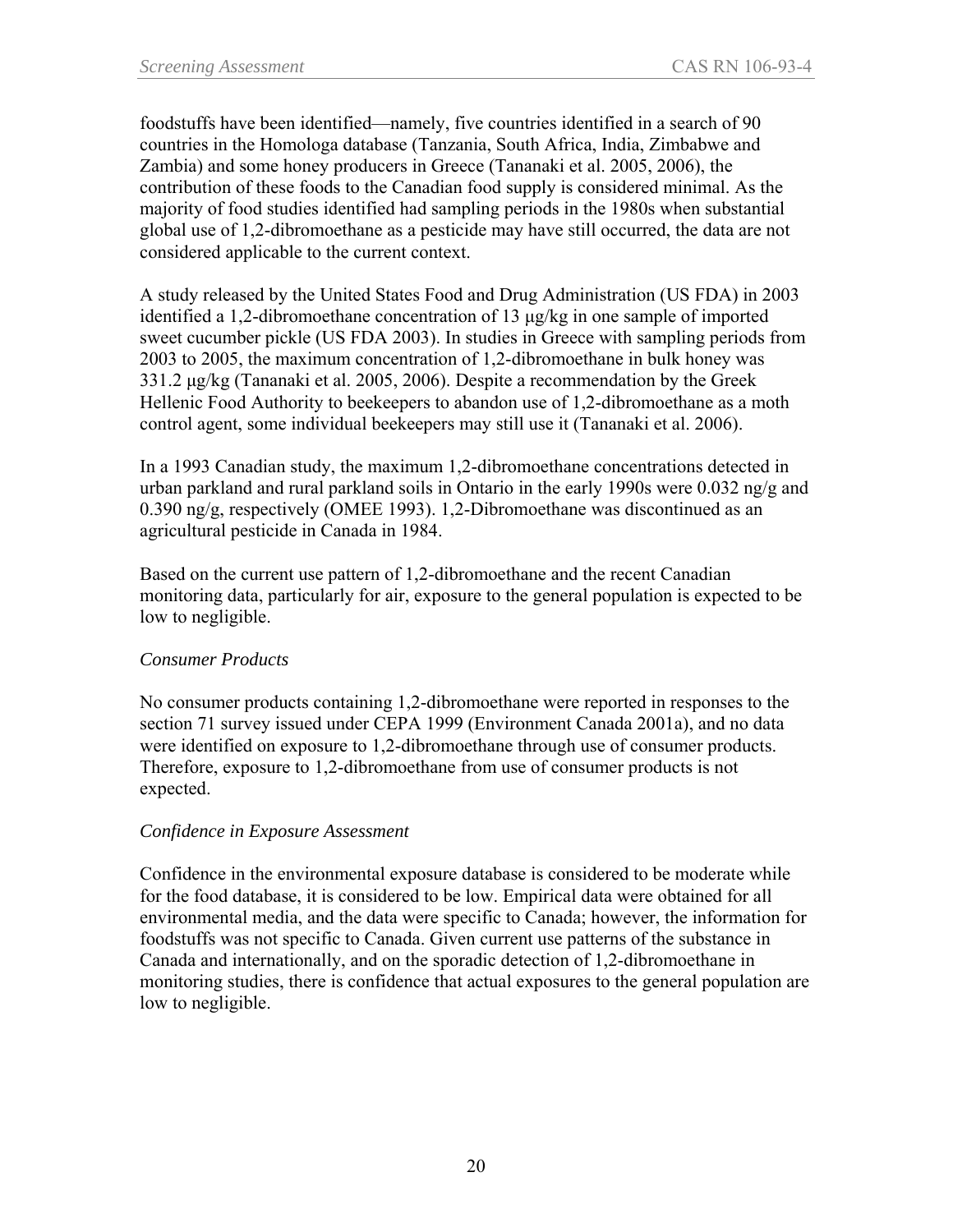#### **Health Effects Assessment**

Appendix 7 provides an overview of the health effects information for 1,2-dibromoethane.

The International Programme on Chemical Safety (IPCS 1996) concluded that 1,2-dibromoethane is a carcinogen in rodents and a potential human carcinogen. The International Agency for Research on Cancer (IARC 1999) concluded that there is inadequate evidence in humans and sufficient evidence in experimental animals for the carcinogenicity of 1,2-dibromoethane; 1,2-dibromoethane was classified as probably carcinogenic to humans (Group 2A). In addition, it is classified in the European Union as Carcinogen Category 1B, with the hazard statement "May cause cancer" (European Union 2008). These conclusions were based on significant increases in tumour incidences in rats and mice exposed via multiple routes. Significant increases in the incidences of squamous cell carcinomas of the forestomach were observed in male and female rats administered 1,2-dibromoethane by gavage at 37 mg/kg-bw per day or more for up to 61 weeks (NCI 1978). Rats were exposed by inhalation to 0, 10, or 40 ppm (equivalent to 0, 77 or 308 mg/m<sup>3</sup>) for 88–103 weeks. There were significant increases in the incidence of nasal cavity carcinomas at high doses (males: controls, 0/50; high dose, 21/50; females: controls, 0/50; high dose, 25/50), adenocarcinomas at both doses (males: controls, 0/50; low dose, 20/50; high dose, 28/50; females: controls, 0/50; low dose, 20/50; high dose, 29/50) and adenomas at low doses (males: control, 0/50; low dose, 11/50; females: controls, 0/50; low dose, 11/50). In addition, significant increases in the incidences of mammary gland fibroadenomas in females and tunica vaginalis mesotheliomas and nasal cavity adenomatous polyps in males were reported (NTP 1982). Dermal exposure of mice to 25 or 50 mg/day (equivalent to 357 or 714 mg/kg-bw per day, respectively; as per Health Canada 1994) for up to 594 days resulted in an increased incidence of papillomas of the lungs in female mice (and a significant increase in the incidence of skin papillomas and carcinomas at 50 mg/day) (Van Duuren et al. 1979). In each of these bioassays, these significant increases were observed at the lowest exposure level tested and higher.

1,2-Dibromoethane was genotoxic in a large number and variety of assays, including *in vivo* deoxyribonucleic acid (DNA) binding and DNA damage in mice and rats and mammalian cell mutagenicity assays and *in vitro* mutagenicity, clastogenicity and DNA damage assays (see Appendix 7).

The United States Environmental Protection Agency (US EPA) has derived cancer potency estimates for 1,2-dibromoethane. A cancer oral slope factor of 1.8 (mg/kg  $b$ w/day)<sup>-1</sup> was derived, based on the incidence of forestomach tumours in male rats in the oral carcinogenicity study mentioned above, but this "…factor should not be used with exposures greater than approximately 0.5 mg/kg/day, since the observed dose-response would not be expected to continue linearly above this estimated lifetime-equivalent exposure level." An inhalation cancer slope factor of 0.6  $(\text{mg/m}^3)$ <sup>-1</sup>was estimated based on the incidence of nasal cavity tumours in male rats in the inhalation carcinogenicity study mentioned above, but this "…unit risk should not be used with exposures greater than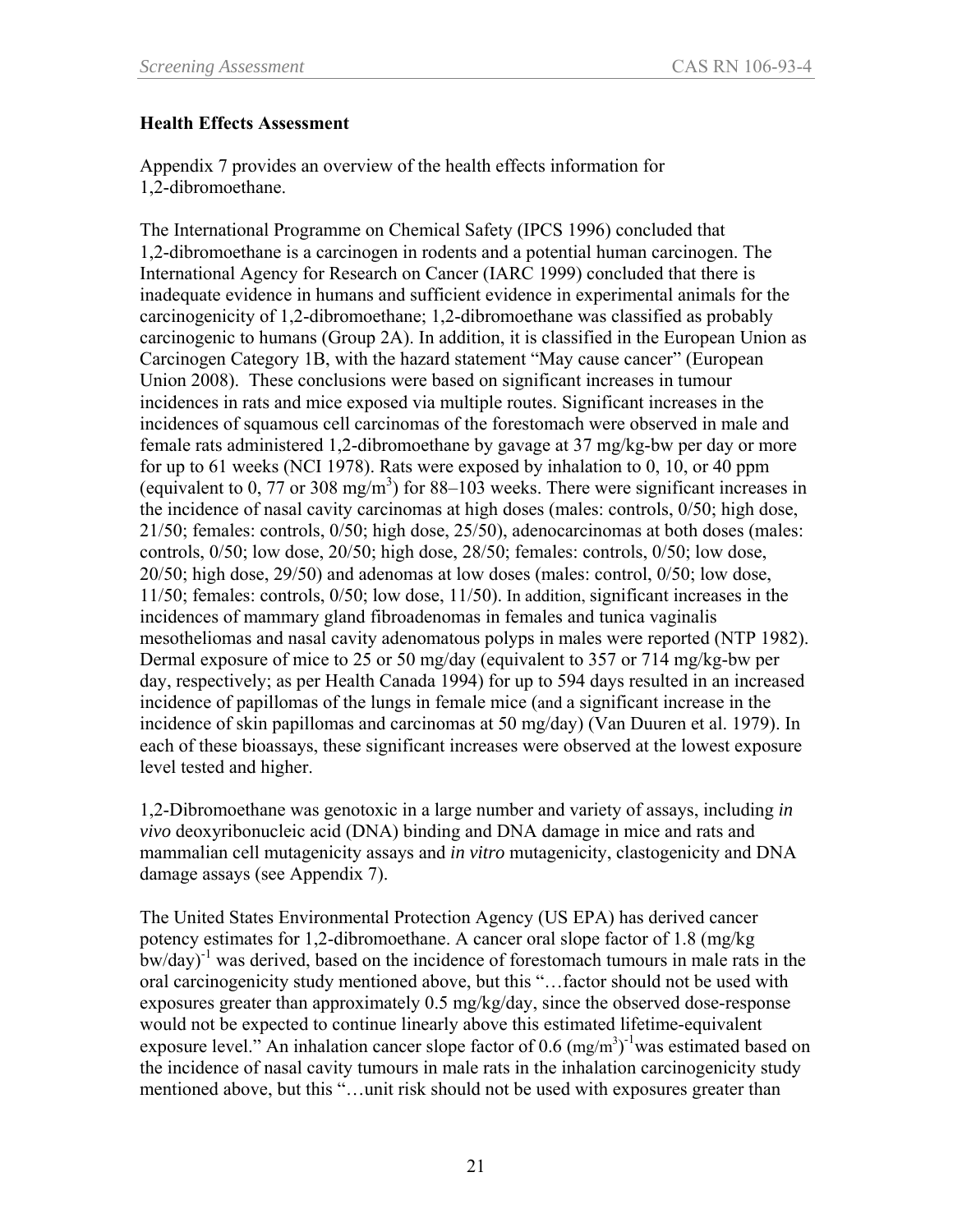$0.023$  mg/m<sup>3</sup> (0.18 ppm), because above this level, the dose-response is not linear." (see US EPA 2004). Several uncertainties limit the confidence in use and derivation of these slope factors, such as the high mortality limiting the duration of the study and close dose spacing in the oral rat study, and high mortality in both rats and mice, especially in the high-dose groups, in the inhalation carcinogenicity studies (see Appendix 7).

Cancer potency factors were also derived by Health Canada. A lowest tumorigenic dose  $05 (TD_{05})$  of 0.04 mg/kg-bw per day was calculated, based on the incidence of squamous cell carcinomas in the forestomach of male rats in the oral carcinogenicity study mentioned above. The  $TD_{05}$  is defined as the total intake associated with a 5% increase in incidence or mortality due to tumours scaled, where appropriate, to reflect interspecies variations. Although the exposure levels and the overall duration of the oral rat study were reduced due to excessive mortality, note that the derived  $TD_{05}$  is based on the low doses. A highest tumorigenic concentration  $05 (TC_{05})$  was not calculated due to the high mortality in both rats and mice, especially in the high-dose groups, in the inhalation carcinogenicity studies mentioned above. The  $TC_{05}$  is defined as the concentration, generally in air, associated with a 5% increase in incidence or mortality due to tumours (Health Canada 1996).

Male reproductive effects are considered to be the critical non-cancer effect. In a short-term longitudinal study in male forestry workers (engaged in the application or spraying of 1,2-dibromoethane [4% by volume] emulsion), significantly decreased sperm velocity and semen volume were observed in subjects exposed via inhalation to 1,2-dibromoethane levels of 0.46 mg/m<sup>3</sup>or greater (occupational time-weighted average) in conjunction with dermal exposure (Schrader et al. 1988; also cited in IPCS 1996). The authors did not report exposure to any other chemicals in the forestry workers engaged in the application or spraying activities. Longer-term exposure to 1,2-dibromoethane ranging from mean concentration of 88 ppb to peak exposure of up to 262 ppb (0.68 to 2.0 mg/m<sup>3</sup>; IPCS 1996) in the fumigation workers caused significant reductions in sperm count, viable sperms and increase in number of abnormal sperms (Ratcliffe et al. 1987). Male reproductive effects were also observed in multiple species of experimental animals exposed to the lowest doses or concentrations tested and higher. The lowest lowest-observed-effect level (LOEL) for reproductive effects for the oral route of exposure was 2 mg/kg-bw per day based on reversible low sperm density, poor motility and altered spermatozoa morphology observed in a 2-year study in bulls (Amir and Volcani 1965). In another study, testicular atrophy was seen in male rats following long-term oral exposure (38 mg/kg-bw per day) to 1,2-dibromoethane (NCI 1978). Testicular degeneration in male rats was observed at an inhalation concentration of  $77 \text{ mg/m}^3$  in conjunction with other non-cancer effects, including toxic nephropathy in males, retinal atrophy and adrenal cortex degeneration in females and increases in hepatic necrosis in both sexes (NTP 1982). Similarly, the reproductive effects were reported in male or female rats following inhalation exposure to 89 or 80 ppm (equivalent to 684 or  $614 \text{ mg/m}^3$  as per IPCS 1996) for 10 or 3 weeks, respectively. Effects in male rats included reduction in testicular weight; decreased serum testosterone levels; atrophy of testes, epididymis, prostate and seminal vesicles; and changes in reproductive behaviour.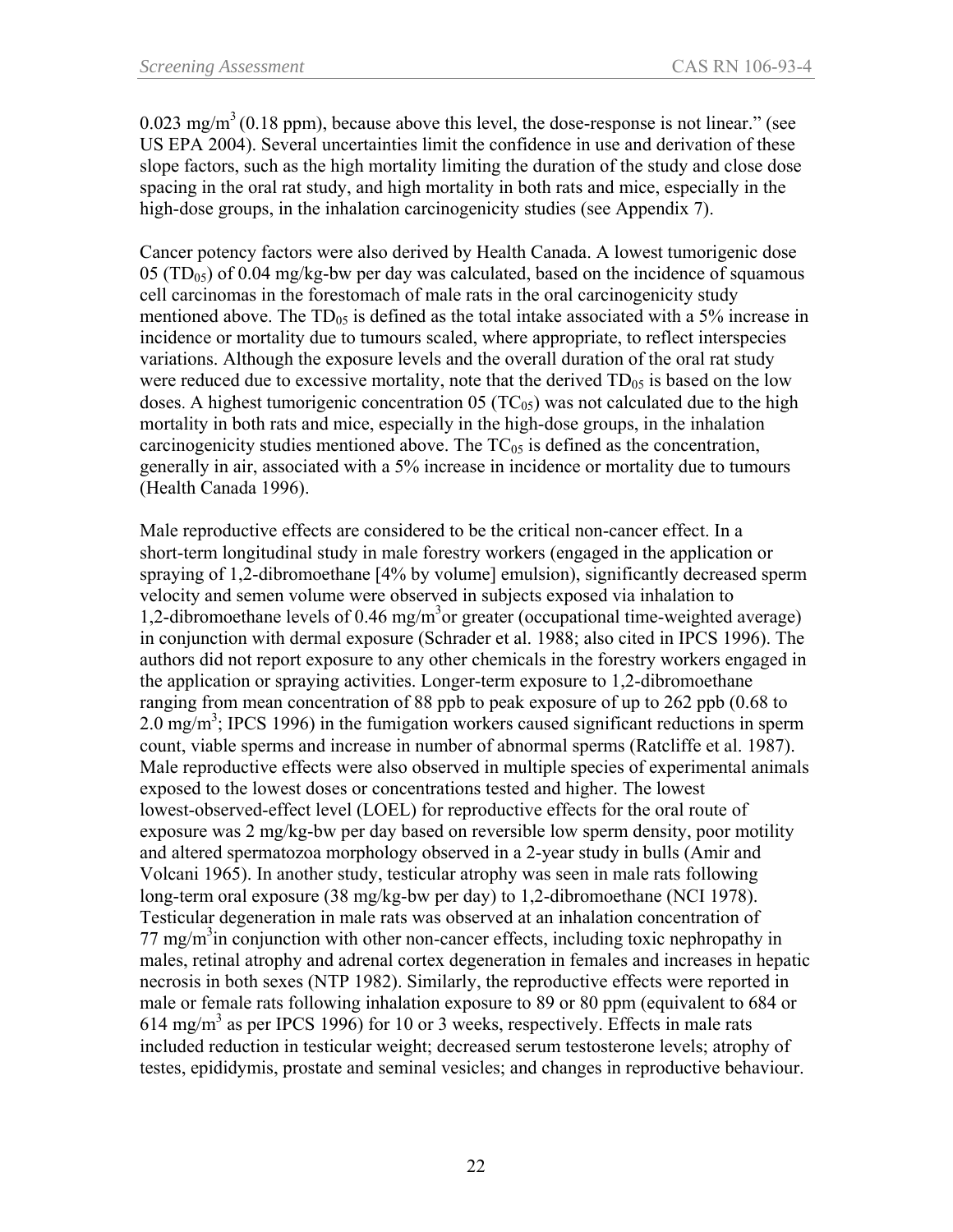Female rats exposed to 1,2-dibromoethane had altered estrous cycle until several days after cessation of exposure (Short et al. 1979).

Limited information was available regarding the acute effects of 1,2-dibromoethane in humans. A review of 64 cases of acute poisoning in humans reported that ingestion of 1.5 ml (estimated to be more than 3000 mg) of 1,2-dibromoethane may be fatal in humans. Effects observed included nausea, vomiting, abdominal pain and signs of hepatotoxicity, nephrotoxicity, nervous system toxicity and cardiotoxicity in male and female patients (Singh et al. 2007).

### **Characterization of Risk to Human Health**

General population exposure to 1,2-dibromoethane is expected to be low to negligible from air based on the specialized use pattern of the substance and as the substance has not been detected (> 99% of the time) at low levels in recently conducted monitoring studies of outdoor and indoor air and personal air. As no consumer products containing 1,2 dibromoethane had been identified in Canada, consumer product exposure is not expected.

A critical effect for the characterization of risk of 1,2-dibromoethane exposure to human health is carcinogenicity, as there is evidence of carcinogenicity of 1,2-dibromoethane in rats and mice following oral or inhalation exposure. Moreover, the positive genotoxicity results reported in several *in vivo* and *in vitro* studies suggest that the potential for 1,2-dibromoethane to induce tumours through direct interaction with genetic material cannot be precluded.

On the basis of the use pattern of 1,2-dibromethane and the very limited potential for general population exposure, it is concluded that 1,2-dibromoethane is not a substance that is entering the environment in a quantity or concentration or under conditions that constitute or may constitute a danger in Canada to human life or health.

### **Uncertainties in Evaluation of Risk to Human Health**

Based on the extensive dataset on carcinogenicity and *in vivo* and *in vitro* genotoxicity assays, there is high confidence in the conclusion that 1,2-dibromoethane is considered to induce tumours through direct interaction with genetic material. However, uncertainties exist regarding inter- and intraspecies variation, extrapolation of data from animals to humans and lack of data in humans for several endpoints. Based on the use pattern and extensive monitoring of 1,2-dibromoethane in outdoor and indoor air, there is confidence that exposure to the general population is low to negligible. Targeted ambient air monitoring of 1,2-dibromoethane in the vicinity of sites of its known use would reduce any remaining uncertainty in this conclusion.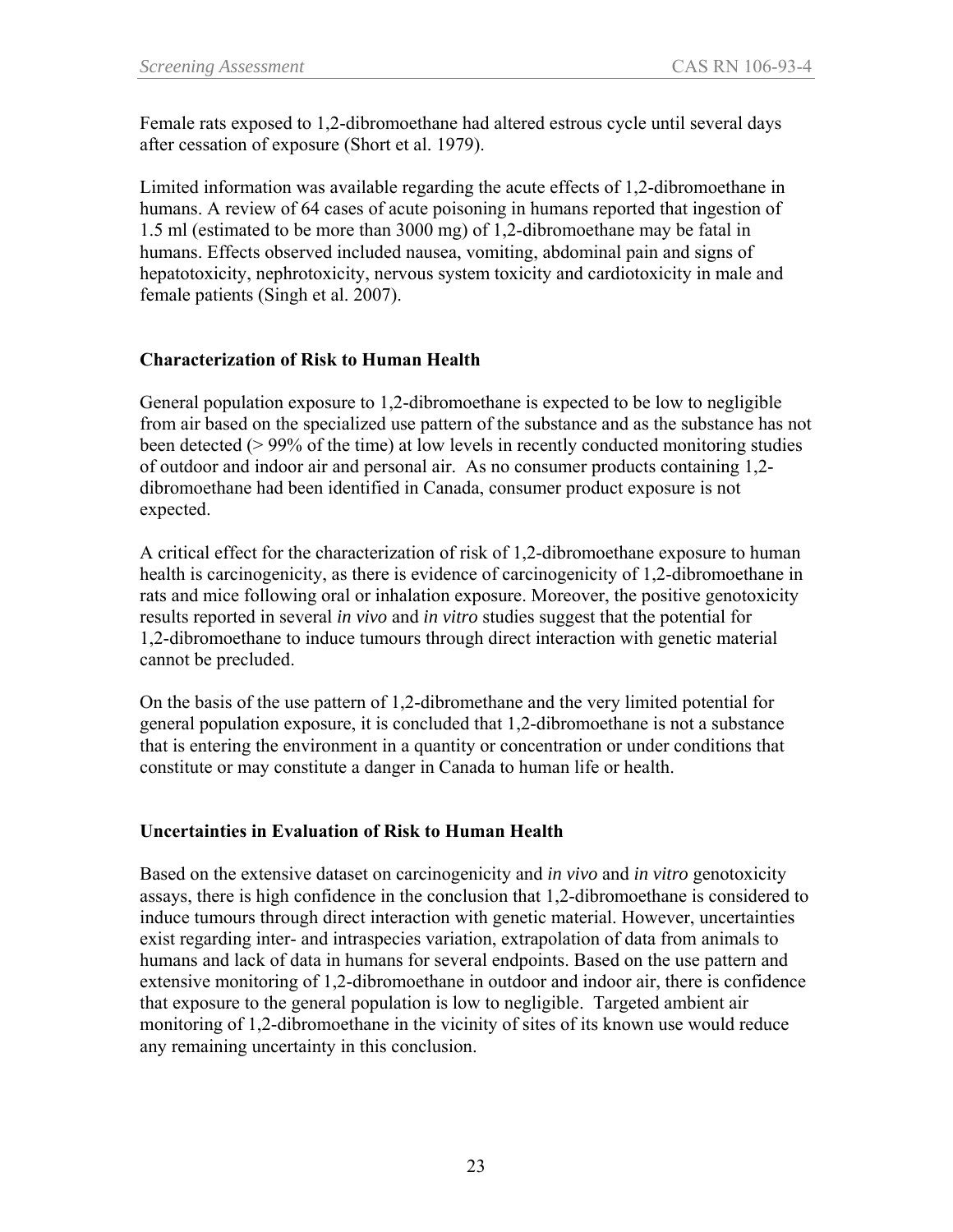# **Conclusion**

Based on the information available with regard to the environment, it is concluded that 1,2-dibromoethane is not entering the environment in a quantity or concentration or under conditions that have or may have an immediate or long-term harmful effect on the environment or its biological diversity or that constitute or may constitute a danger to the environment on which life depends. Additionally, it is concluded that 1,2-dibromoethane meets the criteria for persistence but not for bioaccumulation potential as set out in the *Persistence and Bioaccumulation Regulations* (Canada 2000)*.*

On the basis of the use pattern of 1,2-dibromethane and the very limited potential for general population exposure, it is concluded that 1,2-dibromoethane is not entering the environment in a quantity or concentration or under conditions that constitute or may constitute a danger in Canada to human life or health.

It is therefore concluded that 1,2-dibromoethane does not meet one or more criteria under section 64 of CEPA 1999.

Because this substance is listed on the Domestic Substances List, its import and manufacture in Canada are not subject to notification under subsection 81(1). Given the hazardous properties of this substance, there is concern that new activities that have not been identified or assessed could lead to this substance meeting the criteria set out in section 64 of the Act. Therefore, it is recommended to amend the Domestic Substances List, under subsection 87(3) of the Act, to indicate that subsection 81(3) of the Act applies with respect to the substance so that new manufacture, import or use of this substance is notified and undergoes ecological and human health risk assessments.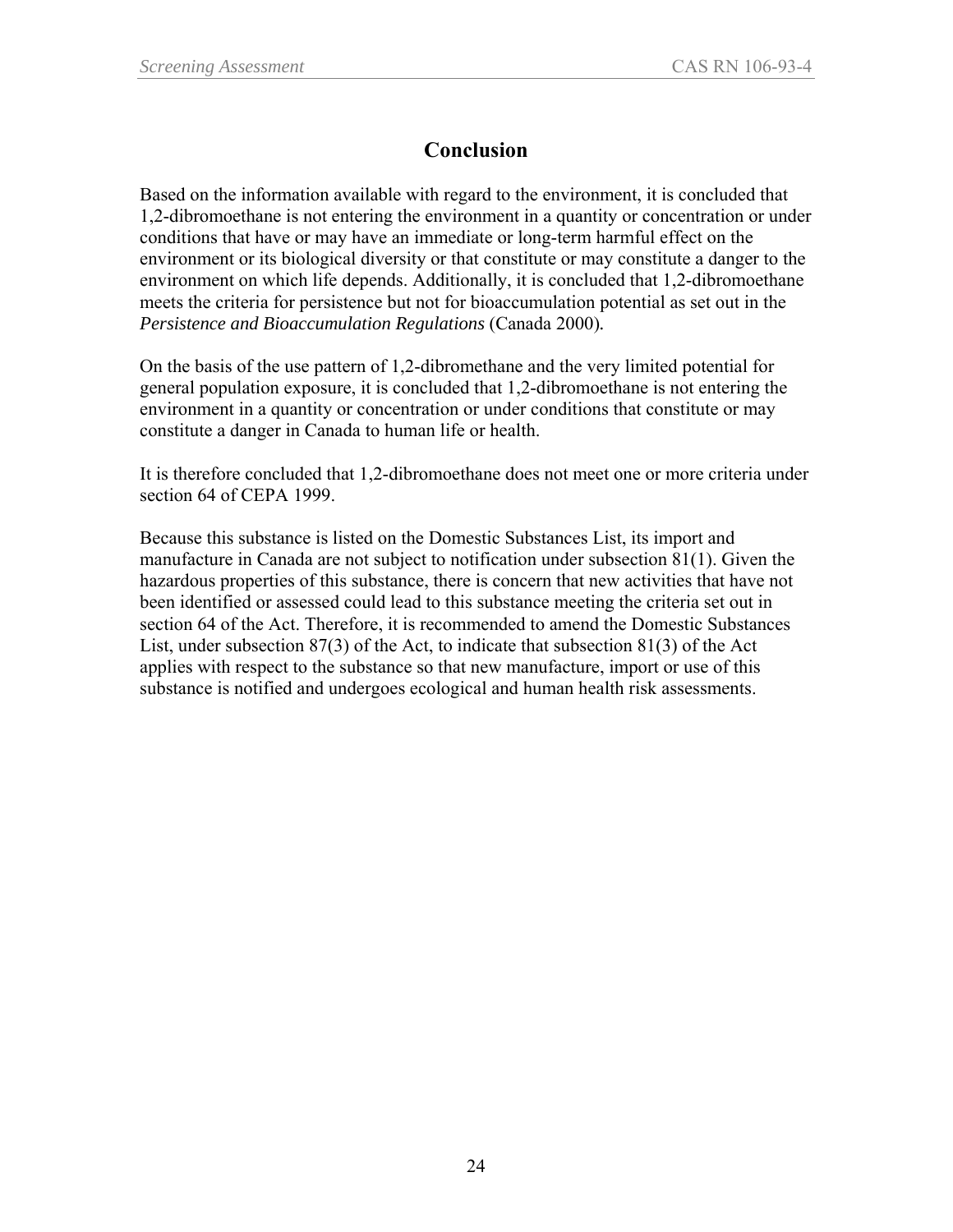## **References**

Alexeeff GV, Kilgore WW, Li MY. 1990. Ethylene dibromide: toxicology and risk assessment. New York (NY): Springer-Verlag. p. 49–122 [cited in IPCS 1996].

Alper MD, Ames BN. 1975. Positive selection of mutants with deletions of the *gal-ch1* region of the *Salmonella* chromosome as a screening procedure for mutagens that cause deletions. J Bacteriol 121:259–266 [cited in IPCS 1996].

Ames BN, Yanofsky C. 1971. The detection of chemical mutagens with enteric bacteria. In: Hollaender A, editor. Chemical mutagens: principles and methods for their detection, vol. 1. New York (NY): Plenum Press. p. 267–282 [cited in IPCS 1996].

Amir D, Volcani R. 1965. Effect of dietary ethylene dibromide on bull semen. Nature 206:99–100.

Arfellini G, Bartoli S, Colacci A, Mazzullo M, Galli MC, Prodi G, Grilli S. 1984. *In vivo* and *in vitro* binding of 1,2-dibromoethane and 1,2-dichloroethane to macromolecules in rat and mouse organs. J Cancer Res Clin Oncol 108:204–213 [cited in IARC 1999].

Asita AO, Hayashi M, Kodama Y, Matsuoka A, Suzuki T, Sofuni T. 1992. Micronucleated reticulocyte induction by ethylating agents in mice. Mutat Res 271:29–37 [cited in IPCS 1996; IARC 1999].

[ATSDR] Agency for Toxic Substances and Disease Registry. 1992. Toxicological profile for 1,2-dibromoethane. Atlanta (GA): Public Health Service, US Department of Health and Human Services.

Ballering LAP, Nivard MJM, Vogel EW. 1993. Characterization of the genotoxic action of three structurally related 1,2-dihaloalkanes in *Drosophila melanogaster.* Mutat Res 285:209–217 [cited in IPCS 1996; IARC 1999].

Ballering LAP, Nivard MJM, Vogel EW. 1994. Mutation spectra of 1,2-dibromoethane, 1,2-dichloroethane and 1-bromo-2-chloroethane in excision repair proficient and repair deficient strains of *Drosophila melanogaster.* Carcinogenesis 15:869–875 [cited in IARC 1999].

Barber ED, Donish WH. 1982. An exposure system for quantitative measurements of the microbial mutagenicity of volatile liquids. Measurements of microbial mutagenicity. In: Tice RR, Costa DL, Schaich KM, editors. Genotoxic effects of airborne agents. New York (NY): Plenum Press. p. 3–18 [cited in IPCS 1996].

Barber ED, Donish WH, Mueller KR. 1981. A procedure for the quantitative measurement of the mutagenicity of volatile liquids in the Ames *Salmonella*/microsome assay. Mutat Res 90:31–48 [cited in IPCS 1996; IARC 1999].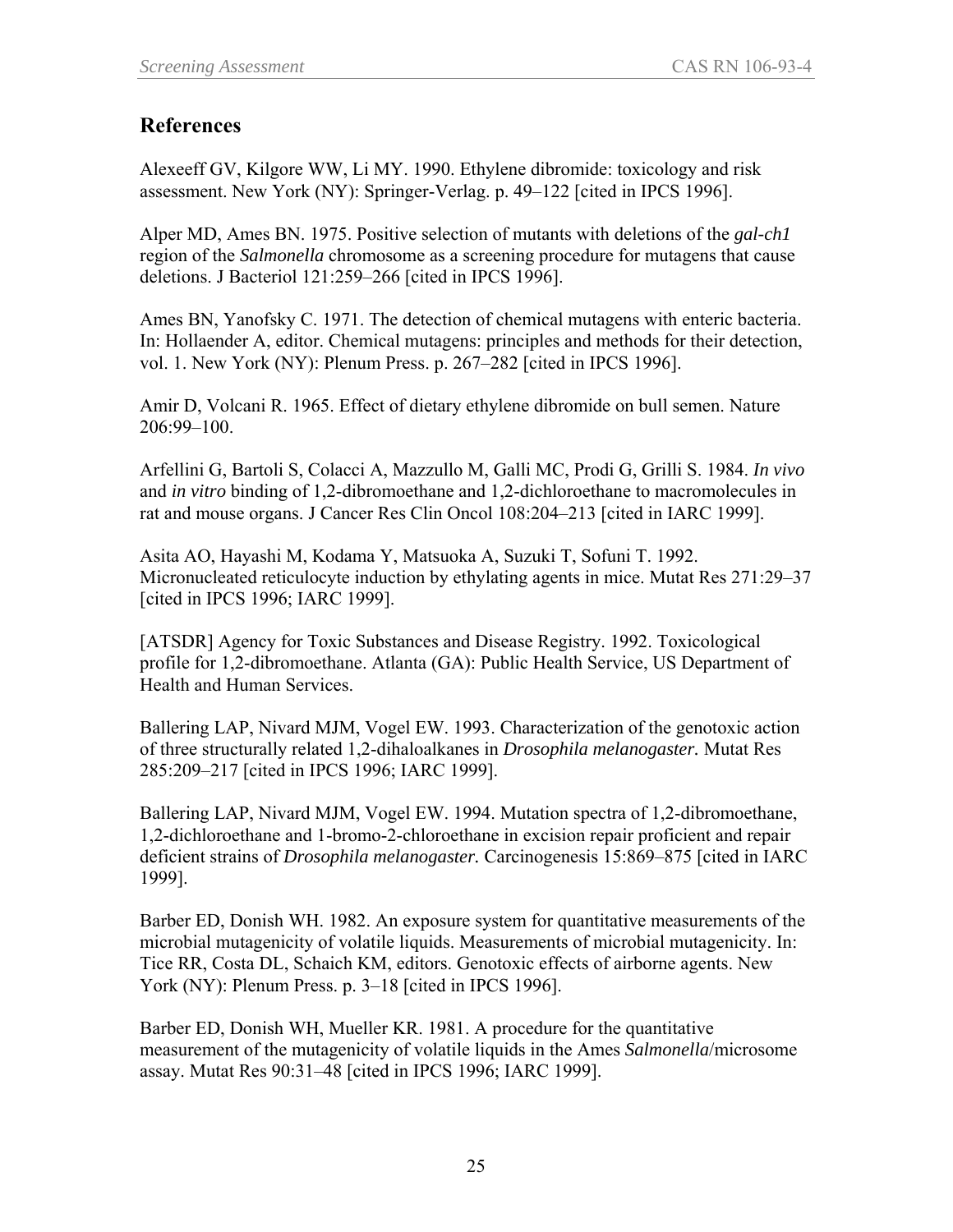Barnett LB, Lovell DP, Felton CF, Gibson BJ, Cobb RR, Sharpe DS, Shelby MD, Lewis SE. 1992. Ethylene dibromide: negative results with the mouse dominant lethal assay and the electrophoretic specific locus test. Mutat Res 282:127–133 [cited in IPCS 1996; IARC 1999].

Bentley KS, Working PK. 1988. Activity of germ-cell mutagens and nonmutagens in the rat spermatocyte UDS assay. Mutat Res 282:127–133 [cited in IARC 1999].

Beyer A, Mackay D, Matthies M,Wania F, Webster E. 2000. Assessing long-range transport potential of persistent organic pollutants. Environ Sci Technol 34(4):699–703.

Bjørge C, Brunborg G, Wiger R, Holme JA, Scholz T, Dybing E, Søderlund EJ. 1996. A comparative study of chemically induced DNA damage in isolated and human and rat testicular cells. Reprod Toxicol 10:509–519.

Bradley MO, Dysart G. 1985. DNA single-strand breaks, double-strand breaks, and cross-links in rat testicular germ cells: measurements of their formation and repair by alkaline and neutral filter elution. Cell Biol Toxicol 1:341–346 [cited in IARC 1999].

Brem H, Stein AB, Rosenkranz HS. 1974. The mutagenicity and DNA-modifying effect of haloalkanes. Cancer Res 34:2576–2579 [cited in IPCS 1996; IARC 1999].

Brimer PA, Tan E-L, Hsie AW. 1982. Effect of metabolic activation on the cytotoxicity and mutagenicity of 1,2-dibromoethane in the CHO/HGPRT system. Mutat Res 95:377– 388 [cited in IPCS 1996; IARC 1999].

Brown SK, Sim MR, Abramson MJ, Gray CN. 1994. Concentrations of volatile organic compounds in indoor air—a review. Indoor Air 4:123–134.

Budavari S, O'Neil MJ, Smith A, Heckelman PE, editors. 2001. The Merck index—an encyclopedia of chemicals, drugs and biologicals. Whitehouse Station (NJ): Merck Research Laboratories, Division of Merck & Co. Inc. p. 675.

Buijs W, van der Gen A, Mohn GR, Breimer DD. 1984. The direct mutagenic activity of alpha, omega-dihalogenoalkanes in *Salmonella typhimurium.* Strong correlation between chemical properties and mutagenic activity. Mutat Res 141:11–14 [cited in IPCS 1996].

[Cal EPA] California Environmental Protection Agency. 1992. Indoor pollutant concentrations and exposures. Contract No. A833-156. Sacramento (CA): California Environmental Protection Agency, Air Resources Board.

Canada. [1978]. *Food and Drug Regulations*, C.R.C., c. 870. Available from: <http://laws.justice.gc.ca/en/showtdm/cr/C.R.C.-c.870>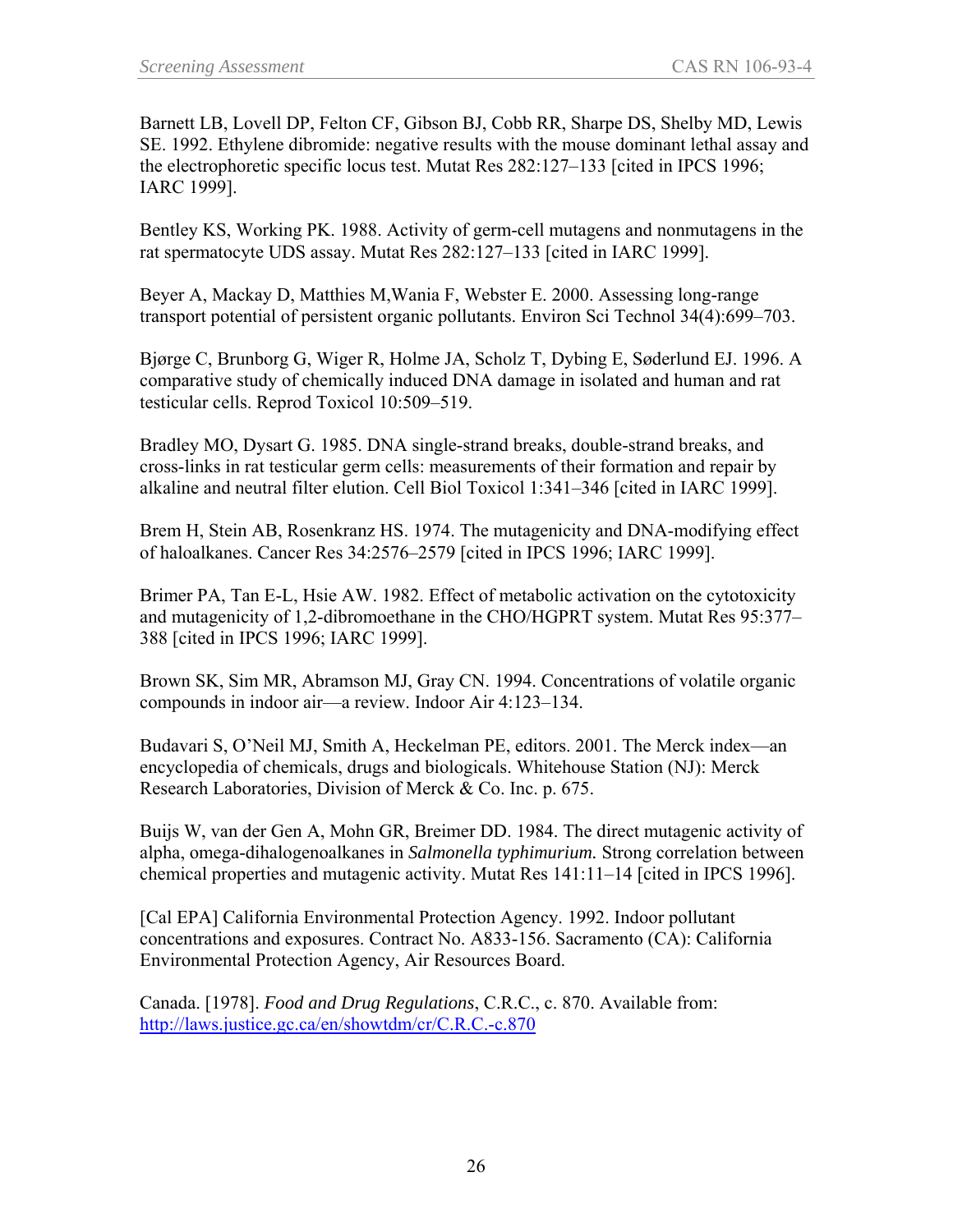Canada. 1990. *Canadian Environmental Protection Act, 1999: Gasoline Regulations,*  P.C. 1990-740, 26 April 1990, SOR/90-247. Canada Gazette, Part II, vol. 124, no. 10. Available from:<http://laws.justice.gc.ca/PDF/Regulation/S/SOR-90-247.pdf>

Canada. 1999. *Canadian Environmental Protection Act, 1999*. S.C., 1999, c. 33. Canada Gazette, Part III, vol 22, no. 3. Available from: <http://www.gazette.gc.ca/archives/p3/1999/g3-02203.pdf>

Canada. 2000. *Canadian Environmental Protection Act: Persistence and Bioaccumulation Regulations*, P.C. 2000-348, 23 March 2000, SOR/2000-107. Canada Gazette, Part II, vol. 134, no. 7. p. 607–612. Available from: <http://www.gazette.gc.ca/archives/p2/2000/2000-03-29/pdf/g2-13407.pdf>

Canada, Dept. of the Environment. 2001. *Canadian Environmental Protection Act, 1999: Notice with respect to certain substances on the Domestic Substances List (DSL).* Canada Gazette, Part I, vol. 135, no. 46, p. 4194–4211. Available from: <http://www.gazette.gc.ca/archives/p1/2001/2001-11-17/pdf/g1-13546.pdf>

Canada. 2010. *Canadian Environmental Protection Act, 1999: Regulations Amending the Gasoline Regulations*, P.C. 2101-796, 17 June 2010, SOR/2010-134. Canada Gazette, Part II, vol. 144, no. 14. Available from: [http://www.gazette.gc.ca/rp-pr/p2/2010/2010-](http://www.gazette.gc.ca/rp-pr/p2/2010/2010-07-07/pdf/g2-14414.pdf#page=2) [07-07/pdf/g2-14414.pdf#page=2](http://www.gazette.gc.ca/rp-pr/p2/2010/2010-07-07/pdf/g2-14414.pdf#page=2)

Channarayappa, Ong T, Nath J. 1992. Cytogenetic effects of vincristine sulfate and ethylene dibromide in human peripheral lymphocytes: micronucleus analysis. Environ Mol Mutagen 20:117–126 [cited in IPCS 1996; IARC 1999].

ChemSim. 2003. Chemical Release and Dispersion Analysis Application. Version 2.0.5. Developed by Canadian Hydraulics Centre, National Research Council of Canada, Ottawa (ON).

Chroust K, Pavlova M, Prokop Z, Mendel J, Bozkova K, Kubat Z, Zajickova V, Damborsky J. 2007.Quantitative structure-activity relationships for toxicity and genotoxicity or halogenated aliphatic compounds: wing spot test of *Drosophila melanogaster*. Chemosphere 67(1):152–159.

[CITI] Chemical Inspection and Testing Institute. 1992. Biodegradation and Bioaccumulation Data of Existing Chemicals Based on the CSCL Japan. Japan Chemical Industry Ecology-Toxicology & Information Center. p. 2–14.

City of Toronto. 1990. The quality of drinking water in Toronto: a review of tap water, bottled water and water treated by a point-of-use device. Toronto (ON): City of Toronto, Department of Public Health. 133 p.

City of Victoria. 2008. 2008 untreated (raw) water quality at Japan Gulch Plant. Victoria (BC): Capital Regional District Water Services.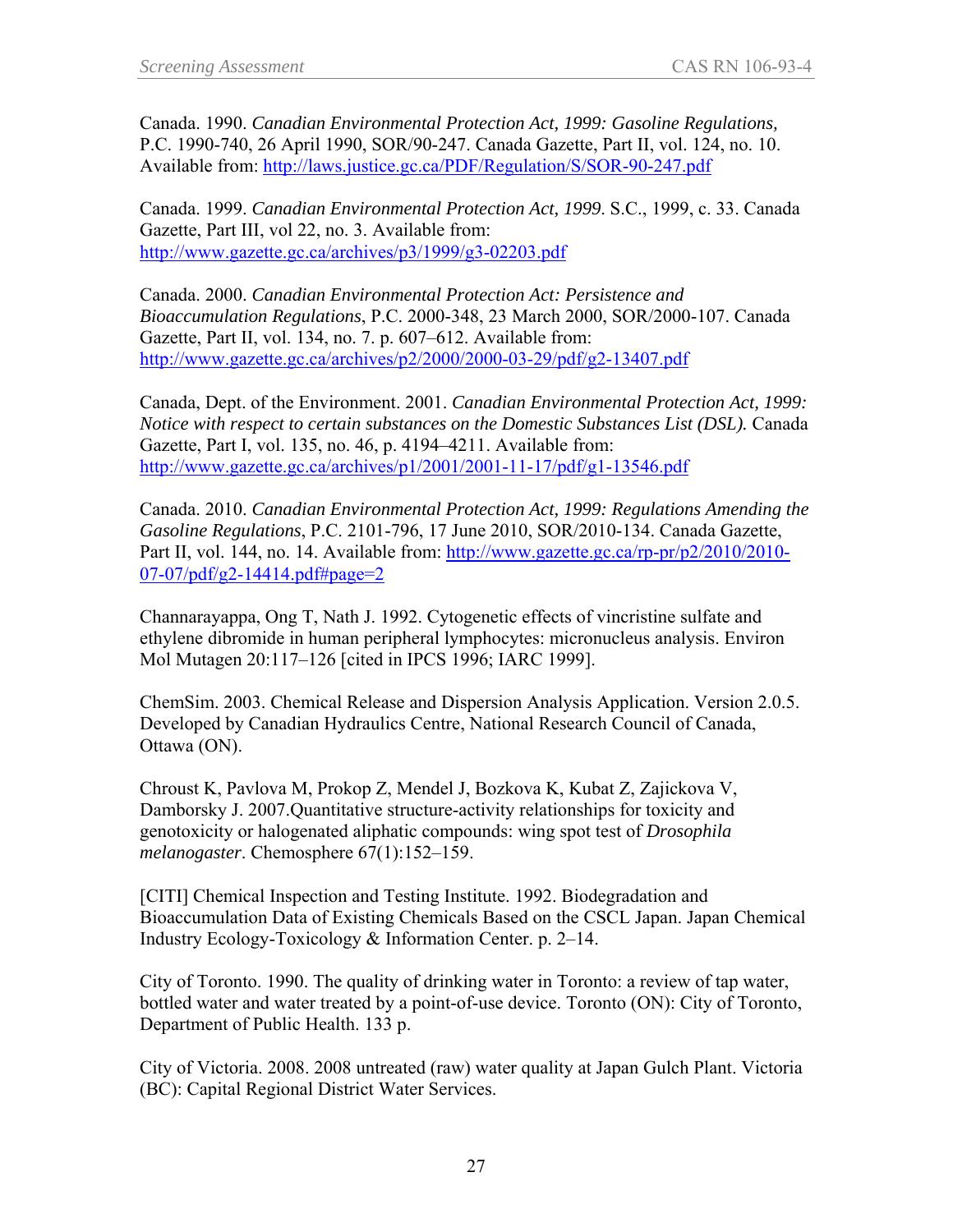Class TH, Ballschmiter K. 1988. Chemistry of organic traces in air. VIII. Sources and distribution of bromo- and bromochloromethanes in marine air and surface water of the Atlantic Ocean. J Atmos Chem 7:35–46.

Clive D, Johnson KO, Spector JFS, Batson AG, Brown MMM. 1979. Validation and characterization of the L5178Y/TK+/ $-$  mouse lymphoma mutagen assay system. Mutat Res 59:61–108 [cited in IPCS 1996; IARC 1999].

Clower M Jr, McCarthy JP, Rains DM. 1985. Effect of cooking on levels of ethylene dibromide residues in rice. J Assoc Off Anal Chem 68(4):710–711.

Clower M Jr, McCarthy JP, Carson LJ. 1986. Comparison of methodology for determination of ethylene dibromide in grains and grain-based foods. J Assoc Off Anal Chem 69(1):87–90.

Cmarik JL, Inskeep PB, Meredith MJ, Meyer DJ, Ketterer B, Guengerich FP. 1990. Selectivity of rat and human glutathione *S*-transferases in activation of ethylene dibromide by glutathione conjugation and DNA binding and induction of unscheduled DNA synthesis in human hepatocytes. Cancer Res 50:2747–2752 [cited in IPCS 1996; IARC 1999].

[CMHC] Canada Mortgage and Housing Corporation. 1989. CHMC Kitchener townhouse study of soil gas ventilation as a remedial measure for methane entry into basements. Prepared for Research Division, Canada Mortgage and Housing Corporation, Ottawa, Ontario. Waterloo (ON): CH2M Hill Engineering Ltd.

[CNS] Cosmetic Notification System [Proprietary Database]. 2009. [cited 2009 Aug 5]. Available from Health Canada, Cosmetics Division.

Cohen MA, Ryan PB, Yanagisawa Y, Spengler JD, Özkaynak H, Epstein PS. 1989. Indoor–outdoor measurements of volatile organic compounds in the Kanawha Valley of West Virginia. J Air Pollut Control Assoc 39:1086–1093.

Colacci A, Mazzulo M, Arfellini G, Prodi G, Grilli S. 1995. *In vitro* microsome- and cytosol-mediated binding of 1,2-dichloroethane and 1,2-dibromoethane with DNA. Cell Biol Toxicol 1:45–55 [cited in IARC 1999].

[COWQS] City of Ottawa Water Quality Section. 2003. 2003 Organics Summary. Ottawa (ON): City of Ottawa.

Crebelli R, Conti G, Conti L, Carere A. 1984. Induction of somatic segregation by halogenated aliphatic hydrocarbons in *Aspergillus nidulans.* Mutat Res 138:33–38 [cited in IPCS 1996].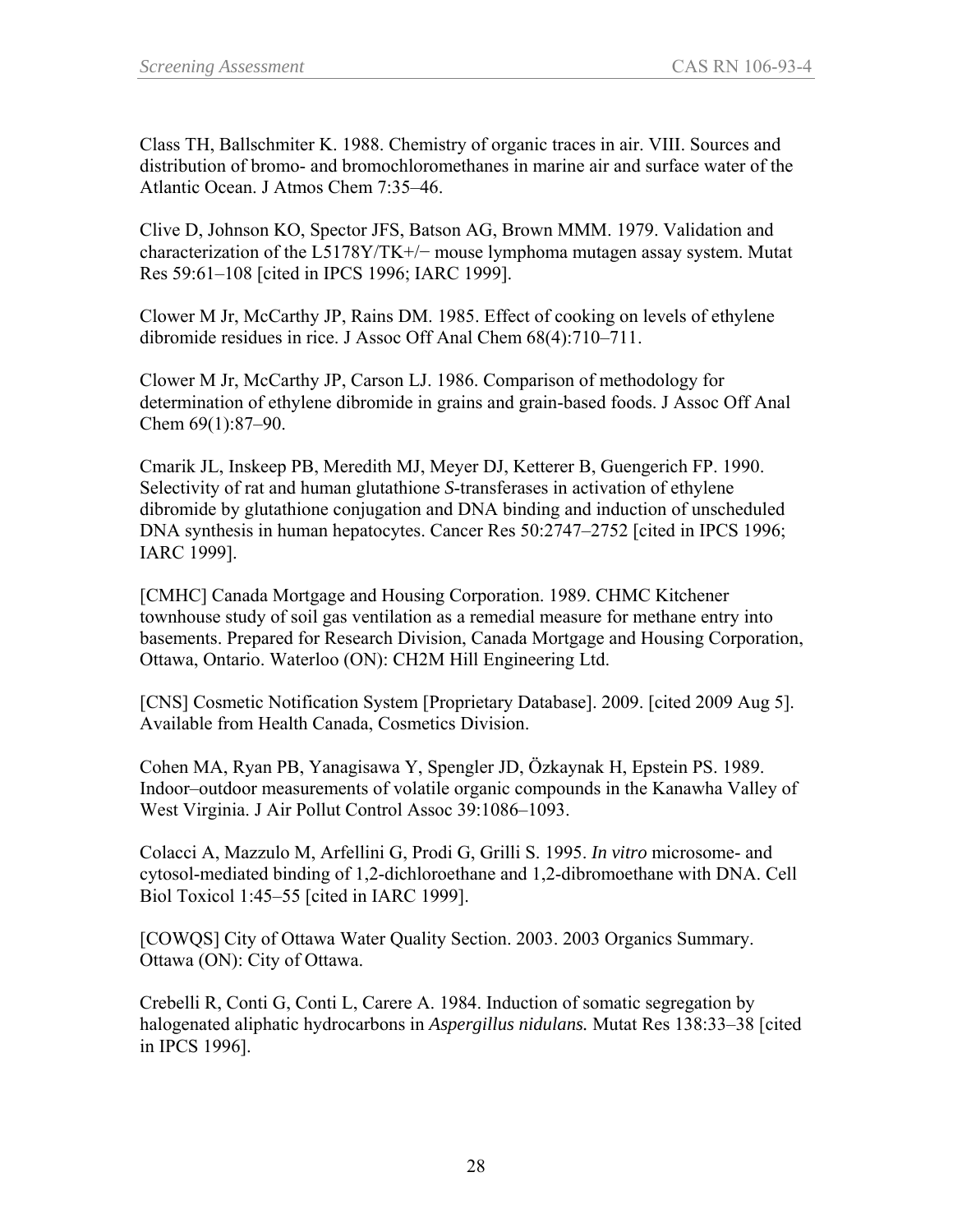Crespi CL, Seixas GM, Turner TR, Ryan CG, Penman BW. 1985. Mutagenicity of 1,2-dichloroethane and 1,2-dibromoethane in two human lymphoblastoid cell lines. Mutat Res 142:133–140 [cited in IPCS 1996; IARC 1999].

Daft JL. 1988. Rapid determination of fumigant and industrial chemical residues in food. J Assoc Off Anal Chem 71(4):748–760.

DeSerres FJ, Malling HV. 1983. The role of *Neurospora* in evaluating environmental chemicals for mutagenic activity. Ann N Y Acad Sci 407:177–185 [cited in IPCS 1996].

Dobbins JG. 1987. Regulation and the use of "negative" results from human reproductive studies: the case of ethylene dibromide. Am J Ind Med 12:33–45.

Dunkel VC, Zeiger E, Brusick D, McCoy E, McGregor D, Mortelmans K, Rosenkranz HS, Simmon VF. 1985. Reproducibility of microbial mutagenicity assays: testing of carcinogens and noncarcinogens in *Salmonella typhimurium* and *Escherichia coli.*  Environ Mutagen 7:1–248 [cited in IPCS 1996; IARC 1999].

[ECOSAR] Ecological Structural Activity Relationships [Internet]. 2008. Version 1.00. Washington (DC): US Environmental Protection Agency, Office of Pollution Prevention and Toxics; Syracuse (NY): Syracuse Research Corporation. Available from: [http://www.epa.gov/oppt/exposure/pubs/episuite.htm.](http://www.epa.gov/oppt/exposure/pubs/episuite.htm)

Elliott BM, Ashby J. 1980. Ethylene dibromide and disulfiram: studies *in vivo* and *in vitro* on the mechanism of the observed synergistic carcinogenic response. Carcinogenesis 1:1049–1057 [cited in IPCS 1996; IARC 1999].

Environment Canada. 1991. Measurement program for toxic contaminants in Canadian urban air: update and summary report. Ottawa (ON): Environment Canada, Environmental Technology Centre. Report Series No. PMD 91-2.

Environment Canada. 1992. Detroit incinerator monitoring program: data report #6. Ottawa (ON): Environment Canada, Environmental Technology Centre, Pollution Measurement Division. Report Series No.92-1.

Environment Canada. 1994. Volatile organic compound measurements in the Greater Vancouver Regional District(GVRD) 1989–1992. Ottawa (ON): Environment Canada, Environmental Technology Centre, Pollution Measurement Division. Report Series No. PMD 94-1.

Environment Canada. 1995. Volatile organic compounds in the ambient air of the province of Quebec (1989–1993). Quebec City (QC): Environment Canada, Atmospheric Pollution and Toxic Substances Control Division and Pollution Measurement Division, Quebec Region.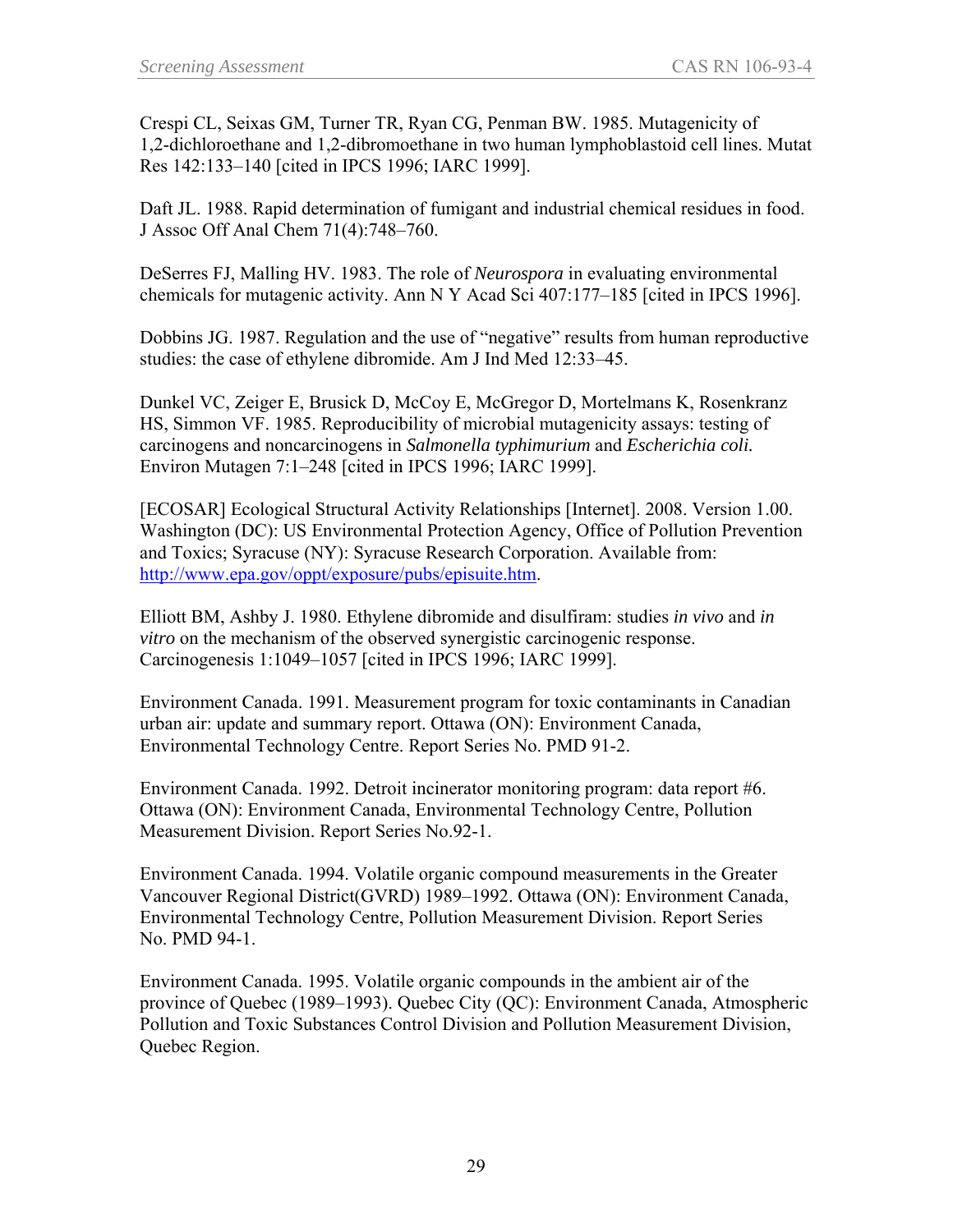Environment Canada. 1996. Ecological effects assessments of priority substances under the *Canadian Environmental Protection Act*. Resource Document. Draft 2.0. Gatineau (QC): Environment Canada, Commercial Chemicals Evaluation Branch, Chemicals Evaluation Division. Section 6-19.

Environment Canada. 2001a. Data collected under the *Canadian Environmental Protection Act, 1999,* Section 71: *Notice with respect to certain substances on the Domestic Substances List*. Data prepared by: Environment Canada, Existing Substances Program.

Environment Canada. 2001b. Data collected under the *Canadian Environmental Protection Act, 1999,* Section 71: *Notice with respect to certain substances on the Domestic Substances List*. Data prepared by: Environment Canada, Existing Substances Program. Study Submission 2001.

Environment Canada. 2004. Measured ethylene dibromide levels in air in Canada. Provided by the Environmental Science and Technology Centre, Analysis and Air Quality Division, Environment Canada, Ottawa (ON).

Environment Canada. 2009a. Environment Canada's *Gasoline Regulations*. Discussion paper proposing indeterminate exemption for the use of leaded gasoline in competition vehicles. December 2009. Available from: [http://www.ec.gc.ca/CEPARegistry/documents/regs/leaded\\_gasoline/index.cfm](http://www.ec.gc.ca/CEPARegistry/documents/regs/leaded_gasoline/index.cfm) 

Environment Canada. 2009b. Measured ethylene dibromide levels in air in Canada. Provided by the Environmental Science and Technology Centre, Analysis and Air Quality Division, Environment Canada, Ottawa (ON).

Epstein SS, Arnold E, Andrea J, Bass W, Bishop Y. 1972. Detection of chemical mutagens by the dominant lethal assay in the mouse. Toxicol Appl Pharmacol 23:288– 325 [cited in IPCS 1996; IARC 1999].

[EQC] Equilibrium Criterion Model. 2003. Version 2.02. Peterborough (ON): Trent University, Canadian Environmental Modelling Centre.Available from: <http://www.trentu.ca/academic/aminss/envmodel/models/EQC2.html>

European Union. 2008. REGULATION (EC) No 1272/2008 OF THE EUROPEAN PARLIAMENT AND OF THE COUNCIL of 16 December 2008 on classification, labelling and packaging of substances and mixtures, amending and repealing Directives 67/548/EEC and 1999/45/EC, and amending Regulation (EC) No 1907/2006. Official Journal of the European Union L 353. 31 December 2008. Available at: [http://eur](http://eur-lex.europa.eu/LexUriServ/LexUriServ.do?uri=OJ:L:2008:353:0001:1355:EN:PDF)[lex.europa.eu/LexUriServ/LexUriServ.do?uri=OJ:L:2008:353:0001:1355:EN:PDF](http://eur-lex.europa.eu/LexUriServ/LexUriServ.do?uri=OJ:L:2008:353:0001:1355:EN:PDF)

Fahrig R. 1974. Comparative mutagenicity studies with pesticides. In: Chemical carcinogenesis essays. Lyon (FR): International Agency for Research on Cancer. p. 161– 181. IARC Scientific Publications No. 10 [cited in IPCS 1996].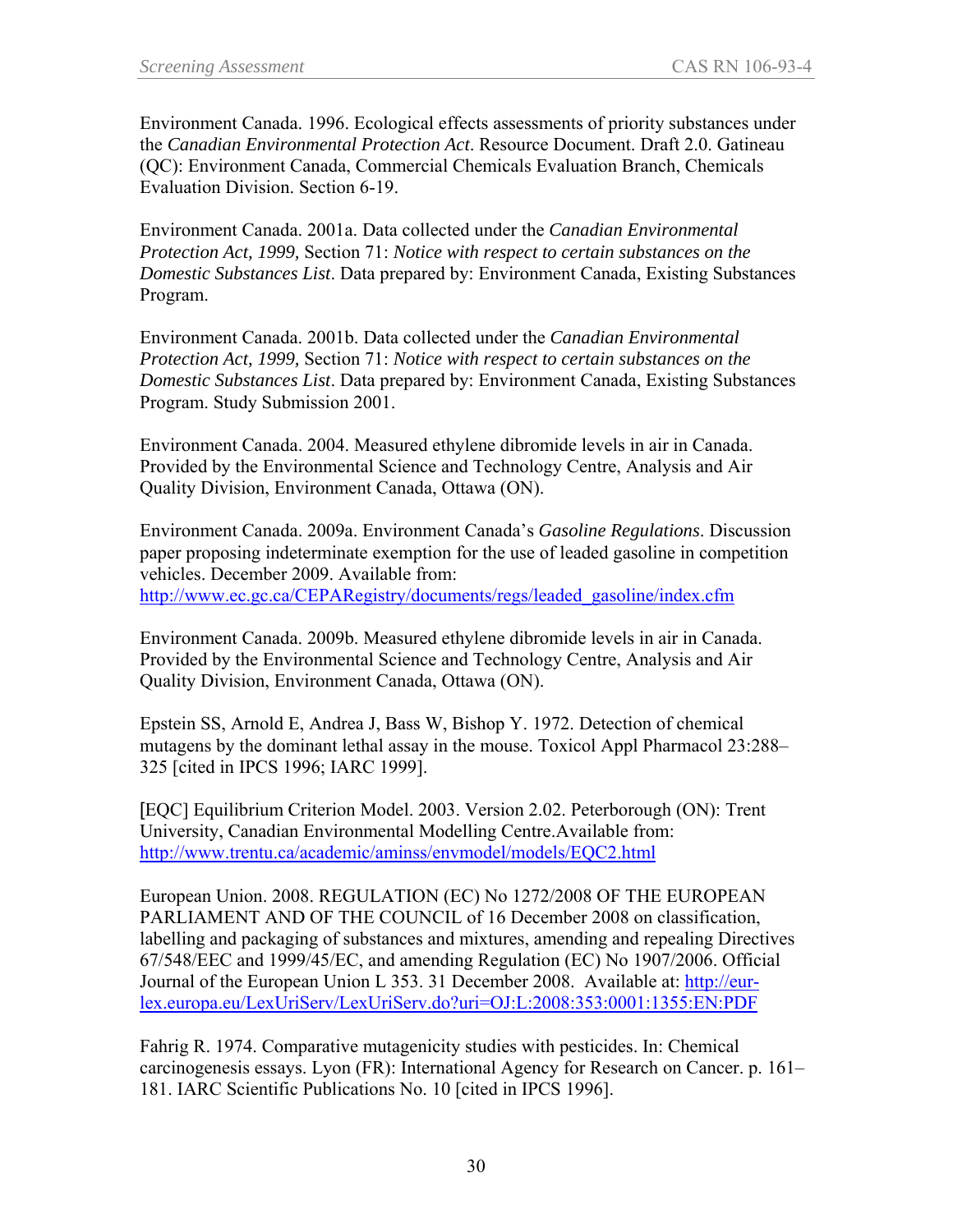Falta RW, Bulsara N, Henderson JK, Mayer RA. 2005. Leaded-gasoline additives still contaminate groundwater. Environ Sci Technol 39(18):379–384.

Ferreri AM, Rocchi P, Capucci A, Prodi G. 1983. Induction of diphtheria toxin–resistant mutants in human cells by halogenated compounds. J Cancer Res Clin Oncol 105:111– 112 [cited in IPCS 1996; IARC 1999].

Foster PL, Wilkinson WG, Miller JK, Sullivan AD, Barnes WM. 1988. An analysis of the mutagenicity of 1,2-dibromoethane to *Escherichia coli*: influence of DNA repair activities and metabolic pathways. Mutat Res 194:171–181 [cited in IPCS 1996].

Foureman P, Mason JM, Valencia R, Zimmering S. 1994. Chemical mutagenesis testing in *Drosophila*. X. Results of 70 coded chemicals tested for the National Toxicology Program. Environ Mol Mutagen 23:208–227 [cited in IARC 1999].

Gerhartz W, executive editor. 1985. Ullmann's encyclopedia of industrial chemistry, vol. A4. 5th ed. Deerfield Beach (FL): VCH Publishers. p. 409.

Going JE, Long S. 1975. Sampling and analysis of selected toxic substances: Task II — Ethylene dibromide. Washington (DC): Office of Toxic Substances, US Environmental Protection Agency. (EPA-560/6-75-001).

Golder Associates. 1987. Testing of specific organic compounds in soils in background in urban areas; Port Credit and Oakville/Burlington, ON. Draft working paper to Shell Canada Ltd. and Texaco Canada Ltd., Mississauga (ON).

Graf U, Wurgler FE, Katz AJ, Frei H, Juon H, Hall CB, Kale PG. 1984. Somatic mutation and recombination test in *Drosophila melanogaster.* Environ Mutagen 6:153– 188 [cited in IPCS 1996].

Great Lakes Commission. 2002. Inventory of Toxic Air Emissions — December 2002. Ontario Toxic Emission Inventory, Great Lakes Commission.

Gunderson EL. 1988a. FDA total diet study, April 1982 – April 1986, dietary intakes of pesticides, selected elements, and other chemicals. Data tables. Washington (DC): US Food and Drug Administration, Division of Contaminants Chemistry. Study details available from: <http://www.cfsan.fda.gov/~comm/tds-toc.html>

Gunderson EL. 1988b. FDA total diet study, April 1982 – April 1984, dietary intake of pesticides, selected elements, and other chemicals. J Assoc Off Anal Chem 71(6):1200– 1209.

Hawkins WE, Walker WW, James MO, Manning CS, Barnes DH, Heard CS, Overstreet RM. 1998. Carcinogenic effects of 1,2-dibromoethane (ethylene dibromide; EDB) in Japanese medaka (*Oryzias latipes*). Mutat Res 399(2):221-32.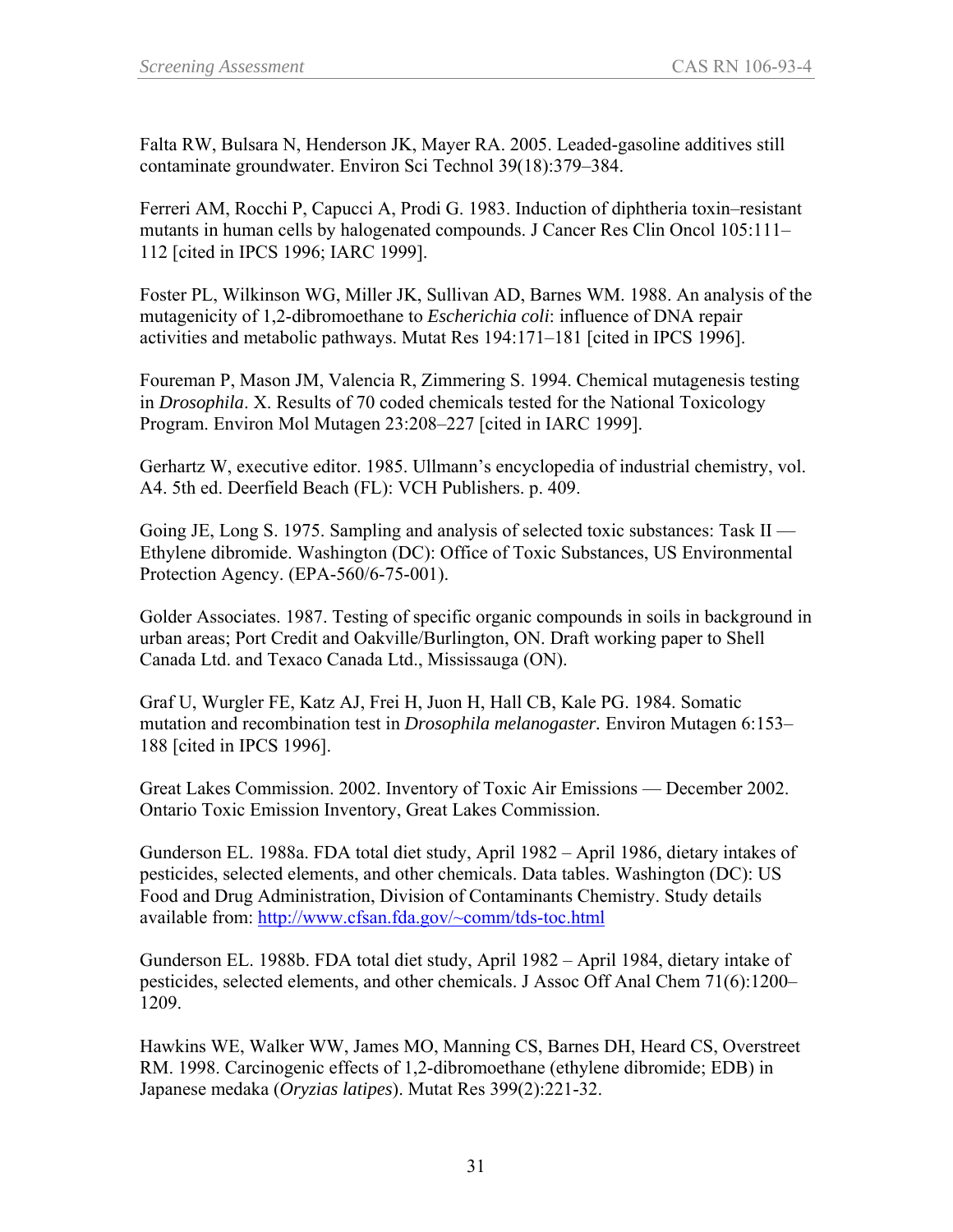Hayes S, Gordon A, Sadowski I, Hayes C. 1984. RK bacterial test for independently measuring chemical toxicity and mutagenicity: short-term forward selection assay. Mutat Res 130:97–106 [cited in IPCS 1996].

Health Canada. 1994. Human health risk assessment for priority substances. Ottawa (ON): Health Canada. Available from: [http://www.hc-sc.gc.ca/ewh](http://www.hc-sc.gc.ca/ewh-semt/alt_formats/hecs-sesc/pdf/pubs/contaminants/approach/approach-eng.pdf)[semt/alt\\_formats/hecs-sesc/pdf/pubs/contaminants/approach/approach-eng.pdf](http://www.hc-sc.gc.ca/ewh-semt/alt_formats/hecs-sesc/pdf/pubs/contaminants/approach/approach-eng.pdf)

Health Canada. 1996. Health-based tolerable daily intakes/concentrations and tumorigenic doses/concentrations for priority substances. Cat. H46-2/96-194E. Minister of Supply and Services Canada 1996.

Health Canada. 2004. State of the science report for a screening health assessment: 1,2-dibromoethane. Ottawa (ON): Health Canada. Available from: [http://www.hc](http://www.hc-sc.gc.ca/ewh-semt/alt_formats/hecs-sesc/pdf/pubs/contaminants/dibromoethane/dibromoethane-eng.pdf)[sc.gc.ca/ewh-semt/alt\\_formats/hecs](http://www.hc-sc.gc.ca/ewh-semt/alt_formats/hecs-sesc/pdf/pubs/contaminants/dibromoethane/dibromoethane-eng.pdf)[sesc/pdf/pubs/contaminants/dibromoethane/dibromoethane-eng.pdf](http://www.hc-sc.gc.ca/ewh-semt/alt_formats/hecs-sesc/pdf/pubs/contaminants/dibromoethane/dibromoethane-eng.pdf)

Health Canada. 2010a. Regina Indoor Air Quality Study (2007):Data Summary for Volatile Organic Compound Sampling. Cat.: H128-1/10-617E-PDF. Ottawa (ON): Health Canada 2010.

Health Canada. 2010b. Windsor Exposure Assessment Study (2005–2006): Data Summary for Volatile Organic Compound Sampling. Cat.: H128-1/10-618E-PDF Ottawa (ON): Health Canada 2010.

Health Canada. 2012. Halifax Indoor Air Quality Study (2009) - Volatile Organic Compounds (VOC) Data Summary. Cat.: H129-19/2012E-PDF. Ottawa(ON): Health Canada 2012.

Hemminki K, Falck K, Vainio H. 1980. Comparison of alkylation rates and mutagenicity of directly acting industrial and laboratory chemicals. Arch Toxicol 46:277–285 [cited in IPCS 1996].

Holcombe GW, Benoit DA, Hammermeister DE, Leonard EN, Johnson RD. 1995. Acute and long-term effects of nine chemicals on the Japanese medaka (*Oryzias latipes*). Arch Environ Contam Toxicol 28:287–297.

Holzer J, Voss B, Karroum S, Hildmann H, Wilhelm M. 2008. A comparative study of chemically induced DNA damage in isolated nasal mucosa cells of humans and rats assessed by the alkaline comet assay. J Toxicol Environ Health A 71:936–946.

Howard PH, Boethling RS, Jarvis WF, Meylan WM, Michalenko EM. 1991. Handbook of environmental degradation rates. 2nd ed. Chelsea (MI): Lewis Publishers. p. 378–379.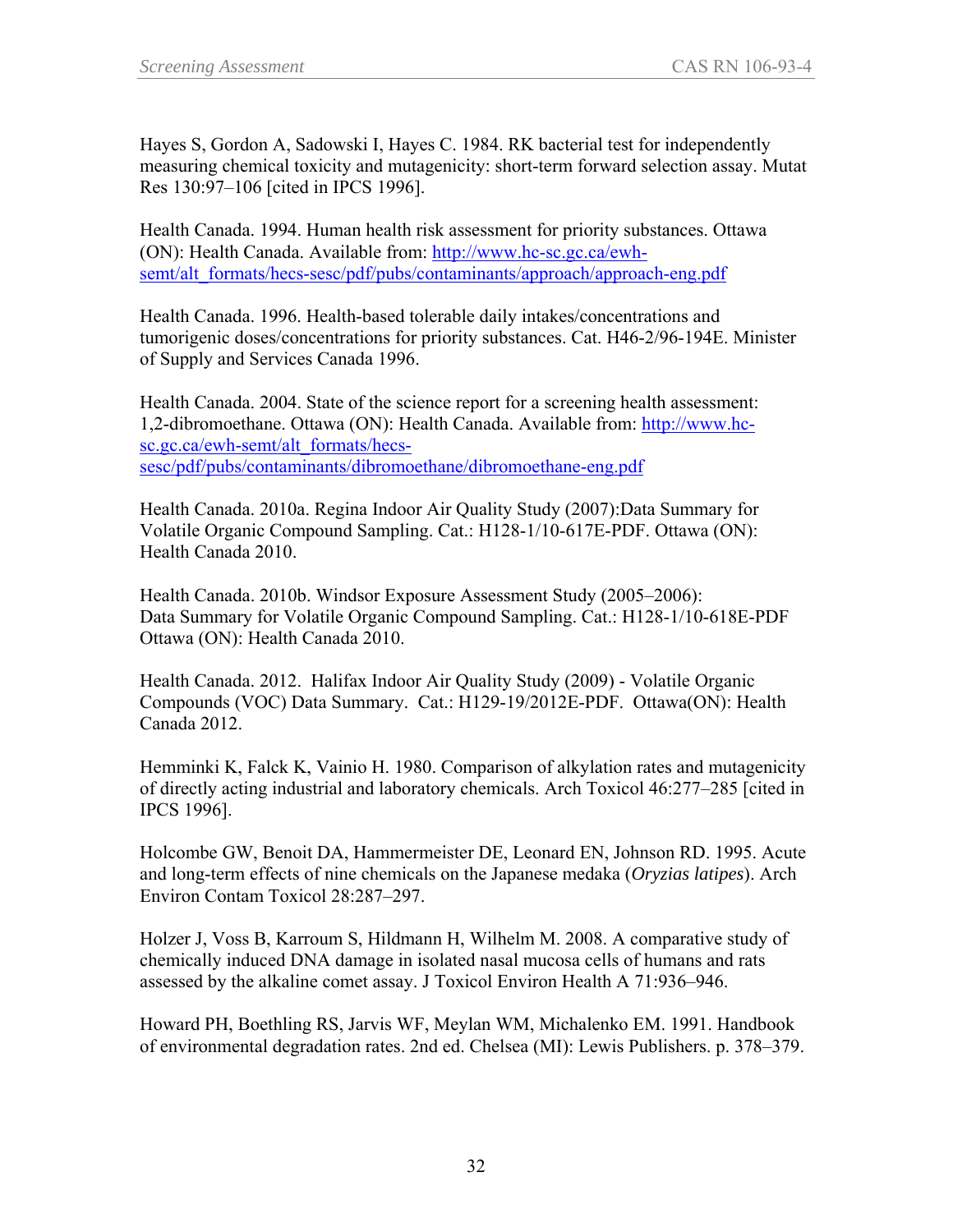[HSDB] Hazardous Substances Data Bank [database on the Internet]. 1983–2010. Bethesda (MD): US National Library of Medicine. [revised 2005 June 24; cited 2010 Feb. 9]. Available from:<http://toxnet.nlm.nih.gov/cgi-bin/sis/htmlgen?HSDB>

Hughes TJ, Simmons DM, Monteith LG, Claxton LD. 1987. Vaporization technique to measure mutagenic activity of volatile organic chemicals in the Ames/*Salmonella* assay. Environ Mutagen 9:421–441 [cited in IPCS 1996].

[IARC] International Agency for Research on Cancer. 1999. Re-evaluation of some organic chemicals, hydrazine and hydrogen peroxide (Part 2). IARC Working Group on the Evaluation of Carcinogenic Risks to Humans. IARC Monogr Eval Carcinog Risks Hum 71:641–669.

Inskeep PB, Koga N, Cmarik JL, Guengerich FP. 1986. Covalent binding of 1,2-dihaloalkanes to DNA and stability of the major DNA adduct, *S*-[2-(N7 guanyl)ethyl]glutathione. Cancer Res 46:2839–2844 [cited in IPCS 1996; IARC 1999].

[IPCS] International Programme on Chemical Safety. 1996. 1,2-Dibromoethane. Geneva (CH): World Health Organization. (Environmental Health Criteria 177). Jointly sponsored by the United Nations Environment Programme, the International Labour Organization and the World Health Organization.

[IRIS]. Integrated Risk Information System Database. 2002. 1,2-Dibromoethane (CASRN 106-93-4). Washington (DC): Environmental Criteria and Assessment Office, US Environmental Protection Agency. [cited 2003 October]. Available from: [http://cfpub.epa.gov/iris/quickview.cfm?substance\\_nmbr=0361](http://cfpub.epa.gov/iris/quickview.cfm?substance_nmbr=0361)

[IUCLID] International Uniform Chemical Information Database. 2000. IUCLID data sheet: 1,2-Dibromoethane. Substance ID: 106-93-4. International Uniform Chemical Information Database, European Chemicals Bureau, European Commission.

Ivett JL, Brown BM, Rodgers C, Anderson BE, Resnick MA, Zeiger E. 1989. Chromosomal aberrations and sister chromatid exchange tests in Chinese hamster ovary cells. IV. Results with 15 chemicals *in vitro*. Environ Mol Mutagen 14:165–187 [cited in IARC 1999].

Izutani K, Nakata A, Shinagawa H, Kawamata J. 1980. Forward mutation assay for screening carcinogens by alkaline phosphatase constitutive mutations in *Escherichia coli*  K-12. Biken J 23:69–75 [cited in IPCS 1996; IARC 1999].

Jacobs RS. 1985. Ethylene dibromide poisoning. J Am Med Assoc 253:2961 [cited in IPCS 1996].

Josephy PD, Taylor PL, Vervaet G, Mannervik B. 2006. Screening and characterization of variant theta-class glutathione transferases catalyzing the activation of ethylene dibromide to a mutagen. Environ Mol Mutagen 47:657–665.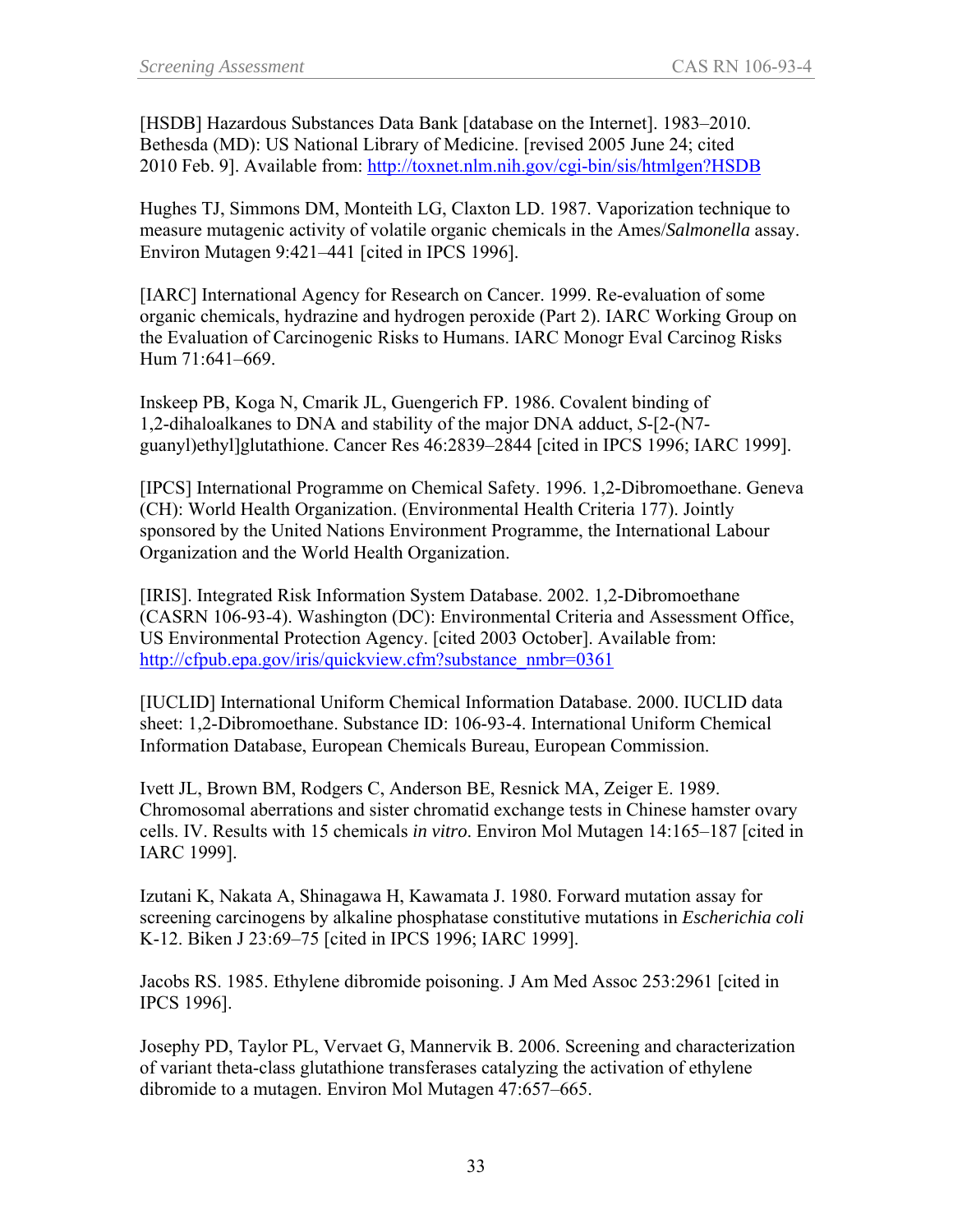Kale PG, Baum JW. 1979a. Sensitivity of *Drosophila melanogaster* to low concentrations of the gaseous 1,2-dibromoethane: I. Acute exposures. Environ Mutagen 1:15–18 [cited in IPCS 1996; IARC 1999].

Kale PG, Baum JW. 1979b. Sensitivity of *Drosophila melanogaster* to low concentrations of gaseous mutagens: II. Chronic exposures. Mutat Res 68:59–68 [cited in IPCS 1996; IARC 1999].

Kale PG, Baum JW. 1981. Sensitivity of *Drosophila melanogaster* to low concentrations of gaseous mutagens: III. Dose-rate effects. Environ Mutagen 3:65–70 [cited in IPCS 1996; IARC 1999].

Kale PG, Baum JW. 1982. Genetic effects of ethylene dibromide in *Drosophila melanogaster.* In: Tice RR, Costa DL, Schaich KM, editors. Genotoxic effects of airborne agents. New York (NY): Plenum Press. p. 291–300 [cited in IPCS 1996].

Kale PG, Baum JW. 1983. Sensitivity of *Drosophila melanogaster* to low concentrations of gaseous mutagens: IV. Mutations in embryonic spermatogonia. Mutat Res 113:135– 143 [cited in IPCS 1996; IARC 1999].

Kale P, Kale R. 1995. Induction of delayed mutations by benzene and ethylene dibromide in *Drosophila*. Environ Mol Mutagen 25:211–215 [cited in IPCS 1996; IARC 1999].

Kerklaan P, Bouter S, Mohn G. 1983. Isolation of a mutant of *Salmonella typhimurium*  strain TA1535 with decreased levels of glutathione (GSH−): primary characterization and chemical mutagenesis studies. Mutat Res 122:257–266 [cited in IPCS 1996].

Kerklaan P, Zoetemelk CEM, Mohn GR. 1985. Mutagenic activity of various chemicals in *Salmonella* strain TA100 and glutathione-deficient derivatives: on the role of glutathione in the detoxification or activation of mutagens inside bacterial cells. Biochem Pharmacol 34:2151–2156 [cited in IPCS 1996].

Kim DH, Guengerich FP. 1990. Formation of the DNA adduct *S*-[2-(N7-guanyl)ethyl] glutathione as an adduct formed in RNA and DNA from 1,2-dibromoethane. Chem Res Toxicol 3:587–594 [cited in IPCS 1996; IARC 1999].

Kitchin KT, Brown JL. 1994. Dose–response relationship for rat liver DNA damage caused by 49 rodent carcinogens. Toxicology 88:31–49 [cited in IARC 1999].

Klimisch HJ, Andreae M, Tillmann U. 1997. A systematic approach for evaluating the quality of experimental toxicological and ecotoxicological data. Regulatory Toxicology and Pharmacology. 25:1-5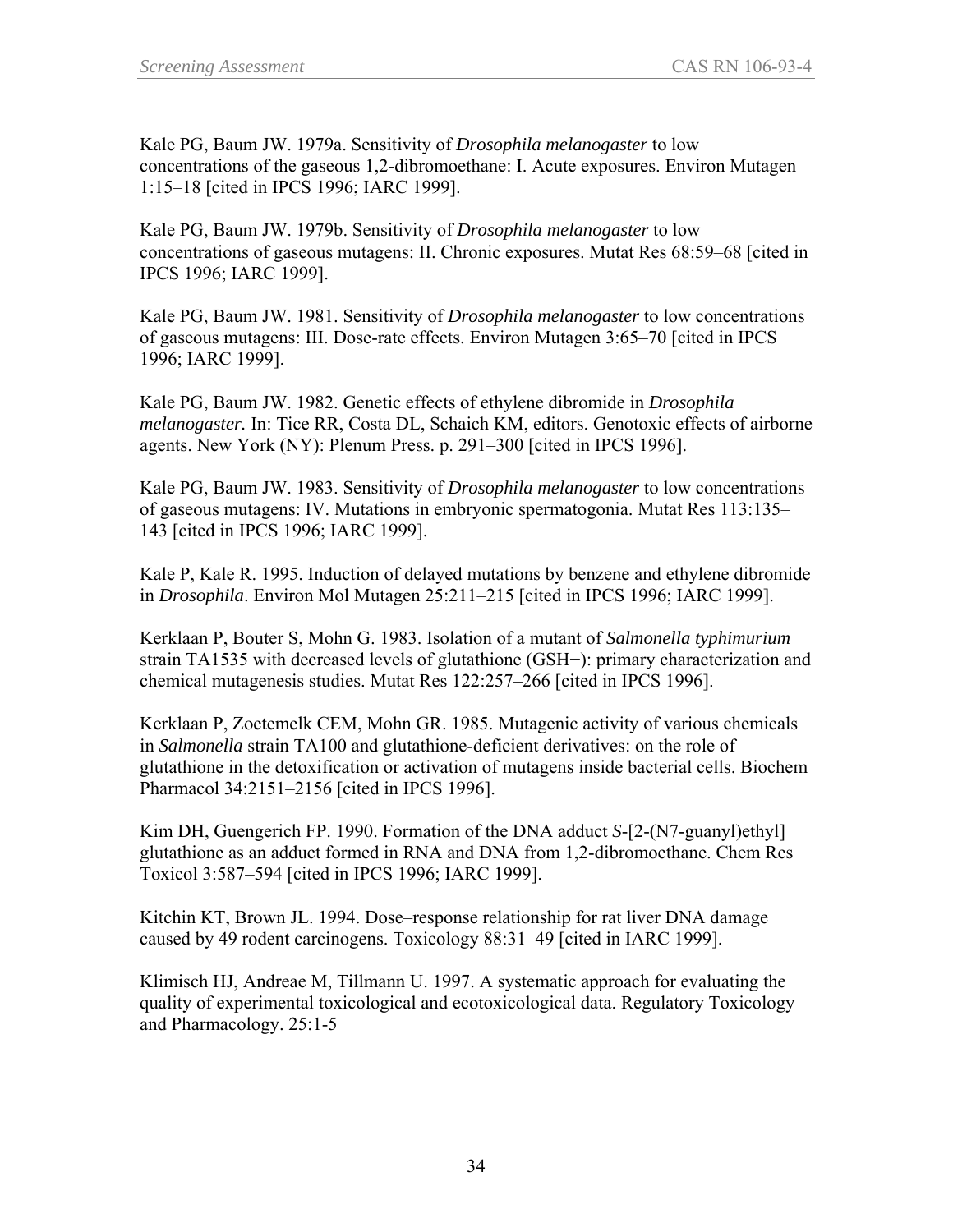Konishi Y, Yoshida S, Nakamura A. 1986. Determination of ethylene dibromide in foods and grains by high resolution capillary gas chromatography with electron capture detection. J Assoc Off Anal Chem 69(1):97–100.

Koptagel E, Bulut HE. 1998. Effects of short-term hydrocarbon inhalation on rat tracheal mucosa. Okajimas Folia Anat Jpn 75:71–86.

Krishna G, Xu J, Nath J, Petersen M, Ong T. 1985. *In vivo* cytogenetic studies on mice exposed to ethylene dibromide. Mutat Res 158:81–87 [cited in IPCS 1996; IARC 1999].

Kszos LA, Talmage SS, Morris GW, Konetsky BK, Rottero T. 2003. Derivation of aquatic screening benchmarks for 1,2-dibromoethane. Arch Environ Toxicol 45:66–71.

Kubinski H, Gutzke GE, Kubinski ZO. 1981. DNA-cell-binding (DCB) assay for suspected carcinogens and mutagens. Mutat Res 89:95–136 [cited in IPCS 1996].

Laturnus F. 1996. Volatile halocarbons released from Arctic macroalgae. Mar Chem 55(3–4):359–366.

Letz GA, Pond SM, Osterloh JD, Wade RL, Becker CE. 1984. Two fatalities after acute occupational exposure to ethylene dibromide. J Am Med Assoc 252(17):2428–2431 [cited in IPCS 1996; IARC 1999].

Marks CF, Thomason IJ, Castro CE. 1968. Dynamics of the permeation of nematodes by water, nematocides and other substances. Exp Parasitol 22:321–337.

McCann J, Choi E, Yamasaki E, Ames BN. 1975. Detection of carcinogens as mutagens in the *Salmonella*/microsome test: assay of 300 chemicals. Proc Natl Acad Sci U S A 72:5135–5139 [cited in IPCS 1996; IARC 1999].

McKay G. 1986. GC determination of EDB in flour products. J Assoc Off Anal Chem 68(2):203–205.

Mehrotra P, Naik SR, Choudhuri G. 2001. Two cases of ethylene dibromide poisoning. Vet Hum Toxicol 43:91–92.

Meneghini R. 1974. Repair replication of opossum lymphocyte DNA: effect of compounds that bind to DNA. Chem Biol Interact 8:113–126 [cited in IPCS 1996].

Mohn GR, Kerklaan PRM, Van Zeeland AA, Ellenberger J, Baan RA, Lohman PHM, Pons F-W. 1984. Methodologies for the determination of various genetic effects in permeable strains of *E. coli* K-12 differing in DNA repair capacity: quantification of DNA adduct formation, experiments with organ homogenates and hepatocytes, and animal-mediated assays. Mutat Res 125:153–184 [cited in IPCS 1996; IARC 1999].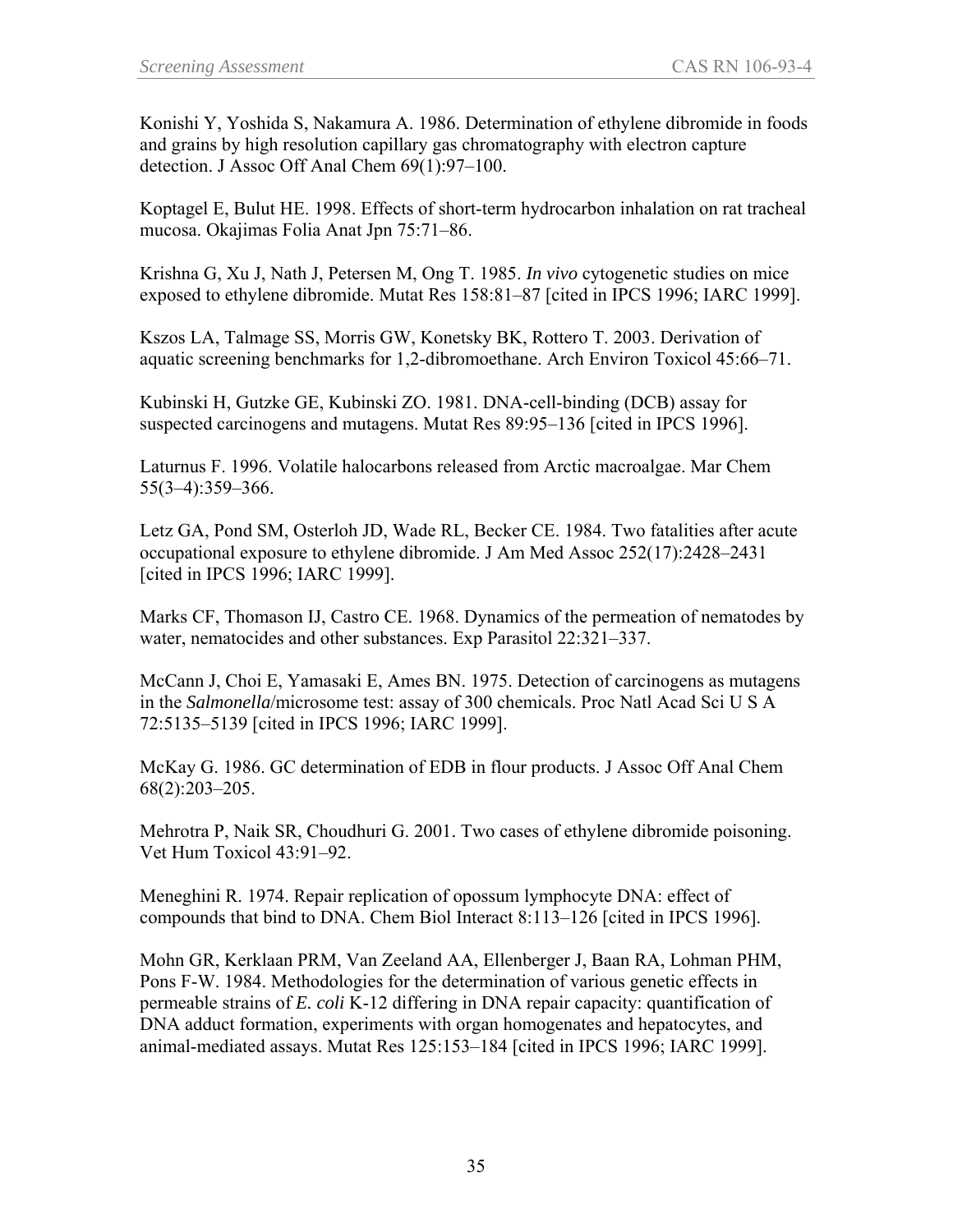Moriya M, Ohta T, Watanabe K, Miyazawa T, Kato K, Shirasu Y. 1983. Further mutagenicity studies on pesticides in bacterial reversion assay systems. Mutat Res 116:185–216 [cited in IPCS 1996; IARC 1999].

Nachtomi E, Sarma DSR. 1977. Repair of rat liver DNA *in vivo* damaged by ethylene dibromide. Biochem Pharmacol 26:1941–1945 [cited in IPCS 1996; IARC 1999].

Nakamura Y, Hasegawa Y, Tonogai Y, Hanafusa M, Hirose H, Taharasako Y, Ito Y. 1989. Analysis of EDB residue in the imported fruits. J Jpn Soc Food Sci Technol 36(2):142–147.

[NAPS] National Air Pollution Surveillance Network [database on the Internet]. 2008. Gatineau (QC): Environment Canada. [cited 2009 Aug. 4]. Available from: [http://www.etc-cte.ec.gc.ca/NAPS/index\\_e.html](http://www.etc-cte.ec.gc.ca/NAPS/index_e.html)

National Chemical Inventories [database on a CD-ROM]. 2006. Columbus (OH): American Chemical Society, Chemical Abstracts Service. Available from: <http://www.cas.org/products/cd/nci/require.html>

[NCI] National Cancer Institute. 1978. Bioassay of 1,2-dibromoethane for possible carcinogenicity. Bethesda (MD): National Institutes of Health, National Cancer Institute, Division of Cancer Cause and Prevention, Carcinogenesis Testing Program. 64 p. Technical Report Series No. 86. DHEW Publication No. (NIH) 78-1336.

Nitschke KD, Kociba RJ, Keyes DG, McKenna MJ. 1981. A thirteen week repeated inhalation study of ethylene dibromide in rats. Fundam Appl Toxicol 1:437–442 [cited in IPCS 1996; IARC 1999].

Novotná B, Duverger-van Bogaert M. 1994. Role of kidney S9 in the mutagenic properties of 1,2-dibromoethane. Toxicol Lett 74:255–263 [cited in IARC 1999].

[NPI] National Pollutant Inventory (AU). 2006. 1,2-Dibromoethane fact sheet. Canberra (AU): Australian Government, Department of the Environment, Water, Heritage and the Arts. Available from: <http://www.npi.gov.au/substances/dibromoethane/index.html>

[NPRI] National Pollutant Release Inventory [database on the Internet]. 2008. Gatineau (QC): Environment Canada. [cited 2009 Aug. 4]. Available from: [http://www.ec.gc.ca/pdb/querysite/query\\_e.cfm](http://www.ec.gc.ca/pdb/querysite/query_e.cfm)

[NSEL] Nova Scotia Environment and Labour. 2005. 1,2-Dibromoethane (EDB) test results (mg/L). Sydney (NS): Nova Scotia Environment and Labour.

[NTP] National Toxicology Program (US). 1982. Carcinogenesis bioassay of 1,2-dibromoethane in F344 rats and B6C3F1 mice (inhalation study). Research Triangle Park (NC): US Department of Health and Human Services, National Toxicology Program. 163 p. NTP Technical Report Series No. 210.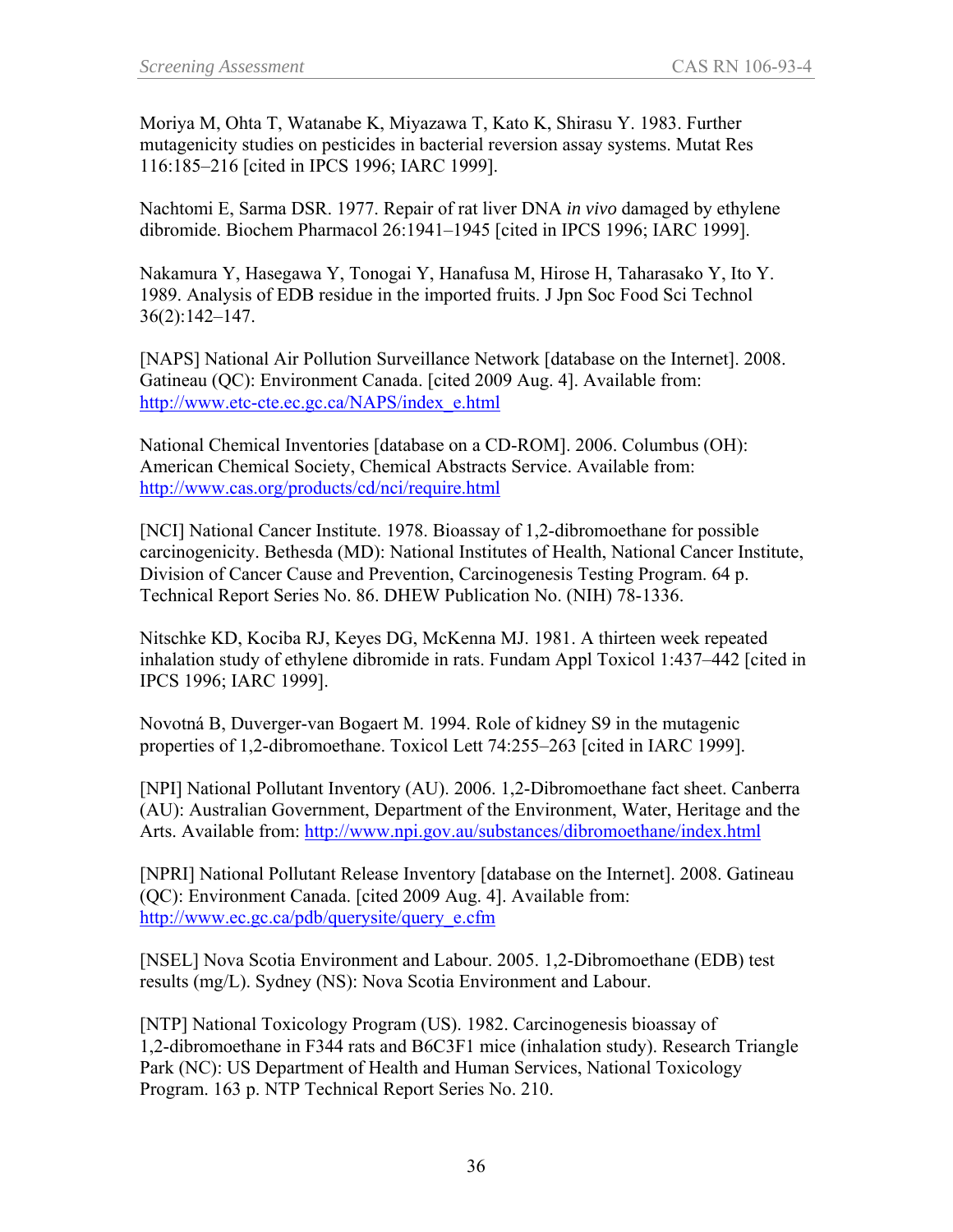[NTP] National Toxicology Program (US). 1992. NTP database search application: Study No. 738945. Research Triangle Park (NC): US Department of Health and Human Services, National Toxicology Program. Available from: [http://ntp](http://ntp-apps.niehs.nih.gov/ntp_tox/index.cfm)[apps.niehs.nih.gov/ntp\\_tox/index.cfm](http://ntp-apps.niehs.nih.gov/ntp_tox/index.cfm)

[NTP] National Toxicology Program (US). 1993. NTP database search application: Study No. 738945. Research Triangle Park (NC): US Department of Health and Human Services, National Toxicology Program. Available from: [http://ntp](http://ntp-apps.niehs.nih.gov/ntp_tox/index.cfm)[apps.niehs.nih.gov/ntp\\_tox/index.cfm](http://ntp-apps.niehs.nih.gov/ntp_tox/index.cfm)

[NTP] National Toxicology Program (US). 2005. 11th Report on carcinogens. Substance profile: 1,2-Dibromoethane (Ethylene Dibromide). Research Triangle Park (NC): National Toxicology Program. Available from: <http://ntp.niehs.nih.gov/ntp/roc/eleventh/profiles/s059dibr.pdf>

Oda Y, Yamazaki H, Thier R, Ketterer B, Guengerich FP, Shimada T. 1996. A new *Salmonella typhimurium* NM5004 strain expressing rat glutathione *S*-transferase 5-5: use in detection of genotoxicity of dihaloalkanes using an SOS/umu test system. Carcinogenesis 17:297–302 [cited in IARC 1999].

[OECD] Organisation for Economic Co-operation and Development. 2009. Manual for the Assessment of Chemicals. Annex 1: Guidance for Completing a SIDS Dossier. Paris (FR): OECD, Environment Directorate.

Ohta T, Nakamura N, Moriya M, Shirasu Y, Kada T. 1984. The SOS-function-inducing activity of chemical mutagens in *Escherichia coli.* Mutat Res 131:101–109 [cited in IPCS 1996].

[OMEE] Ontario Ministry of Environment and Energy. 1993. Ontario typical range of chemical parameters in soil, vegetation, moss bags and snow. Toronto (ON): Ontario Ministry of Environment and Energy, Standards Development Branch, Phytotoxicology Section. [cited 2009 Dec. 10]. Available from:

[http://www.ene.gov.on.ca/envision/sudbury/ontario\\_typical\\_range/index.htm](http://www.ene.gov.on.ca/envision/sudbury/ontario_typical_range/index.htm)

[OMEE] Ontario Ministry of Environment and Energy. 1994. Windsor air quality study: ambient air monitoring activities. Toronto (ON): Ontario Ministry of Environment and Energy.

Ong T-M, Stewart JD, Wen Y-F, Whong W-Z. 1987. Application of SOS umu-test for the detection of genotoxic volatile chemicals and air pollutants. Environ Mutagen 9:171– 176 [cited in IPCS 1996; IARC 1999].

Ong T-M, Stewart JD, Tucker JD, Whong W-Z. 1989. Development of an *in situ* test system for detection of mutagens in the workplace. In: Waters MD, Sandhu SS, Lewtas J, Claxton L, Strauss G, Nesnow S, editors. Short-term bioassays in the analysis of complex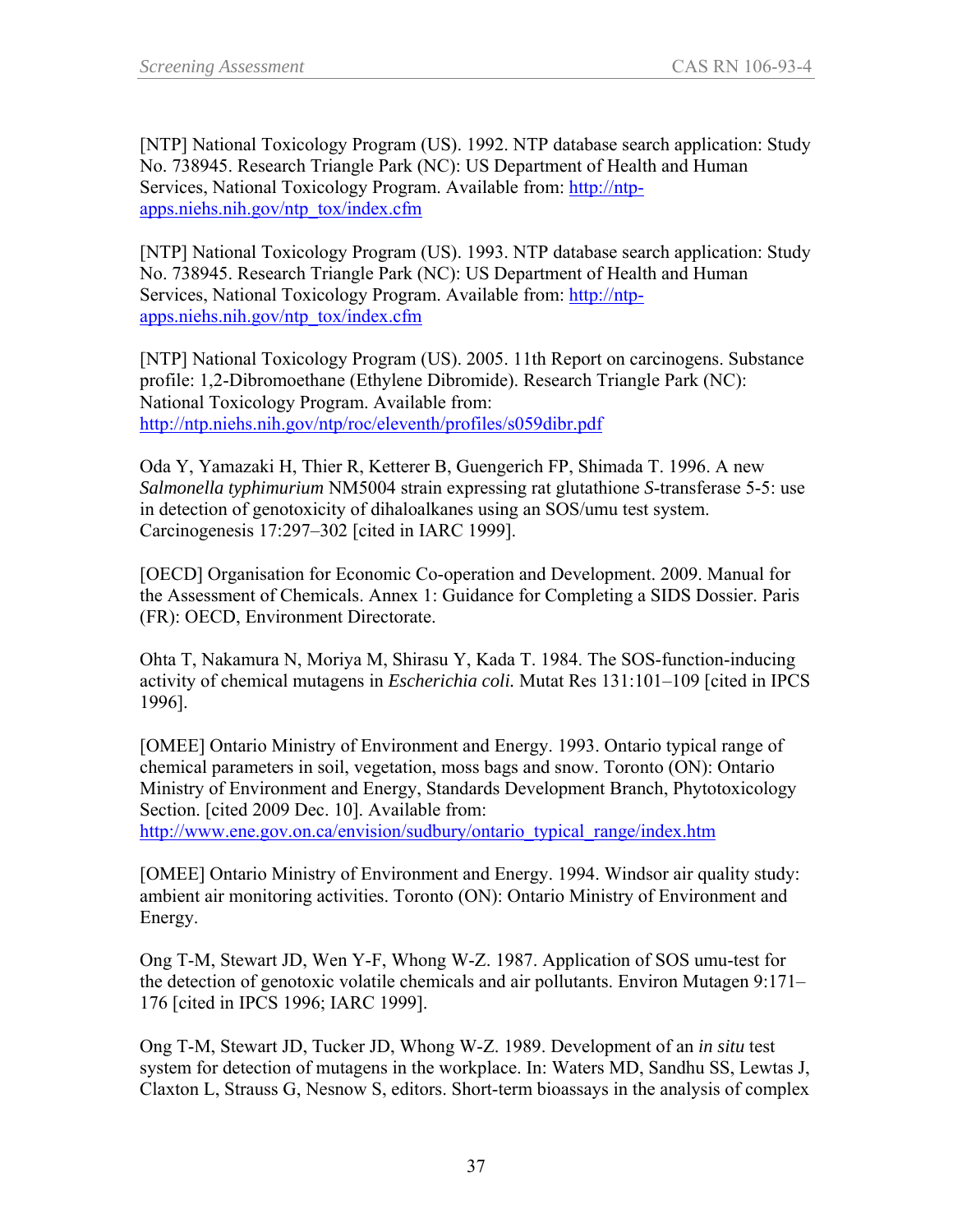environmental mixtures. IV. New York (NY): Plenum Publishing. p. 25–36 [cited in IPCS 1996].

[Ontario MOE] Ontario Ministry of the Environment. 1988. Drinking water surveillance program: Ottawa (Lemieux Island) water treatment plant. Annual report, 1987. Toronto (ON): Ontario Ministry of the Environment.

[Ontario MOE] Ontario Ministry of the Environment. 2006. Summary of ethylene dibromide data for raw water, treated water and distribution water sample locations as monitored by the Drinking Water Surveillance Program (DWSP), monitoring period 2005 to 2006. Toronto (ON): Ontario Ministry of the Environment, Environmental Monitoring and Reporting Branch, Water Monitoring and Reporting Section, Drinking Water Unit.

Otson R. 1986. Surveys of selected organics in residential air. In: Walkinshaw DS, editor. Indoor air quality in cold climates. Ottawa (ON): Air Pollution Control Association.

Ott MG, Scharnweber HC, Langner RR. 1980. Mortality experience of 161 employees exposed to ethylene dibromide in two production units. Br J Ind Med 37:163–168 [cited in IPCS 1996; IARC 1999].

Packer K. 1980. Nanogen index. Freedom (CA): Nanogens International. p. 47 [cited in Sawyer and Walters 1986].

Page GW. 1981. Comparison of groundwater and surface water for patterns and levels of contamination by toxic substances. Environ Sci Technol 15(12):1475–1481.

Patriarche J, Campbell ID. 1999. Alkyl lead inventory study. Sources, uses and releases in Ontario, Canada—a preliminary review. Prepared by Patriarche & Associates for Environmental Contaminants & Nuclear Programs Division, Environmental Protection Branch – Ontario Region, Environment Canada. 47 p.

[PCKOCWIN] Organic Carbon Partition Coefficient Program for Windows [Estimation Model]. 2008. Version 2.00. Washington (DC): US Environmental Protection Agency, Office of Pollution Prevention and Toxics; Syracuse (NY): Syracuse Research Corporation. Available from:<http://www.epa.gov/oppt/exposure/pubs/episuite.htm>

Peoples SA, Maddy KT, Riddle LC. 1978. Human occupational health problems resulting from exposure to ethylene dibromide in California in 1975 and 1976. Vet Hum Toxicol 20:241–244 [cited in IPCS 1996; IARC 1999].

Perocco P, Prodi G. 1981. DNA damage by haloalkanes in human lymphocytes cultured *in vitro.* Cancer Lett 13:213–218 [cited in IPCS 1996].

Perocco P, Colacci A, Santucci MA, Vaccari M, Grilli S. 1991. Transforming activity of ethylene dibromide in BALB/c 3T3 cells. Res Commun Chem Pathol Pharmacol 73(2):159–172 [cited in IPCS 1996; IARC 1999].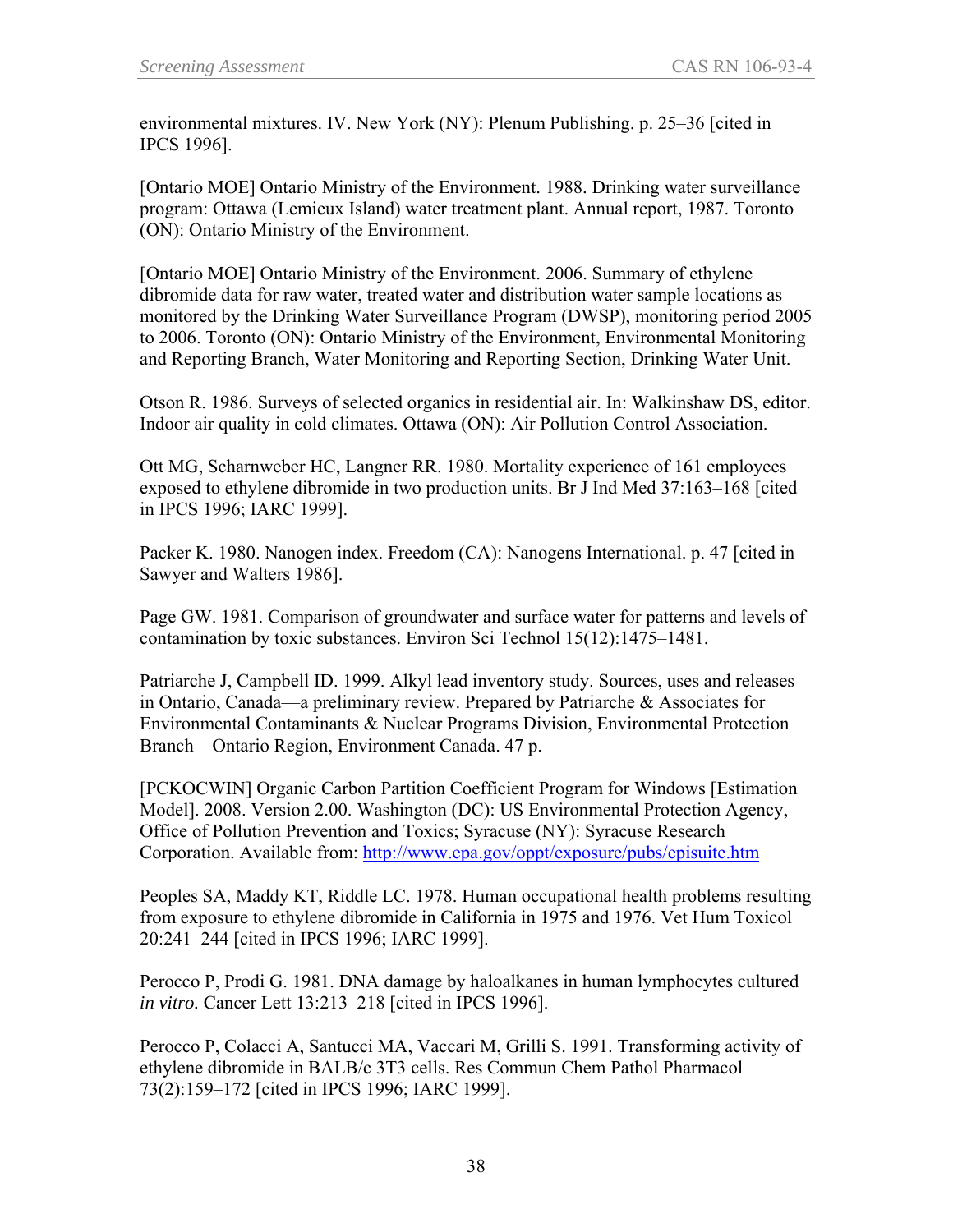[PhysProp] Interactive PhysProp Database [database on the Internet]. 2009. Syracuse (NY): Syracuse Research Corporation. [cited 2009 Dec. 7]. Available from: <http://esc.syrres.com/interkow/webprop.exe?CAS=106-93-4>

Pignatello JJ. 1986. Ethylene dibromide mineralization in soils under aerobic conditions. Appl Environ Microbiol 51(3):588–592.

Pignatello JJ, Cohen SZ. 1990. Environmental chemistry of ethylene dibromide in soil and ground water. Rev Environ Contam Toxicol 112:1-47.

[PMRA] Pest Management Regulatory Agency. 2007. Regulatory Note REG 2007-04: PMRA list of formulants [Internet]. Ottawa (ON): Health Canada, Pest Management Regulatory Agency. [updated 2007 Jun; cited 2009 Aug 6]. Available from: [http://www.hc-sc.gc.ca/cps-spc/pubs/pest/\\_decisions/reg2007-04/index-eng.php](http://www.hc-sc.gc.ca/cps-spc/pubs/pest/_decisions/reg2007-04/index-eng.php)

[PPDB] Pesticide Properties Database [database on the Internet]. 2009. 1,2-Dibromoethane. European Commission. [updated 2009 Jul 27; cited 2009 Aug 4]. Available from:<http://sitem.herts.ac.uk/aeru/footprint/en/index.htm>

Prakash MS, Sud K, Kohli HS, Jha V, Gupta KL, Sakhuja V. 1999. Ethylene dibromide poisoning with acute renal failure: first reported case with non-fatal outcome. Ren Fail 21:219–222.

Principe P, Dogliotti E, Bignami M, Crebelli R, Falcone E, Fabrizi M, Conti G, Comba P. 1981. Mutagenicity of chemicals of industrial and agricultural relevance in *Salmonella*, *Streptomyces* and *Aspergillus*. J Sci Food Agric 32:826–832 [cited in IPCS 1996; IARC 1999].

Prodi G, Arfellini G, Colacci A, Grilli S, Mazzullo M. 1986. Interaction of halocompounds with nucleic acids. Toxicol Pathol 14(4):438–444 [cited in IARC 1999].

Qiu LX, Shi SH, Xing SB, Chen SG. 1992. Rate constants for the reactions of OH with five halogenated substituted ethanes from 292 K to 366 K. J Phys Chem 96:685–689.

Quillardet P, De Bellecombe C, Hofnung M. 1985. The SOS chromotest, a colorimetric bacterial assay for genotoxins: validation study with 83 compounds. Mutat Res 147:79– 95 [cited in IPCS 1996; IARC 1999].

Rains D, Holder J. 1981. Ethylene dibromide residues in biscuits and flour. J Assoc Off Anal Chem 64(5):1252–1254.

Raman PG, Sain T. 1999. Clinical profile of ethylene di-bromide (EDB; 1,2-dibromo ethane) poisoning. J Assoc Physicians India 47:712–713.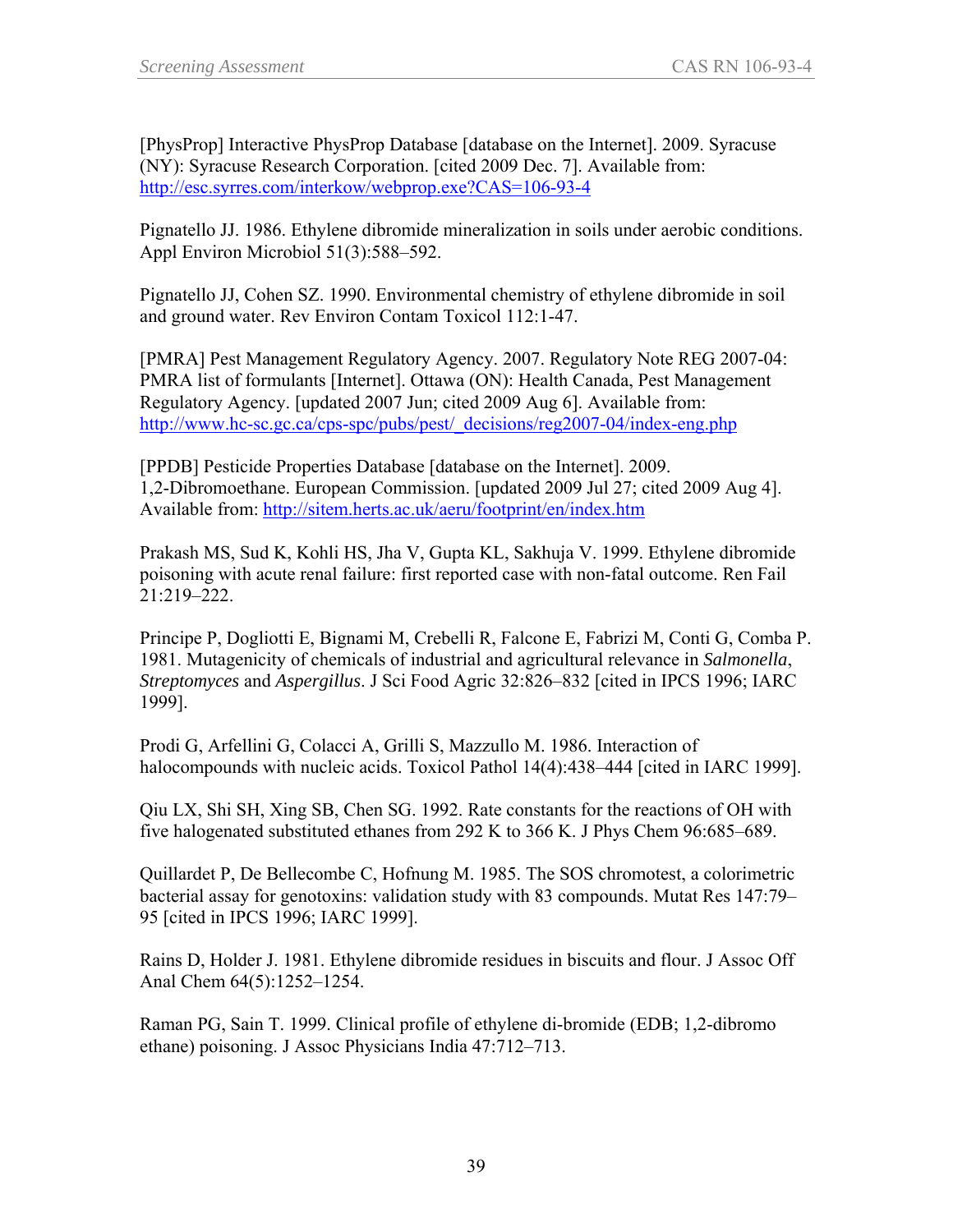Rannug U, Beije B. 1979. The mutagenic effect of 1,2-dichloroethane on *Salmonella typhimurium.* II. Activation by the isolated perfused rat liver. Chem Biol Interact 24:265– 285 [cited in IPCS 1996].

Ratajczak HV, Aranyi C, Bradof JN, Barbera P, Fugmann R, Fenters JD, Thomas PT. 1994. Ethylene dibromide: evidence of systemic and immunologic toxicity without impairment of *in vivo* host defenses. In Vivo 8:879–884.

Ratajczak HV, Thomas PT, Gerhart J, Sothern RB. 1995. Immunotoxicologic effects of ethylene dibromide in the mouse and their modulation by the estrous cycle. In Vivo 9:299–304.

Ratcliffe JM, Schrader SM, Steenland K, Clapp DE, Turner T, Hornung RW. 1987. Semen quality in papaya workers with long term exposure to ethylene dibromide. Br J Ind Med 44:317–326 [cited in IPCS 1996; IARC 1999].

Reznik G, Stinson SF, Ward GM. 1980. Respiratory pathology in rats and mice after inhalation of 1,2-dibromo-3-chloropropane or 1,2-dibromoethane for 13 weeks. Arch Toxicol 46:233–240.

Roldán-Arjona T, Garcia-Pedrajas MD, Luque-Romero FL, Hera C, Pueyo C. 1991. An association between mutagenicity of the Ara test of *Salmonella typhimurium* and carcinogenicity in rodents for 16 halogenated aliphatic hydrocarbons. Mutagenesis 6:199–205 [cited in IARC 1999].

Rosenkranz HS. 1977. Mutagenicity of halogenated alkanes and their derivatives. Environ Health Perspect 21:79–84 [cited in IPCS 1996].

Rowe VK, Spencer HC, McCollister DD, Hollingsworth RL, Adams EM. 1952. Toxicity of ethylene dibromide determined on experimental animals. A M A Arch Ind Hyg Occup Med 6:158–173 [cited in IPCS 1996].

Russell WL. 1986. Positive genetic hazard predictions from short-term tests have proved false for results in mammalian spermatogonia with all environmental chemicals so far tested. In: Genetic toxicology of environmental chemicals—Part B: Genetic effects and applied mutagenesis. New York (NY): Alan R. Liss. p. 67–74 [cited in IPCS 1996].

Sarawat PK, Kandara M, Dhurva AK, Malhotra VK, Jhanwar RS. 1986. Poisoning by ethylene dibromide—six cases: a clinicopathological and toxicological study. Indian J Med Sci 40:121–123 [cited in IPCS 1996].

Sasaki YF, Saga A, Akasaka M, Ishibashi S, Yoshida K, Su YQ, Matsusaka N, Tsuda S. 1998. Detection of *in vivo* genotoxicity of haloalkanes and haloalkenes carcinogenic to rodents by the alkaline single cell gel electrophoresis (comet) assay in multiple mouse organs. Mutat Res 419:13–20.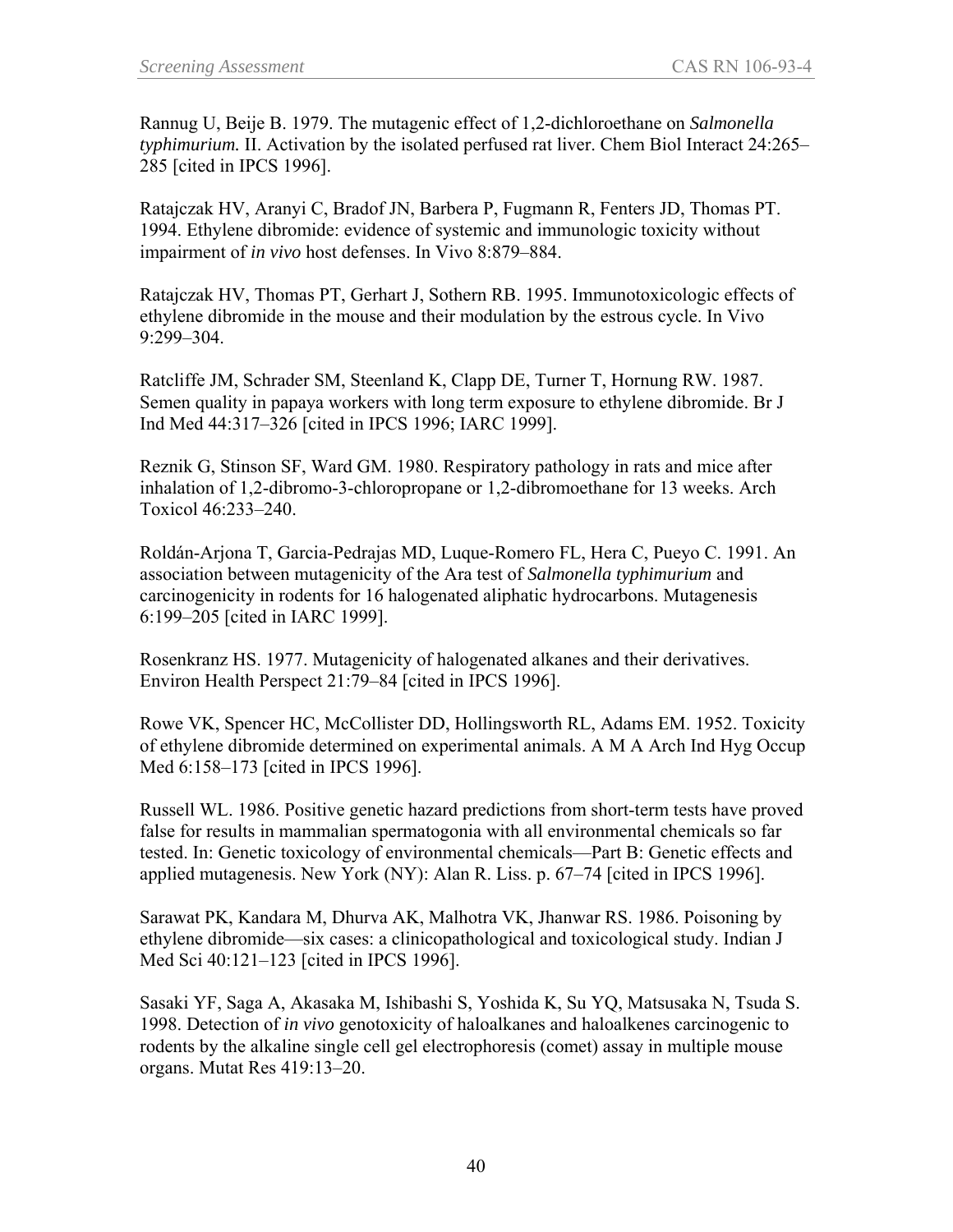Sawyer L, Walters S. 1986. Gas chromatographic method for ethylene dibromide in grains and grain-based products: collaborative study. J Assoc Off Anal Chem 69:847– 851.

Schrader SM, Ratcliffe JM, Turner TW, Hornung RW. 1987. The use of new field methods of semen analysis in the study of occupational hazards to reproduction: the example of ethylene dibromide. J Occup Med 29:963–966 [cited in IPCS 1996].

Schrader SM, Turner TW, Ratcliffe JM. 1988. The effects of ethylene dibromide on semen quality: a comparison of short-term and chronic exposure. Reprod Toxicol 2:191– 198 [cited in IPCS 1996; IARC 1999].

Scott BR, Sparrow AH, Schwemmer SS, Schairer LA. 1978. Plant metabolic activation of 1,2-dibromoethane (EDB) to a mutagen of greater potency. Mutat Res 49:203–212 [cited in IPCS 1996; IARC 1999].

SCREEN3 [Computer Model]. 1995. Version 96043.Research Triangle Park (NC): US Environmental Protection Agency, Office of Air Quality Planning and Standards, Emissions, Monitoring, and Analysis Division. Available from: [http://www.epa.gov/scram001/dispersion\\_screening.htm](http://www.epa.gov/scram001/dispersion_screening.htm)

Sega GA, Sotomayor RE. 1980. Chemical dosimetry and unscheduled DNA synthesis studies of ethylene dibromide in the germ cells of male mice. Environ Mutagen 2:274 [incorrectly cited as Sega and Rene 1980 in IPCS 1996].

Shiau SY, Huff RA, Wells BC, Felkner IC. 1980. Mutagenicity and DNA-damaging activity for several pesticides tested with *Bacillus subtilis* mutants. Mutat Res 71:169– 179 [cited in IPCS 1996].

Shivanandappa T, Krishnakumari MK, Majumder SK. 1987. Reproductive potential of male rats fed dietary ethylene dibromide. J Food Saf 8:147–155 [cited in IPCS 1996].

Short RD, Minor JL, Winston JM, Seifter J, Lee CC. 1978. Inhalation of ethylene dibromide during gestation by rats and mice. Toxicol Appl Pharmacol 46:173–182.

Short RD, Winston JM, Hong CB, Minor JL, Lee CC, Seifter J. 1979. Effects of ethylene dibromide on reproduction in male and female rats. Toxicol Appl Pharmacol 49:97–105 [cited in IPCS 1996; IARC 1999].

Simula TP, Glancey MJ, Wolf CR. 1993. Human glutathione *S*-transferase-expressing *Salmonella typhimurium* tester strains to study the activation/detoxification of mutagenic compounds: studies with halogenated compounds, aromatic amines and aflatoxin B1. Carcinogenesis 14:1371–1376 [cited in IPCS 1996; IARC 1999].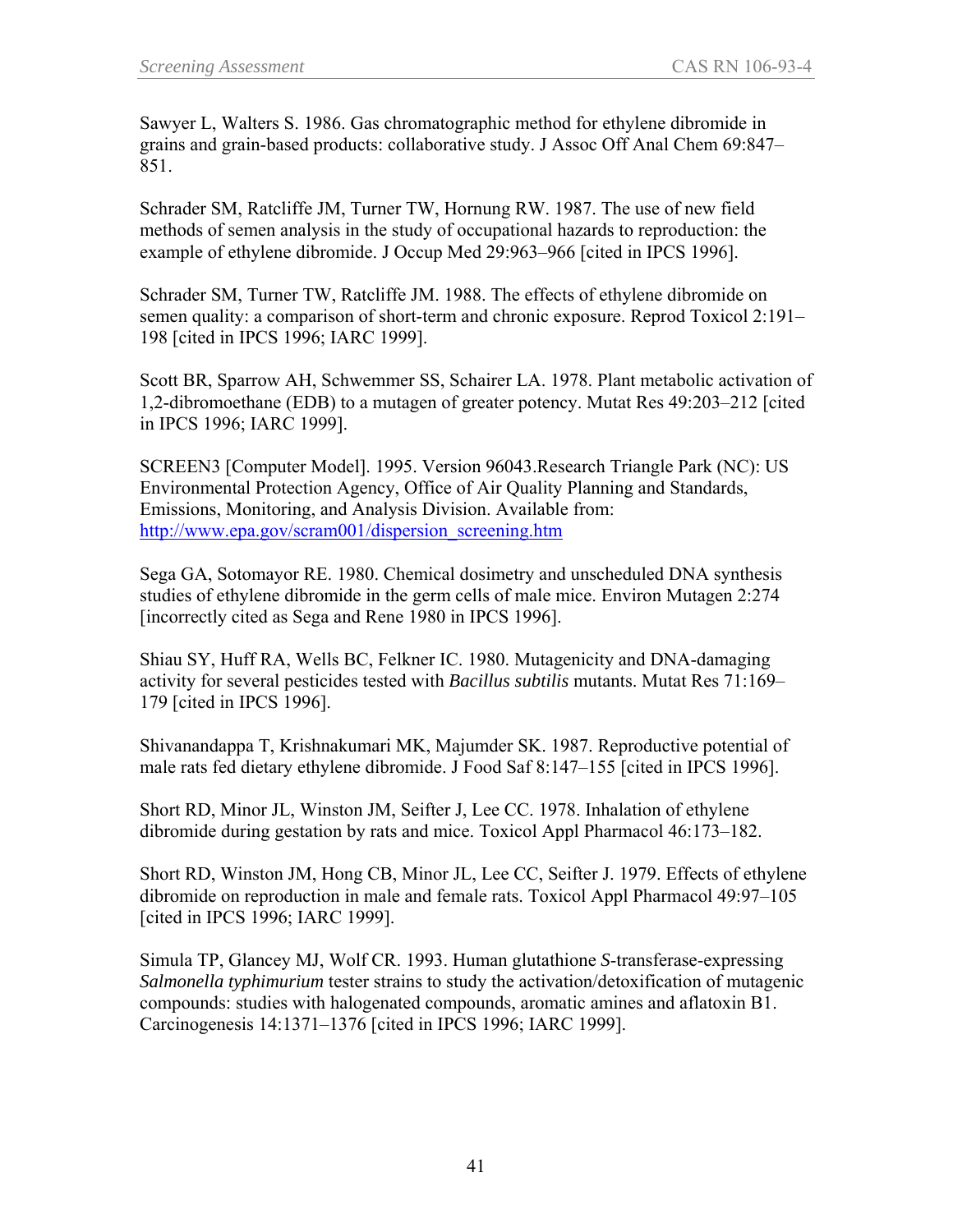Sina JF, Bean CL, Dysart GR, Taylor VI, Bradley MO. 1983. Evaluation of the alkaline elution/rat hepatocyte assay as a predictor of carcinogenic/mutagenic potential. Mutat Res 113:357–391 [cited in IPCS 1996; IARC 1999].

Singh HB, Salas LJ, Stiles RE. 1982. Distribution of selected gaseous organic mutagens and suspect carcinogens in ambient air. Environ Sci Technol 16(12):872–880.

Singh N, Jatva OP, Gupta RK, Tailor MK, Jain R. 2007. Outcome of sixty-four cases of ethylene dibromide ingestion treated in tertiary care hospital. J Assoc Physicians India. 55:842-845.

Singh S, Chaudhry D, Garg M, Sharma BK. 1993. Fatal ethylene dibromide ingestion. J Assoc Physicians India 41:608 [cited in IARC 1999].

Smith RF, Goldman L. 1983. Behavioral effects of prenatal exposure to ethylene dibromide. Neurobehav Toxicol Teratol 5:579–585.

Steenland K, Carrano A, Ratcliffe J, Clapp D, Ashworth L, Meinhardt T. 1985. Cytogenetic studies in humans after short-term exposure to ethylene dibromide. J Occup Med 27:729–732 [cited in IARC 1999].

Steenland K, Carrano A, Ratcliffe J, Clapp D, Ashworth L, Meinhardt T. 1986. A cytogenetic study of papaya workers exposed to ethylene dibromide. Mutat Res 170:151– 160 [cited in IPCS 1996; IARC 1999].

Stinson SF, Reznik G, Ward JM. 1981. Characteristics of proliferative lesions in the nasal cavities of mice following chronic inhalation of 1,2-dibromoethane. Cancer Lett 12:121– 129 [cited in IPCS 1996; IARC 1999].

Stolzenberg SJ, Hine CH. 1980. Mutagenicity of 2- and 3-carbon halogenated compounds in the *Salmonella*/mammalian-microsome test. Environ Mutagen 2:59–66 [cited in IPCS 1996; IARC 1999].

Storer RD, Conolly RB. 1983. Comparative *in vivo* genotoxicity and acute hepatotoxicity of three 1,2-dihaloethanes. Carcinogenesis 4(11):1491–1494 [cited in IPCS 1996; IARC 1999].

Sugiyama H. 1980. Effects of EDB (1,2-dibromoethane) on the silkworm (*Bombyx mori*  L.).J Pestic Sci 5:599–602 [cited in IPCS 1996].

Tan E-L, Hsie AW. 1981. Mutagenicity and cytotoxicity of haloethanes as studied in the CHO/HGPRT system. Mutat Res 90:183–191 [cited in IPCS 1996; IARC 1999].

Tananaki C, Zotou A, Thrasyvoulou A. 2005. Determination of 1,2-dibromoethane, 1,4-dichlorobenzene and naphthalene residues in honey by gas chromatography–mass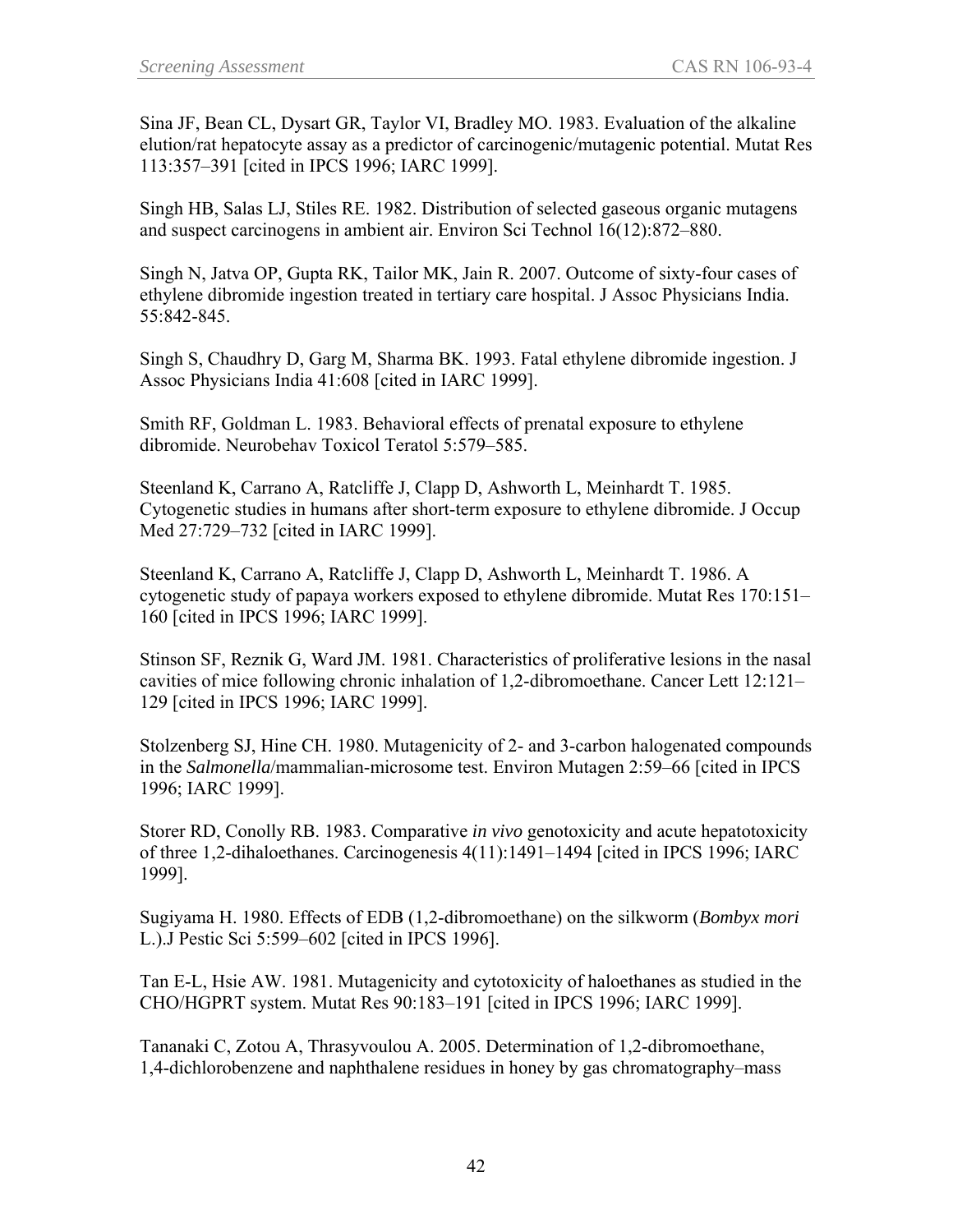spectrometry using purge and trap thermal desorption extraction. J Chromatogr A 1083:146–152.

Tananaki C, Thrasyvoulou A, Karazafiris E, Zotou A. 2006. Contamination of honey by chemicals applied to protect honeybee combs from wax-moth (*Galleria mellonela* L.). Food Addit Contam 23(2):159–163.

[TaPL3] Long Range Transport and Persistence Level III model [Internet]. 2000. Version 2.10. Peterborough (ON): Trent University, Canadian Environmental Modelling Centre. Available from:<http://www.trentu.ca/academic/aminss/envmodel/models/TaPL3.html>

Teaf CM, Bishop JB, Harbison RD. 1990. Potentiation of ethyl methanesulfonateinduced germ cell mutagenesis and depression of glutathione in male reproductive tissues by 1,2-dibromoethane. Teratog Carcinog Mutagen 10:427–438 [cited in IARC 1999].

Tennant RW, Stasiewicz S, Spalding JW. 1986. Comparison of multiple parameters of rodent carcinogenicity and *in vitro* genetic toxicity. Environ Mutagen 8:205–227 [cited in IPCS 1996].

Tennant RW, Margolin BH, Shelby MD, Zeiger E, Haseman JK, Spalding J, Caspary W, Resnick M, Stasiewicz S, Anderson B, et al. 1987. Prediction of chemical carcinogenicity in rodents from *in vitro* genetic toxicity assays. Science 236:933–941 [cited in IPCS 1996].

Teramoto S, Saito R, Aoyama H, Shirasu Y. 1980. Dominant lethal mutation induced in male rats by 1,2-dibromo-3-chloropropane (DBCP). Mutat Res 77:71–78 [cited in IPCS 1996; IARC 1999].

Ter Haar G. 1980. An investigation of possible sterility and health effects from exposure to ethylene dibromide. In: Ames B, Infante O, Peirtz R, editors. Ethylene dichloride: a potential health risk? Cold Spring Harbor (NY): Cold Spring Harbor Laboratory. p. 167– 188. Banbury Report No. 5 [cited in IPCS 1996].

Tezuka H, Ando N, Suzuki R, Terahata M, Moriya M, Shirasu Y. 1980. Sister-chromatid exchanges and chromosomal aberrations in cultured Chinese hamster cells treated with pesticides positive in microbial reversion assays. Mutat Res 78:177–191 [cited in IPCS 1996; IARC 1999].

Thier R, Pemble SE, Kramer H, Taylor JB, Guengerich FP, Ketterer B. 1996. Human glutathione *S*-transferase T1-1 enhances mutagenicity of 1,2-dibromoethane, bromomethane and 1,2,3,4-diepoxybutane in *Salmonella typhimurium*. Carcinogenesis 17:163–166 [cited in IARC 1999].

[TRI] Toxics Release Inventory [database on the Internet]. 2007. TRI Explorer 4.8. Washington (DC): US Environmental Protection Agency. [cited 2009 Aug. 4]. Available from: <http://www.epa.gov/triexplorer/>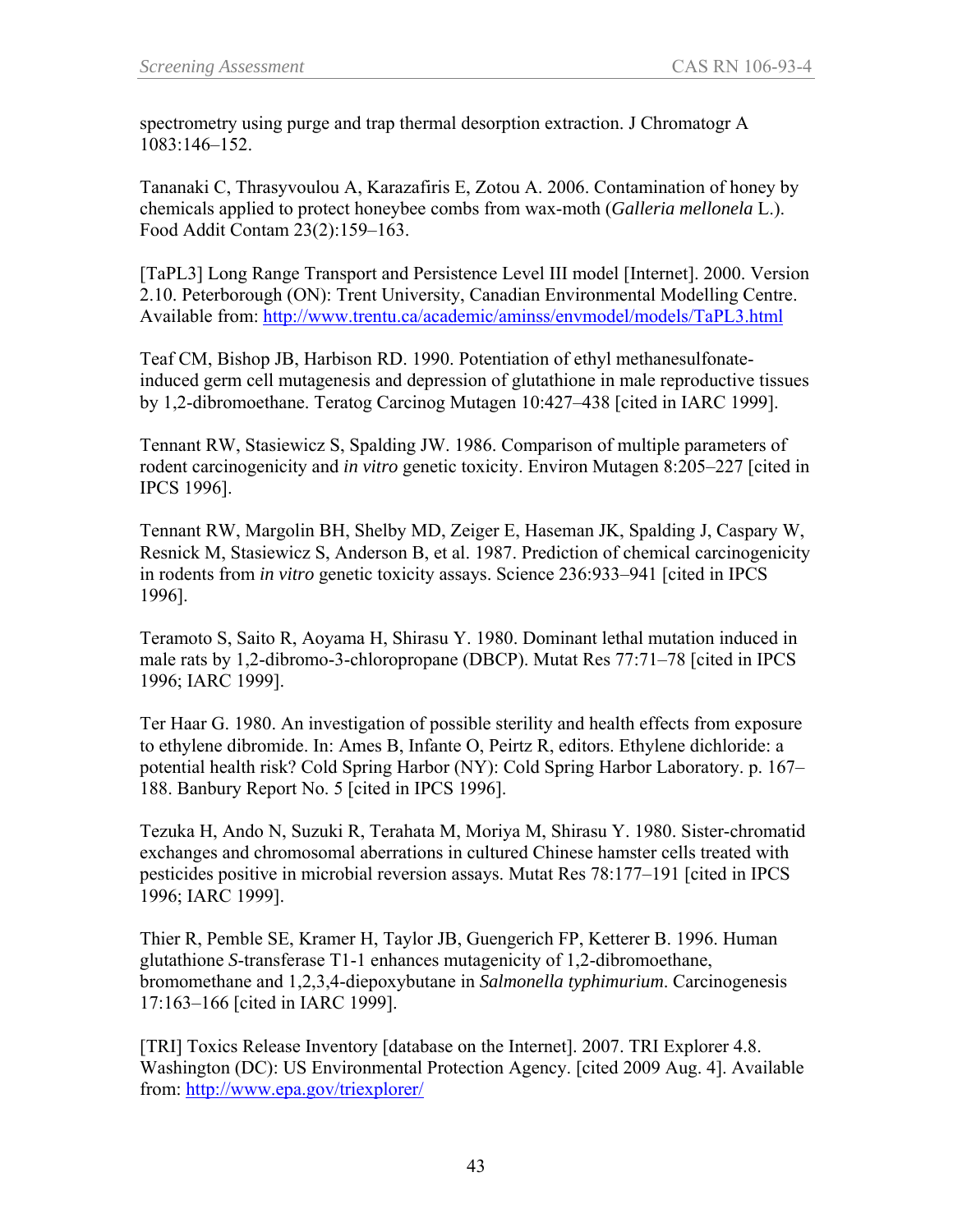Tucker JD, Xu J, Stewart J, Ong T-M. 1984. Detection of sister-chromatid exchanges in human peripheral lymphocytes induced by ethylene dibromide vapor. Mutat Res 138:93– 98 [cited in IPCS 1996; IARC 1999].

[UNEP and FAO] United Nations Environment Programme and Food and Agriculture Organization of the United Nations. 2003. PIC Circular XVIII – December 2003. Interim Secretariat for the Rotterdam Convention on the Prior Informed Consent Procedure for Certain Hazardous Chemicals and Pesticides in International Trade. Available from: <http://www.pic.int/en/Circular/CIRC18EN.pdf>

[US EPA] US Environmental Protection Agency. 1999. 1990 Emissions Inventory of Forty Potential Section 112(k) Pollutants. Research Triangle Park (NC): US Environmental Protection Agency, Emission Factors and Inventory Group (MD-14) and Emissions Standards Division (MD-15).

[US EPA] US Environmental Protection Agency. 2004. Toxicological review of 1,2 dibromoethane (106-93-4) in support of summary information on the Integrated Risk Information System (IRIS). Available from:<http://www.epa.gov/ncea/iris>

[US FDA] US Food and Drug Administration. 2003. Food and Drug Administration total diet study: summary of residues found ordered by pesticide. Market baskets 91-3-01-4. College Park (MD): US Food and Drug Administration, Center for Food Safety and Applied Nutrition.

Van Bladeren PJ, Breimer DD, Rotteveel-Smijs GMT, De Jong RAW, Buus W, Van Der Gen A, Mohn GR. 1980. The role of glutathione conjugation in the mutagenicity of 1,2-dibromoethane. Biochem Pharmacol 29:2975–2982 [cited in IPCS 1996].

Van Bladeren PJ, Breimer DD, Rotteveel-Smijs GMT, De Knijff P, Mohn GT, Van Meeteren-Walchli B, Buijs W, Van der Gen A. 1981. The relation between the structure of vicinal dihalogen compounds and their mutagenic activation via conjugation to glutathione. Carcinogenesis 2(6):499–505 [cited in IPCS 1996; IARC 1999].

Van Duuren BL, Goldschmidt BM, Loewengart G, Smith AC, Melchlonne S, Seldman I, Roth D. 1979. Carcinogenicity of halogenated olefinic and aliphatic hydrocarbons in mice. J Natl Cancer Inst 63(6):1433–1439.

Van Duuren BL, Seidman I, Melchionne S, Kline SA. 1985. Carcinogenicity bioassays of bromoacetaldehyde and bromoethanol—potential metabolites of dibromoethane. Teratog Carcinog Mutagen 5:393–403.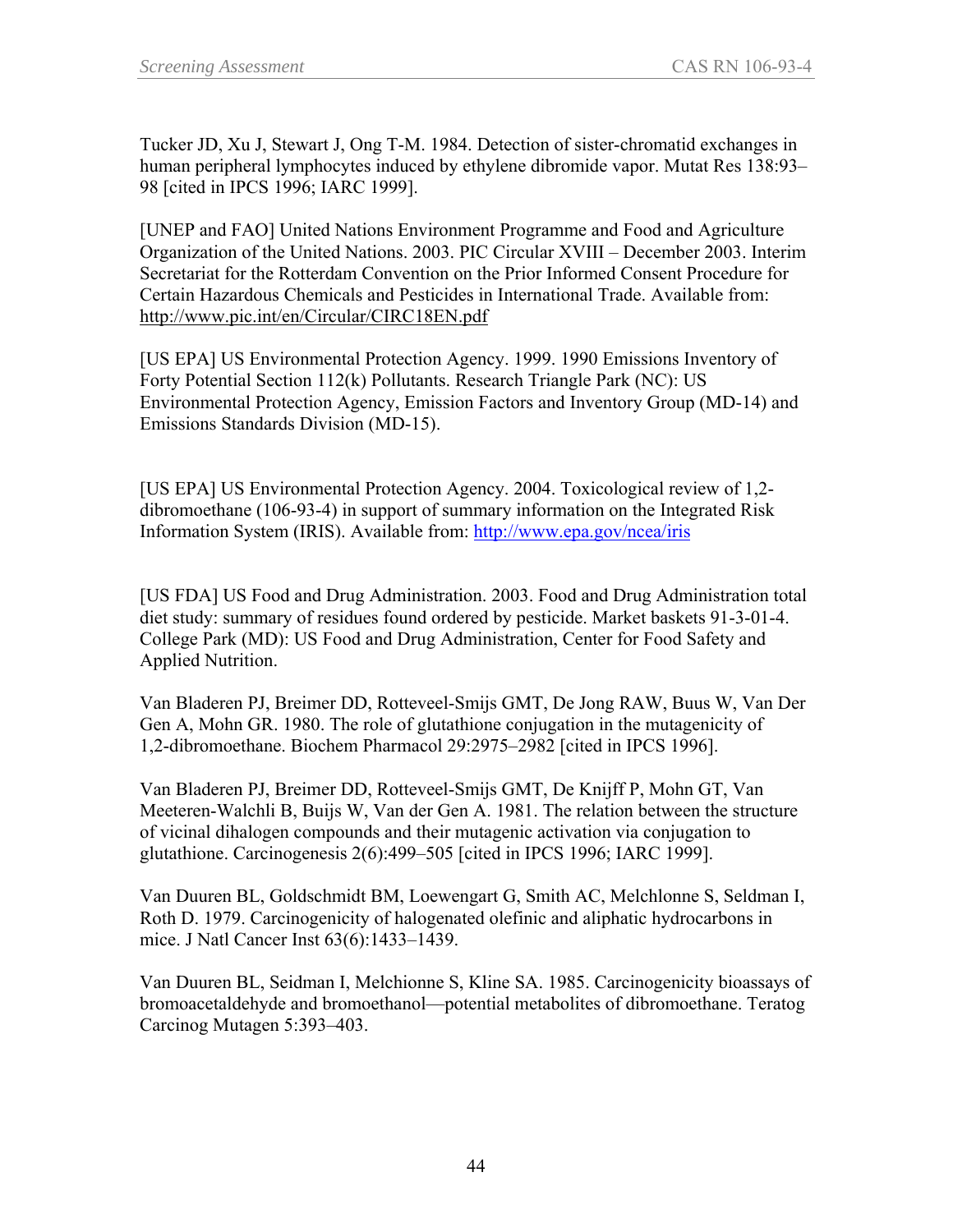Ville de Montréal. 2006. Municipal drinking water produced by Atwater and Charles-J Des Baillets drinking water plants. Montréal (QC): Division de l'expertise technique, Service des infrastructures et de l'environnement.

Vogel E, Chandler JLR. 1974. Mutagenicity testing of cyclamate and some pesticides in *Drosophila melanogaster*. Experientia 30:621–623 [cited in IPCS 1996; IARC 1999].

Vogel TM, Reinhard M. 1986. Reaction products and rates of disappearance of simple bromoalkanes, 1,2-dibromopropane and 1,2-dibromoethane in water. Environ Toxicol Chem 7:917–924.

Von Buselmaier W, Rohrborn G, Propping P. 1972. [Mutagenicity investigations with pesticides in the host mediated assay and the dominant lethal test in mice.] Biol Zent Bl 91:311–325 [in German] [cited in IPCS 1996].

Walton BT, Hendricks MS, Anderson TA, Talmage SS. 1989. Treatability of hazardous chemicals in soils: volatile and semivolatile organics. Oak Ridge (TN): Environmental Sciences Division, Oak Ridge National Laboratory. (Publication No. 3283).

Watanabe K, Sasaki T, Kawakami K. 1998. Comparisons of chemically-induced mutation among four bacterial strains, *Salmonella typhimurium* TA102 and TA2638, and *Escherichia coli* WP2/pKM101 and WP2 *uvrA*/pKM101: collaborative study III and evaluation of the usefulness of these strains. Mutat Res 416:169–181.

Watanabe K, Liberman RG, Skipper PL, Tannenbaum SR, Guengerich FP. 2007. Analysis of DNA adducts formed *in vivo* in rats and mice from 1,2-dibromoethane, 1,2-dichloroethane, dibromomethane, and dichloromethane using HPLC/accelerator mass spectrometry and relevance to risk estimates. Chem Res Toxicol 20:1594–1600.

Weintraub RA, Jex GW, Moye HA. 1986. Chemical and microbial degradation of 1,2-dibromoethane (EDB) in Florida ground water, soil and sludge. Washington (DC): American Chemical Society. p. 294–310.

White RD. 1982. Chemical induction of genetic injury: the bioactivation of 1,2-dibromoethane. Diss Abstr Int 43(03):696B–697B [cited in IPCS 1996].

White RD, Sipes IG, Gandolfi AJ, Bowden GT. 1981. Characterization of the hepatic DNA damage caused by 1,2-dibromoethane using the alkaline elution technique. Carcinogenesis 2:839–844 [cited in IARC 1999].

Wildeman AG, Nazar RN. 1982. Significance of plant metabolism in the mutagenicity and toxicity of pesticides. Can J Genet Cytol 24:437–449 [cited in IPCS 1996].

Williams GM, Laspia MF, Dunkel VC. 1982. Reliability of the hepatocyte primary culture/DNA repair test in testing of coded carcinogens and noncarcinogens. Mutat Res 97:359–370 [cited in IPCS 1996; IARC 1999].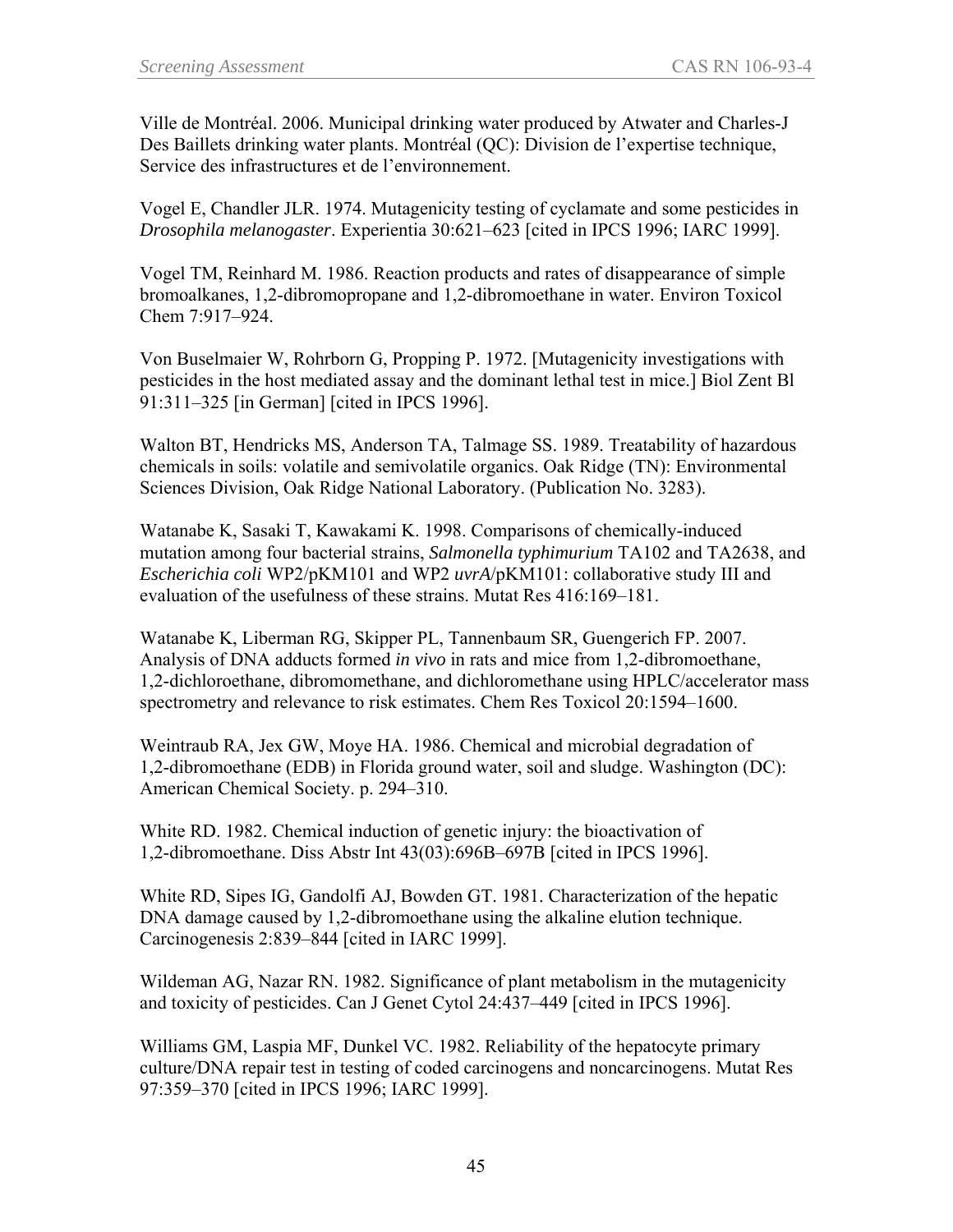Williams WM, Holden PW, Parsons DW. 1988. Pesticides in Groundwater Data Base: 1988 Interim Report. Washington (DC): US Environmental Protection Agency. NTIS no. PB89 164230.

Witt KL, Knapton A, Wehr CM, Hook GJ, Mirsalis J, Shelby MD, MacGregor JT. 2000. Micronucleated erythrocyte frequency in peripheral blood of B6C3F1 mice from shortterm, prechronic, and chronic studies of the NTP Carcinogenesis Bioassay Program. Environ Mol Mutagen 36:163–194.

Wong LCK, Winston JM, Hong CB, Plotnick H. 1982. Carcinogenicity and toxicity of 1,2-dibromoethane in the rat. Toxicol Appl Pharmacol 63:155–165.

Wong O, Morgan RW, Whorton MD. 1985. An epidemiologic surveillance program for evaluating occupational reproductive hazards. Am J Ind Med 7:295–306.

Working PK, Smith-Oliver T, White RD, Butterworth BE. 1986. Induction of DNA repair in rat spermatocytes and hepatocytes by 1,2-dibromoethane: the role of glutathione conjugation. Carcinogenesis 7(3):467–472 [cited in IPCS 1996; IARC 1999].

Yoshida YH, Inagaki E. 1986. [Mutagenicity of ethylene dibromide in *Drosophila melanogaster.*] Tachikawa Tandai Kiyo 19:49–50 [in Japanese] [cited in IPCS 1996].

Zeiger E, Anderson B, Haworth S, Lawlor T, Mortelman K. 1992. *Salmonella* mutagenicity tests V. Results from the testing of 311 chemicals. Environ Mol Mutagen 19 (Suppl 21):2–141.

Zhu J, Newhook R, Marro L, Chan CC. 2005. Selected volatile organic compounds in residential air in the City of Ottawa, Canada. Environ Sci Technol 39:3964–3971.

Zoetemelk CEM, Mohn GR, Van Der Gen A, Breimer DD. 1987. Mutagenicity in *Salmonella* strains differing in glutathione content and their alkylating potential. Biochem Pharmacol 36(11):1829–1835 [cited in IPCS 1996].

Zogorski JS, Carter JM, Ivahnenko T, Lapham WW, Moran MJ, Rowe BL, Squillace PJ, Toccalino PL. 2006. The quality of our nation's waters—Volatile organic compounds in the nation's ground water and drinking-water supply wells [Internet]. Reston (VA): US Department of the Interior, US Geological Survey. Circular 1292.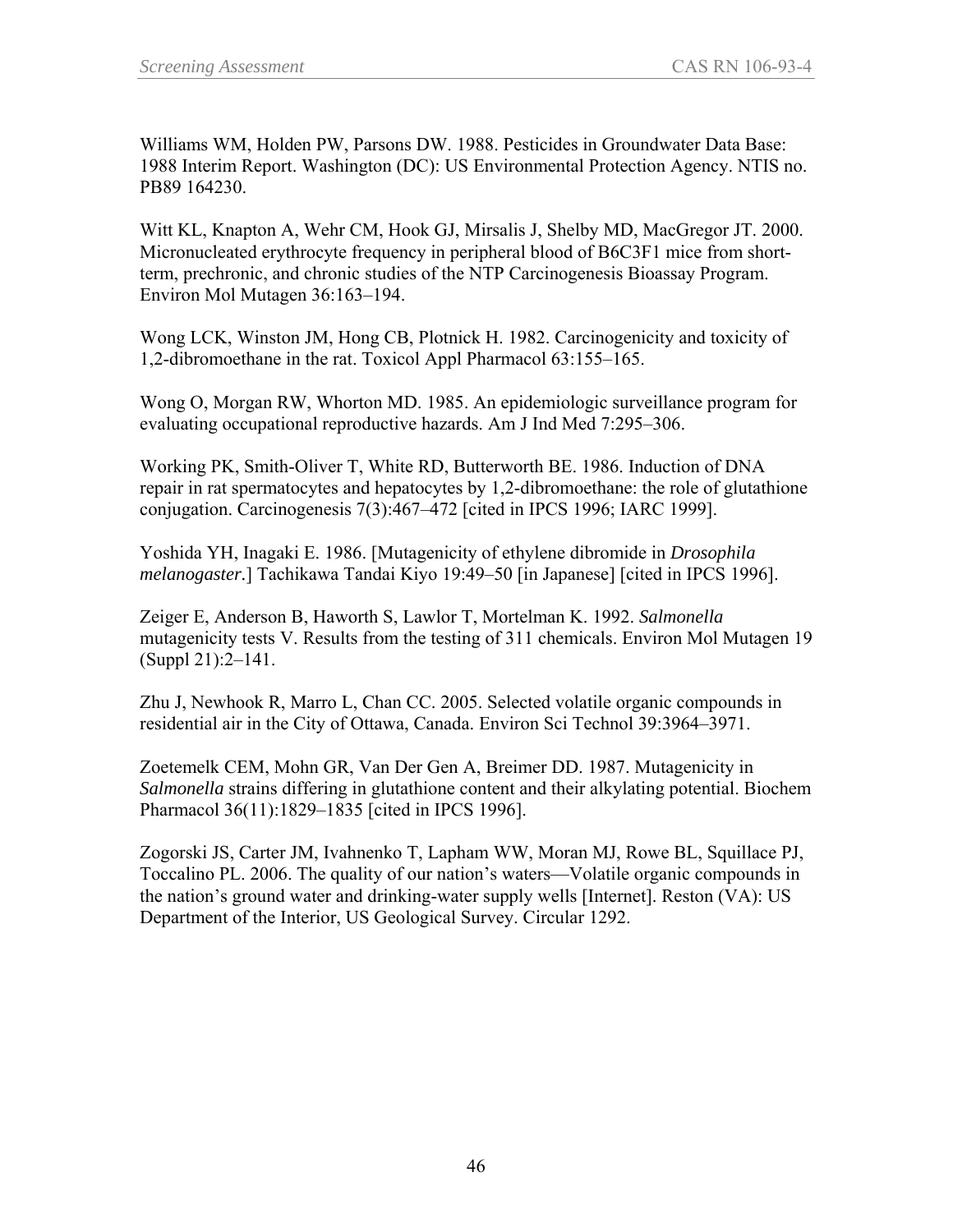### **Appendix 1: Robust Study Summaries for Ecotoxicity Studies**

#### **Description of the reliability evaluation**

For determination of the reliability of experimental data for key ecological endpoints (i.e., inherent toxicity to aquatic organisms, bioaccumulation potential, persistence), an evaluation approach has been developed, which is analogous to that of Klimisch et al. (1997). It involves the use of a standardized Robust Study Summary form, including a scoring system to quantitatively evaluate the studies.

The Robust Study Summary (RSS) is an adaptation of the OECD Robust Study Summary templates (OECD 2009). It consists of a checklist of items or criteria relating to identity of the substance, experimental protocol or method, test organism, specific test design/conditions, ecological relevance, and results. Most items are weighted according to their criticality to the quality and reliability of the study. The most important or critical items (which describe parameters/factors that have the most direct influence on the quality of the study) have been given a higher weight (5 points), while the less critical items have been given a lower score (1 or 2 points). For each item, the evaluator must indicate whether the item has been addressed appropriately in the study by answering "yes", "no" or "non-applicable (n/a)". Specific information relating to the items is also provided the RSS as well.

Once answers to all the items have been provided in the template, an overall Robust Study Summary score for the study is calculated as:

**Overall Study Score** (%) = 
$$
\frac{\sum W_{Yes}}{\sum W_{Yes+No}} \times 100\%
$$

Where:  $W_{Yes}$  = weight of applicable "Yes" answers;  $W_{Yes+No}$  = weight of applicable "Yes" and "No" answers.

The overall score's corresponding reliability code and category is determined using the four categories adapted from the Klimisch approach and based on the score ranges as described in Table A.

| <b>Reliability Code</b> | <b>Reliability Category</b> | <b>Overall Study Score Range</b> |
|-------------------------|-----------------------------|----------------------------------|
|                         | High confidence             | $\geq 80\%$                      |
|                         | Satisfactory confidence     | $60 - 79\%$                      |
|                         | Low confidence              | $40 - 59\%$                      |
|                         | Not acceptable              | $< 40\%$                         |

**Table A. Scoring Grid for Overall Study Reliability**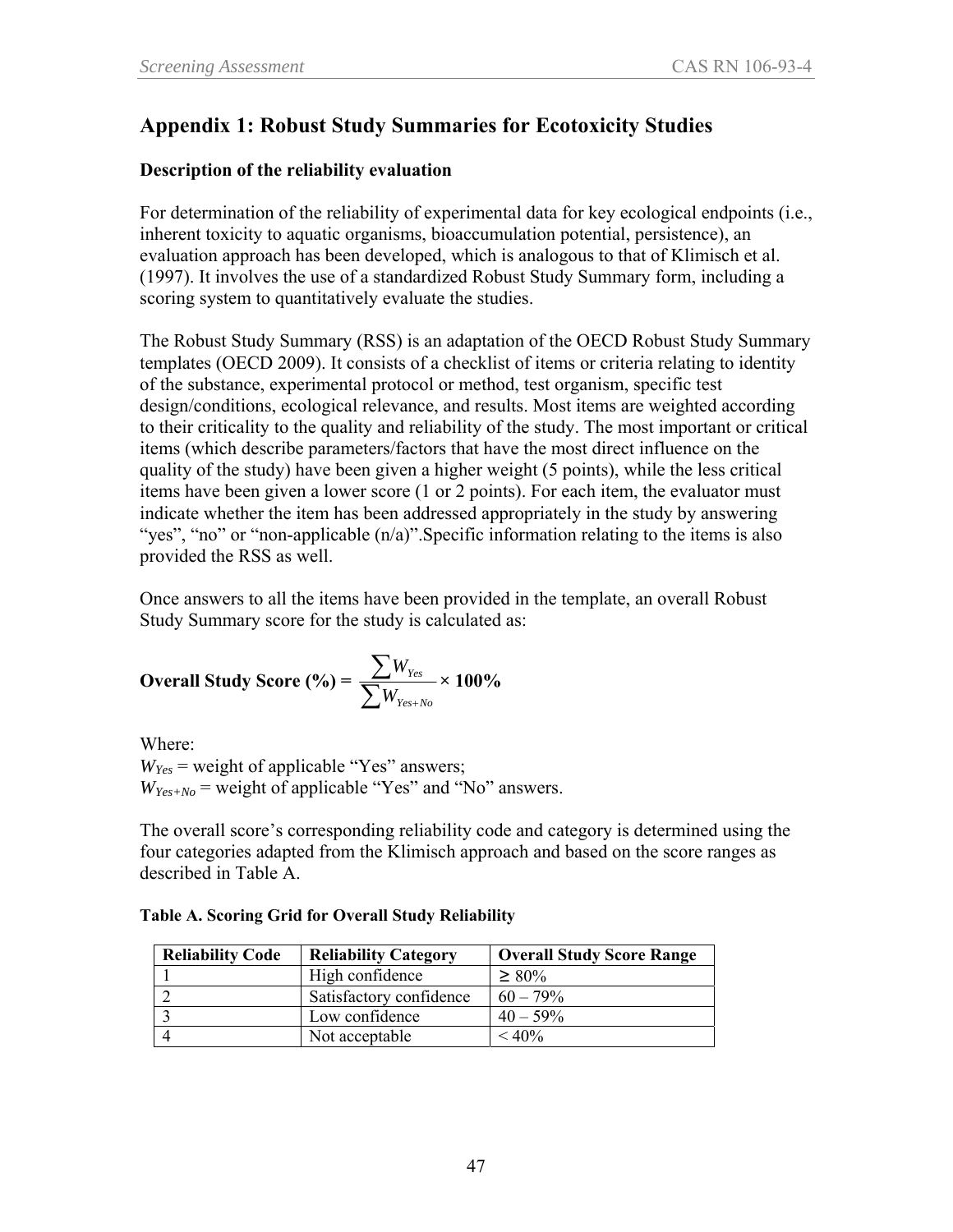### Study 1

| <b>No</b>      | <b>Item</b>                                                                                                                                                         | Weight                   | Yes/No         | <b>Specify</b>                 |  |  |  |  |  |
|----------------|---------------------------------------------------------------------------------------------------------------------------------------------------------------------|--------------------------|----------------|--------------------------------|--|--|--|--|--|
| 1              | Reference: Holcombe GW, Benoit DA, Hammermeister DE, Leonard EN, Johnson RD.<br>1995. Acute and long-term effects of nine chemicals on the Japanese medaka (Oryzias |                          |                |                                |  |  |  |  |  |
| 2              | latipes). Arch Environ Contamin Toxicol 28:287-297.<br>Substance identity: CAS RN                                                                                   | n/a                      | Y              |                                |  |  |  |  |  |
| 3              | Substance identity:<br>1,2-dibromoethane                                                                                                                            | n/a                      | Y              |                                |  |  |  |  |  |
| 4              | Chemical composition of the<br>substance                                                                                                                            | 2                        | Y              |                                |  |  |  |  |  |
| 5              | Chemical purity                                                                                                                                                     | 1                        | Υ              |                                |  |  |  |  |  |
| 6              | Persistence/stability of test<br>substance?                                                                                                                         | $\mathbf{1}$             | Y              |                                |  |  |  |  |  |
| <b>Method</b>  |                                                                                                                                                                     |                          |                |                                |  |  |  |  |  |
| $\overline{7}$ | Reference                                                                                                                                                           | 1                        | Υ              |                                |  |  |  |  |  |
| 8              | OECD, EU, national, or other<br>standard method?                                                                                                                    | 3                        | $\blacksquare$ | Not applicable                 |  |  |  |  |  |
| 9              | Justification of the<br>method/protocol if a non-<br>standard method was used                                                                                       | $\overline{2}$           | Y              |                                |  |  |  |  |  |
| 10             | GLP (good laboratory practice)                                                                                                                                      | 3                        | $\blacksquare$ | Not applicable                 |  |  |  |  |  |
|                |                                                                                                                                                                     | <b>Test organism</b>     |                |                                |  |  |  |  |  |
| 11             | Organism identity: medaka                                                                                                                                           | n/a                      | Υ              |                                |  |  |  |  |  |
| 12             | Latin or both Latin and common<br>names reported?                                                                                                                   | 1                        | N              |                                |  |  |  |  |  |
| 13             | Life cycle age / stage of test<br>organism                                                                                                                          | 1                        | Y              | 28-43 days old for acute tests |  |  |  |  |  |
| 14             | Length and/or weight                                                                                                                                                | 1                        | Y              | 18-71 mg                       |  |  |  |  |  |
| 15             | Sex                                                                                                                                                                 | 1                        | N              |                                |  |  |  |  |  |
| 16             | Number of organisms per<br>replicate                                                                                                                                | 1                        | Y              | 10                             |  |  |  |  |  |
| 17             | Organism loading rate                                                                                                                                               | 1                        | Υ              |                                |  |  |  |  |  |
| 18             | Food type and feeding periods<br>during the acclimation period                                                                                                      | $\mathbf{1}$             | Y              |                                |  |  |  |  |  |
|                |                                                                                                                                                                     | Test design / conditions |                |                                |  |  |  |  |  |
| 19             | Test type (acute or chronic)                                                                                                                                        | n/a                      | Y              | <b>Both</b>                    |  |  |  |  |  |
| 20             | Experiment type (laboratory or<br>field)                                                                                                                            | n/a                      | Y              | Lab                            |  |  |  |  |  |
| 21             | Exposure pathways (food, water,<br>both)                                                                                                                            | n/a                      | Y              | Water                          |  |  |  |  |  |
| 22             | <b>Exposure duration</b>                                                                                                                                            | n/a                      | Y              | Acute 96h                      |  |  |  |  |  |
| 23             | Negative or positive controls<br>(specify)                                                                                                                          | $\mathbf{1}$             | Υ              |                                |  |  |  |  |  |
| 24             | Number of replicates (including<br>controls)                                                                                                                        | $\mathbf{1}$             | Y              |                                |  |  |  |  |  |
| 25             | Nominal concentrations<br>reported?                                                                                                                                 | $\mathbf{1}$             | Y              |                                |  |  |  |  |  |
| 26             | Measured concentrations<br>reported?                                                                                                                                | 3                        | Y              |                                |  |  |  |  |  |
| 27             | Food type and feeding periods<br>during the long-term tests                                                                                                         | 1                        | Y              |                                |  |  |  |  |  |
| 28             | Were concentrations measured<br>periodically (especially in the<br>chronic test)?                                                                                   | 1                        | Y              |                                |  |  |  |  |  |
| 29             | Were the exposure media<br>conditions relevant to the<br>particular chemical reported?<br>(e.g., for the metal toxicity - pH,                                       | 3                        | Y              |                                |  |  |  |  |  |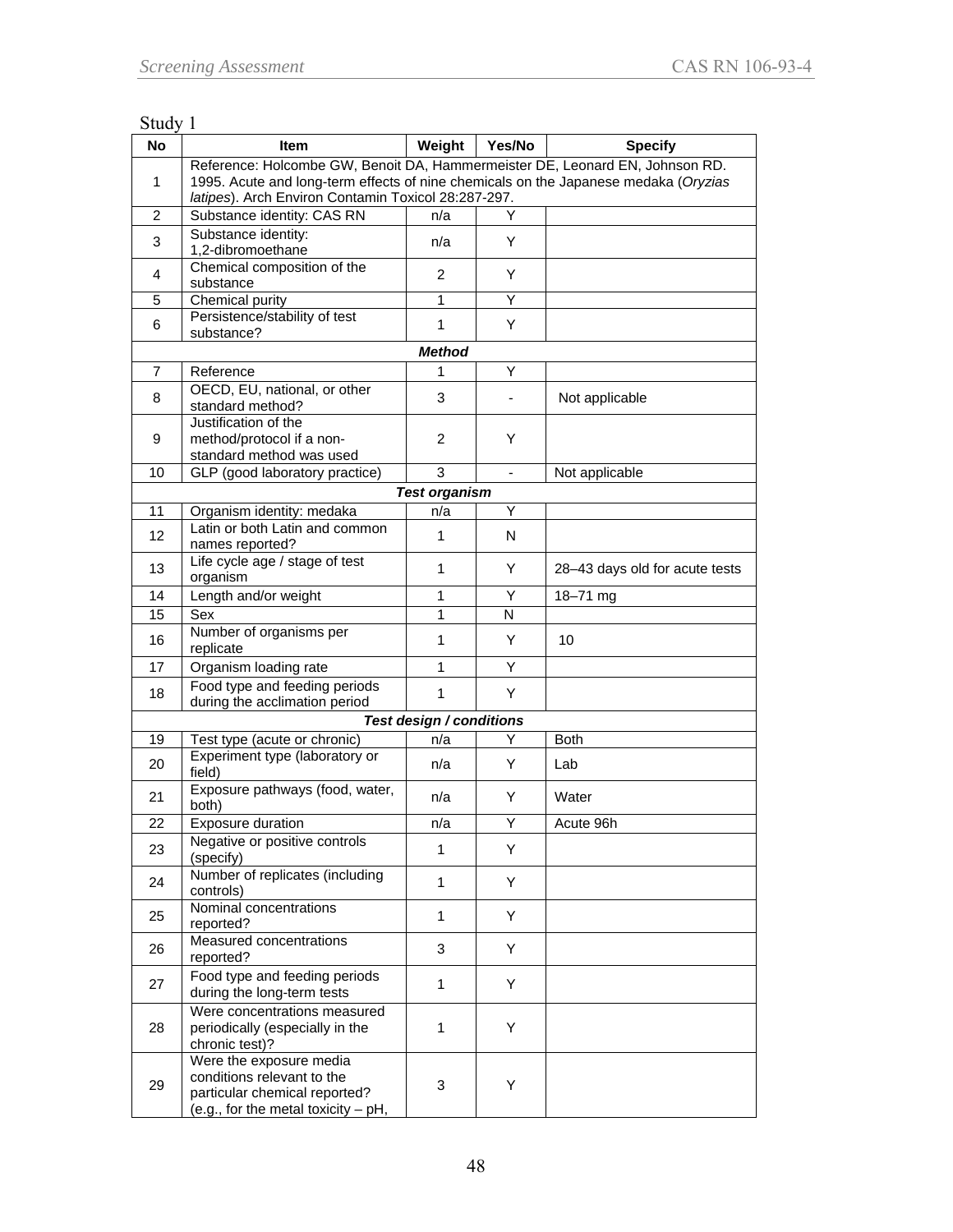|    | DOC/TOC, water hardness,<br>temperature)                                                                                                                                                         |                |   |                |
|----|--------------------------------------------------------------------------------------------------------------------------------------------------------------------------------------------------|----------------|---|----------------|
|    |                                                                                                                                                                                                  |                |   |                |
| 30 | Photoperiod and light intensity                                                                                                                                                                  | $\mathbf{1}$   | Y |                |
| 31 | Stock and test solution<br>preparation                                                                                                                                                           | $\mathbf{1}$   | Y |                |
| 32 | Was solubilizer/emulsifier used if<br>the chemical was poorly soluble<br>or unstable?                                                                                                            | 1              |   | Not applicable |
| 33 | If solubilizer/emulsifier was used,<br>was its concentration reported?                                                                                                                           | $\mathbf{1}$   |   | Not applicable |
| 34 | If solubilizer/emulsifier was used,<br>was its ecotoxicity reported?                                                                                                                             | 1              |   | Not applicable |
| 35 | Monitoring intervals (including<br>observations and water quality<br>parameters) reported?                                                                                                       | $\mathbf{1}$   | N |                |
| 36 | Statistical methods used                                                                                                                                                                         | $\mathbf{1}$   | Y |                |
|    | Information relevant to the data quality                                                                                                                                                         |                |   |                |
| 37 | Was the endpoint directly caused<br>by the chemical's toxicity, not by<br>the organism's health (e.g. when<br>mortality in the control > 10%) or<br>physical effects (e.g. "shading<br>effect")? | n/a            | Y |                |
| 38 | Was the test organism relevant<br>to the Canadian environment?                                                                                                                                   | 3              | Y |                |
| 39 | Were the test conditions (pH,<br>temperature, DO, etc.) typical for<br>the test organism?                                                                                                        | $\mathbf{1}$   | Y |                |
| 40 | Do system type and design<br>(static, semi-static, flow-through;<br>sealed or open; etc.) correspond<br>to the substance's properties and<br>organism's nature/habits?                           | $\overline{2}$ | Y |                |
| 41 | Was pH of the test water within<br>the range typical for the<br>Canadian environment (6 to 9)?                                                                                                   | $\mathbf{1}$   | Y |                |
| 42 | Was temperature of the test<br>water within the range typical for<br>the Canadian environment (5 to<br>27°C)?                                                                                    | 1              | Y |                |
| 43 | Was toxicity value below the<br>chemical's water solubility?                                                                                                                                     | 3              | Y |                |
|    |                                                                                                                                                                                                  | <b>Results</b> |   |                |
| 44 | Toxicity values (specify endpoint<br>and value)                                                                                                                                                  | n/a            | Y |                |
| 45 | Other endpoints reported $-$ e.g.,<br>BCF/BAF, LOEC/NOEC<br>(specify)?                                                                                                                           | n/a            | N |                |
| 46 | Other adverse effects (e.g.<br>carcinogenicity, mutagenicity)<br>reported?                                                                                                                       | n/a            | N |                |
| 47 | Score:  %                                                                                                                                                                                        |                |   | $36/39 = 92\%$ |
| 48 | EC reliability code:                                                                                                                                                                             |                |   | 1              |
| 49 | <b>Reliability category (high,</b><br>satisfactory, low):                                                                                                                                        |                |   | High           |
| 50 | <b>Comments</b>                                                                                                                                                                                  |                |   |                |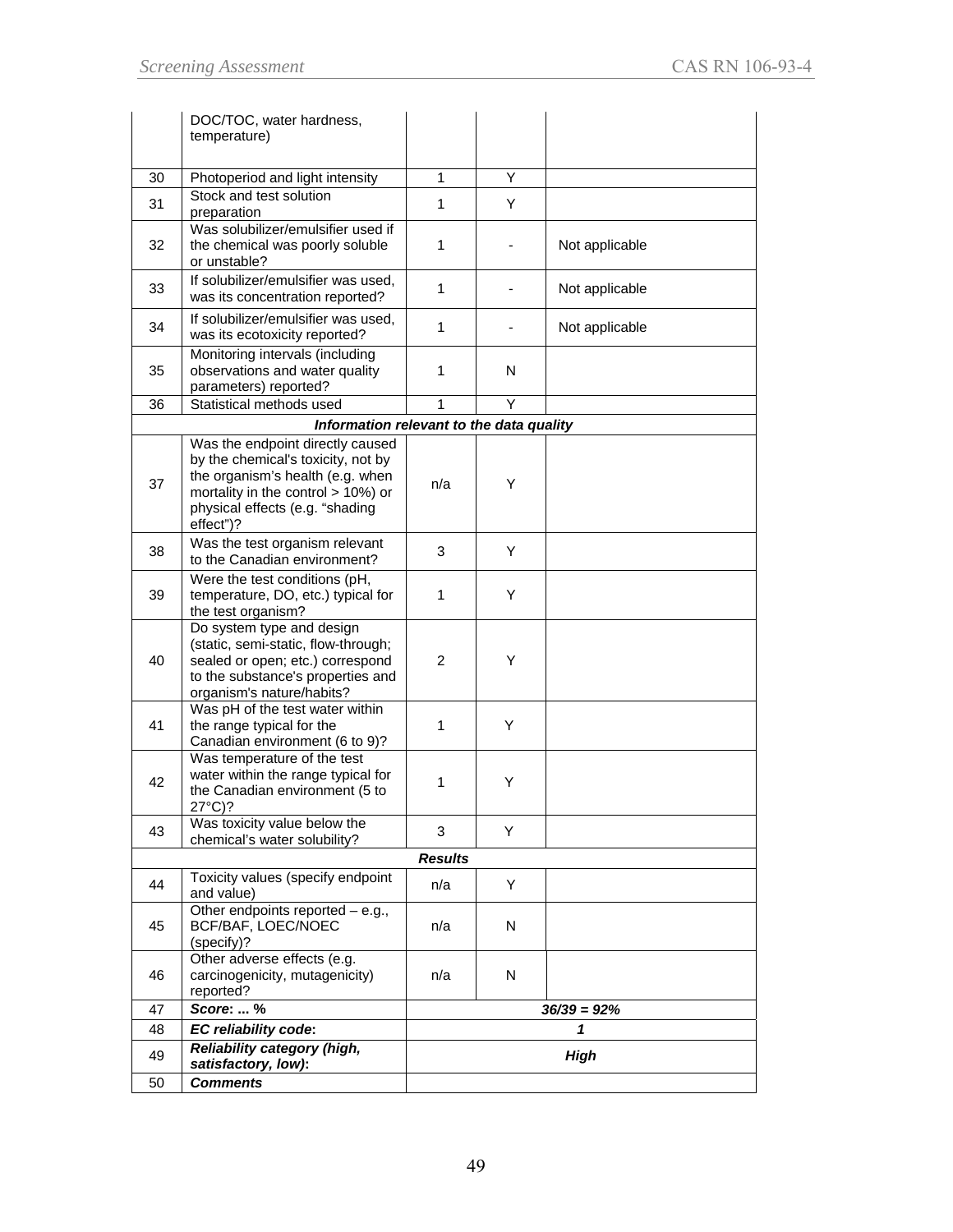### Study 2

| <b>No</b>      | Item                                                                                                   | Weight         | Yes/No                   | <b>Specify</b>                                                                          |
|----------------|--------------------------------------------------------------------------------------------------------|----------------|--------------------------|-----------------------------------------------------------------------------------------|
| 1              |                                                                                                        |                |                          | Reference: Kszos LA, Talmage SS, Morris GW, Konetsky BK, Rottero T. 2003. Derivation of |
| $\overline{c}$ | Substance identity: CAS RN                                                                             | n/a            | Y                        | aquatic screening benchmarks for 1,2-dibromoethane. Arch Environ Toxicol 45:66-71.      |
|                | Substance identity: 1,2-                                                                               |                |                          |                                                                                         |
| 3              | dibromoethane                                                                                          | n/a            | Y                        |                                                                                         |
| 4              | Chemical composition of the<br>substance                                                               | 2              | Y                        |                                                                                         |
| 5              | Chemical purity                                                                                        | $\mathbf{1}$   | $\blacksquare$           | Not specified but not needed                                                            |
| 6              | Persistence/stability of test<br>substance?                                                            | $\mathbf{1}$   | Y                        |                                                                                         |
|                |                                                                                                        |                | <b>Method</b>            |                                                                                         |
| 7              | Reference                                                                                              | 1              | Y                        |                                                                                         |
| 8              | OECD, EU, national, or other<br>standard method?                                                       | 3              |                          | Not applicable                                                                          |
| 9              | Justification of the<br>method/protocol if a<br>non-standard method was<br>used                        | $\overline{c}$ | Y                        |                                                                                         |
| 10             | GLP (good laboratory<br>practice)                                                                      | 3              |                          | Not applicable                                                                          |
|                |                                                                                                        |                | <b>Test organism</b>     |                                                                                         |
| 11             | Organism identity: Daphnia<br>magna, Ceriodaphnia dubia<br>and Pimephales promelas<br>(fathead minnow) | n/a            | Y                        |                                                                                         |
| 12             | Latin or both Latin and<br>common names reported?                                                      | $\mathbf{1}$   | Y                        |                                                                                         |
| 13             | Life cycle age / stage of test<br>organism                                                             | 1              | Y                        | Fish (5 days old)                                                                       |
| 14             | Length and/or weight                                                                                   | 1              | N                        |                                                                                         |
| 15             | Sex                                                                                                    | 1              | N                        |                                                                                         |
| 16             | Number of organisms per<br>replicate                                                                   | 1              | Y                        | 8                                                                                       |
| 17             | Organism loading rate                                                                                  | 1              | Y                        | 5 concentrations on <i>D. magna</i> and <i>C.</i><br>dubia<br>4 concentrations on fish  |
| 18             | Food type and feeding<br>periods during the acclimation<br>period                                      | 1              | Y                        |                                                                                         |
|                |                                                                                                        |                | Test desian / conditions |                                                                                         |
| 19             | Test type (acute or chronic)                                                                           | n/a            | Υ                        | Acute                                                                                   |
| 20             | Experiment type (laboratory<br>or field)                                                               | n/a            | Υ                        | Lab                                                                                     |
| 21             | Exposure pathways (food,<br>water, both)                                                               | n/a            | Υ                        | water                                                                                   |
| 22             | <b>Exposure duration</b>                                                                               | n/a            | Y                        | 48 h for D. magma and C. dubia<br>98 h for fathead minnow                               |
| 23             | Negative or positive controls<br>(specify)                                                             | 1              | Υ                        | Negative control                                                                        |
| 24             | Number of replicates<br>(including controls)                                                           | $\mathbf{1}$   | Y                        | 4 (for <i>D. magna and C. dubia</i> )<br>8 (fathead minnow)                             |
| 25             | Nominal concentrations<br>reported?                                                                    | $\mathbf{1}$   | Υ                        | 5 for D. magna and C. dubia<br>4 for P. promelas                                        |
| 26             | Measured concentrations<br>reported?                                                                   | 3              | Υ                        |                                                                                         |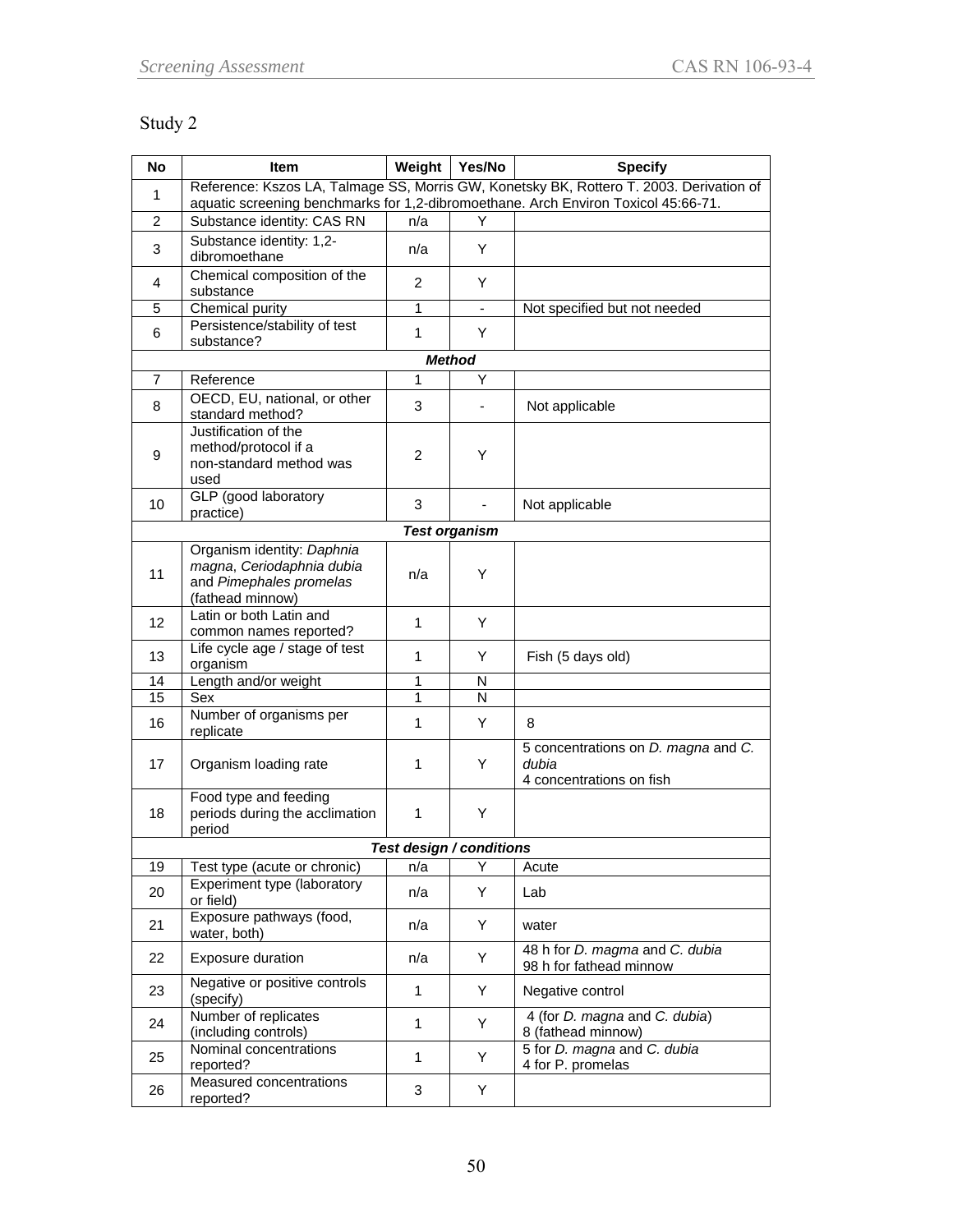| 27 | Food type and feeding<br>periods during the long-term<br>tests                                                                                                                                   | 1            | Y              | Feeding fish with brine shrimp nauplii<br>2 h prior to test solution renewal in<br>48 h |
|----|--------------------------------------------------------------------------------------------------------------------------------------------------------------------------------------------------|--------------|----------------|-----------------------------------------------------------------------------------------|
| 28 | Were concentrations<br>measured periodically<br>(especially in the chronic<br>test)?                                                                                                             | 1            | Y              | At least 2 times                                                                        |
| 29 | Were the exposure media<br>conditions relevant to the<br>particular chemical reported?<br>(e.g., for the metal toxicity $-$<br>pH, DOC/TOC, water<br>hardness, temperature)                      | 3            | Y              |                                                                                         |
| 30 | Photoperiod and light intensity                                                                                                                                                                  | $\mathbf{1}$ | Y              |                                                                                         |
| 31 | Stock and test solution<br>preparation                                                                                                                                                           | 1            | Y              |                                                                                         |
| 32 | Was solubilizer/emulsifier<br>used if the chemical was<br>poorly soluble or unstable?                                                                                                            | 1            |                | Not applicable                                                                          |
| 33 | If solubilizer/emulsifier was<br>used, was its concentration<br>reported?                                                                                                                        | 1            |                | Not applicable                                                                          |
| 34 | If solubilizer/emulsifier was<br>used, was its ecotoxicity<br>reported?                                                                                                                          | 1            |                | Not applicable                                                                          |
| 35 | Monitoring intervals (including<br>observations and water<br>quality parameters) reported?                                                                                                       | 1            | Y              |                                                                                         |
| 36 | Statistical methods used                                                                                                                                                                         | 1            | Y              |                                                                                         |
|    |                                                                                                                                                                                                  |              |                | Information relevant to the data quality                                                |
| 37 | Was the endpoint directly<br>caused by the chemical's<br>toxicity, not by organism's<br>health (e.g. when mortality in<br>the control $> 10\%$ ) or physical<br>effects (e.g. "shading effect")? | n/a          | Υ              |                                                                                         |
| 38 | Was the test organism<br>relevant to the Canadian<br>environment?                                                                                                                                | 3            | Y              |                                                                                         |
| 39 | Were the test conditions (pH,<br>temperature, DO, etc.) typical<br>for the test organism?                                                                                                        | 1            | Y              |                                                                                         |
| 40 | Do system type and design<br>(static, semi-static,<br>flow-through; sealed or open;<br>etc.) correspond to the<br>substance's properties and<br>organism's nature/habits?                        | 2            | Y              |                                                                                         |
| 41 | Was pH of the test water<br>within the range typical for the<br>Canadian environment (6 to<br>$9)$ ?                                                                                             | $\mathbf{1}$ | Υ              |                                                                                         |
| 42 | Was temperature of the test<br>water within the range typical<br>for the Canadian environment<br>(5 to 27°C)?                                                                                    | 1            | Y              |                                                                                         |
| 43 | Was toxicity value below the<br>chemical's water solubility?                                                                                                                                     | 3            | Y              |                                                                                         |
|    |                                                                                                                                                                                                  |              | <b>Results</b> |                                                                                         |
| 44 | Toxicity values (specify                                                                                                                                                                         | n/a          | Y              |                                                                                         |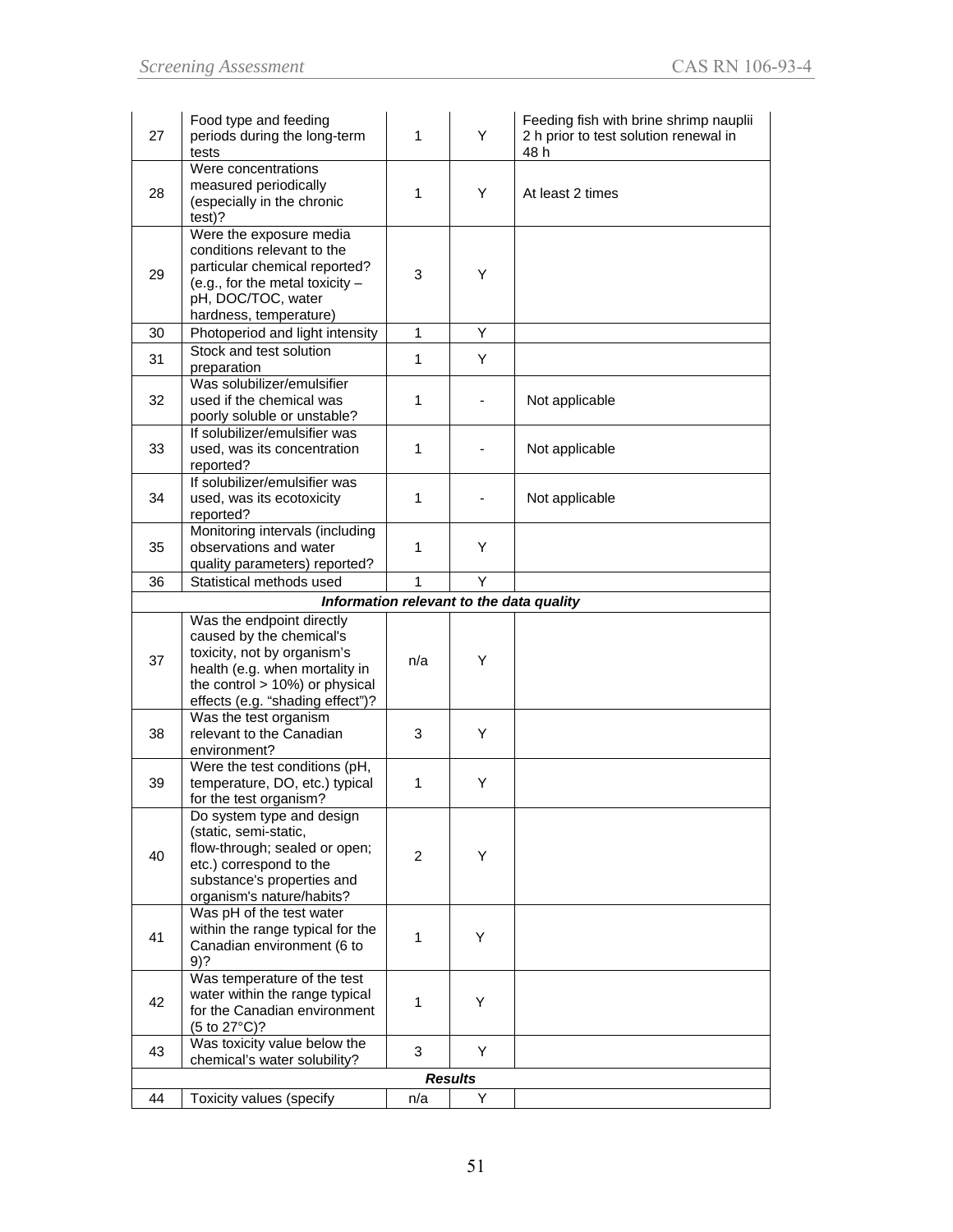|    | endpoint and value)                                                        |      |   |               |
|----|----------------------------------------------------------------------------|------|---|---------------|
| 45 | Other endpoints reported -<br>e.g., BCF/BAF, LOEC/NOEC<br>(specify)?       | n/a  | N |               |
| 46 | Other adverse effects (e.g.<br>carcinogenicity, mutagenicity)<br>reported? | n/a  | N |               |
| 47 | <b>Score:  %</b>                                                           |      |   | $37/39 = 95%$ |
| 48 | <b>EC Reliability code:</b>                                                |      |   |               |
| 49 | Reliability category (high,<br>satisfactory, low):                         | High |   |               |
| 50 | <b>Comments</b>                                                            |      |   |               |

### Study 3

| <b>No</b>         | Item                                                                            | Weight         | Yes/No               | <b>Specify</b>                                                                                                                                                      |
|-------------------|---------------------------------------------------------------------------------|----------------|----------------------|---------------------------------------------------------------------------------------------------------------------------------------------------------------------|
| 1                 | EDB) in Japanese medaka (Oryzias latipes). Mutat Res 399(2):221-32.             |                |                      | Reference: Hawkins WE, Walker WW, James MO, Manning CS, Barnes DH, Heard CS,<br>Overstreet RM. 1998. Carcinogenic effects of 1,2-dibromoethane (ethylene dibromide; |
| $\overline{2}$    | Substance identity: CAS RN                                                      | n/a            | N                    |                                                                                                                                                                     |
| 3                 | Substance identity: 1,2-<br>dibromoethane                                       | n/a            | Y                    |                                                                                                                                                                     |
| $\overline{4}$    | Chemical composition of the<br>substance                                        | $\overline{2}$ | N                    | Not specified but not needed                                                                                                                                        |
| 5                 | Chemical purity                                                                 | 1              | N                    | Not specified but not needed                                                                                                                                        |
| 6                 | Persistence/stability of test<br>substance?                                     | $\mathbf{1}$   | N                    |                                                                                                                                                                     |
|                   |                                                                                 |                | <b>Method</b>        |                                                                                                                                                                     |
| $\overline{7}$    | Reference                                                                       | 1              | Y                    |                                                                                                                                                                     |
| 8                 | OECD, EU, national, or other<br>standard method?                                | 3              | $\blacksquare$       | Not applicable                                                                                                                                                      |
| 9                 | Justification of the<br>method/protocol if a<br>non-standard method was<br>used | $\overline{2}$ | Υ                    |                                                                                                                                                                     |
| 10                | GLP (good laboratory<br>practice)                                               | 3              |                      | Not applicable                                                                                                                                                      |
|                   |                                                                                 |                | <b>Test organism</b> |                                                                                                                                                                     |
| 11                | Organism identity:<br>Japanese medaka                                           | n/a            | Y                    |                                                                                                                                                                     |
| $12 \overline{ }$ | Latin or both Latin and<br>common names reported?                               | 1              | N                    |                                                                                                                                                                     |
| 13                | Life cycle age / stage of test<br>organism                                      | 1              | Y                    | Fish (7 days old)                                                                                                                                                   |
| 14                | Length and/or weight                                                            | 1              | N                    |                                                                                                                                                                     |
| 15                | Sex                                                                             | 1              | N                    |                                                                                                                                                                     |
| 16                | Number of organisms per<br>replicate                                            | 1              | Y                    | 350                                                                                                                                                                 |
| 17                | Organism loading rate                                                           | 1              | Υ                    | 1 static control<br>1 flow-through control<br>3 test concentrations                                                                                                 |
| 18                | Food type and feeding<br>periods during the acclimation<br>period               | 1              | Υ                    |                                                                                                                                                                     |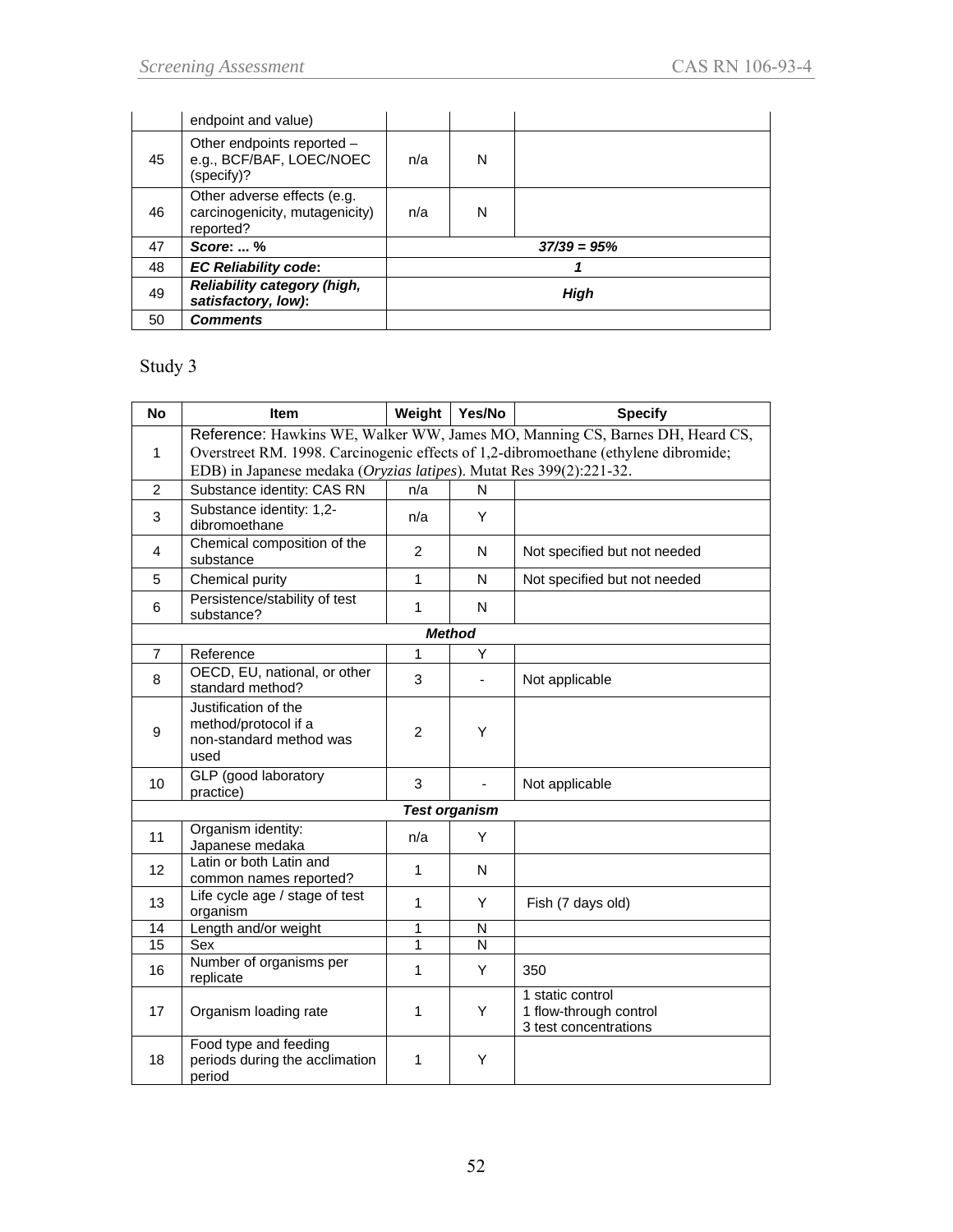| Test design / conditions |                                                                                                                                                                                                  |              |   |                                                 |  |
|--------------------------|--------------------------------------------------------------------------------------------------------------------------------------------------------------------------------------------------|--------------|---|-------------------------------------------------|--|
| 19                       | Test type (acute or chronic)                                                                                                                                                                     | n/a          | Y | Chronic                                         |  |
| 20                       | Experiment type (laboratory<br>or field)                                                                                                                                                         | n/a          | Y | Lab                                             |  |
| 21                       | Exposure pathways (food,<br>water, both)                                                                                                                                                         | n/a          | Y | Water                                           |  |
| 22                       | Exposure duration                                                                                                                                                                                | n/a          | Y | 73-97 days                                      |  |
| 23                       | Negative or positive controls<br>(specify)                                                                                                                                                       | $\mathbf{1}$ | Y | Negative control                                |  |
| 24                       | Number of replicates<br>(including controls)                                                                                                                                                     | $\mathbf{1}$ | Y | 350                                             |  |
| 25                       | Nominal concentrations<br>reported?                                                                                                                                                              | $\mathbf{1}$ | Y | 1 flow-through control<br>3 test concentrations |  |
| 26                       | Measured concentrations<br>reported?                                                                                                                                                             | 3            | Υ |                                                 |  |
| 27                       | Food type and feeding<br>periods during the long-term<br>tests                                                                                                                                   | 1            | Y | Very detailed                                   |  |
| 28                       | Were concentrations<br>measured periodically<br>(especially in the chronic<br>test)?                                                                                                             | 1            | Y | Twice every week                                |  |
| 29                       | Were the exposure media<br>conditions relevant to the<br>particular chemical reported?<br>(e.g., for the metal toxicity $-$<br>pH, DOC/TOC, water<br>hardness, temperature)                      | 3            | Y |                                                 |  |
| 30                       | Photoperiod and light intensity                                                                                                                                                                  | $\mathbf{1}$ | N |                                                 |  |
| 31                       | Stock and test solution<br>preparation                                                                                                                                                           | 1            | Y |                                                 |  |
| 32                       | Was solubilizer/emulsifier<br>used if the chemical was<br>poorly soluble or unstable?                                                                                                            | 1            |   | Not applicable                                  |  |
| 33                       | If solubilizer/emulsifier was<br>used, was its concentration<br>reported?                                                                                                                        | $\mathbf{1}$ |   | Not applicable                                  |  |
| 34                       | If solubilizer/emulsifier was<br>used, was its ecotoxicity<br>reported?                                                                                                                          | $\mathbf{1}$ |   | Not applicable                                  |  |
| 35                       | Monitoring intervals (including<br>observations and water<br>quality parameters) reported?                                                                                                       | 1            | Y |                                                 |  |
| 36                       | Statistical methods used                                                                                                                                                                         | 1            | Y |                                                 |  |
|                          |                                                                                                                                                                                                  |              |   | Information relevant to the data quality        |  |
| 37                       | Was the endpoint directly<br>caused by the chemical's<br>toxicity, not by organism's<br>health (e.g. when mortality in<br>the control $> 10\%$ ) or physical<br>effects (e.g. "shading effect")? | n/a          | Υ |                                                 |  |
| 38                       | Was the test organism<br>relevant to the Canadian<br>environment?                                                                                                                                | 3            | Y |                                                 |  |
| 39                       | Were the test conditions (pH,<br>temperature, DO, etc.) typical<br>for the test organism?                                                                                                        | $\mathbf{1}$ | Υ |                                                 |  |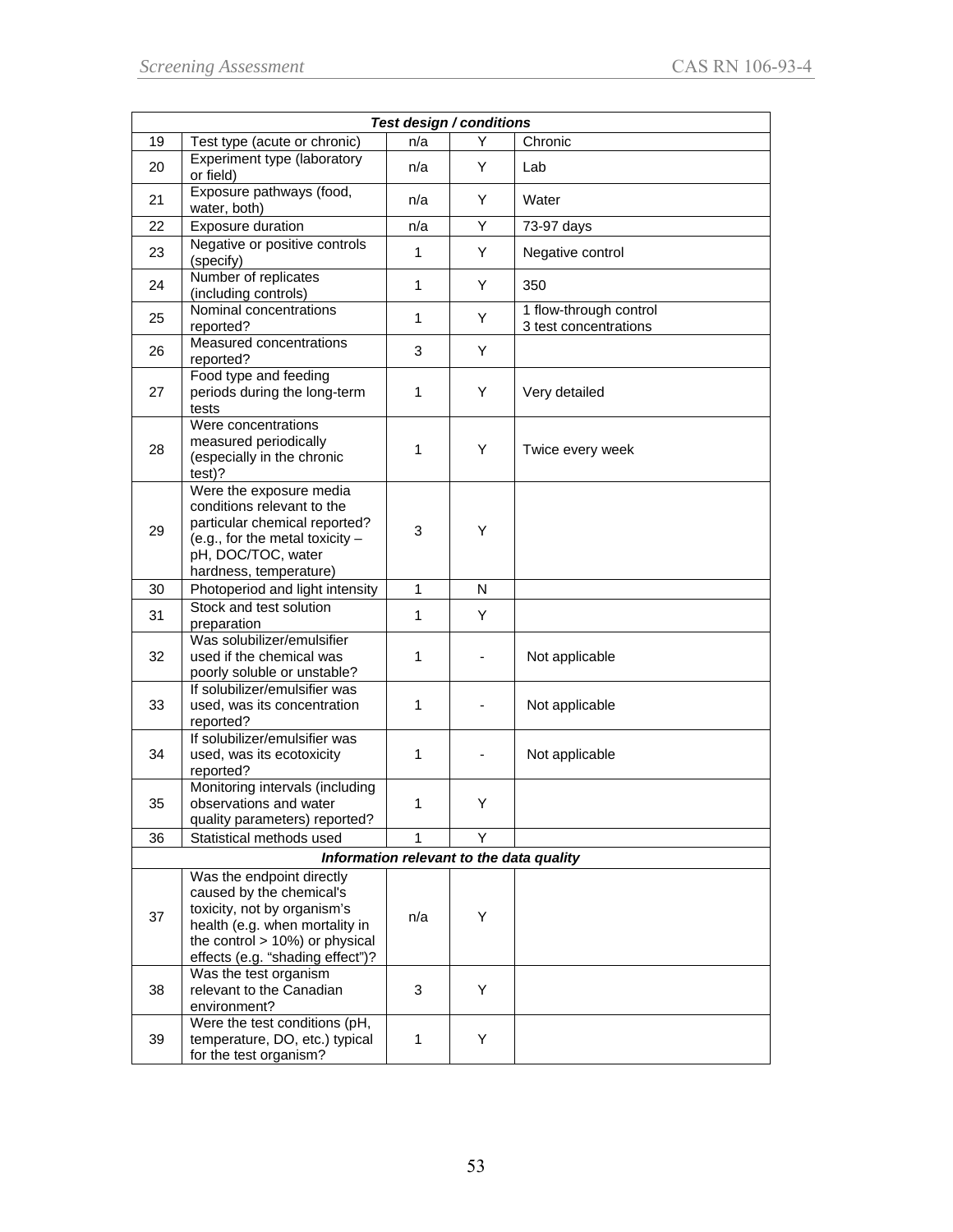| 40 | Do system type and design<br>(static, semi-static,<br>flow-through; sealed or open;<br>etc.) correspond to the<br>substance's properties and<br>organism's nature/habits? | $\mathfrak{p}$ | Υ              |                 |
|----|---------------------------------------------------------------------------------------------------------------------------------------------------------------------------|----------------|----------------|-----------------|
| 41 | Was pH of the test water<br>within the range typical for the<br>Canadian environment (6 to<br>9)?                                                                         | 1              | Y              |                 |
| 42 | Was temperature of the test<br>water within the range typical<br>for the Canadian environment<br>(5 to 27°C)?                                                             | 1              | Υ              |                 |
| 43 | Was toxicity value below the<br>chemical's water solubility?                                                                                                              | 3              | Y              |                 |
|    |                                                                                                                                                                           |                | <b>Results</b> |                 |
| 44 | Toxicity values (specify<br>endpoint and value)                                                                                                                           | n/a            | Y              |                 |
| 45 | Other endpoints reported -<br>e.g., BCF/BAF, LOEC/NOEC<br>(specify)?                                                                                                      | n/a            | N              |                 |
| 46 | Other adverse effects (e.g.<br>carcinogenicity, mutagenicity)<br>reported?                                                                                                | n/a            | Υ              |                 |
| 47 | Score:  %                                                                                                                                                                 |                |                | $35/40 = 87.5%$ |
| 48 | <b>EC Reliability code:</b>                                                                                                                                               |                |                | 1               |
| 49 | Reliability category (high,<br>satisfactory, low):                                                                                                                        | <b>High</b>    |                |                 |
| 50 | <b>Comments</b>                                                                                                                                                           |                |                |                 |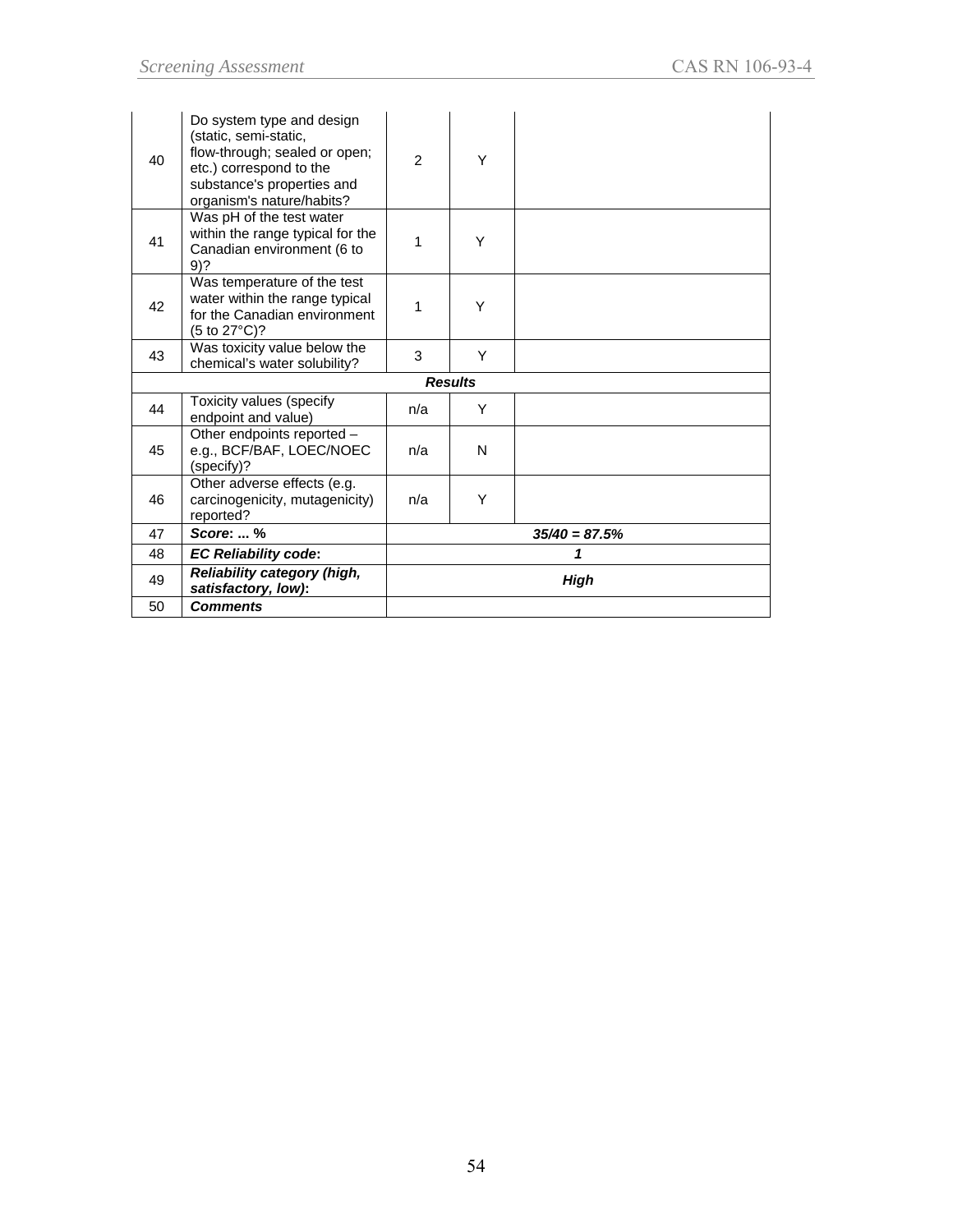# **Appendix 2: Concentrations of 1,2-dibromoethane in ambient air**

| Location                                     | <b>Sampling</b><br>period              | <b>Number of</b><br>samples              | <b>Detection</b><br>limit<br>$(\mu g/m^3)$ | Mean<br>concentration<br>$(\mu g/m^3)^1$                             | Reference                                                                                                                                                             |
|----------------------------------------------|----------------------------------------|------------------------------------------|--------------------------------------------|----------------------------------------------------------------------|-----------------------------------------------------------------------------------------------------------------------------------------------------------------------|
| Halifax, Nova                                | January to<br>April, 2009              | 287                                      | 0.025                                      | ND (ND-0.025)                                                        | Health Canada<br>2012                                                                                                                                                 |
| Scotia                                       | June to<br>September,<br>2009          | 324                                      | 0.025                                      | ND (ND-0.026)                                                        | Health Canada<br>2012                                                                                                                                                 |
| Windsor,                                     | January 23<br>to March 25,<br>2006     | 214                                      |                                            | <b>ND</b>                                                            | Health Canada                                                                                                                                                         |
| Ontario                                      | July 3 to<br>August 26,<br>2006        | 214                                      | 0.15                                       | <b>ND</b>                                                            | 2010b                                                                                                                                                                 |
| Windsor,                                     | January 24<br>to March 19,<br>2005     | 201                                      | 0.123                                      | <b>ND</b>                                                            | Health Canada                                                                                                                                                         |
| Ontario                                      | July 4 to<br>August 27,<br>216<br>2005 |                                          | <b>ND</b>                                  | 2010b                                                                |                                                                                                                                                                       |
| Regina,                                      | January 8 to<br>March 16,<br>2007      | 94(winter;<br>$24-h$<br>canisters)       |                                            | <b>ND</b>                                                            | Health Canada<br>2010a                                                                                                                                                |
| Saskatchewan                                 | June 20 to<br>August 29,<br>2007       | 97 (summer;<br>5-day<br>canisters)       | 0.054                                      | <b>ND</b>                                                            |                                                                                                                                                                       |
| 43 Canadian<br>sites                         | January to<br>December<br>2008         | $10 - 119$ (total<br>of 1896<br>samples) | 0.012                                      | $\overline{0.006^3(0.002-)}$<br>$0.013$ ) [detected<br>in 7 samples] | <b>NAPS 2008</b>                                                                                                                                                      |
| Twenty-nine<br>Canadian cities               | 2004-2009                              |                                          |                                            | $0 - 0.060$                                                          | Environment<br>Canada 2009b                                                                                                                                           |
| Twenty-nine<br>Canadian cities               | 1998-2002                              |                                          |                                            | $< 0.012 - 0.143$                                                    | Environment<br>Canada 2004                                                                                                                                            |
| 40 Canadian<br>sites                         | January to<br>December<br>2003         | 14-145 (total<br>of 1854<br>samples)     | 0.012                                      | $(ND-0.11)$<br>detected in 458<br>samples]                           | 2003 personal<br>communication<br>from Analysis<br>and Air<br>Quality<br>Division,<br>Environment<br>Canada to<br>Existing<br>Substances<br>Division;<br>unreferenced |
| Ottawa, Ontario<br>(vicinity of 75<br>homes) | Fall 2002                              | 75                                       | 0.018                                      | ND                                                                   | Zhu et al. 2005                                                                                                                                                       |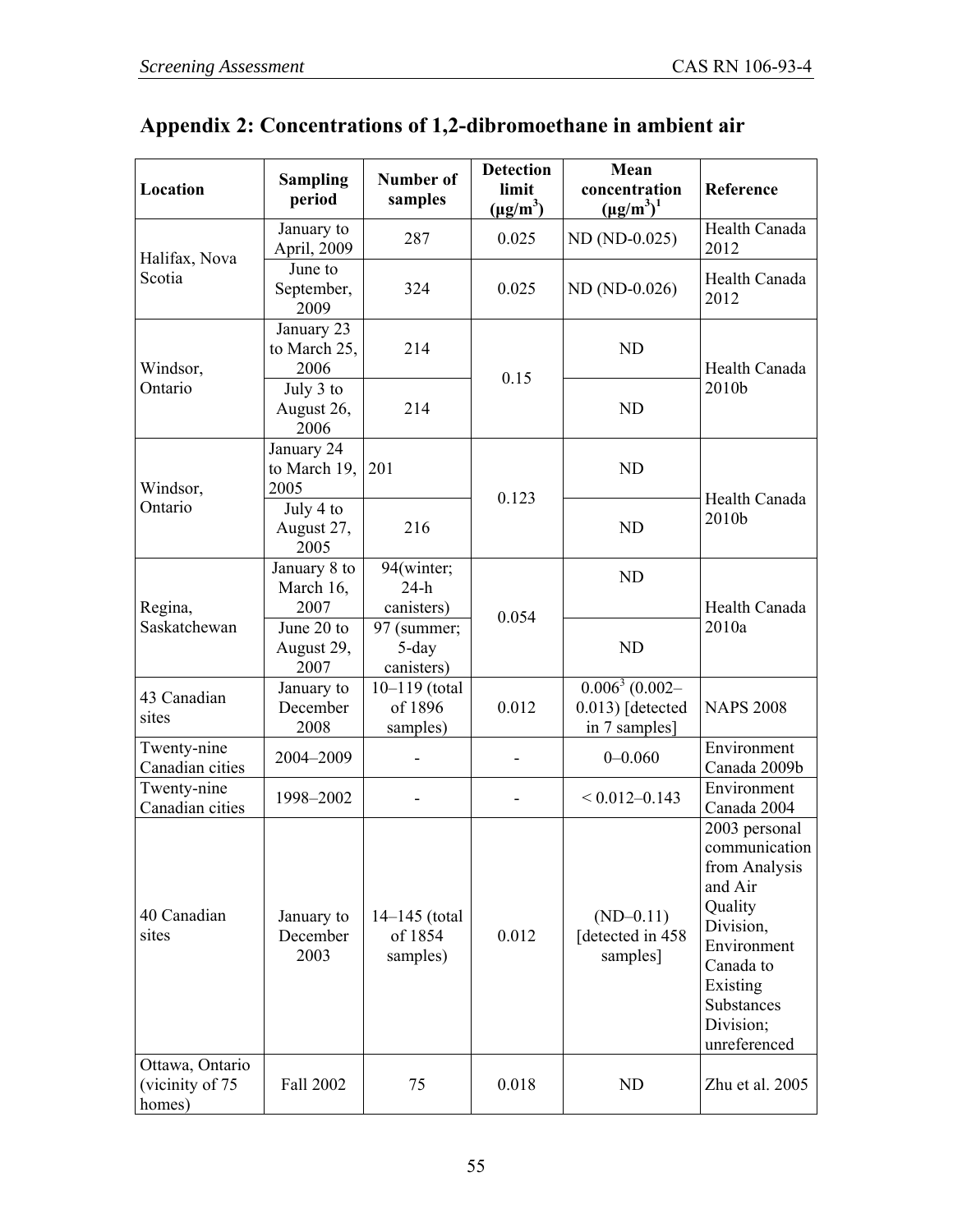| Location                                | <b>Sampling</b><br>period              | Number of<br>samples                 | <b>Detection</b><br>limit<br>$(\mu g/m^3)$ | Mean<br>concentration<br>$(\mu g/m^3)^1$          | Reference                                                                                                                                                             |
|-----------------------------------------|----------------------------------------|--------------------------------------|--------------------------------------------|---------------------------------------------------|-----------------------------------------------------------------------------------------------------------------------------------------------------------------------|
| 50 Canadian<br>sites                    | January<br>1998 to<br>December<br>2002 | 14-293 (total<br>of 8275<br>samples) | 0.012                                      | $(0.002 - 0.143)$<br>detected in 6766<br>samples] | 2002 personal<br>communication<br>from Analysis<br>and Air<br>Quality<br>Division,<br>Environment<br>Canada to<br>Existing<br>Substances<br>Division;<br>unreferenced |
| 37 Canadian<br>sites                    | 2000                                   | $9-62$ (total of<br>1573<br>samples) | 0.012                                      | $0.06(0.01-0.12)$                                 | 2001 personal<br>communication<br>from Analysis<br>and Air<br>Quality<br>Division,<br>Environment<br>Canada to<br>Existing<br>Substances<br>Division;<br>unreferenced |
| Montréal,<br>Quebec (urban)             | 1993                                   | 160                                  | $0.38^{2}$<br>$(0.05$ ppbv $)$             | $0.02$ (ND-0.67)<br>$[6\% >$ detection<br>limit]  | Environment<br>Canada 1995                                                                                                                                            |
| Brossard,<br>Quebec<br>(suburban)       | 1993                                   | 24                                   | $0.38^{2}$<br>$(0.05$ ppbv $)$             | <b>ND</b>                                         | Environment<br>Canada 1995                                                                                                                                            |
| Sainte-<br>Françoise,<br>Quebec (rural) | 1993                                   | 34                                   | $0.38^{2}$<br>$(0.05$ ppbv $)$             | <b>ND</b>                                         | Environment<br>Canada 1995                                                                                                                                            |
| Montréal,<br>Quebec (urban)             | 1992                                   | 166                                  | $0.38^{2}$<br>$(0.05$ ppbv $)$             | $0.01$ (ND-1.73)<br>$1\%$ > detection<br>limit]   | Environment<br>Canada 1995                                                                                                                                            |
| Montréal,<br>Quebec<br>(urban)          | 1991                                   | 91                                   | $0.38^{2}$<br>$(0.05$ ppbv)                | $0.03$ (ND-0.48)<br>$10\%$ > detection<br>limit]  | Environment<br>Canada 1995                                                                                                                                            |
| Montréal,<br>Quebec (urban)             | 1990                                   | 110                                  | $0.38^{2}$<br>$(0.05$ ppbv $)$             | $ND-0.12$<br>$1\%$ > detection<br>limit]          | Environment<br>Canada 1995                                                                                                                                            |
| Montréal,<br>Quebec (urban)             | 1989                                   | 79                                   | $0.38^{2}$<br>$(0.05$ ppbv $)$             | $0.03$ (ND-0.43)<br>$11\%$ > detection<br>limit]  | Environment<br>Canada 1995                                                                                                                                            |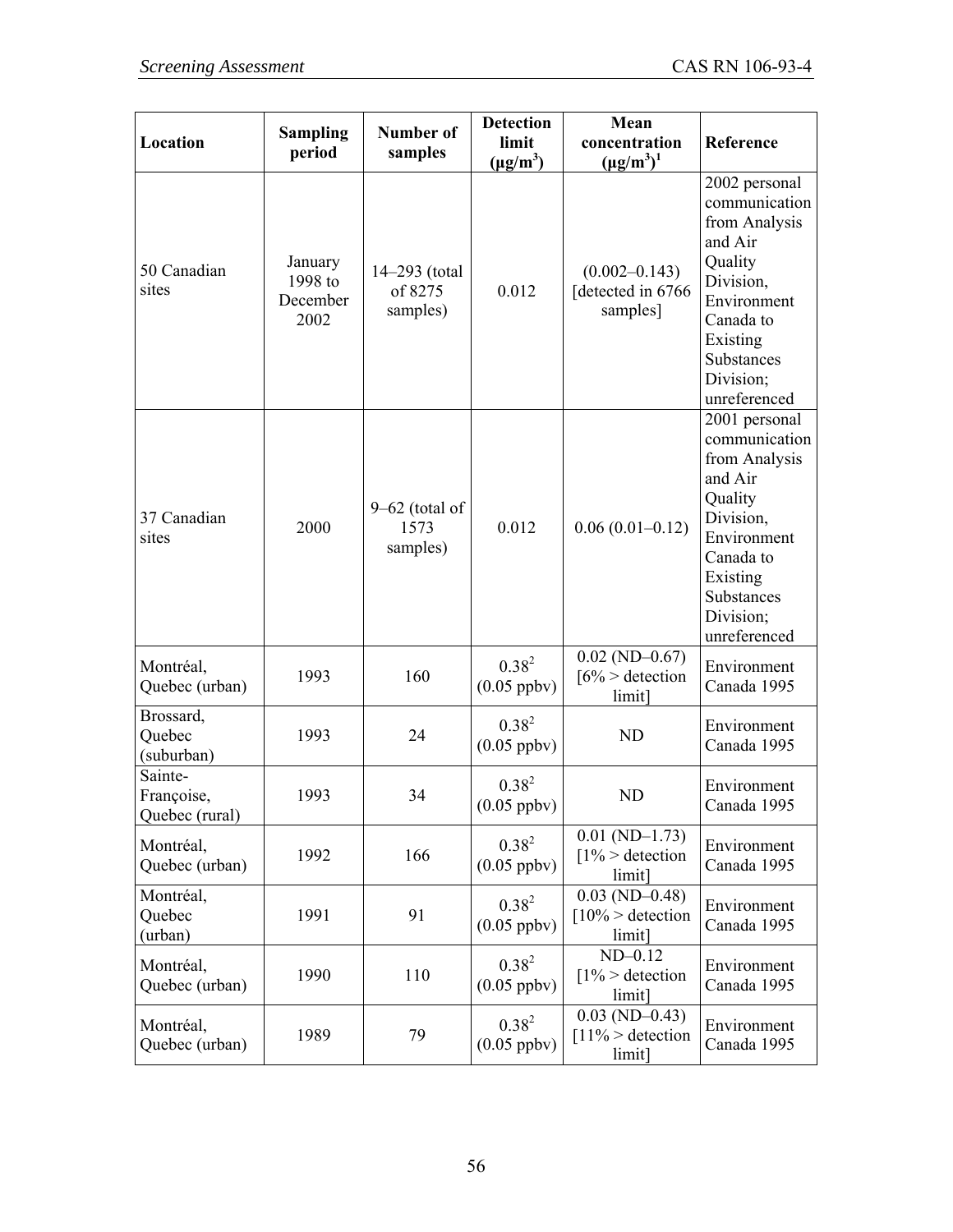| Location                                                          | <b>Sampling</b><br>period             | <b>Number of</b><br>samples | <b>Detection</b><br>limit<br>$(\mu g/m^3)$ | Mean<br>concentration<br>$(\mu g/m^3)^1$           | Reference                         |
|-------------------------------------------------------------------|---------------------------------------|-----------------------------|--------------------------------------------|----------------------------------------------------|-----------------------------------|
| Modelled local<br>air dispersion (at<br>100 m from the<br>source) |                                       |                             |                                            | 0.3774                                             | <b>SCREEN3</b><br>1995            |
| Windsor,<br>Ontario                                               | 1988-1992                             | 410                         | 0.1                                        | ND-0.80 [ND<br>80% of the time]                    | <b>OMEE 1994</b>                  |
| Greater<br>Vancouver<br><b>Regional District</b>                  | 1989-1992                             | 473                         | $0.38^{2}$<br>$(0.05$ ppbv $)$             | $0.06^3$ [4% ><br>detection limit]                 | Environment<br>Canada 1994        |
| Canada-wide                                                       | 1989-1990                             | 1100                        | $0.38^{2}$<br>$(0.05$ ppbv)                | $0.06^3$ [5% ><br>detection limit]                 | Environment<br>Canada 1994        |
| Walpole Island,<br>Ontario                                        | 1989-1991                             | 94                          | 0.1                                        | $ND-0.76$                                          | <b>OMEE 1994</b>                  |
| Walpole Island,<br>Ontario                                        | January<br>1988 to<br>October<br>1990 | 61                          | 0.1                                        | ND-0.80 [above<br>detection limit in<br>9 samples] | Environment<br>Canada 1992        |
| Windsor,<br>Ontario                                               | July 1987 to<br>October<br>1990       | 123                         | 0.1                                        | ND-0.4 [above<br>detection limit in<br>7 samples]  | Environment<br>Canada 1992        |
| Canadian urban<br>sites                                           | 1989                                  | 17                          | 0.1                                        | <b>ND</b>                                          | Environment<br>Canada 1991        |
| Kitchener,<br>Ontario                                             | April 16 to<br>May 24,<br>1989        | 10                          | ns                                         | $(ND-0.30)$                                        | <b>CMHC 1989</b>                  |
| North and South<br><b>Atlantic Ocean</b>                          | 1985                                  | $\boldsymbol{0}$            | $\boldsymbol{0}$                           | 0.020                                              | Class and<br>Ballschmiter<br>1988 |
| Seven U.S. cities                                                 | 1980                                  |                             |                                            | $0.122 - 2.822$                                    | Singh et al.<br>1982              |

Abbreviations: ND, not detected; ns, not specified; ppbv, parts per billion by volume. 1 Values in parentheses indicate range of concentrations when available.

 $2$  Value given for the detection limit is the target or typical detection limit reported for volatile organic

compounds. 3 Values below the detection limit set at one-half the detection limit.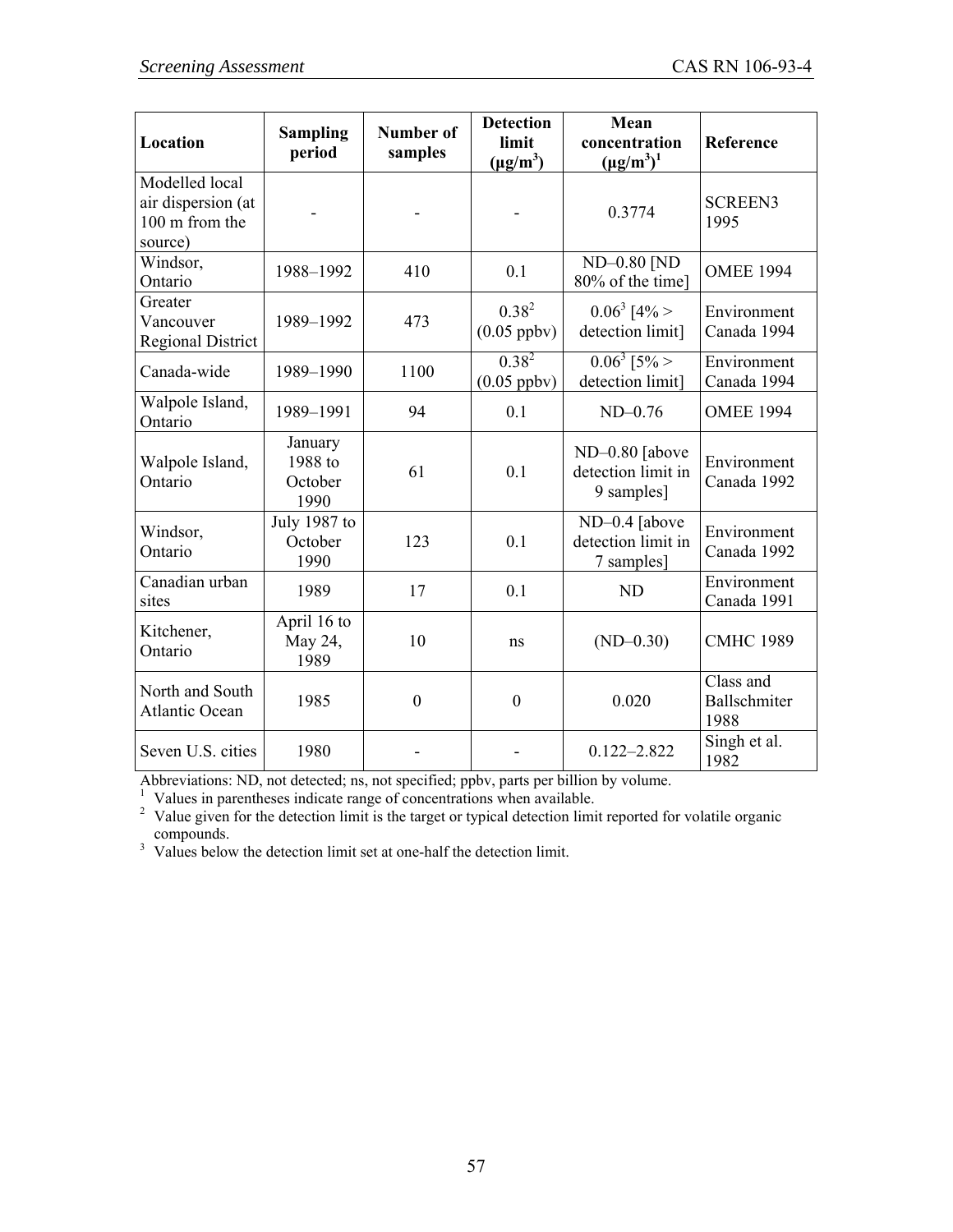## **Appendix 3: Concentrations of 1,2-dibromoethane in indoor air**

| Location                                                                                                                                                         | <b>Sampling</b><br>period                                 | <b>Number of</b><br>samples | <b>Detection</b><br>limit<br>$(\mu g/m^3)$ | Mean<br>concentration<br>$(\mu g/m^3)^1$ | Reference                |
|------------------------------------------------------------------------------------------------------------------------------------------------------------------|-----------------------------------------------------------|-----------------------------|--------------------------------------------|------------------------------------------|--------------------------|
|                                                                                                                                                                  | January to<br>April, 2009                                 | 312                         | 0.025                                      | <b>ND</b>                                | Health<br>Canada<br>2012 |
| Halifax, Nova Scotia                                                                                                                                             | June to<br>September,<br>2009                             | 331                         | 0.025                                      | <b>ND</b>                                | Health<br>Canada<br>2012 |
| Windsor, Ontario<br>(personal                                                                                                                                    | January 24 to<br>March 19,<br>2005                        | 225                         | 0.123                                      | <b>ND</b>                                | Health                   |
| breathing-zone air)                                                                                                                                              | July 4 to<br>August 27,<br>2005                           | 207                         |                                            | ND (ND-0.190)                            | Canada<br>2010b          |
|                                                                                                                                                                  | January 24 to<br>March 19,<br>2005                        | 232                         | 0.123                                      | <b>ND</b>                                | Health<br>Canada         |
| Windsor, Ontario                                                                                                                                                 | July 4 to<br>August 27,<br>2005                           | 217                         |                                            | <b>ND</b>                                | 2010b                    |
| Windsor, Ontario                                                                                                                                                 | January 23 to<br>March 25,<br>2006                        | 224                         | 0.15                                       | ND                                       | Health<br>Canada         |
|                                                                                                                                                                  | July 3 to<br>August 26,<br>2006                           | 211                         |                                            | <b>ND</b>                                | 2010b                    |
| Regina,<br>Saskatchewan (5-day<br>canister data were<br>selected, as they<br>represent<br>time-weighted<br>average over longer<br>period than 24-h<br>canisters) | January 8 to<br>March 16,<br>2007                         | 97(winter)                  |                                            | <b>ND</b>                                | Health                   |
|                                                                                                                                                                  | June 20 to<br>August 29,<br>2007                          | 101<br>(summer)             | 0.054                                      | ND [maximum<br>0.080]                    | Canada<br>2010a          |
| Ottawa, Ontario<br>$(75 \text{ homes})$                                                                                                                          | Fall 2002                                                 | 75                          | 0.018                                      | ND                                       | Zhu et al.<br>2005       |
| International<br>locations (literature<br>review of 50 studies)                                                                                                  | 1978-1990                                                 | 50 studies                  | ns                                         | $1 - 5$                                  | Brown et al.<br>1994     |
| Canada-wide                                                                                                                                                      | August-<br>October and<br>January-<br>March 1983-<br>1984 | 10                          | 0.4                                        | ND                                       | Otson 1986               |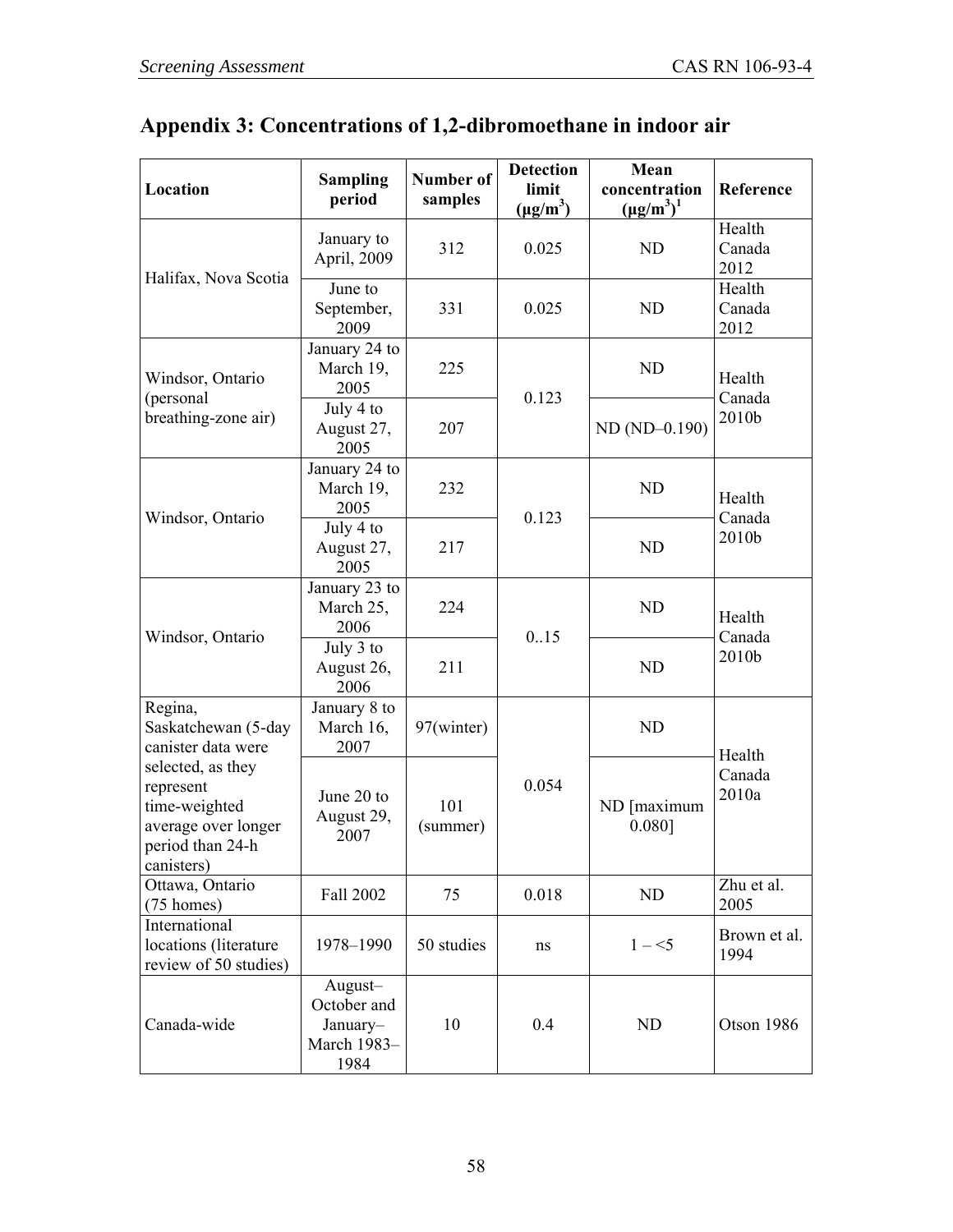| Location                                               | <b>Sampling</b><br>period | Number of<br>samples | <b>Detection</b><br>limit<br>$(\mu g/m^3)$ | Mean<br>concentration<br>$(\mu g/m^3)^1$                   | Reference            |
|--------------------------------------------------------|---------------------------|----------------------|--------------------------------------------|------------------------------------------------------------|----------------------|
| Woodlands,<br>California, USA<br>(residential)         | June 1990                 | 128                  | ns                                         | Not quantifiable                                           | Cal EPA<br>1992      |
| Kanawha Valley,<br>West Virginia, USA<br>(residential) | August 1987               | 35                   | 8.5                                        | $6.06$ [maximum]<br>$23.53$ ; $29\%$ ><br>detection limit] | Cohen et al.<br>1989 |

Abbreviations: ND, not detected; ns, not specified.<br><sup>1</sup> Values in parentheses indicate range of concentrations when available.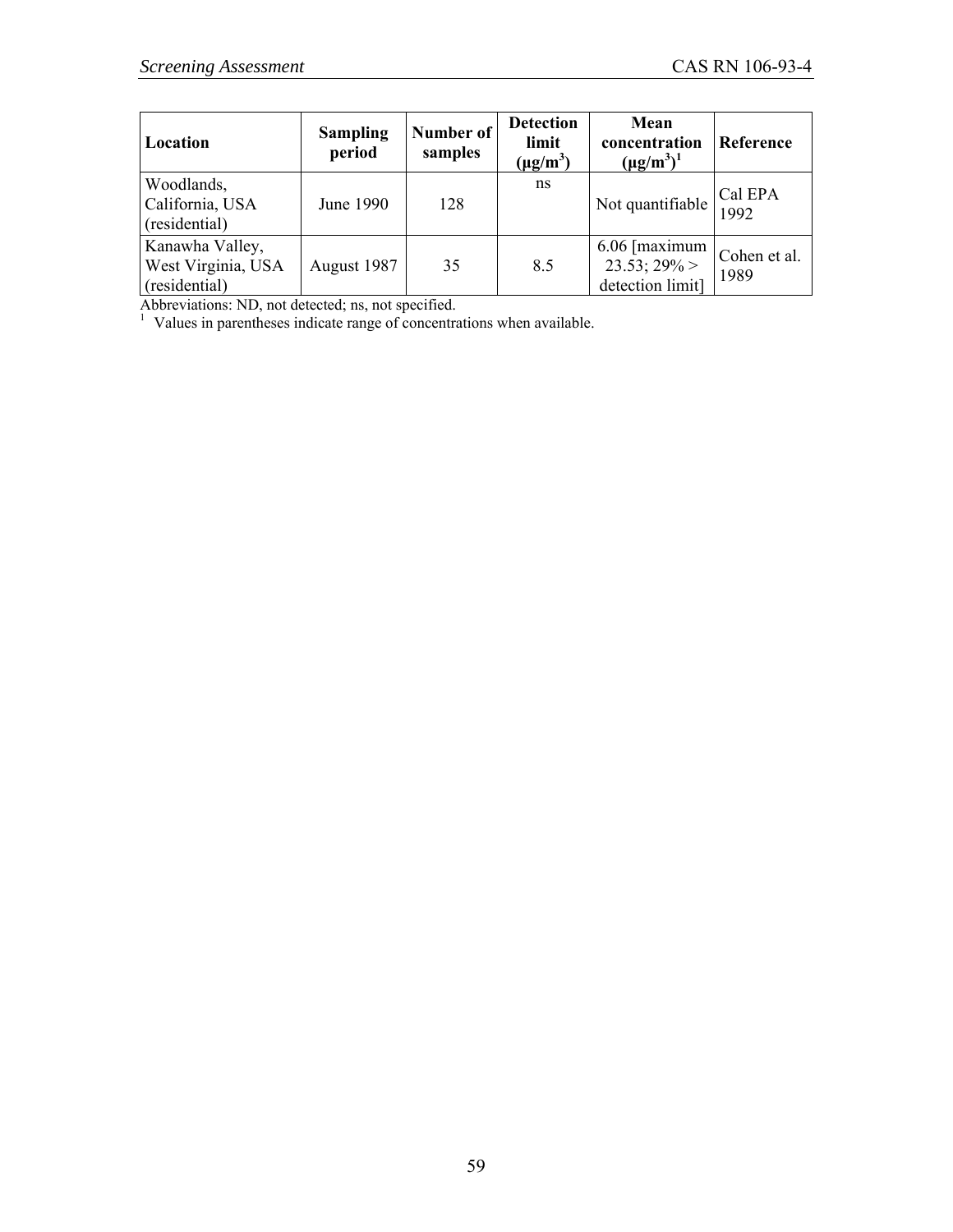## **Appendix 4: Concentrations of 1,2-dibromoethane in water**

| Location                                                                                                  | <b>Sampling</b><br>period                     | <b>Number of</b><br>samples        | <b>Detection</b><br>limit<br>$(\mu g/L)$ | Mean<br>concentration<br>$(\mu g/L)$                                                    | Reference                 |
|-----------------------------------------------------------------------------------------------------------|-----------------------------------------------|------------------------------------|------------------------------------------|-----------------------------------------------------------------------------------------|---------------------------|
| Victoria, British<br>Columbia<br>(drinking water)                                                         | 2008                                          | $\overline{2}$                     | 0.005                                    | <b>ND</b>                                                                               | City of<br>Victoria 2008  |
| Ontario, Canada<br>(drinking water)                                                                       | January 1,<br>2005 to<br>December 31,<br>2006 | 2901                               | 0.1                                      | <b>ND</b>                                                                               | Ontario MOE<br>2006       |
| Montréal,<br>Quebec<br>(drinking water)                                                                   | 2006                                          | ns                                 | 0.04                                     | <b>ND</b>                                                                               | Ville de<br>Montreal 2006 |
| Nova Scotia,<br>Canada<br>(drinking water)                                                                | June 2002 to<br>May 2005                      | 24                                 | $\mathbf{1}$                             | <b>ND</b>                                                                               | <b>NSEL 2005</b>          |
| Ottawa, Ontario<br>(drinking water)                                                                       | 2003                                          | 19                                 | 0.10                                     | <b>ND</b>                                                                               | <b>COWQS 2003</b>         |
| <b>United States</b>                                                                                      | 1985-2001                                     | 462 (public<br>well samples)       | ns                                       | $< 0.10$ (median<br>for all samples)                                                    | Zogorski et al.<br>2006   |
| <b>United States</b>                                                                                      | 1985-2001                                     | 2085<br>(domestic well<br>samples) | ns                                       | $< 0.04$ (median<br>for all samples);<br>0.55 (median for<br>samples with<br>detection) | Zogorski et al.<br>2006   |
| <b>United States</b>                                                                                      | 1985-2001                                     | 2851<br>(groundwater)              | ns                                       | $< 0.10$ (median<br>for all samples);<br>0.72 (median for<br>samples with<br>detection) | Zogorski et al.<br>2006   |
| Lemieux Island,<br>Ottawa, Ontario                                                                        | 1987                                          | 48 (raw and<br>treated)            | 50                                       | Not quantifiable<br>at detection limit 1988                                             | Ontario MOE               |
| Toronto, Ontario                                                                                          | November-<br>December<br>1988                 | 7 (bottled)<br>$27$ (tap)          | 0.04                                     | Not quantifiable<br>at detection limit                                                  | City of<br>Toronto 1990   |
| New Jersey,<br><b>USA</b><br>(surface water)                                                              | 1977-1979                                     |                                    |                                          | $0.2$ (maximum)                                                                         | Page 1981                 |
| Oil refining and<br>manufacturing<br>facility, Sugar<br>Creek, Missouri,<br><b>USA</b><br>(surface water) | 1975 or earlier                               |                                    |                                          | $1.05 - 1.13$                                                                           | Going and<br>Long 1975    |
| Pincher Creek,<br>Alberta, at 50 m<br>from the source<br>(surface water)                                  |                                               |                                    |                                          | $16 - 21$ <sup>a</sup><br>$2 - 3^b$                                                     | ChemSim<br>2003           |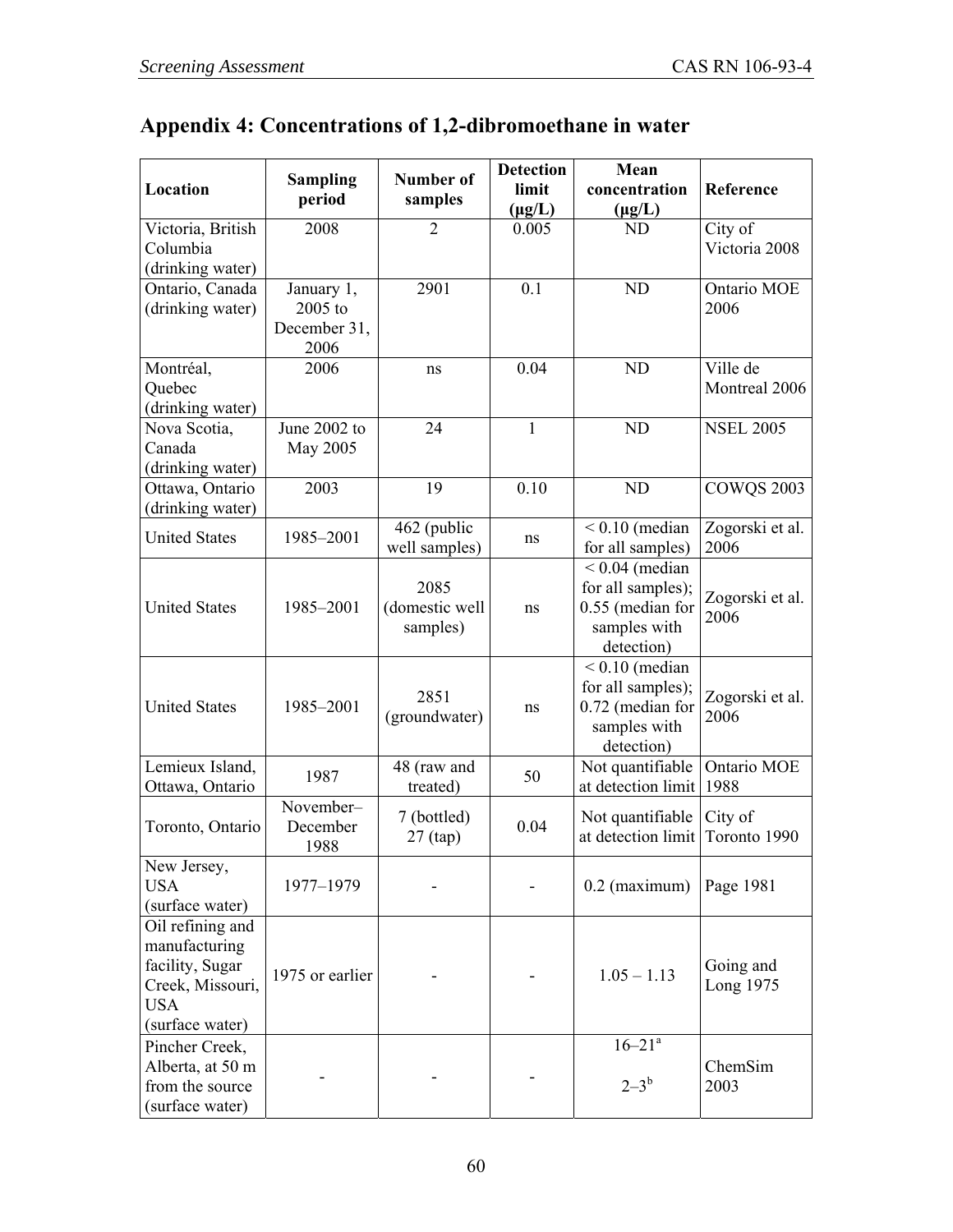| North and South<br><b>Atlantic Ocean</b><br>(marine water) | 1985            |  | 0.00002                    | Class and<br>Ballschmiter<br>1988 |
|------------------------------------------------------------|-----------------|--|----------------------------|-----------------------------------|
| Site of a<br>chemical plant,<br>Ontario<br>(groundwater)   | 1997            |  | 5.0                        | Environment<br>Canada 2001b       |
| Three U.S.<br>states <sup>c</sup><br>(groundwater)         | $1981 - 1987$   |  | Detected                   | Pignatello and<br>Cohen 1990      |
| Six U.S. states <sup>d</sup><br>(groundwater)              | 1988 or earlier |  | 14 (maximum)<br>9 (median) | Williams et al.<br>1988           |
| New Jersey,<br><b>USA</b><br>(groundwater)                 | 1977-1979       |  | 48 (maximum)               | Page 1981                         |

Abbreviations: ND, not detected; ns, not specified.

<sup>a</sup> Most conservative scenarios: modelled value based on the assumption that the total amount reported in Canada is used at the Pincher Creek, Alberta, facility, with or without sewage treatment plant removal.

<sup>b</sup> More realistic scenarios (less conservative): modelled value based on the assumption that the total amount reported in Canada is divided among eight facilities, with or without sewage treatment plant removal.

<sup>c</sup> Arizona, Wisconsin and Florida.<br><sup>d</sup> California, Connecticut, Georgia, Massachusetts, New York and Washington.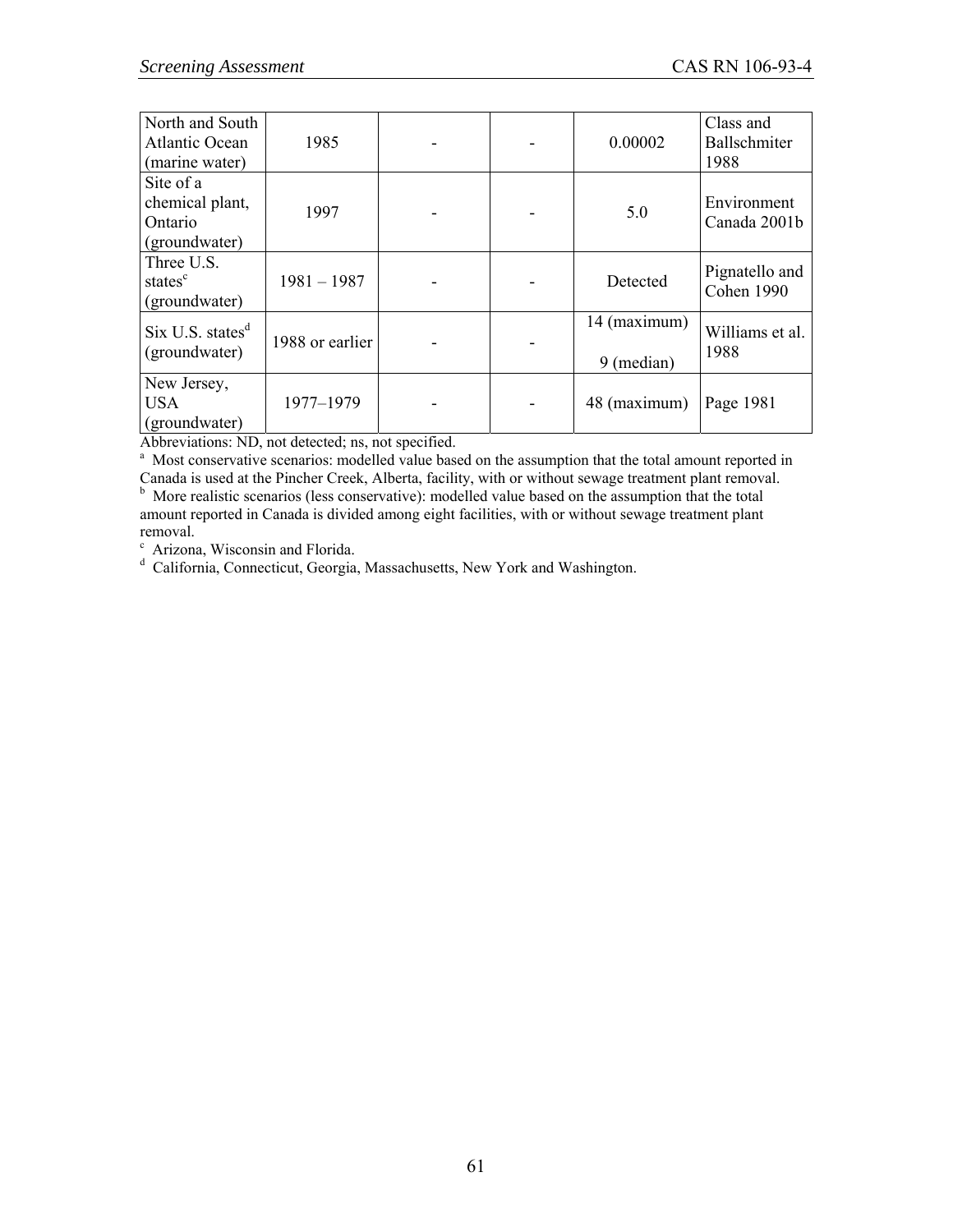# **Appendix 5: Concentrations of 1,2-dibromoethane in food**

| Item sampled                                        | <b>Sampling</b><br>period                             | <b>Number</b><br><sub>of</sub><br>samples | <b>Detection</b><br>limit (µg/kg) | Mean<br>concentration <sup>1</sup><br>$(\mu g/kg)$                   | Reference               |           |
|-----------------------------------------------------|-------------------------------------------------------|-------------------------------------------|-----------------------------------|----------------------------------------------------------------------|-------------------------|-----------|
| Greece (domestic<br>honey)                          | 2004                                                  | 25                                        | 0.8                               | Quantified in only<br>two samples:<br>$75 \pm 3$ and<br>$12 \pm 0.5$ | Tananaki et al.<br>2005 |           |
|                                                     | 2003                                                  | 142                                       |                                   | Maximum 132.5                                                        |                         |           |
| Greece (honey)                                      | 2004                                                  | 737                                       |                                   | Maximum 331.2                                                        |                         |           |
|                                                     | 2005                                                  | 266                                       |                                   | Maximum 95.2                                                         | Tananaki et al.         |           |
| fir honey                                           |                                                       | 24                                        | 0.8                               | Maximum 12.7                                                         | 2006                    |           |
| blossom honey                                       | 2003-2005                                             | 60                                        |                                   | Maximum 10.5                                                         |                         |           |
| thymus honey                                        |                                                       | 49                                        |                                   | Maximum 2.9                                                          |                         |           |
| pine honey                                          |                                                       | 283                                       |                                   | Maximum 16.0                                                         |                         |           |
| <b>United States</b><br>(sweet cucumber<br>pickles) | September-<br>October<br>1991 to July-<br>August 2001 | 1                                         | 0.5                               | 13                                                                   | <b>US FDA 2003</b>      |           |
| <b>United States</b>                                |                                                       |                                           |                                   |                                                                      |                         |           |
| - cottage cheese                                    |                                                       |                                           |                                   | $0.9(ND-2.7)$                                                        |                         |           |
| - popcorn in oil                                    |                                                       |                                           |                                   | $0.4$ (ND-1.3)                                                       |                         |           |
| - onion rings,<br>breaded/fried                     |                                                       |                                           |                                   | $0.3$ (ND-1.0)                                                       |                         |           |
| - frozen fried<br>chicken                           |                                                       |                                           |                                   | $0.6$ (ND-1.9)                                                       |                         |           |
| - honey, bottled                                    |                                                       |                                           |                                   | $0.7(ND-2.0)$                                                        |                         |           |
| - chocolate<br>cake/icing                           | April 1982 to                                         | April 1986<br>16                          |                                   | LOQ $1.02$                                                           | $4.0 \ (ND-11.9)$       | Gunderson |
| - yellow cake                                       |                                                       |                                           |                                   | $2.8 \, (ND-8.4)$                                                    | 1988a                   |           |
| - doughnuts                                         |                                                       |                                           |                                   | $2.2 \text{ (ND-6.5)}$                                               |                         |           |
| - cookies,<br>chocolate chip                        |                                                       |                                           |                                   | $2.4 \, (ND-7.3)$                                                    |                         |           |
| - cookies,<br>sandwich                              |                                                       |                                           |                                   | $0.6$ (ND-1.9)                                                       |                         |           |
| - apple pie, frozen                                 |                                                       |                                           |                                   | $0.3$ (ND-1.0)                                                       |                         |           |
| - carbonated soda                                   |                                                       |                                           |                                   | $0.003$ (ND-                                                         |                         |           |
|                                                     |                                                       |                                           |                                   | 0.0084)                                                              |                         |           |
|                                                     |                                                       |                                           |                                   | Pulp: 1.84<br>$(ND-5.3)$                                             |                         |           |
| Florida<br>(grapefruit)                             | April-June<br>1987                                    | 5                                         | 0.5                               | Peel: 3.12<br>$(0.6 - 10.0)$                                         | Nakamura et<br>al. 1989 |           |
|                                                     |                                                       |                                           |                                   | Seeds: 336<br>$(ND-591)$                                             |                         |           |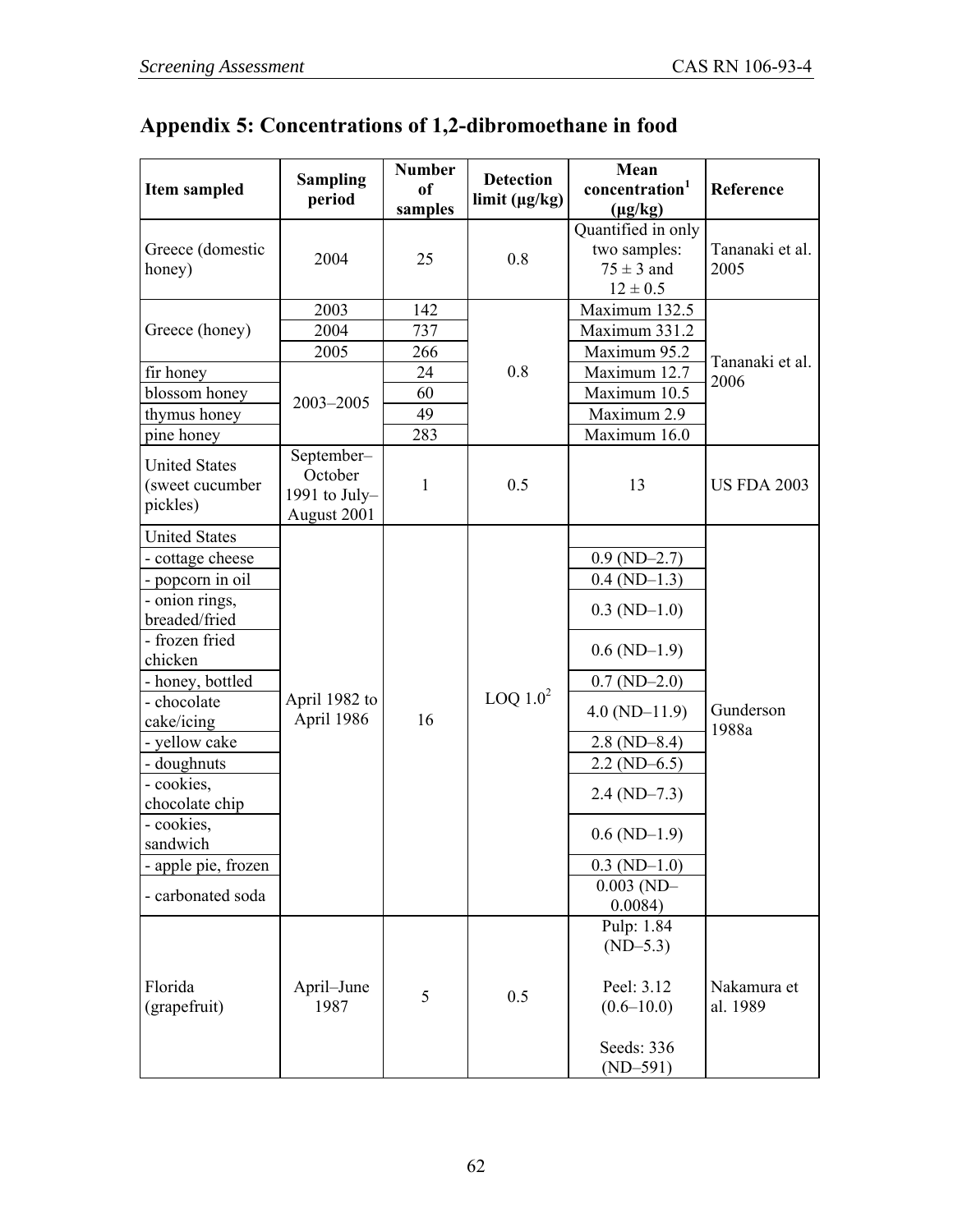| <b>Item sampled</b>    | <b>Sampling</b><br>period | <b>Number</b><br><sub>of</sub><br>samples | <b>Detection</b><br>limit (µg/kg) | Mean<br>concentration <sup>1</sup><br>$(\mu g/kg)$ | Reference               |
|------------------------|---------------------------|-------------------------------------------|-----------------------------------|----------------------------------------------------|-------------------------|
|                        |                           |                                           |                                   | Pulp: 0.95<br>$(0.6-1.3)$                          |                         |
| Israel (grapefruit)    | April–June<br>1987        | $\overline{2}$                            | 0.5                               | Peel: ND                                           | Nakamura et<br>al. 1989 |
|                        |                           |                                           |                                   | Seeds: 776<br>$(521 - 1031)$                       |                         |
|                        |                           |                                           |                                   | Pulp: 1.57<br>$(ND-2.8)$                           |                         |
| Philippines<br>(mango) | April–June<br>1987        | 6                                         | 0.5                               | Peel: 4.4 (2.7–6.3)                                | Nakamura et<br>al. 1989 |
|                        |                           |                                           |                                   | Seeds: 2.47<br>$(ND-4.1)$                          |                         |
|                        |                           |                                           |                                   | Pulp: 4.1<br>$(ND-7.9)$                            |                         |
| Mexico (mango)         | April–June<br>1987        | $\overline{4}$                            | 0.5                               | Peel: 6.4<br>$(ND-15.6)$                           | Nakamura et<br>al. 1989 |
|                        |                           |                                           |                                   | Seeds: 58<br>$(2.3 - 137)$                         |                         |
|                        |                           |                                           |                                   | Pulp: 0.75<br>$(ND-2.4)$                           |                         |
| Hawaii (papaya)        | April–June<br>1987        | 10                                        | 0.5                               | Peel: 0.66<br>$(ND-1.5)$                           | Nakamura et<br>al. 1989 |
|                        |                           |                                           |                                   | Seeds: $1.0$<br>$(ND-3.0)$                         |                         |
|                        |                           |                                           |                                   | Pulp: 2.77<br>$(ND-10.0)$                          |                         |
| Taiwan (lychee)        | April–June<br>1987        | 6                                         | 0.5                               | Peel: 6.8<br>$(2-23.2)$                            | Nakamura et<br>al. 1989 |
|                        |                           |                                           |                                   | Seeds: 12.9<br>$(2.2 - 47.2)$                      |                         |
|                        |                           |                                           |                                   | Pulp: 0.9                                          |                         |
| China (lychee)         | April–June<br>1987        | $\mathbf{1}$                              | 0.5                               | Peel: 4.3                                          | Nakamura et<br>al. 1989 |
|                        |                           |                                           |                                   | Seeds: 9.7                                         |                         |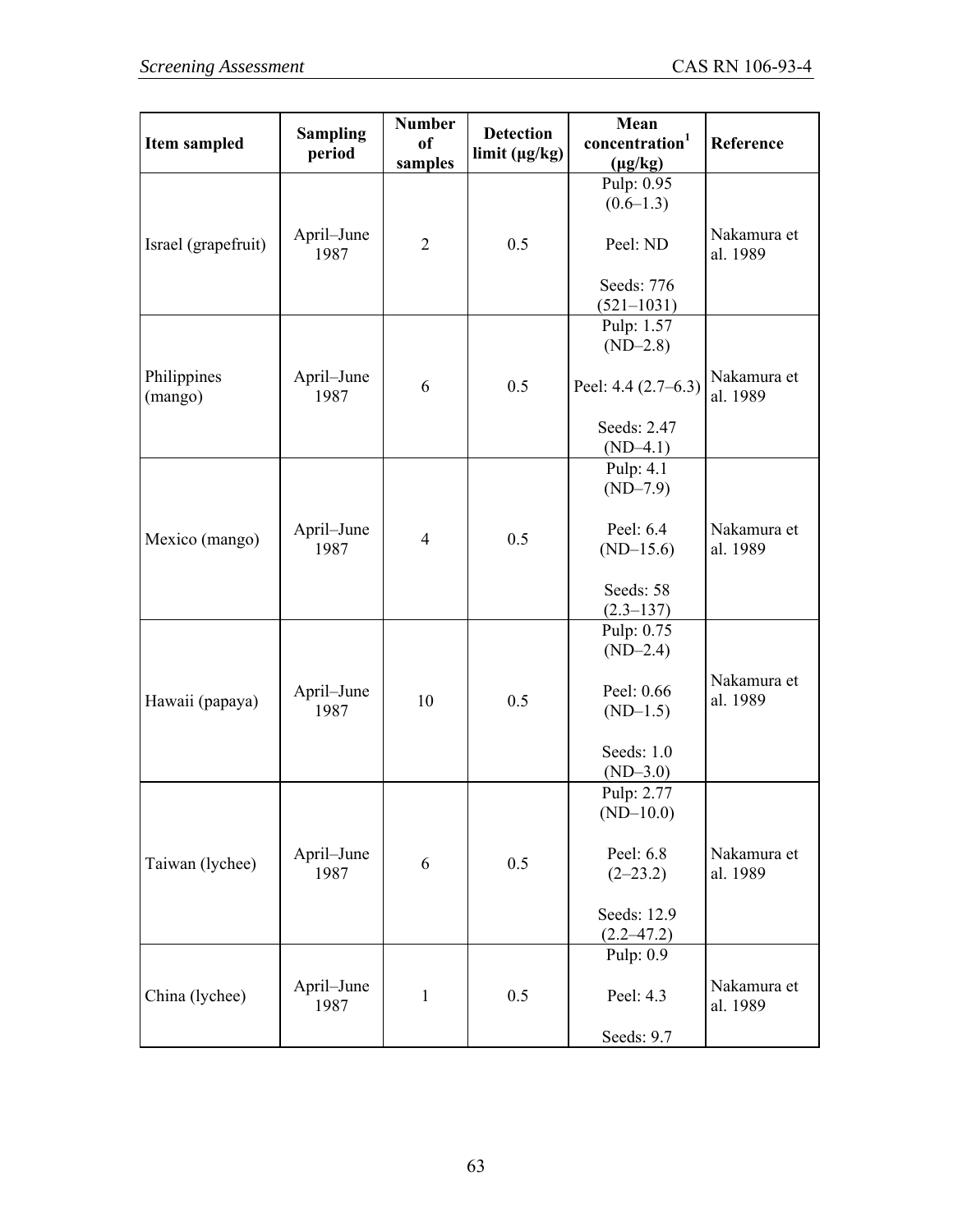| Item sampled                                                                                                   | <b>Sampling</b><br>period | <b>Number</b><br>of<br>samples                                                         | <b>Detection</b><br>limit (µg/kg) | Mean<br>concentration <sup>1</sup><br>$(\mu g/kg)$       | Reference              |
|----------------------------------------------------------------------------------------------------------------|---------------------------|----------------------------------------------------------------------------------------|-----------------------------------|----------------------------------------------------------|------------------------|
| <b>United States</b><br>(found in one<br>sample of peanut<br>butter and one<br>sample of<br>whiskey)           | 1988                      | 231<br>samples<br>(derived<br>from US<br><b>FDA</b><br>market<br>basket<br>collection) | ns                                | Whiskey<br>$(80 \text{ proof})$ : 2<br>Peanut butter: 11 | Daft 1988              |
| <b>United States</b>                                                                                           |                           |                                                                                        |                                   |                                                          | Rains and              |
| - flour                                                                                                        | 1980                      | 22                                                                                     | 5                                 | 807 (ND-4200)                                            | Holder 1981            |
| - biscuits                                                                                                     |                           | 22                                                                                     | 0.5                               | 36 (ND-260)                                              |                        |
| Japan (wheat;<br>authors note that<br>processing and<br>market circulation<br>would likely<br>decrease levels) | 1985                      | 3                                                                                      | 0.5                               | $1.11(0.74 - 1.70)$                                      | Konishi et al.<br>1986 |
| <b>United States</b>                                                                                           |                           |                                                                                        |                                   |                                                          |                        |
| - flour, enriched                                                                                              |                           | $\overline{3}$                                                                         |                                   | 24                                                       |                        |
| - flour, unbleached<br>pastry                                                                                  | 1985                      | 3                                                                                      |                                   | 140                                                      | Clower et al.<br>1986  |
| - meal, corn                                                                                                   |                           | $\overline{3}$                                                                         | $\overline{2}$                    | 55                                                       |                        |
| - wheat, whole<br>grain red winter                                                                             |                           | 3                                                                                      |                                   | 167                                                      |                        |
| <b>United States</b><br>(cooked rice)                                                                          | 1984                      | $\overline{4}$                                                                         | 0.4                               | $2.5$ (ND-8.3)                                           | Clower et al.<br>1985  |
| Saskatoon,<br>Saskatchewan<br>(flour)                                                                          | 1984                      | 10                                                                                     | ns                                | $81(4.1-405.3)$                                          | <b>McKay 1986</b>      |

Abbreviations: ND, not detected; ns, not specified.

<sup>1</sup> Values in parentheses indicate range of concentrations when available.<br><sup>2</sup> The limit of quantitation (LOQ) was obtained from a related total diet study of eight U.S. FDA market baskets during the period from April 1982 to April 1984 (Gunderson 1988b). The Gunderson (1988a) study incorporated the results of Gunderson (1988b) and included an additional two years of sampling (April 1984 to April 1986).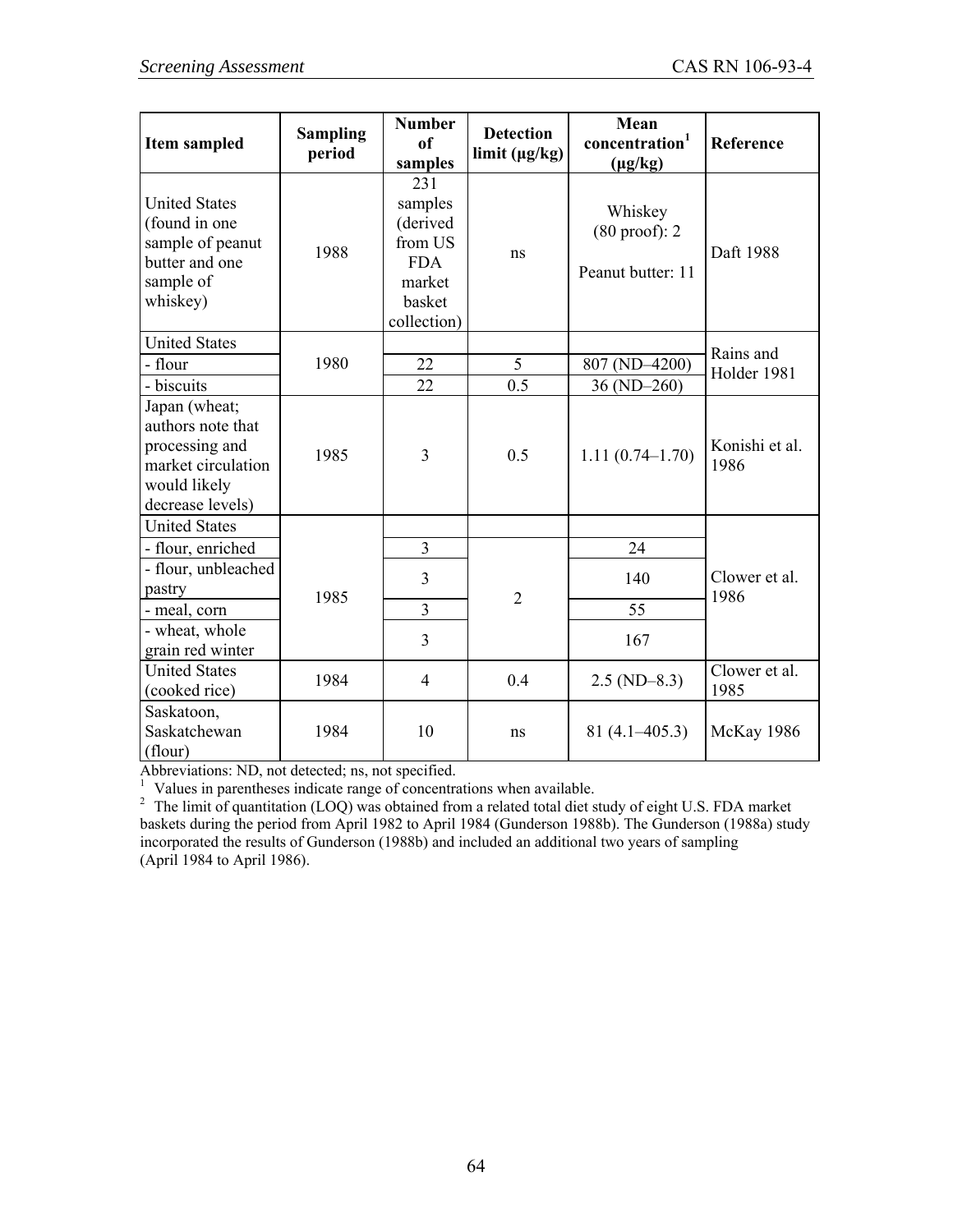### **Appendix 6: Concentrations of 1,2-dibromoethane in soil**

| Location                                     | <b>Sampling</b><br>period | No. of<br>samples | <b>Detection limit</b><br>$\left(\frac{ng}{g}\right)^{1}$ | <b>Mean Concentration</b><br>$\left(\frac{ng}{g}\right)^2$ | Reference                      |
|----------------------------------------------|---------------------------|-------------------|-----------------------------------------------------------|------------------------------------------------------------|--------------------------------|
|                                              |                           |                   |                                                           | 3 m depth: $4.24 \times 10^6$<br>(dry weight)              |                                |
| Site of a<br>chemical<br>plant, Ontario      | 1997                      |                   |                                                           | 0.8 m depth: $1.19 \times 10^4$<br>(dry weight)            | Environment<br>Canada<br>2001b |
|                                              |                           |                   |                                                           | $0.2 - 0.76$ m depth: 80<br>(dry weight)                   |                                |
| Ontario<br>regions (rural<br>parkland, soil) | ca. 1993                  | 59                | $MDL$ 4.0                                                 | $0.0323$ (0.012-0.390) <sup>4</sup><br>[dry weight]        | <b>OMEE 1993</b>               |
| Ontario (soil)                               | 1986                      | 5                 | MDL <sub>0</sub>                                          | $0.032^{3} (0.012 - 0.390)^{4}$<br>[dry weight]            | <b>OMEE 1993</b>               |
| Port Credit,<br>Ontario (soil)               | 1987                      | 8                 | MDL <sub>0.2</sub><br>[wet weight]                        | <b>ND</b>                                                  | Golder<br>Associates<br>1987   |
| Oakville/<br>Burlington,<br>Ontario (soil)   | 1986                      | 8                 | $MDL 0.2 - 10$<br>[wet weight]                            | <b>ND</b>                                                  | Golder<br>Associates<br>1987   |

Abbreviations: MDL, method detection limit; ND, not detected.<br><sup>1</sup> The MDL is defined as 3 times the within-run analytical stand

The MDL is defined as 3 times the within-run analytical standard deviation and is considered only an estimate that may vary with time (OMEE 1993).

<sup>2</sup> Values in parentheses indicate range of concentrations when available.

<sup>3</sup> The concentration is the 97.5th percentile Ontario typical range value. This concentration is two standard

deviations above the mean value.<br><sup>4</sup> The ranges are derived from the Ontario typical range model released in 1993 (to replace the previous "upper limit of normal" contaminant guidelines).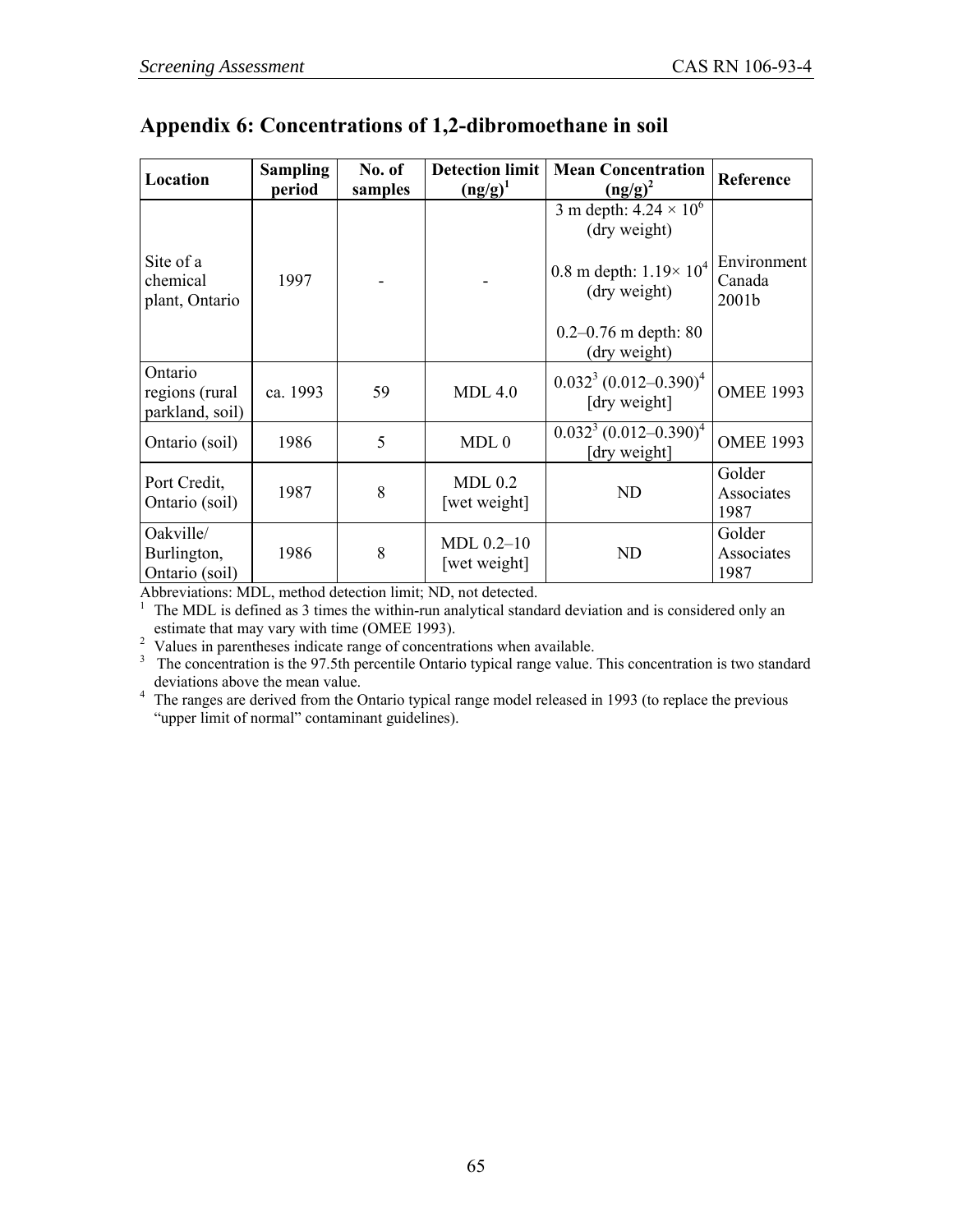### **Appendix 7: Summary of health effects information for 1,2-dibromoethane**

| <b>Endpoint</b>                         | Lowest effect levels <sup>1</sup> /Results                                                                                                                                                                                                                                                                                                                                                                                                                                                                                                                                                                                                                                                                                                                                                                                                                                                                                                                                                                                                                                                                                                                                                                                        |
|-----------------------------------------|-----------------------------------------------------------------------------------------------------------------------------------------------------------------------------------------------------------------------------------------------------------------------------------------------------------------------------------------------------------------------------------------------------------------------------------------------------------------------------------------------------------------------------------------------------------------------------------------------------------------------------------------------------------------------------------------------------------------------------------------------------------------------------------------------------------------------------------------------------------------------------------------------------------------------------------------------------------------------------------------------------------------------------------------------------------------------------------------------------------------------------------------------------------------------------------------------------------------------------------|
| Laboratory animals and in vitro         |                                                                                                                                                                                                                                                                                                                                                                                                                                                                                                                                                                                                                                                                                                                                                                                                                                                                                                                                                                                                                                                                                                                                                                                                                                   |
| Acute toxicity                          | <b>Lowest oral LD</b> <sub>50</sub> (rabbit) = 55 mg/kg-bw (Rowe et al. 1952)                                                                                                                                                                                                                                                                                                                                                                                                                                                                                                                                                                                                                                                                                                                                                                                                                                                                                                                                                                                                                                                                                                                                                     |
|                                         | <b>Lowest inhalation LC</b> <sub>50</sub> (rat) = 3080 mg/m <sup>3</sup> (Rowe et al. 1952)                                                                                                                                                                                                                                                                                                                                                                                                                                                                                                                                                                                                                                                                                                                                                                                                                                                                                                                                                                                                                                                                                                                                       |
|                                         | [Additional studies: Koptagel and Bulut 1998]                                                                                                                                                                                                                                                                                                                                                                                                                                                                                                                                                                                                                                                                                                                                                                                                                                                                                                                                                                                                                                                                                                                                                                                     |
| Short-term<br>repeated-dose<br>toxicity | <b>Lowest oral LOEL</b> (mice) = $125 \text{ mg/kg}$ -bw per day based on increased<br>cholesterol levels and increased in vitro phagocytosis of pooled cultured<br>cells from 2-3 dosed animals at 125 mg/kg-bw per day and higher doses.<br>Ethylene bromide (in corn oil) was injected intragastrically at doses of 100,<br>125, 160 or 200 mg/kg-bw per day for 14 days ( $n = 10$ per treatment)<br>(Ratajczak et al. 1994).                                                                                                                                                                                                                                                                                                                                                                                                                                                                                                                                                                                                                                                                                                                                                                                                 |
| Subchronic<br>toxicity                  | <b>Lowest oral LOEL</b> (mice) = $125$ mg/kg-bw per day based on alterations in<br>in vivo serum and hematology parameters and in vitro lymphocyte response.<br>Ethylene bromide (in corn oil) was injected intragastrically at doses of<br>31.25, 62.5 or 125 mg/kg-bw per day, 5 days a week for 12 weeks ( $n = 6-9$<br>per treatment) (Ratajczak et al. 1995).<br><b>Lowest inhalation LOEC</b> (rats) = 77 mg/m <sup>3</sup> based on epithelial<br>hyperplasia of the nasal turbinates at 77 and 307 mg/m <sup>3</sup> . Rats were exposed<br>to ethylene bromide at doses of $0, 3, 10$ or 40 ppm (equivalent to $0, 23, 77$<br>or 307 mg/m <sup>3</sup> as per IPCS 1996), 6 hr/day, 5 days per week for 13 weeks<br>$(n = 10$ per treatment) (Nitschke et al. 1981).                                                                                                                                                                                                                                                                                                                                                                                                                                                     |
|                                         | [Additional studies: Reznik et al. 1980]                                                                                                                                                                                                                                                                                                                                                                                                                                                                                                                                                                                                                                                                                                                                                                                                                                                                                                                                                                                                                                                                                                                                                                                          |
| Chronic toxicity/<br>carcinogenicity    | Oral (gavage) carcinogenicity bioassay in rats: Males were exposed to a<br>time-weighted average of 0, 38 or 41 mg/kg-bw per day (5 days/week for<br>up to 49 weeks). Females were exposed to 0, 37 or 39 mg/kg-bw per day<br>(5 days/week for up to 61 weeks). Both sexes initially received 0, 40 or<br>80 mg/kg-bw per day of 1,2-dibromoethane, but, due to excessive mortality,<br>the exposure levels and the overall duration of the study were reduced. In<br>both sexes, there were significant increases in the incidence of squamous<br>cell carcinomas of the forestomach in exposed groups $(0/20$ for both male<br>and female controls, 45/50 for low-dose males, 33/50 for high-dose males,<br>40/50 for low-dose females, 29/50 for high-dose females). In males in the<br>low-dose group, there was a significant increase in the incidence of<br>hemangiosarcomas of the circulatory system $(0/20 \text{ controls}, 11/50 \text{ low})$<br>dose); after time-adjusted analysis in high-dose females, there was a<br>significant increase in the incidence of hepatocellular carcinomas (0/20)<br>controls, 5/25 high dose) (NCI 1978).<br>Oral (gavage) carcinogenicity bioassay in mice: Mice were exposed to |
|                                         | time-weighted average doses of 0, 62 or 107 mg/kg-bw per day                                                                                                                                                                                                                                                                                                                                                                                                                                                                                                                                                                                                                                                                                                                                                                                                                                                                                                                                                                                                                                                                                                                                                                      |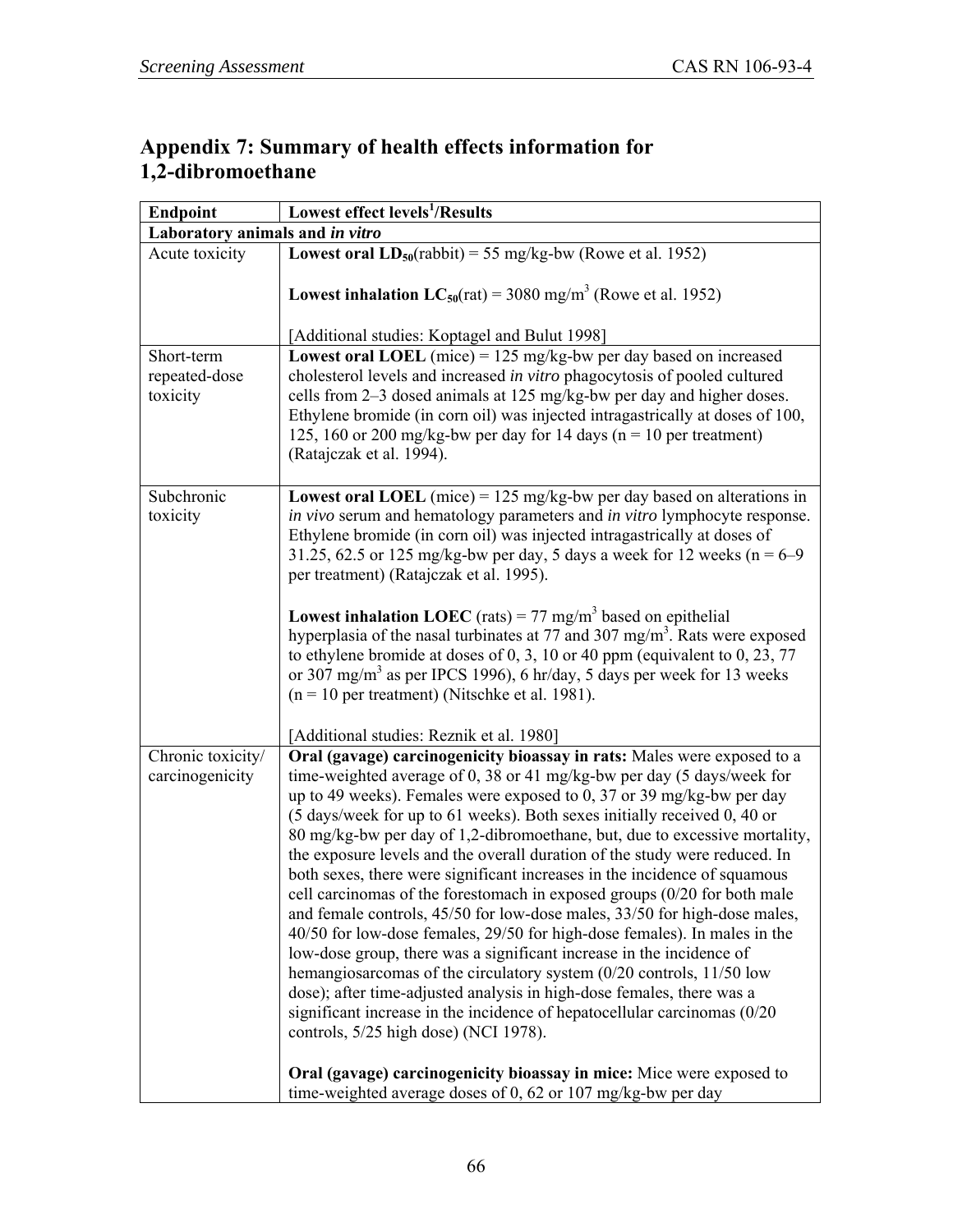| Lowest effect levels <sup>1</sup> /Results                                                                                                                                                                                                                                                                                                                                                                                                                                                                                                                                                                                                                                                                                                                                                                                                                                                                                                                                                                                                                                                                                                                                                                                                                                                                                                                                                                                                                                                                                                                                                                                                                                                                 |
|------------------------------------------------------------------------------------------------------------------------------------------------------------------------------------------------------------------------------------------------------------------------------------------------------------------------------------------------------------------------------------------------------------------------------------------------------------------------------------------------------------------------------------------------------------------------------------------------------------------------------------------------------------------------------------------------------------------------------------------------------------------------------------------------------------------------------------------------------------------------------------------------------------------------------------------------------------------------------------------------------------------------------------------------------------------------------------------------------------------------------------------------------------------------------------------------------------------------------------------------------------------------------------------------------------------------------------------------------------------------------------------------------------------------------------------------------------------------------------------------------------------------------------------------------------------------------------------------------------------------------------------------------------------------------------------------------------|
| (5 days/week for 53 weeks). Mortality was high in all treated groups and<br>due to this, all males and high-dose females were sacrificed at wk 78<br>(25 wks after dosing ceased). Low-dose females were sacrificed at wk 90.<br>There were significant increases in the incidence of squamous cell<br>carcinomas of the forestomach (males: vehicle control, 0/20; low dose,<br>45/50; high dose, 29/49; females: vehicle control, 0/20; low dose, 46/49;<br>high dose, 28/50) and in alveolar/bronchiolar adenomas (males: control,<br>0/20; high dose, 10/47; females: control, 0/20; low dose, 11/43) (NCI 1978).                                                                                                                                                                                                                                                                                                                                                                                                                                                                                                                                                                                                                                                                                                                                                                                                                                                                                                                                                                                                                                                                                      |
| [Additional study: Van Duuren et al. 1985 (drinking water): evidence of<br>carcinogenicity was observed]                                                                                                                                                                                                                                                                                                                                                                                                                                                                                                                                                                                                                                                                                                                                                                                                                                                                                                                                                                                                                                                                                                                                                                                                                                                                                                                                                                                                                                                                                                                                                                                                   |
| Inhalation carcinogenicity bioassay in rats: Rats were exposed by<br>inhalation to 0, 10 or 40 ppm (equivalent to 0, 77 or 308 mg/m <sup>3</sup> ) 6 h/day,<br>5 days/week, for 88–103 weeks). High mortality at the high concentration<br>(90% in males, 84% in females) resulted in sacrifice of the remaining<br>high-dose animals at wks 88 (males) or 91 (females). There were significant<br>increases in the incidence of nasal cavity carcinomas at high doses (males:<br>controls, 0/50; high dose, 21/50; females: controls, 0/50; high dose, 25/50)<br>and adenocarcinomas at both doses (males: controls, 0/50; low dose, 20/50;<br>high dose, 28/50; females: controls, 0/50; low dose, 20/50; high dose,<br>$29/50$ ) and adenomas at low doses (males: control, $0/50$ ; low dose, $11/50$ ;<br>females: controls, $0/50$ ; low dose, $11/50$ ). There was a significant increase<br>in the incidence of hemangiosarcomas of the circulatory system in the<br>high-dose groups of both sexes (males: controls, $0/50$ ; high dose, $15/50$ ;<br>females: controls, 0/50; high dose, 5/50). Female rats had a significantly<br>increased incidence of mammary gland fibroadenomas (controls, 4/50; low<br>dose, 29/50; high dose, 24/50), and the highest-dose females exhibited<br>significant levels of alveolar/bronchiolar adenomas combined with<br>carcinomas (controls, $0/50$ ; high dose, $5/47$ ). Male rats had a significant<br>increase in the incidence of tunica vaginalis mesotheliomas at both doses<br>(controls, $0/50$ ; low dose, $7/50$ ; high dose, $25/50$ ) and nasal cavity<br>adenomatous polyps at the low dose (controls, 0/50; low dose, 18/50) (NTP<br>1982). |
| Inhalation carcinogenicity bioassay in mice: Mice were exposed by<br>inhalation to 0, 10, or 40 ppm (equivalent to 0, 77 or 308 mg/m <sup>3</sup> ) 6 h/day,<br>5 days/week, for 78-103 weeks). High mortality in both treated and control<br>males resulted in sacrifice of all remaining males at wk 78. In females, high<br>mortality was observed only at the high concentration (86%), and all<br>remaining females at this concentration were sacrificed at wk 90. There<br>were significantly increased incidences of alveolar/bronchiolar carcinomas<br>(males: control, 0/41; high dose, 19/46; females: control, 1/49; high dose,<br>37/50) and adenomas (males: controls, 0/41; high dose, 11/46; females:<br>controls, 3/49; high dose, 13/50) in the highest-dose groups of both sexes.<br>In dosed females, there was also a significantly increased incidence of<br>hemangiosarcomas of the circulatory system (controls, 0/50; low dose,<br>11/50; high dose, 23/50), subcutaneous fibrosarcomas (controls, 0/50; low                                                                                                                                                                                                                                                                                                                                                                                                                                                                                                                                                                                                                                                                      |
|                                                                                                                                                                                                                                                                                                                                                                                                                                                                                                                                                                                                                                                                                                                                                                                                                                                                                                                                                                                                                                                                                                                                                                                                                                                                                                                                                                                                                                                                                                                                                                                                                                                                                                            |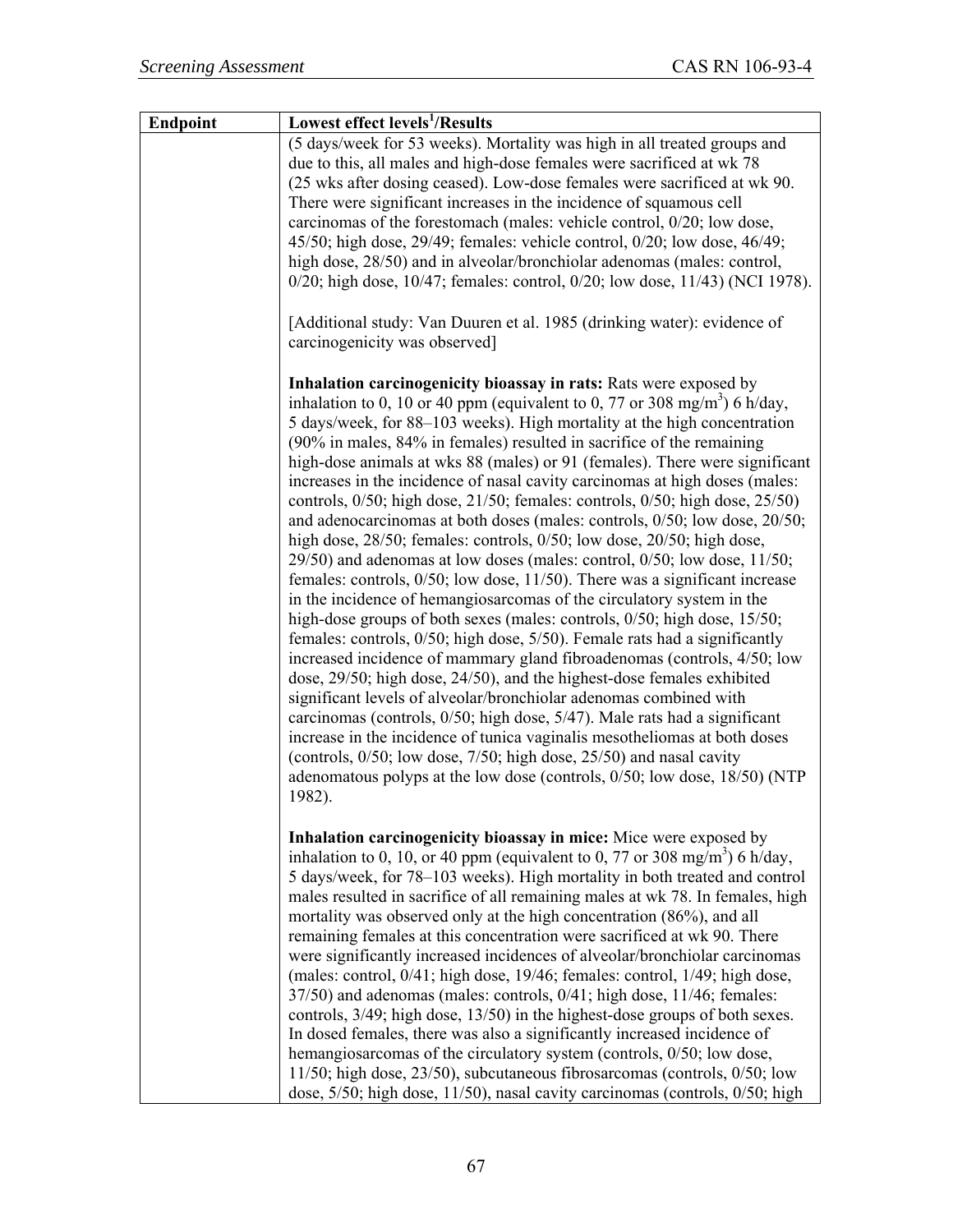| <b>Endpoint</b>          | Lowest effect levels <sup>1</sup> /Results                                                                                                                                                                                                                                                                                                                                                                                                                                                                                                                                                                                                          |
|--------------------------|-----------------------------------------------------------------------------------------------------------------------------------------------------------------------------------------------------------------------------------------------------------------------------------------------------------------------------------------------------------------------------------------------------------------------------------------------------------------------------------------------------------------------------------------------------------------------------------------------------------------------------------------------------|
|                          | dose, 6/50) and mammary gland adenocarcinomas (controls, 2/50; low dose,<br>14/50; high dose, 8/50) (NTP 1982).                                                                                                                                                                                                                                                                                                                                                                                                                                                                                                                                     |
|                          | [Additional studies: Stinson et al. 1981; Wong et al. 1982: evidence of<br>carcinogenicity was observed in both studies]                                                                                                                                                                                                                                                                                                                                                                                                                                                                                                                            |
|                          | <b>Dermal carcinogenicity bioassay in mice:</b> Female mice were given 0, 25<br>or 50 mg/mouse in acetone, dermally, 3 times a week for 440–594 days<br>(equivalent to 357 or 714 mg/kg-bw per day, respectively; as per<br>Health Canada 1994). There was a significant increase in the incidence of<br>benign lung papillomas at both dose levels (low dose, 24/30; high dose,<br>26/30) and a significant increase in the incidence of combined<br>squamous skin papillomas and carcinomas $(3/30)$ , as well as skin<br>papillomas (5/30) at the high dose(Van Duuren et al. 1979).                                                             |
|                          | Lowest non-neoplastic oral (gavage) effect level (rats) = $38$ (male) and $37$<br>(female) mg/kg-bw per day, based on hyperkeratosis and acanthosis of the<br>forestomach in females, degenerative changes in the liver, cortical cell<br>degeneration of the adrenal gland and testicular atrophy in males (lowest<br>dose tested, carcinogenic dose) (NCI 1978)                                                                                                                                                                                                                                                                                   |
|                          | <b>Lowest non-neoplastic inhalation concentration</b> (rats) = 77 mg/m <sup>3</sup> , based<br>on toxic nephropathy and testicular degeneration in males, retinal atrophy<br>and adrenal cortex degeneration in females and increases in hepatic necrosis<br>in both sexes (lowest dose tested, carcinogenic dose; NTP 1982).                                                                                                                                                                                                                                                                                                                       |
|                          | [Additional studies: Stinson et al. 1981; NTP 1982; Wong et al. 1982]                                                                                                                                                                                                                                                                                                                                                                                                                                                                                                                                                                               |
| Reproductive<br>toxicity | <b>Lowest oral (feed) LOEL</b> (bulls) = $2 \text{ mg/kg-bw}$ per day for 12 months<br>(followed by 4 mg/kg-bw every 2 days for 10–12 months), based on<br>reversible low sperm density, poor motility and altered spermatozoa<br>morphology (Amir and Volcani 1965)                                                                                                                                                                                                                                                                                                                                                                                |
|                          | Oral (gavage) at 38 mg/kg-bw per day for 49 weeks caused testicular<br>atrophy in male rats (NCI 1978)                                                                                                                                                                                                                                                                                                                                                                                                                                                                                                                                              |
|                          | [Additional study: Shivanandappa et al. 1987]                                                                                                                                                                                                                                                                                                                                                                                                                                                                                                                                                                                                       |
|                          | <b>Lowest inhalation LOEC</b> (rats) = 77 mg/m <sup>3</sup> , based on testicular<br>degeneration in males rats in a 88–103-week study (NTP 1982)                                                                                                                                                                                                                                                                                                                                                                                                                                                                                                   |
|                          | Reproductive effects were reported in male or female rats following<br>inhalation exposure to 0, 19, 39 or 89 ppm (equivalent to 146, 300 or<br>684 mg/m <sup>3</sup> as per IPCS 1996) in males or 0, 20, 39 or 80 ppm (equivalent to<br>154, 300, or 614 mg/m <sup>3</sup> as per IPCS 1996) in females for 10 or 3 weeks,<br>respectively. In male rats, a reduction in testicular weight; decreased serum<br>testosterone levels; atrophy of testes, epididymis, prostate and seminal<br>vesicles; and changes in reproductive behaviour were reported only in the<br>high-dose group. Also, female rats in the high-dose group showed abnormal |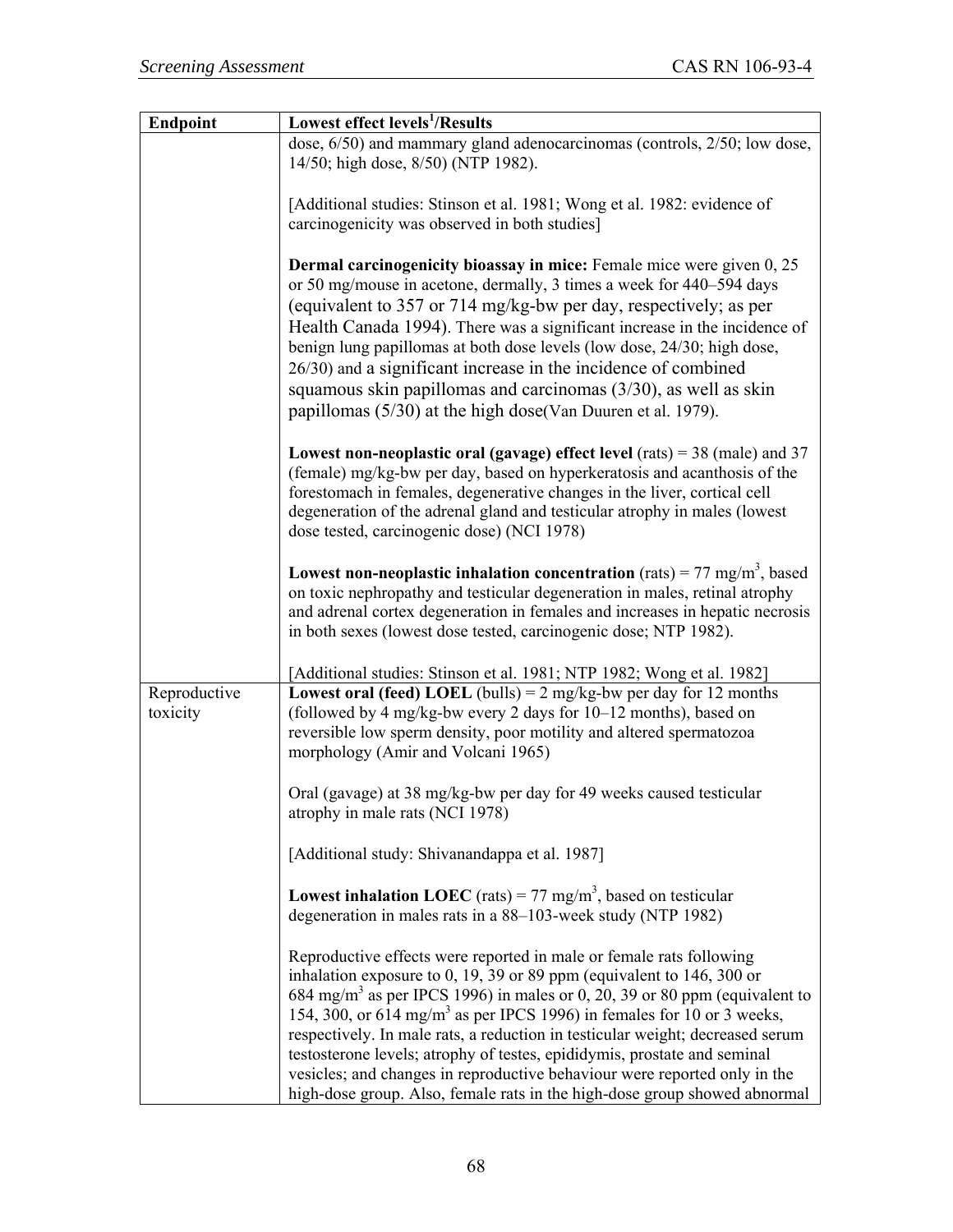| <b>Endpoint</b>    | Lowest effect levels <sup>1</sup> /Results                                                                     |
|--------------------|----------------------------------------------------------------------------------------------------------------|
|                    | estrous cycle until several days after cessation of exposure. Mortality                                        |
|                    | occurred in both sexes in the high-dose group (Short et al. 1979).                                             |
| Developmental      | <b>Lowest inhalation LOEC</b> (rats) = 51.2 mg/m <sup>3</sup> , based on decreased                             |
| toxicity           | maternal body weight and improved rotorod performance and T-maze                                               |
|                    | brightness discrimination acquisition in offspring (Smith and Goldman)                                         |
|                    | 1983)                                                                                                          |
|                    |                                                                                                                |
|                    | [Additional study: Short et al. 1978]                                                                          |
| Genotoxicity and   | <b>GENE MUTATION</b>                                                                                           |
| related endpoints: | <b>Positive results:</b>                                                                                       |
| in vitro           | Salmonella typhimurium TA98 (+/-S9), TA100 (+/-S9), TA100 (GSH-)                                               |
|                    | (-S9, +GSH), TA100 (GSTA1-1 or GST1-1) (-S9), TA100W (Strr, 8AGr)                                              |
|                    | $(-S9)$ , TA102 (activation not specified), TA1530 $(-S9)$ , TA1535 +/-S9),                                    |
|                    | TA1535 (GST1-1) (-S9), TA2638 (activation not specified), G46 (-S9),                                           |
|                    | BA13 +/-S9) (Ames and Yanofsky 1971; Von Buselmaier et al. 1972; Brem                                          |
|                    | et al. 1974; McCann et al. 1975; Rosenkranz 1977; Rannug and Beije 1979;                                       |
|                    | Elliott and Ashby 1980; Shiau et al. 1980; Stolzenberg and Hine 1980; van                                      |
|                    | Bladeren et al. 1980, 1981; Barber et al. 1981; Principe et al. 1981; Barber                                   |
|                    | and Donish 1982; Kerklaan et al. 1983, 1985; Moriya et al. 1983; Buijs et                                      |
|                    | al. 1984; Dunkel et al. 1985; Tennant et al. 1986, 1987; Hughes et al. 1987;                                   |
|                    | Zoetemelk et al. 1987; Ong et al. 1989; Roldán-Arjona et al. 1991; Zeiger et                                   |
|                    | al. 1992; Simula et al. 1993; Novotná and Duverger-van Bogaert 1994;                                           |
|                    | Thier et al. 1996; Watanabe et al. 1998)                                                                       |
|                    | <i>Escherichia coli</i> WP2 (+/-S9), WP2/pKM101 (activation not specified),                                    |
|                    | WP2 uvrA/pKM101 (activation not specified), CHY832 (-S9), 343/286                                              |
|                    | $(+/-S9)$ , K12 $(+/-S9)$ , K1201 $(-S9)$ , K1211 $(-S9)$ , uvrB5 (Scott et al. 1978;                          |
|                    | Hemminki et al. 1980; Izutani et al. 1980; Moriya et al. 1983; Hayes et al.                                    |
|                    | 1984; Mohn et al. 1984; Dunkel et al. 1985; Foster et al. 1988; Watanabe et                                    |
|                    | al. 1998)                                                                                                      |
|                    | Bacillus subtilis TKJ5211, TKJ6321 (+S9) (Shiau et al. 1980)                                                   |
|                    | Streptomyces coelicolor (-S9, spot test) (Principe et al. 1981)                                                |
|                    | Aspergillus nidulans (Scott et al. 1978; Principe et al. 1981)                                                 |
|                    | Neurospora crassa ad-3 (forward mutation) (De Serres and Malling 1983)                                         |
|                    | Mouse L5178Y (+/-S9) (Clive et al. 1979; Tennant et al. 1986, 1987)                                            |
|                    | Chinese hamster CHO-K1(+/-S9) (Tan and Hsie 1981; Brimer et al. 1982)                                          |
|                    | Human cell line AHH-1, TK6 (-S9) (Crespi et al. 1985)                                                          |
|                    | Human cell line EUE $(-S9)$ (Ferreri et al. 1983)<br><i>E. coli lacZ</i> reversion assay (Josephy et al. 2006) |
|                    |                                                                                                                |
|                    | <b>Negative results:</b>                                                                                       |
|                    | Salmonella typhimurium TA98 (+/-S9), TA100 (+/-S9), TA1537 (+/-S9),                                            |
|                    | TA1538 (+/-S9), E503 (Brem et al. 1974; Alper and Ames 1975; Shiau et                                          |
|                    | al. 1980; Principe et al. 1981; Wildeman and Nazar 1982; Moriya et al.                                         |
|                    | 1983; Dunkel et al. 1985; Tennant et al. 1986)                                                                 |
|                    | Serratia marcescens a21 (-S9) (Von Buselmaier et al. 1972)                                                     |
|                    | Escherichia coli 343/113 (-S9) (Mohn et al. 1984)                                                              |
|                    | Streptomyces coelicolor (-S9, plate method) (Principe et al. 1981)                                             |
|                    |                                                                                                                |
|                    | <b>UNSCHEDULED DNA SYNTHESIS</b>                                                                               |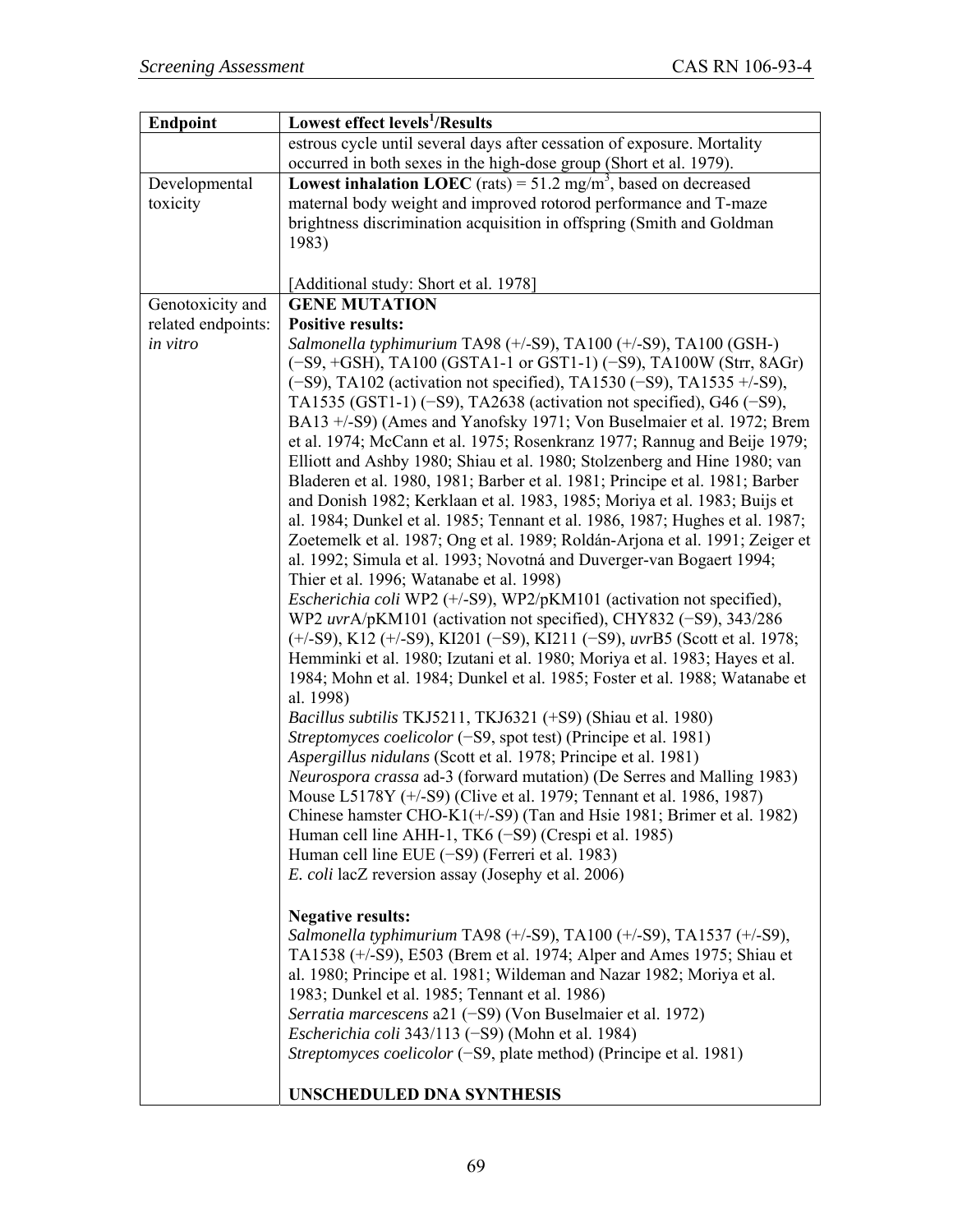| <b>Endpoint</b> | <b>Lowest effect levels<sup>1</sup>/Results</b>                                                                                               |
|-----------------|-----------------------------------------------------------------------------------------------------------------------------------------------|
|                 | <b>Positive results:</b>                                                                                                                      |
|                 | Rat hepatocytes (Williams et al. 1982; Tennant et al. 1986; Working et al.<br>1986)                                                           |
|                 | Rat spermatocytes (Working et al. 1986)                                                                                                       |
|                 | Opossum lymphocytes (Meneghini 1974)                                                                                                          |
|                 | Human lymphocytes (+/-S9) (Perocco and Prodi 1981)                                                                                            |
|                 | Mouse (C3Hf×101)F1 germ cells (Sega and Sotomayor 1980)                                                                                       |
|                 | <b>SISTER CHROMATID EXCHANGE</b><br><b>Positive results:</b>                                                                                  |
|                 | Chinese hamster V79 cl-15 $(-S9)$ (Tezuka et al. 1980)                                                                                        |
|                 | Chinese hamster ovary $(+/-S9)$ (Tennant et al. 1987; Ivett et al. 1989)                                                                      |
|                 | Human lymphocytes (-S9) (Tucker et al. 1984; Ong et al. 1989)                                                                                 |
|                 | <b>CHROMOSOMAL ABERRATIONS</b>                                                                                                                |
|                 | <b>Positive results:</b><br>Chinese hamster V79 cl-15 $(-S9)$ (Tezuka et al. 1980)                                                            |
|                 | Chinese hamster ovary (+/-S9) (Tennant et al. 1987; Ivett et al. 1989)                                                                        |
|                 | <b>MICRONUCLEI INDUCTION</b><br><b>Positive results:</b>                                                                                      |
|                 | Human lymphocytes (Channarayappa et al. 1992)                                                                                                 |
|                 | <b>DNA DAMAGE</b>                                                                                                                             |
|                 | <b>Positive results:</b>                                                                                                                      |
|                 | <i>Escherichia coli</i> pol $A1$ -/pol $A+(-S9)$ (Brem et al. 1974)<br>Human nasal mucosa cells, rat ethmoidal mucosa, rat nasal mucosa cells |
|                 | (Holzer et al. 2008)                                                                                                                          |
|                 | <b>Negative results:</b>                                                                                                                      |
|                 | <i>Bacilis subtilis</i> TKJ5211, TKJ6321 (+/-S9) (Shiau et al. 1980)                                                                          |
|                 | <b>SOS INDUCTION</b><br>Positive results:                                                                                                     |
|                 | Salmonella typhimurium TA1535/pSK1002 (+/-S9), NM5004 expressing                                                                              |
|                 | GST 5-5 (Ong et al. 1987; Oda et al. 1996)                                                                                                    |
|                 | <i>Escherichia coli</i> (Ohta et al. 1984; Quillardet et al. 1985)                                                                            |
|                 | <b>Negative results:</b>                                                                                                                      |
|                 | Salmonella typhimurium TA1535/pSK1002 (-S9) (Oda et al. 1996)                                                                                 |
|                 | <b>MITOTIC GENE CONVERSION</b>                                                                                                                |
|                 | <b>Positive results:</b><br>Saccharomyces cerevisiae ade2, trp5 (Fahrig 1974)                                                                 |
|                 |                                                                                                                                               |
|                 | <b>SOMATIC SEGREGATION</b>                                                                                                                    |
|                 | <b>Positive results:</b>                                                                                                                      |
|                 | Aspergillus nidulans diploid $35\times17$ (-S9) (Crebelli et al. 1984)                                                                        |
|                 |                                                                                                                                               |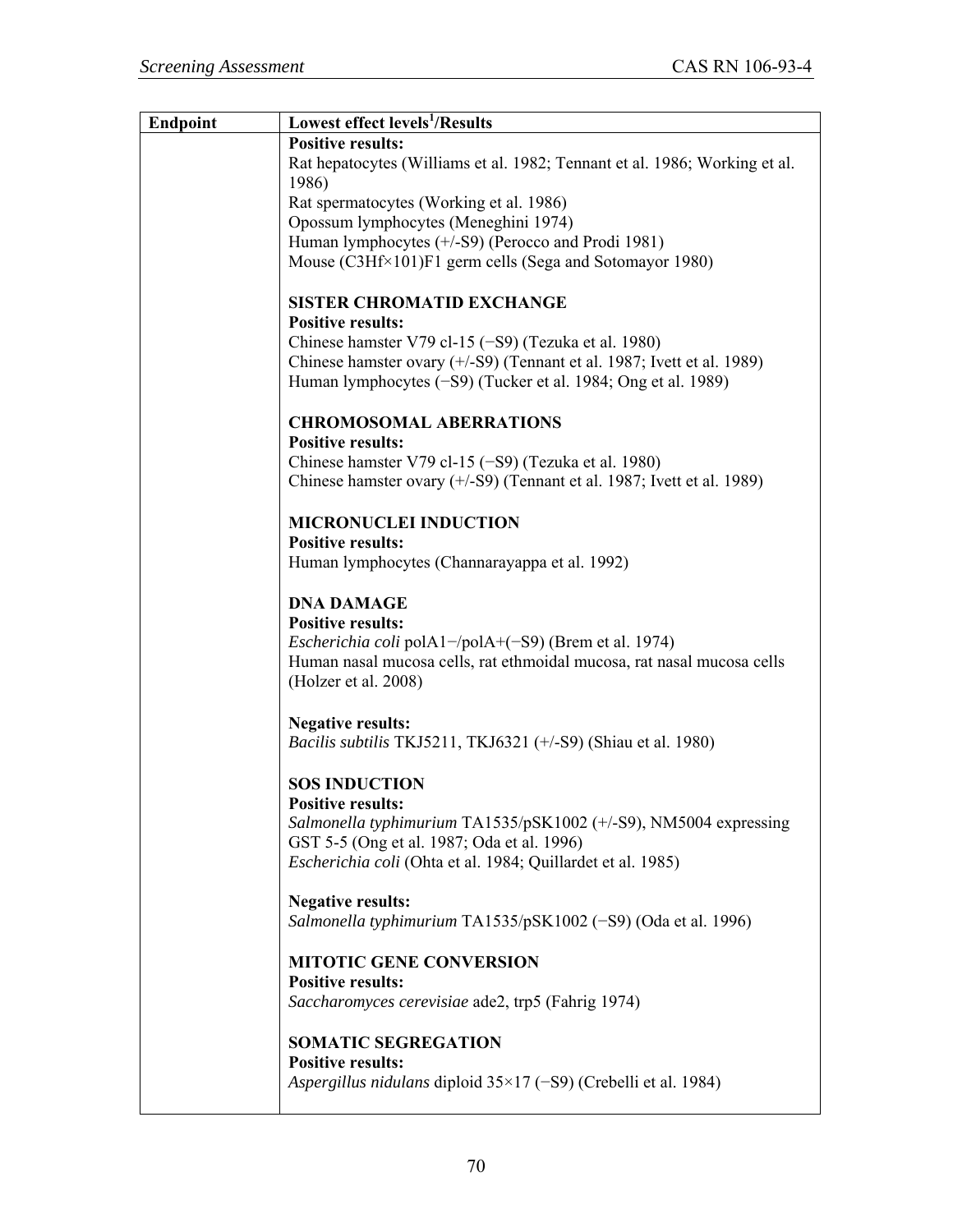| <b>Endpoint</b>    | Lowest effect levels <sup>1</sup> /Results                                              |
|--------------------|-----------------------------------------------------------------------------------------|
|                    | <b>CELL PROLIFERATION</b>                                                               |
|                    | <b>Positive results:</b>                                                                |
|                    | Human lymphocytes (Channarayappa et al. 1992)                                           |
|                    |                                                                                         |
|                    | <b>DNA STRAND BREAKS</b>                                                                |
|                    | <b>Positive results:</b>                                                                |
|                    | Rat hepatocytes (Sina et al. 1983)                                                      |
|                    | Rat testicular cells (Bradley and Dysart 1985)                                          |
|                    | Rat and human testicular cells (Bjørge et al. 1996)                                     |
|                    |                                                                                         |
|                    | <b>DNA BINDING</b>                                                                      |
|                    | <b>Positive results:</b>                                                                |
|                    | Calf thymus DNA (Arfellini et al. 1984; Colacci et al. 1985; Prodi et al.               |
|                    | 1986)                                                                                   |
|                    | Rat hepatocytes (Inskeep et al. 1986; Cmarik et al. 1990)                               |
|                    | Human hepatocytes (Cmarik et al. 1990)                                                  |
|                    |                                                                                         |
|                    |                                                                                         |
|                    | <b>Negative results:</b>                                                                |
|                    | <i>Escherichia coli</i> Q13 ( $+/-S9$ ) and mouse Ehrlich ascites ( $+/-S9$ ) (Kubinski |
|                    | et al. 1981)                                                                            |
|                    |                                                                                         |
|                    | <b>CELL TRANSFORMATION</b>                                                              |
|                    | <b>Positive results:</b>                                                                |
|                    | Balb/c 3T3 mouse cells (Perocco et al. 1991; Colacci et al. 1995)                       |
|                    | <b>Negative results:</b>                                                                |
|                    | Balb/c 3T3 mouse cells (-S9) (Tennant et al. 1986)                                      |
| Genotoxicity and   | <b>GENE MUTATION</b>                                                                    |
| related endpoints: | <b>Positive results:</b>                                                                |
| in vivo            | Drosophila melanogaster (Graf et al. 1984; Ballering et al. 1993)                       |
|                    | Salmonella typhimurium G46 host-mediated (Von Buselmaier et al. 1972)                   |
|                    |                                                                                         |
|                    | <b>Negative results:</b>                                                                |
|                    | Serratia marcescens host-mediated (Von Buselmaier et al. 1972)                          |
|                    | Silk worm (Sugiyama 1980)                                                               |
|                    |                                                                                         |
|                    | <b>RECOMBINATION</b>                                                                    |
|                    | <b>Positive results:</b>                                                                |
|                    | Drosophila melanogaster (Graf et al. 1984; Ballering et al. 1993)                       |
|                    |                                                                                         |
|                    | <b>SEX-LINKED RECESSIVE LETHAL MUTATIONS</b>                                            |
|                    | <b>Positive results:</b>                                                                |
|                    | Drosophila melanogaster (Vogel and Chandler 1974; Kale and Baum                         |
|                    | 1979a, 1979b, 1981, 1982, 1983; Yoshida and Inagaki 1986; Ballering et al.              |
|                    | 1993, 1994; Foureman et al. 1994; Kale and Kale 1995)                                   |
|                    |                                                                                         |
|                    | <b>CHROMOSOMAL ABERRATIONS</b>                                                          |
|                    | <b>Negative results:</b>                                                                |
|                    | Mouse (intraperitoneal) bone marrow (Krishna et al. 1985) (IARC reports                 |
|                    | weakly positive) (IARC 1999)                                                            |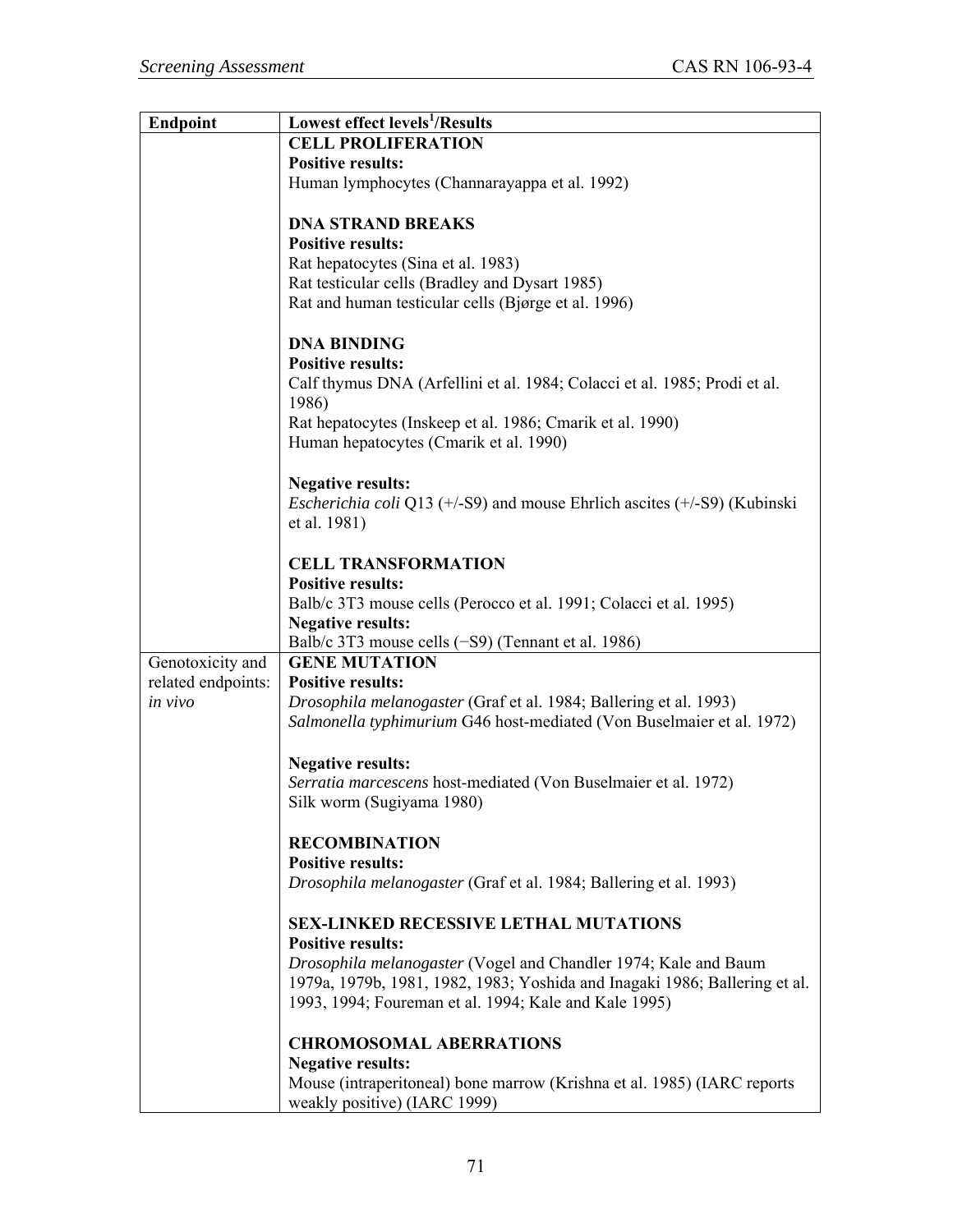| <b>Endpoint</b> | Lowest effect levels <sup>1</sup> /Results                                    |
|-----------------|-------------------------------------------------------------------------------|
|                 | Mouse (intraperitoneal) bone marrow (NTP 1993)                                |
|                 |                                                                               |
|                 | <b>DNA STRAND BREAKS</b>                                                      |
|                 | <b>Positive results:</b>                                                      |
|                 | Rat hepatocytes (Nachtomi and Sarma 1977; Kitchin and Brown 1994)             |
|                 | Mouse hepatocytes (White 1982; Storer and Conolly 1983)                       |
|                 | Rat testicular cells (Bradley and Dysart 1985)                                |
|                 |                                                                               |
|                 | <b>MICRONUCLEI</b>                                                            |
|                 | <b>Positive results:</b>                                                      |
|                 | Mouse (peripheral blood) (Witt et al. 2000)                                   |
|                 |                                                                               |
|                 | <b>Negative results:</b>                                                      |
|                 | Mouse (Krishna et al. 1985; Asita et al. 1992)                                |
|                 | <b>DNA BINDING</b>                                                            |
|                 | <b>Positive results:</b>                                                      |
|                 | Mouse (liver, stomach, kidney, lung) (Arfellini et al. 1984; Prodi et al.     |
|                 | 1986)                                                                         |
|                 | Mouse hepatocyte DNA (Kim and Guengerich 1990)                                |
|                 | Mouse (liver, kidney) (Watanabe et al. 2007)                                  |
|                 | Rat (liver, stomach, kidney, lung) (Arfellini et al. 1984; Prodi et al. 1986) |
|                 | Rat hepatocyte DNA (Inskeep et al. 1986; Kim and Guengerich 1990)             |
|                 | Rat (liver, kidney) (Watanabe et al. 2007)                                    |
|                 |                                                                               |
|                 | <b>SPECIFIC LOCUS TEST</b>                                                    |
|                 | <b>Negative results:</b>                                                      |
|                 | Mouse (Russell 1986; Barnett et al. 1992)                                     |
|                 |                                                                               |
|                 | <b>SISTER CHROMATID EXCHANGE</b>                                              |
|                 | <b>Negative results:</b>                                                      |
|                 | Mouse (intraperitoneal) bone marrow (Krishna et al. 1985)                     |
|                 | Mouse (intraperitoneal) bone marrow (NTP 1992)                                |
|                 |                                                                               |
|                 | <b>DOMINANT LETHAL</b>                                                        |
|                 | <b>Negative results:</b>                                                      |
|                 | Rat (Short et al. 1979; Teramoto et al. 1980; Teaf et al. 1990)               |
|                 | Mouse (Epstein et al. 1972; Teramoto et al. 1980; Barnett et al. 1992)        |
|                 | <b>DNA REPAIR EXCLUSIVE OF UNSCHEDULED DNA SYNTHESIS</b>                      |
|                 | <b>Negative results:</b>                                                      |
|                 | Mouse hepatocytes (White et al. 1981)                                         |
|                 |                                                                               |
|                 | <b>UNSCHEDULED DNA SYNTHESIS</b>                                              |
|                 | <b>Positive results:</b>                                                      |
|                 | Rat hepatocytes (Working et al. 1986)                                         |
|                 |                                                                               |
|                 | <b>Negative results:</b>                                                      |
|                 | Rat spermatocytes (Working et al. 1986; Bentley and Working 1988)             |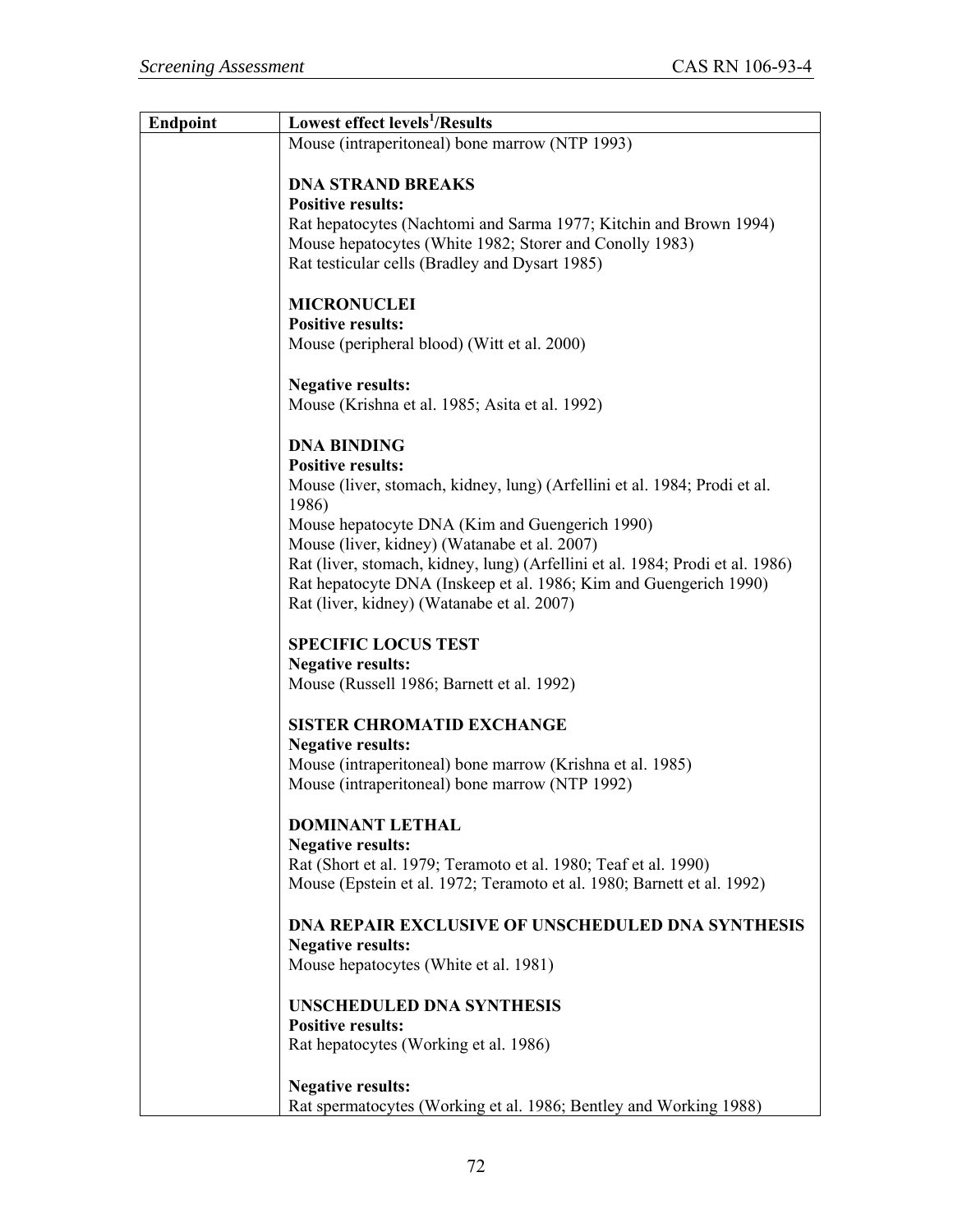| <b>Endpoint</b>                               | <b>Lowest effect levels<sup>1</sup>/Results</b>                                                                                                                                                                                                                                                                                                                                                                                                                                                                                                                                                                                                                                                                                                                                                                                                                                                                                                                                                                                                                                                                                                                                          |
|-----------------------------------------------|------------------------------------------------------------------------------------------------------------------------------------------------------------------------------------------------------------------------------------------------------------------------------------------------------------------------------------------------------------------------------------------------------------------------------------------------------------------------------------------------------------------------------------------------------------------------------------------------------------------------------------------------------------------------------------------------------------------------------------------------------------------------------------------------------------------------------------------------------------------------------------------------------------------------------------------------------------------------------------------------------------------------------------------------------------------------------------------------------------------------------------------------------------------------------------------|
|                                               | <b>DNA DAMAGE</b><br><b>Positive results:</b><br>Mouse (stomach, liver, kidney, bladder, lung) (Sasaki et al. 1998)                                                                                                                                                                                                                                                                                                                                                                                                                                                                                                                                                                                                                                                                                                                                                                                                                                                                                                                                                                                                                                                                      |
| <b>Humans</b>                                 |                                                                                                                                                                                                                                                                                                                                                                                                                                                                                                                                                                                                                                                                                                                                                                                                                                                                                                                                                                                                                                                                                                                                                                                          |
| Acute toxicity                                | Estimated fatal dose in adult male and female (human) = $1.5$ ml or 3240 mg<br>(46 mg/kg-bw for a 70-kg person). Effects observed included nausea,<br>vomiting, abdominal pain and signs of hepatotoxicity, nephrotoxicity,<br>nervous system toxicity and cardiotoxicity in male and female patients<br>(Singh et al 2007 - review of 64 cases of acute 1,2-dibromoethane<br>poisoning).                                                                                                                                                                                                                                                                                                                                                                                                                                                                                                                                                                                                                                                                                                                                                                                                |
|                                               | Estimated <b>inhalation lethal concentration</b> (human) = $154 \text{ mg/m}^3$ for more<br>than 30 min (IPCS 1996)<br>[Additional studies: Alexeeff et al. 1990; Peoples et al. 1978; Letz et al.                                                                                                                                                                                                                                                                                                                                                                                                                                                                                                                                                                                                                                                                                                                                                                                                                                                                                                                                                                                       |
|                                               | 1984; Jacobs 1985; Sarawat et al. 1986; Singh et al. 1993; Prakash et al.<br>1999; Raman and Sain 1999; Mehrotra et al. 2001]                                                                                                                                                                                                                                                                                                                                                                                                                                                                                                                                                                                                                                                                                                                                                                                                                                                                                                                                                                                                                                                            |
| Chronic toxicity/<br>carcinogenicity          | Mortality assessed in employees occupationally exposed to<br>1,2-dibromoethane in two production units while working as still and<br>reactor operators (level of exposure was not provided in secondary<br>accounts). In the first production unit, there were 2 deaths from malignant<br>neoplasms (3.6 expected), and in the second production unit, there were 5<br>deaths from malignant neoplasms (2.2 expected). However, employees of<br>the second production unit were also exposed to other chemicals, and<br>overall there was no increase in total deaths or malignant neoplasms with<br>increased exposure (Ott et al. 1980).<br>[Additional study: Ter Haar 1980]                                                                                                                                                                                                                                                                                                                                                                                                                                                                                                          |
| Reproductive and<br>developmental<br>toxicity | Lowest inhalation LOEC = $0.46$ mg/m <sup>3</sup> based on significantly decreased<br>sperm velocity and semen volume in male forestry workers (occupational<br>time-weighted average) in male forestry workers. Forestry workers<br>engaged in applying or spraying of 1,2-dibromoethane emulsion (4%<br>1,2-dibromoethane by volume) were examined following short-term<br>inhalation and dermal exposure (Schrader et al. 1988; IPCS 1996).<br>Male forestry workers conducting fumigation ( $n = 46$ ) with<br>1,2-dibromoethane for 5 years, showed significant decreases in sperm<br>count, number of viable sperms and increase in sperms with abnormal<br>morphology. 1,2-Dibromoethane concentration ranged from a geometric<br>mean of 88 ppb to peak concentration of up to 262 ppb (equivalent to<br>$0.68 \text{ mg/m}^3$ to 2.0 mg/m <sup>3</sup> as per IPCS 1996) for 8-hr time-weighted average.<br>The authors did not report exposure to any other chemicals in the forestry<br>workers engaged in the application or spraying activities (Ratcliffe et al.<br>1987).<br>[Additional studies: Ter Haar 1980; Wong et al. 1985; Dobbins<br>1987; Schrader et al. 1987] |
| Genotoxicity and                              | <b>Negative results:</b>                                                                                                                                                                                                                                                                                                                                                                                                                                                                                                                                                                                                                                                                                                                                                                                                                                                                                                                                                                                                                                                                                                                                                                 |